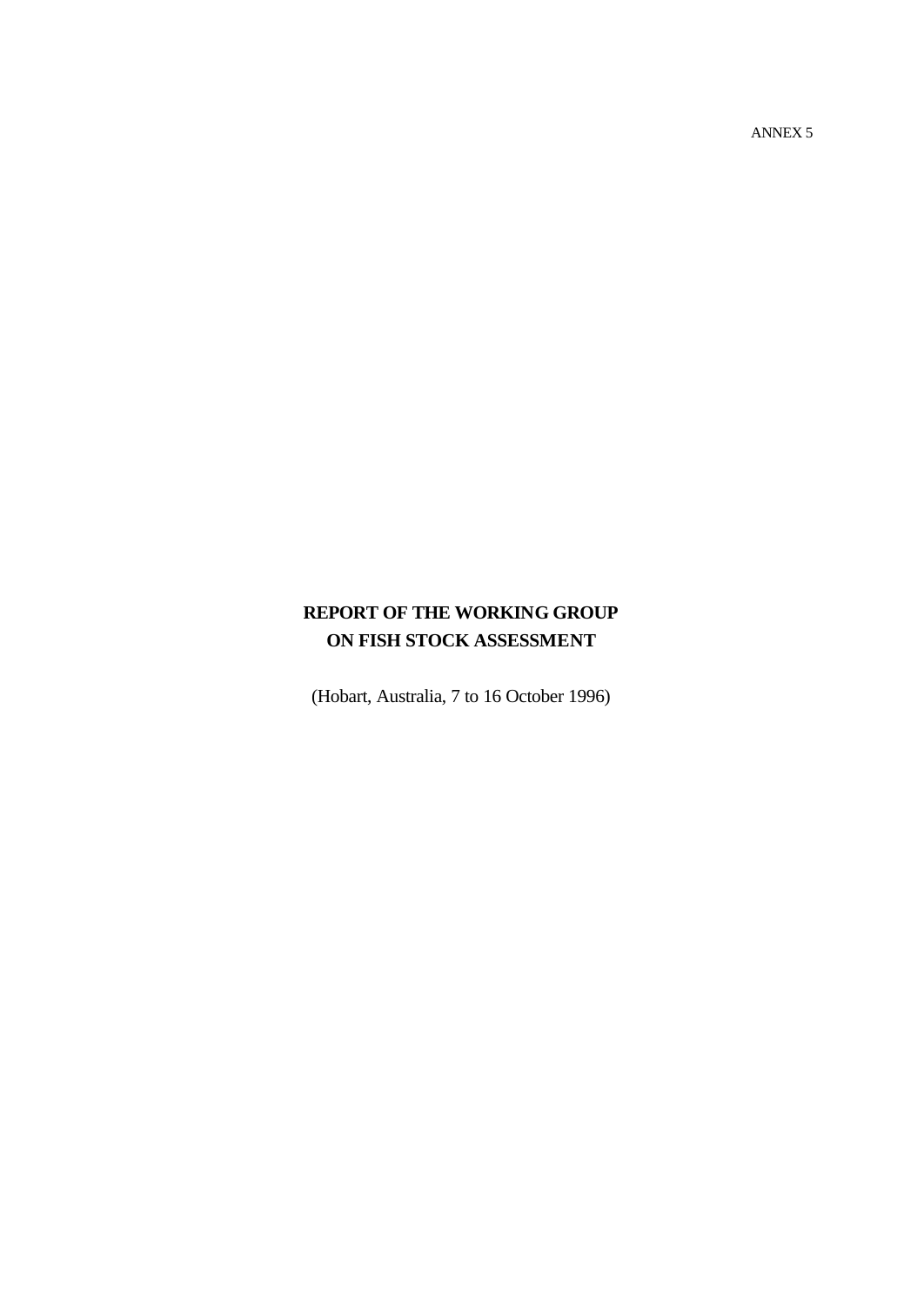### **TABLE OF CONTENTS**

#### **INTRODUCTION**

ORGANISATION OF THE MEETING AND ADOPTION OF THE AGENDA REVIEW OF AVAILABLE INFORMATION Data Requirements Endorsed by the Commission in 1995 Fisheries Information Catch, Effort, Length and Age Data Scientific Observer Information Observer Programs undertaken in 1995/96 Design of Data Forms for Observers Observer Operational Procedures and Data Processing Research Surveys Mesh/Hook Selectivity and Related Experiments Affecting Catchability Unreported Catches Fish and Crab Biology/Demography/Ecology *Dissostichus eleginoides Champsocephalus gunnari* Other Fish Crabs (*Paralomis* spp.) Squid Developments in Assessments Methods ASSESSMENTS AND MANAGEMENT ADVICE Definition of Fishing Grounds New Fisheries Antarctic Peninsula (Subarea 48.1) Management Advice South Orkney Islands (Subarea 48.2) *Champsocephalus gunnari* (Subarea 48.2) Management Advice South Georgia (Subarea 48.3) *Dissostichus eleginoides* (Subarea 48.3) Catch and Effort Data Scientific Observer Reports Conversion Factors Information on Discards of *D. eleginoides* and Loss Rates from Hooks Information on By-catch and Incidental Mortality Gear Loss Baiting Efficiency Non-reporting of Zero Catches Fish Movements Environmental Factors Assessments and Other New Information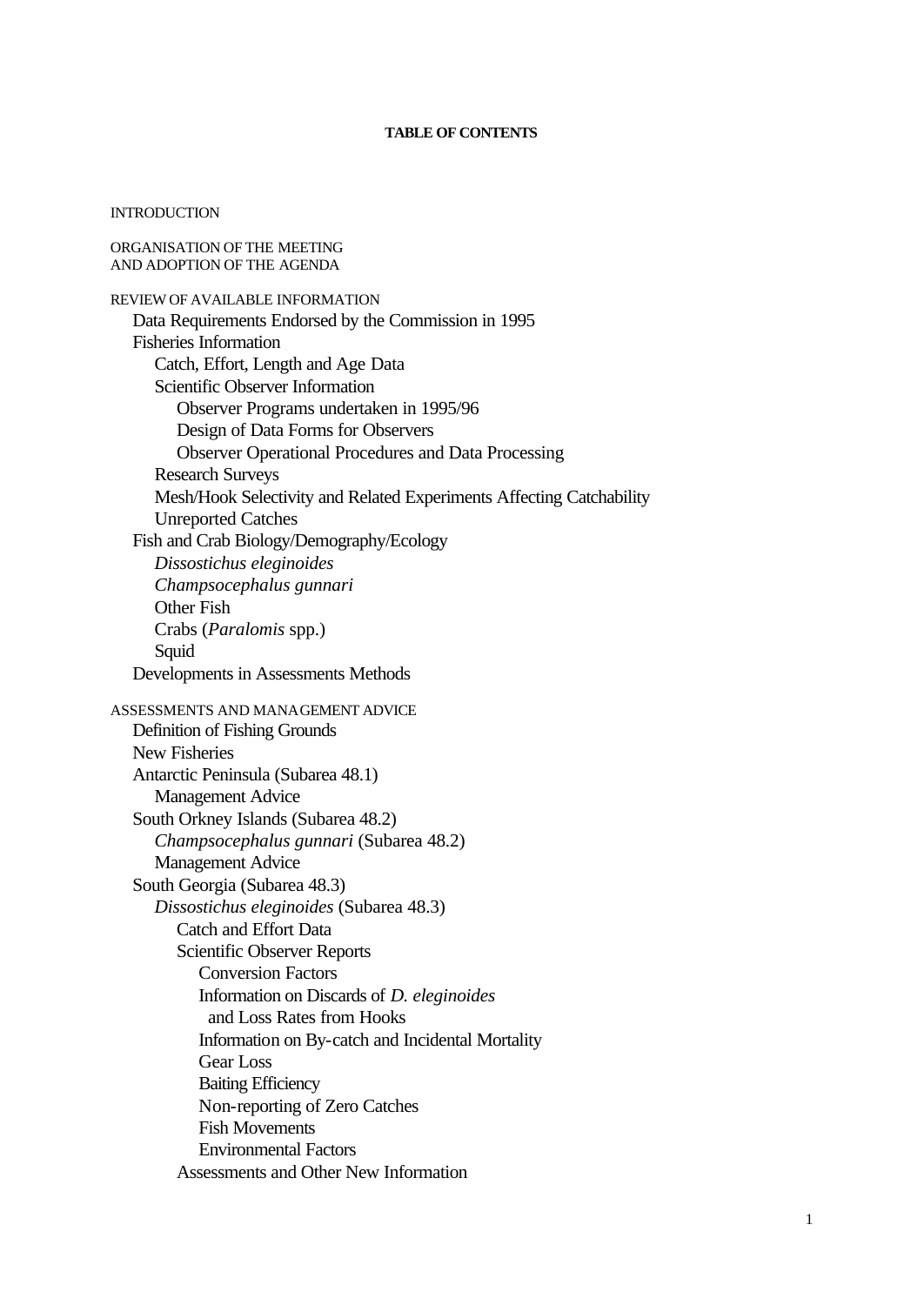Presented to the Working Group Separable Sequential Population Analysis (SPA) Other Information Work Undertaken at WG-FSA-96 Length-Density Analysis Generalised Yield Model Application of the Decision Rule in the Generalised Yield Model Data Inputs and Sensitivity Analyses Results of Sensitivity Analyses Standardisation of CPUE Indices Length Frequency Data **Conclusion** Future Work Management Advice *Champsocephalus gunnari* (Subarea 48.3) Commercial Catch Research Surveys Development of a Long-term Management Plan for *C. gunnari* in Subarea 48.3 Literature Review Commercial Fishery Stock Structure Abundance Indices Bottom Trawl Surveys (recruited biomass) Juvenile Fish Surveys Acoustic Surveys Catch per Unit Effort Biological Parameters Ecosystems/Environmental Interactions Modelling Long-term Management Strategy Management Advice *Chaenocephalus aceratus, Gobionotothen gibberifrons, Notothenia rossii, Pseudochaenichthys georgianus, Lepidonotothen squamifrons* and *Patagonotothen guntheri* (Subarea 48.3) Management Advice *Electrona carlsbergi* (Subarea 48.3) Management Advice Crabs (*Paralomis spinosissima* and *P. formosa*) (Subarea 48.3) General Information about the Fishery Information Collected from the Experimental Harvest Regime and Implications for Stock Assessment Assessment General Comments on the Experimental Harvest Regime Management Advice *Martialia hyadesi* (Subarea 48.3) South Sandwich Islands (Subarea 48.4) Management Advice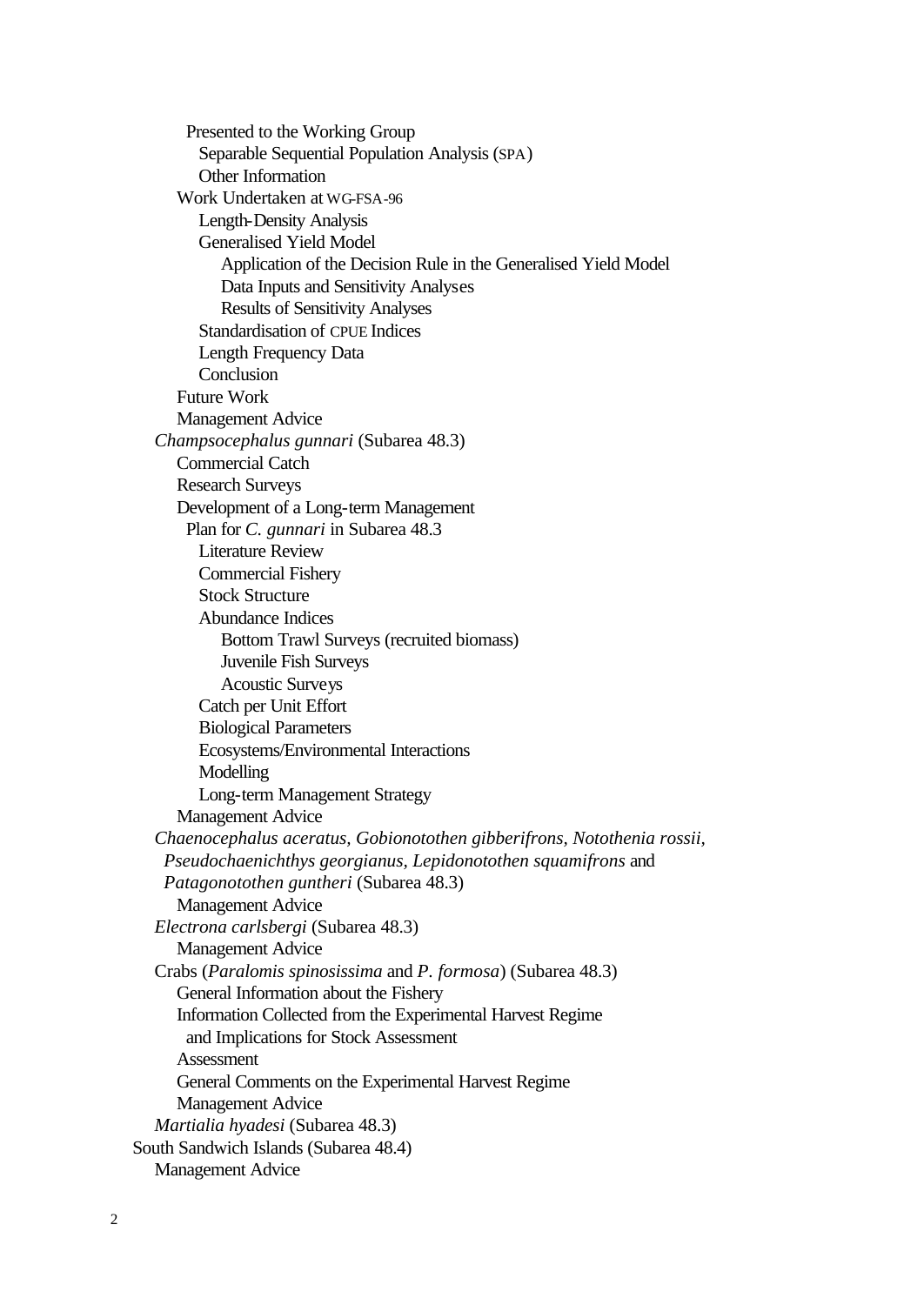Bouvet Island (Subarea 48.6) Statistical Area 58 Antarctic Coastal Areas (Divisions 58.4.1 and 58.4.2) Banzare Bank (Division 58.4.3) *Dissostichus* spp. (Division 58.4.3) Ob and Lena Banks (Division 58.4.4) Management Advice Kerguelen Islands (Division 58.5.1) *Dissostichus eleginoides* (Division 58.5.1) Standardisation of Catch per Unit Effort Management Advice *Champsocephalus gunnari* (Division 58.5.1) Management Advice *Notothenia rossii* (Division 58.5.1) Management Advice *Lepidonotothen squamifrons* (Division 58.5.1) Management Advice Heard and McDonald Islands (Division 58.5.2) *Dissostichus eleginoides* (Division 58.5.2) Management Advice *Champsocephalus gunnari* (Division 58.5.2) Management Advice Crozet and Prince Edward Islands (Subareas 58.6 and 58.7) Pacific Ocean Sector (Area 88) Resumed/Reopened Fisheries

CONSIDERATIONS OF ECOSYSTEM MANAGEMENT Interactions with WG-EMM Ecological Interactions

RESEARCH SURVEYS Simulation Studies Recent and Proposed Surveys

INCIDENTAL MORTALITY ARISING FROM LONGLINE FISHING Intersessional Work Reports on Incidental Mortality of Seabirds during Longline Fishing Data from the Convention Area Observations for 1995 Observations for 1996 Data Submission Demersal Longline Seabird By-catch and By-catch Rates in Subarea 48.3 during 1995/96 - Preliminary Results Demersal Longline Seabird By-catch in Division 58.5.1 Data from Outside the Convention Area Information Relevant to Fisheries Management Conservation Measure 29/XIV Advice to the Scientific Committee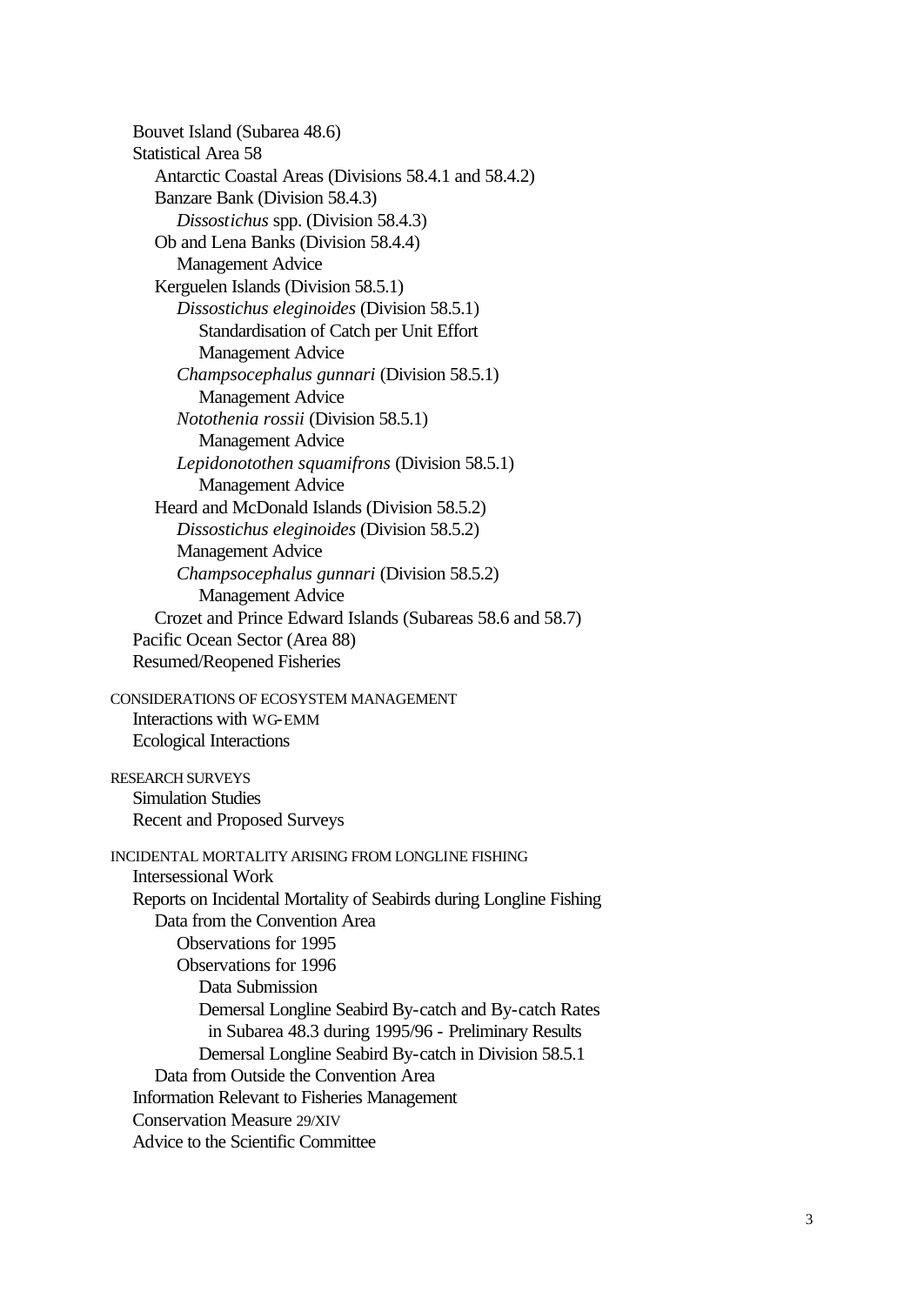OTHER INCIDENTAL MORTALITY Hook Loss

FUTURE WORK Data Requirements Other Intersessional Activities

OTHER BUSINESS License for Fishing Operations Experts for the Editorial Board

ADOPTION OF THE REPORT

CLOSE OF THE MEETING

**REFERENCES** 

APPENDIX A: Agenda

- APPENDIX B: List of Participants
- APPENDIX C: List of Documents
- APPENDIX D: 1996 Assessment Summaries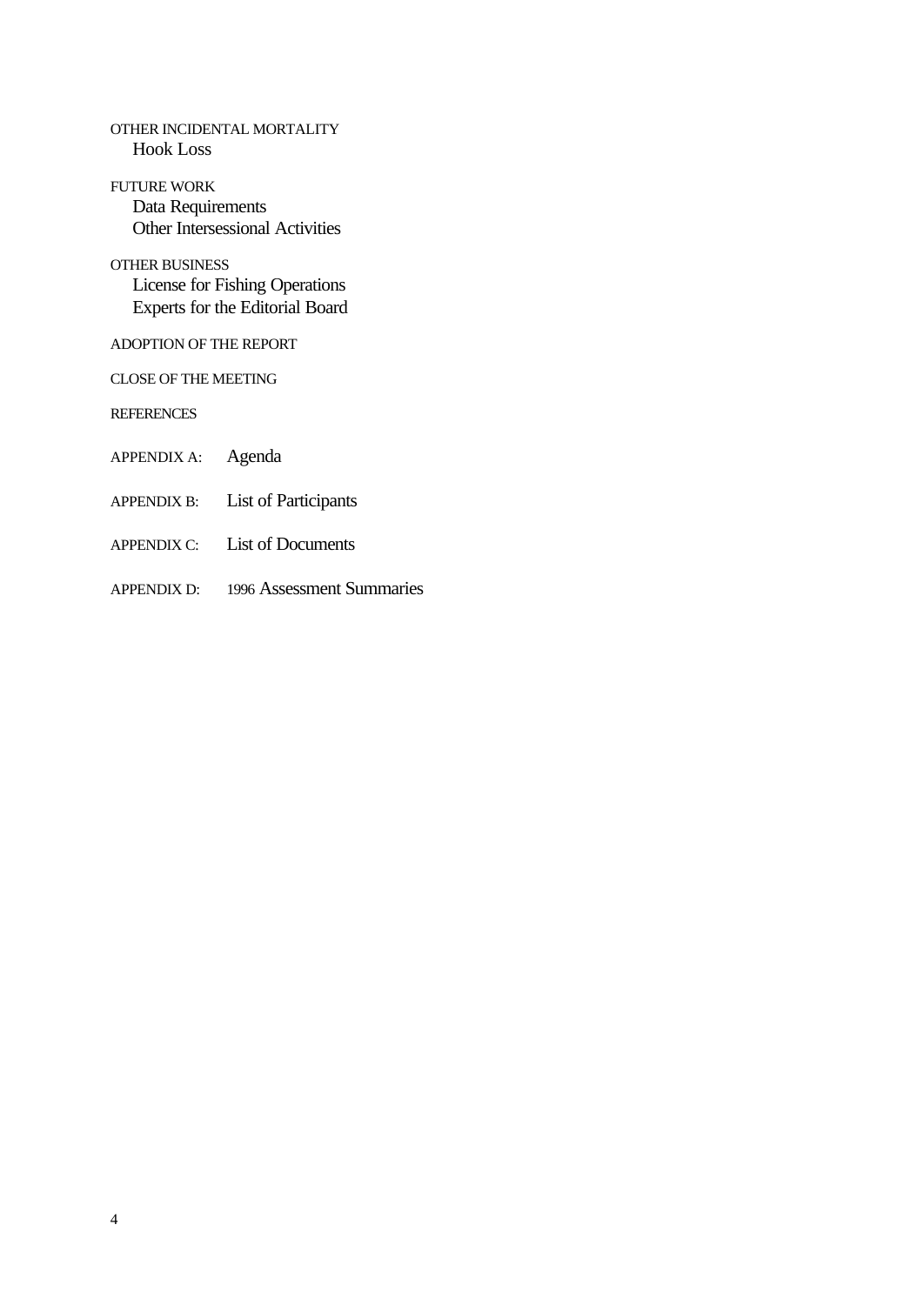# **REPORT OF THE WORKING GROUP ON FISH STOCK ASSESSMENT**

(Hobart, Australia, 7 to 16 October 1996)

### **INTRODUCTION**

1.1 The meeting of WG-FSA was held at CCAMLR Headquarters, Hobart, Australia, from 7 to 16 October 1996. The Convener, Dr W. de La Mare (Australia), chaired the meeting.

# ORGANISATION OF THE MEETING AND ADOPTION OF THE AGENDA

2.1 The Convener welcomed participants to the meeting and introduced the Provisional Agenda which had been circulated prior to the meeting. The following additions were made:

- Subitem 3.2(e) 'Unreported Catches'; and
- Subitem 4.13 'Reopening Fisheries'.

With these additions the Agenda was adopted.

2.2 The Agenda is included in this report as Appendix A, the List of Participants as Appendix B and the List of Documents presented to the meeting as Appendix C.

2.3 The report was prepared by Drs A. Constable (Australia), J. Croxall and I. Everson (UK), Prof. G. Duhamel (France), Drs S. Hanchet (New Zealand), R. Holt (USA), G. Kirkwood (UK), Lic. E. Marschoff (Argentina), Drs D. Miller (South Africa), G. Parkes (UK), G. Watters (USA) and the Secretariat.

# REVIEW OF AVAILABLE INFORMATION

Data Requirements Endorsed by the Commission in 1995

3.1 It had been the experience of the Working Group that responses to general data requests had been poor. In an attempt to improve this situation the Working Group had, at its 1995 meeting, set out a specific list of data requirements (SC-CAMLR-XIV, Annex 5, paragraph 11.2) which had then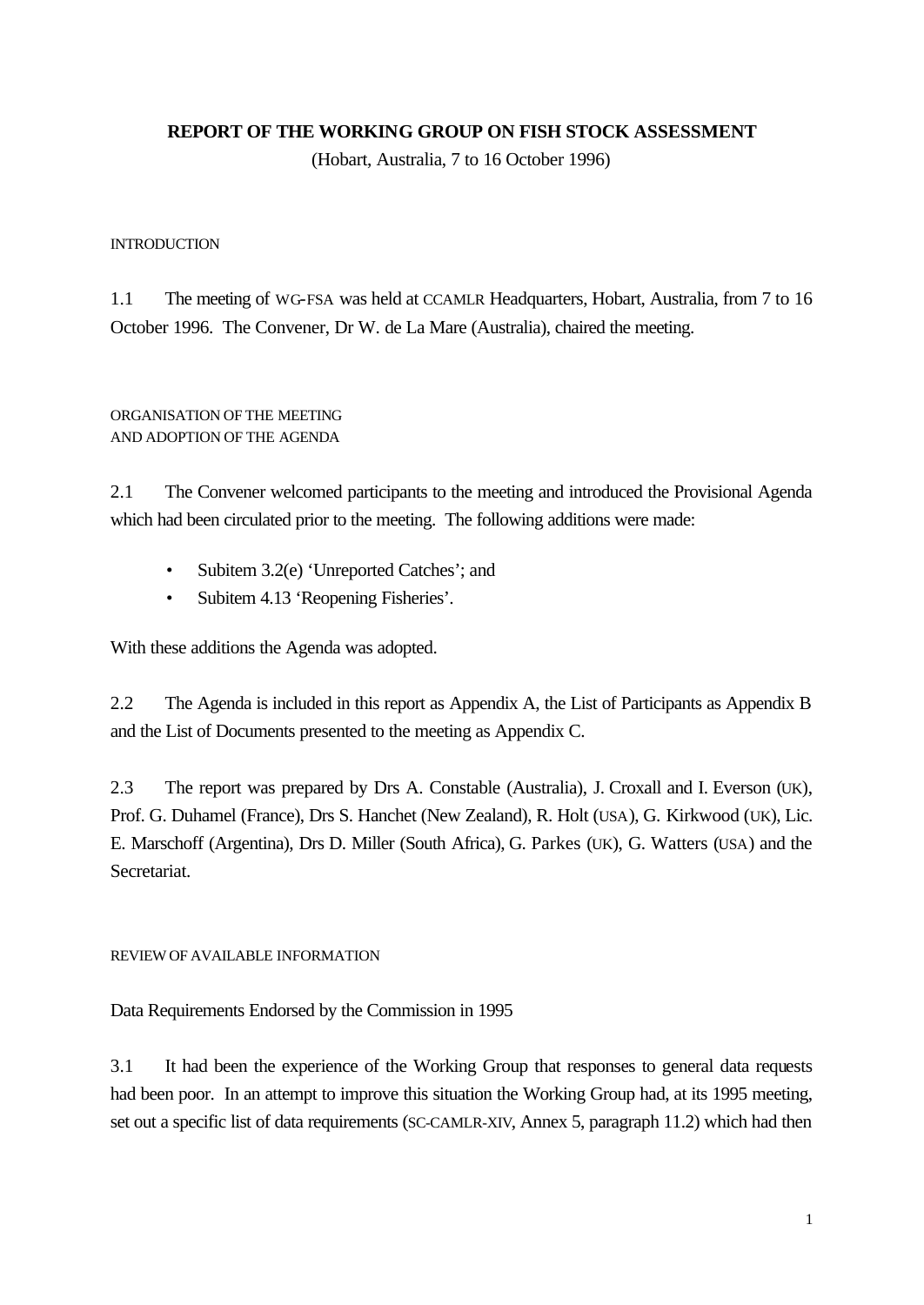been endorsed by the Scientific Committee and Commission. The Secretariat had been asked to pursue these requests with appropriate scientists or other authorities.

3.2 The responses to these requests had been good, with information being provided on most topics. In view of this, the Working Group agreed to use the same approach in presenting this year's data requirements (see paragraphs 9.2 and 9.3).

# Fisheries Information

### Catch, Effort, Length and Age Data

3.3 A summary of catch data from the 1996 split-year had been prepared by the Secretariat from the STATLANT B database (SC-CAMLR-XV/BG/1 Rev. 1). In some cases STATLANT B data had not been received by the Secretariat. In these cases total catches had been estimated based on data in the fine-scale database, or else, if those data were unavailable, from five-day catch reports.

3.4 Information on the levels of reported catches is set out in Table 1.

Table 1: Summary of reported catches of finfish and crabs by species and subarea/division.

| Species Name                                                                                                                                                                  | Subarea/Division         |            |      | Total                         |
|-------------------------------------------------------------------------------------------------------------------------------------------------------------------------------|--------------------------|------------|------|-------------------------------|
|                                                                                                                                                                               | 48.3                     | 58.5.1     | 58.6 |                               |
| Champsocephalus gunnari<br>Channichthys rhinoceratus<br>Dissostichus eleginoides<br>Lepidonotothen squamifrons<br>Macrourus spp.<br>Paralomis spinosissima<br>Rajiformes spp. | 3821*<br>26<br>497<br>40 | 4915<br>15 | 3    | 8739<br>15<br>26<br>497<br>40 |
| Total                                                                                                                                                                         | 4384                     | 4936       |      | 9323                          |

\* This figure took into account an additional 704 tonnes from Chilean five-day catch reports.

3.5 In response to requests included in SC-CAMLR-XIV, Annex 5, paragraph 11.2, Ukraine had provided clarification of data previously submitted by the former Soviet Union. The revised datasets have now been incorporated into the database.

3.6 Members were encouraged to check their own data held in the Commission's databases and provide revisions if any discrepancies are detected. In the past, when some revisions have been provided, there have been problems in determining precisely how the data tables should be changed. This is particularly important where information is provided indicating how data originally submitted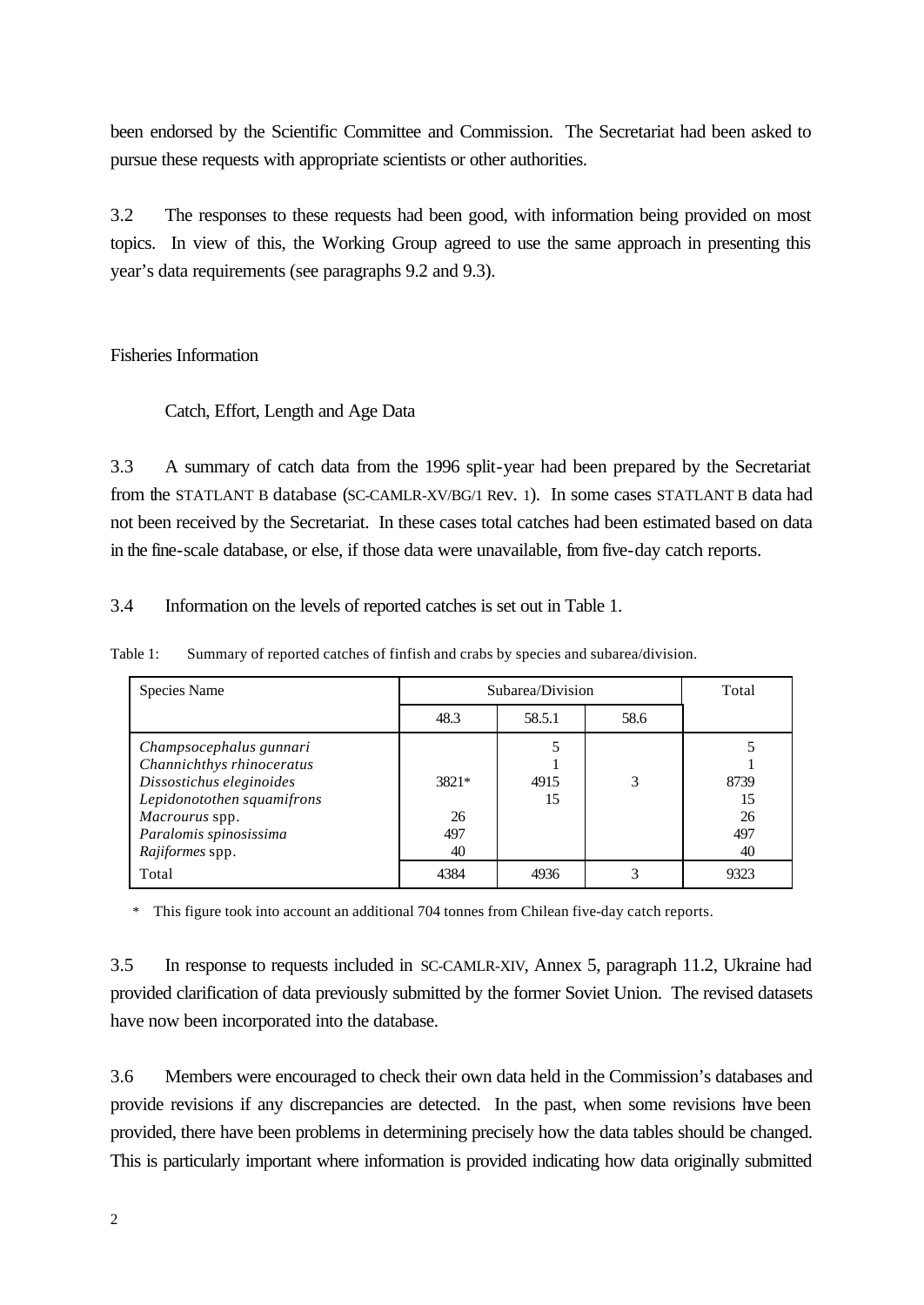for a subarea should be divided between divisions, or else where a general species category has been used and the revision provides a species breakdown. The Secretariat requested that if such revisions are made in future they should contain sufficient information to identify unequivocally the data entries that are being changed. The best way of achieving this would be to provide complete tables for all the categories and years in question. Further discussion on future work on improving the database is given in paragraphs 9.2 to 9.4.

# Scientific Observer Information

### Observer Programs undertaken in 1995/96

3.7 Conservation Measure 93/XIV required the placement of international scientific observers on board each longline vessel fishing for *D. eleginoides* in Subarea 48.3 in the 1995/96 season. A total of 16 vessels took part in this fishery and all carried observers. All data were submitted to the Secretariat. Details of data submission are given in paragraphs 7.26 to 7.31. Results of observation programs are discussed in paragraphs 7.32 to 7.54.

3.8 The UK reported observations conducted on board the Korean squid jigging vessel *Ihn Sung 101*, which undertook a research fishery for the squid *Martialia hyadesi* at South Georgia in June 1996 (WG-FSA-96/21). Results of this survey are considered in paragraphs 4.10 and 4.14.

3.9 A preliminary report was received from a South African observer on board the longline vessel *American Champion* (USA) fishing on the high seas close to the CCAMLR Convention Area (see paragraph 7.50).

### Design of Data Forms for Observers

3.10 Following the request of last year's meeting of WG-FSA (SC-CAMLR-XIV, Annex 5, paragraph 11.8), the Secretariat has drafted forms for the Scientific Observer Logbook for recording observations in trawl fisheries (WG-FSA-96/51). The Working Group discussed these forms in detail and several changes were proposed and agreed (WG-FSA-96/51 Rev. 1).

3.11 The Working Group considered it appropriate to examine only finfish observation forms, and suggested that krill forms should be referred for consideration by krill specialists participating in WG-EMM.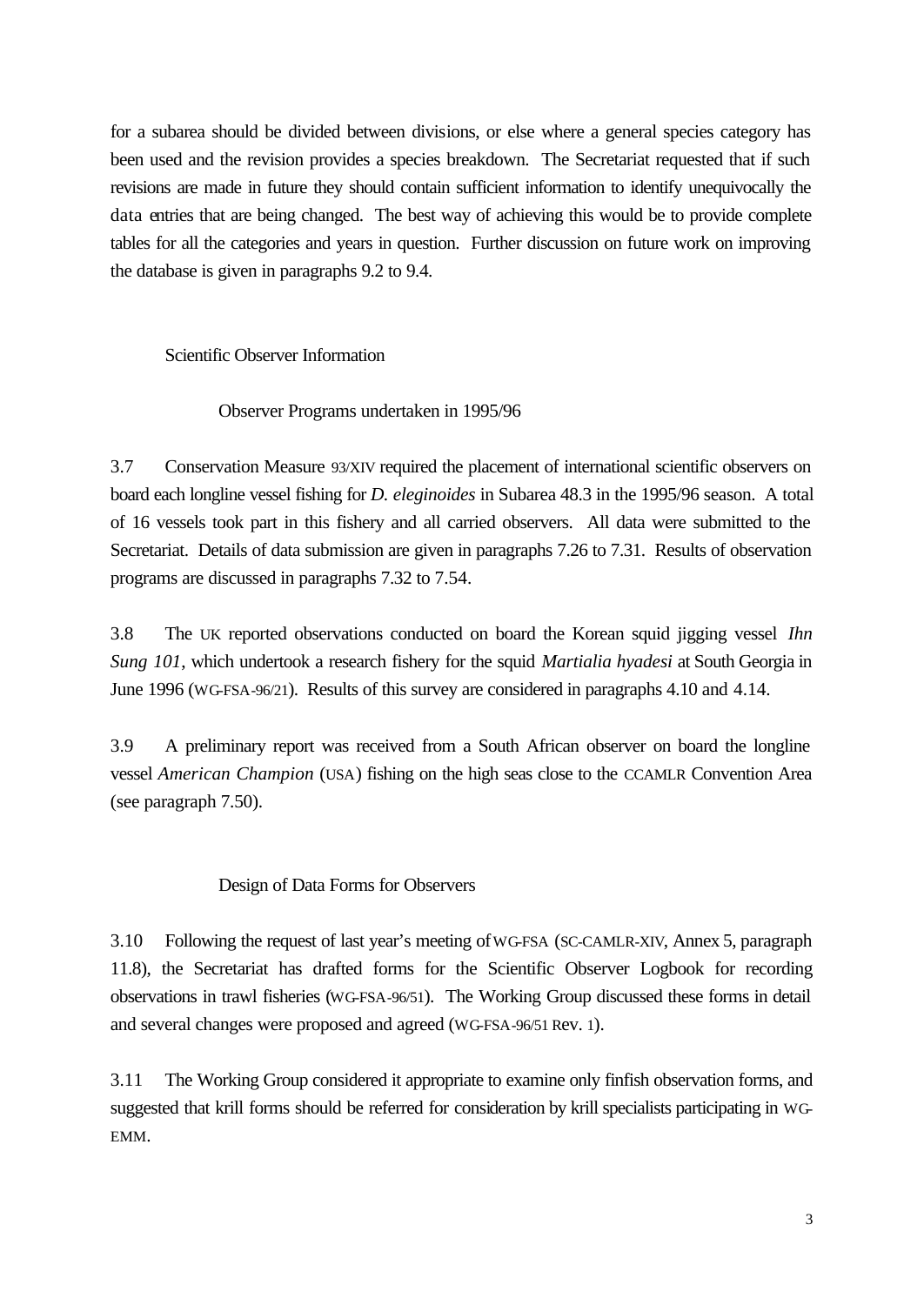3.12 Comments from observers have been received regarding the design of the existing Scientific Observer Logbook for longline fisheries. These comments have been considered by WG-FSA and the forms have been modified accordingly (WG-FSA-96/51 Rev. 1).

3.13 The Secretariat will distribute revised longline and trawl fishery observation forms for information at the forthcoming Scientific Committee meeting so they may be available to Members for use in the forthcoming season.

# Observer Operational Procedures and Data Processing

3.14 Experience gained by the Secretariat in processing longline fishery Scientific Observer Logbooks and cruise reports has led to a number of recommendations which would allow significant improvements in both data quality and timeliness of submission in future.

3.15 At present, in some cases the Secretariat is unaware of the number of observers operating in the Convention Area until the data are received. Significant problems with interpretation of data supplied by observers could be easily rectified by directing specific questions to the observer (preferably through technical coordinators nominated by Member countries).

3.16 The following recommendations regarding general Scientific Observer Logbook design and operational procedures were made:

- (i) in future, the *Scientific Observers Manual* should include all instructions and procedures detailed in the current Scientific Observer Logbook. Loose-leaf master copies of the most recent version of data collection forms should be included in the *Scientific Observers Manual*, and photocopies of these forms should be made by Members and used as required. Depending on observer priorities for a particular fishery or vessel, logbooks can be compiled to include the required set of forms. Any new forms which may be suggested by the Scientific Committee for new types of fishery or fishing gear would be distributed to Members as an update to the *Scientific Observers Manual*;
- (ii) examples of completed daily observer data recording forms are to be included in the *Scientific Observers Manual*;
- (iii) to reduce erroneous entry of data due to misinterpretation of instructions (evidenced already in some data received), priority should be given to publication of the *Scientific*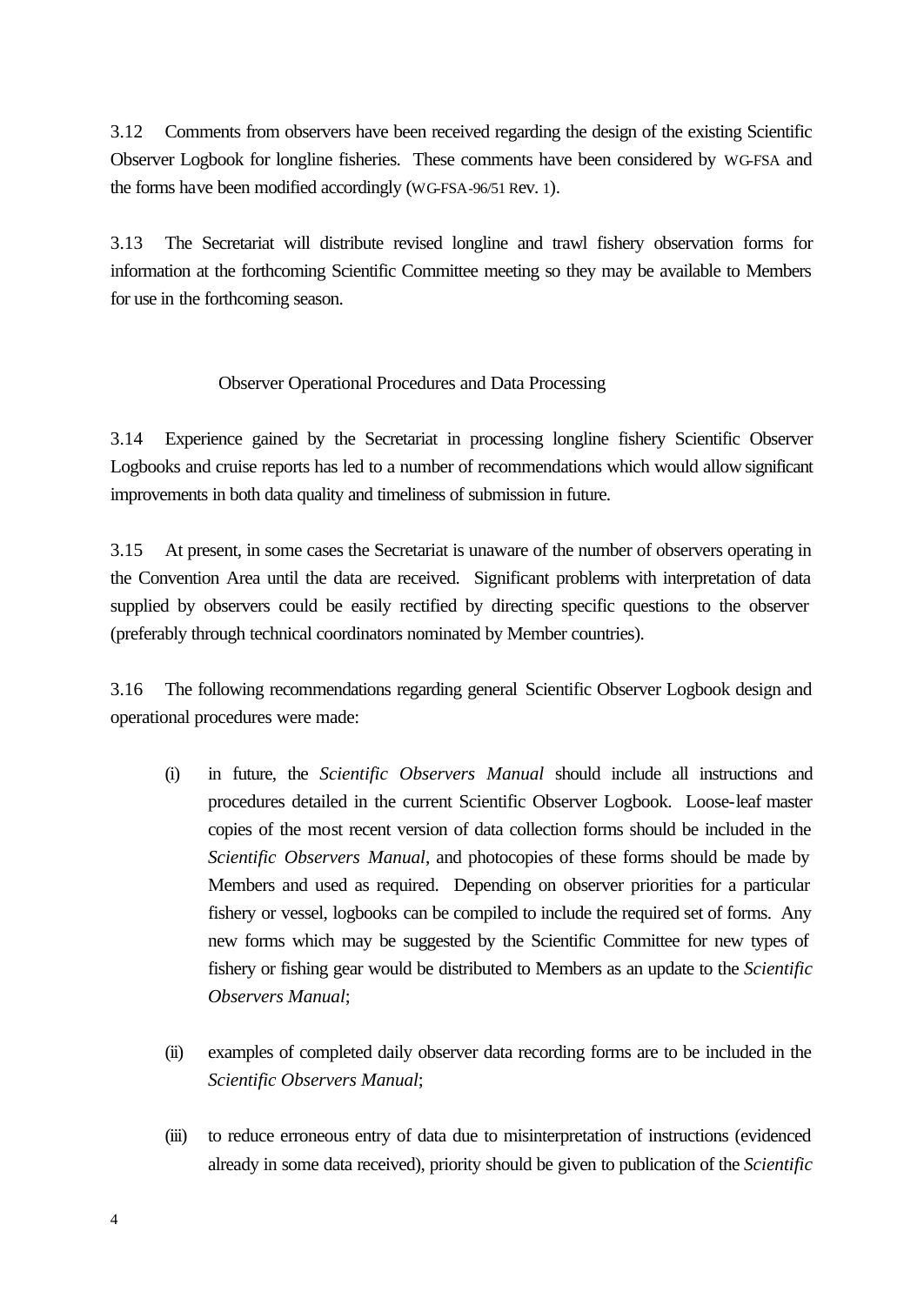*Observers Manual* in all four languages of the Commission, to be distributed accordingly;

- (iv) version numbers should be clearly visible on all loose-leaf pages of the *Scientific Observers Manual*, and a complete list of current versions of all sections should be provided by the Secretariat with any future updates;
- (v) each Member providing observers should nominate a technical coordinator (advising the Secretariat of the name, address, fax, phone and e-mail if available) who will be responsible for: (a) the receipt and distribution of observer instructions and data forms; (b) notifying the Secretariat, preferably by fax or e-mail, of observer departures from port to the Convention Area and also on return to port; (c) ensuring timely submission of data to the Secretariat by observers; and (d) answering or relaying questions from the Secretariat regarding data supplied by observers;
- (vi) to allow more timely processing and provision of data by the Secretariat, Scientific Observer Logbooks and cruise reports should be submitted no later than one month after the end of the observed cruise; and
- (vii) some observer data has been received in formats other than that provided by CCAMLR. Although this data is valuable, and an effort will be made to process such data as has already been received, it will not be possible to continue to process this data indefinitely. It is recognised that longline fishery logbooks may not have been available in time for some observers during 1995/96, and that trawl fishery observer data recording forms may take a short time to reach observers after initial publication and distribution.

3.17 Comments were also received from one longline fishery observer that there was insufficient time to complete all the tasks indicated in the longline fishery logbook when only a single observer was present. WG-FSA recognised that the data collection procedure has been designed for either one or two observers, and that not all tasks may be completed in detail by a single observer, depending on circumstances. With this in mind, the Working Group suggested priorities for major data collection tasks. A single observer must complete tasks nominated as high and medium priority, and should complete those given low priority as far as possible. The Working Group also noted that all currently required tasks have been successfully completed by some observers operating alone.

3.18 The following suggested priority list for observers working on board commercial longline vessels (Table 2) is designed to be kept under constant review, and is able to be changed depending on the current needs of the Scientific Committee. Should research priorities change, updated priority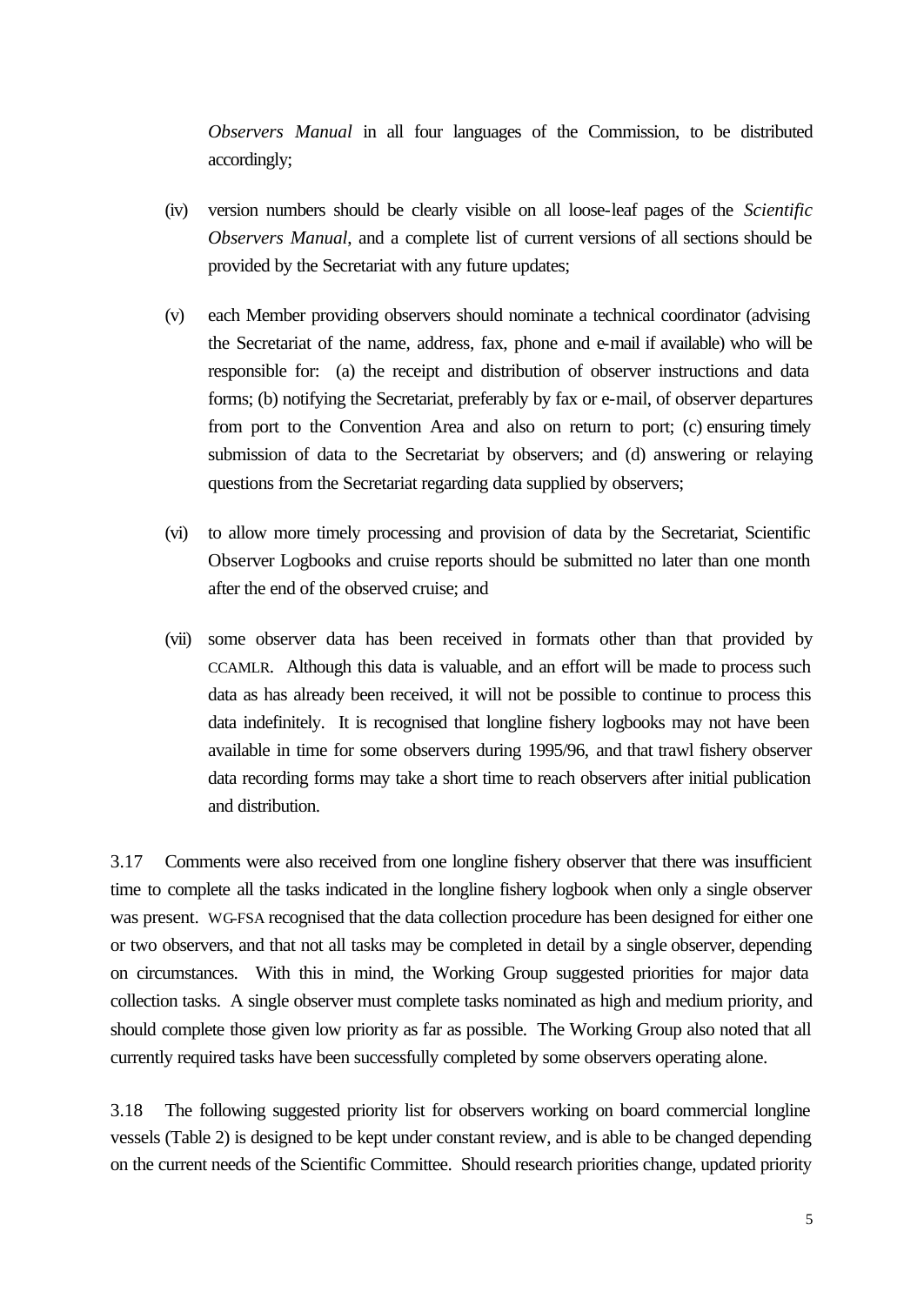lists will be made available for inclusion into the regular updates of the *Scientific Observers Manual.*

| Priority | Form                  | Description                                                                                                        |
|----------|-----------------------|--------------------------------------------------------------------------------------------------------------------|
| High     | $L5$ (vi)             | As many length measurements of fish as possible per haul, not exceeding 60.                                        |
| High     | $L5$ (vii)            | Fish sex and maturity information.                                                                                 |
| High     | L5(v)                 | Monitoring the incidental mortality of seabirds.<br>Collecting and recording of bird band information.             |
| High     | $L2$ (ii)             | Description of streamer lines used.                                                                                |
| High     | L <sub>4</sub> $(iv)$ | Information on whether the streamer line was used during every longline set.                                       |
| Medium   | $L5$ (viii)           | Estimation of commercial and by-catch species in numbers and weight, per number of<br>hooks observed for each set. |
| Medium   | $L5$ (viii)           | Recording fish discards (both target and by-catch species) per number of hooks<br>observed for each set.           |
| Medium   |                       | Evaluation of the efficiency of mitigation measures.                                                               |
| Medium   | $L5$ (vii)            | Collection of fish scales and otoliths for age determination.                                                      |
| Medium   | L <sub>4</sub> $(iv)$ | Monitoring the location and time of offal discharge.                                                               |
| Low      | L5(v)                 | Retaining (whole or head and leg) samples of birds for age and species identification.                             |
| Low      | $L5$ (iv)             | The estimation of the number of fish per haul damaged during interaction with marine<br>mammals.                   |
| Low      | L5(ii)                | Estimation of the number of hooks lost.                                                                            |

Table 2: Suggested priorities for CCAMLR scientific observers on board longline fishing vessels.

3.19 The Working Group recognised that improving the quality of scientific observation (including the production of reports and logbooks) would require the development of a scheme for training observers – such as those run by a variety of countries in relation to their domestic fisheries. A first step in this direction might be to undertake comprehensive briefing and training of the technical coordinators when they are nominated.

### Research Surveys

3.20 A survey to monitor the status of *Champsocephalus gunnari* in Subarea 48.3 was reported in WG-FSA-96/27.

3.21 The report of a research survey using a Korean squid jigger in Subarea 48.3 to investigate the distribution of *M. hyadesi* is given in WG-FSA-96/21. The Working Group noted that the catch data from this research survey have not yet been submitted to the CCAMLR database.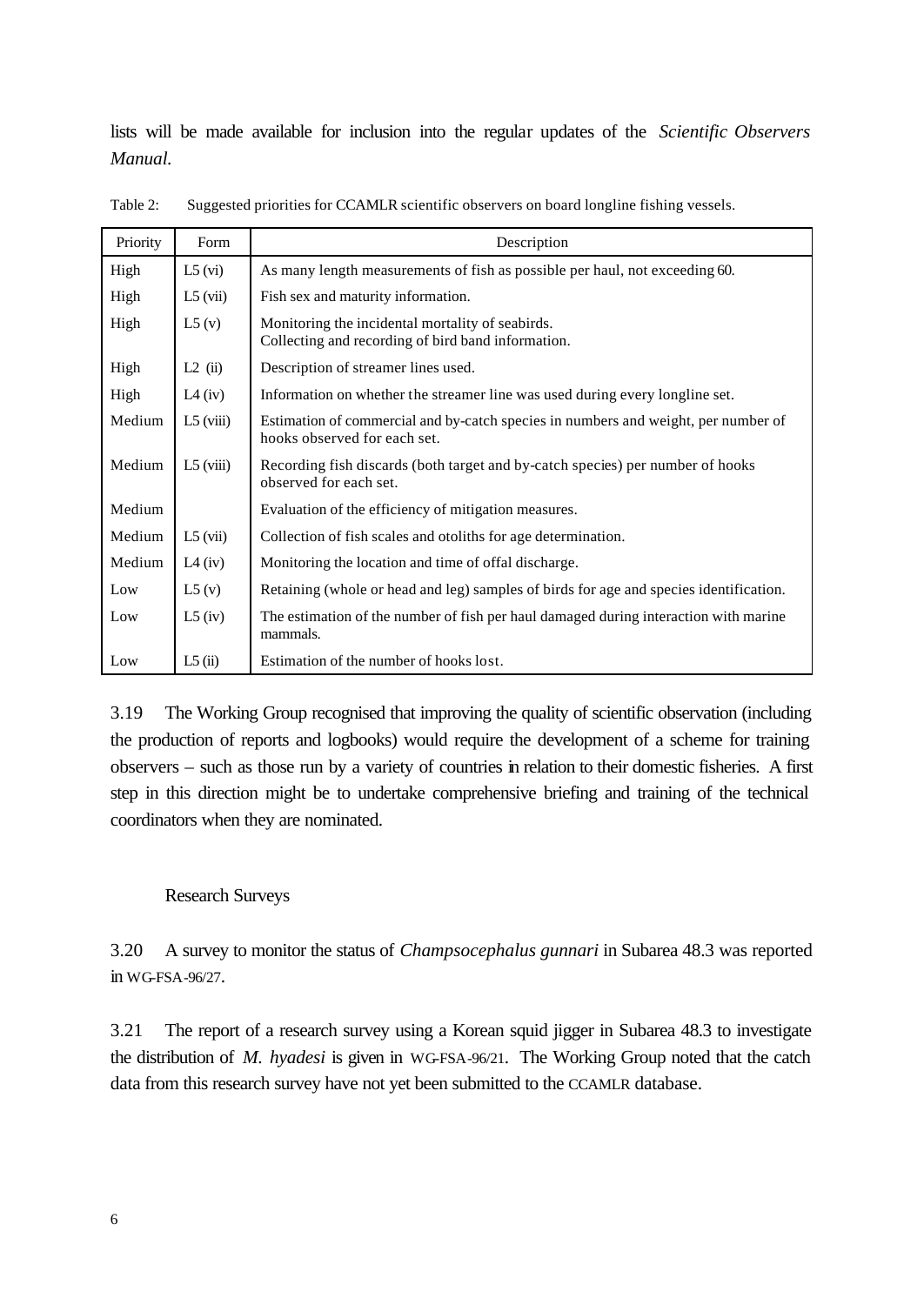Mesh/Hook Selectivity and Related Experiments Affecting Catchability

3.22 No papers were tabled describing studies on these topics. Even so, the Working Group still considers information on these topics important for refining assessments. Estimates of hook and trawl selectivity were derived during the meeting for use in assessments (see paragraph 4.234).

# Unreported Catches

3.23 At its 1995 meeting the Working Group had noted that the reported catch for *D. eleginoides* probably represented only about 40% of the total removals from the fishery. Since the total removals is an essential component of any assessment, this level of uncertainty had been viewed with considerable concern.

3.24 Members were aware of significant unreported fishing taking place within, and close to, the Convention Area during the 1996 season. For example, it was suggested that around 25 vessels had been longlining for *D. eleginoides* in the southwest Indian Ocean close to Subareas 58.6 and 58.7 and that catches of around 10 000 to 20 000 tonnes may have been taken from waters within or adjacent to the Convention Area were possible. It was noted that some of this unreported fishing was thought to have been undertaken by vessels sailing under the flags of CCAMLR Member States.

3.25 Concern was also expressed that fishing companies were alleged to be operating under 'flags of convenience' in order to conceal their activities and intentions. The Executive Secretary noted that the procedure necessary to frequently reflag a vessel was time-consuming and costly and consequently the frequent changes alluded to in the popular press were probably unrealistic.

3.26 The Working Group viewed the information in paragraph 3.24 with considerable concern, noting that without information on total removals the quality of the assessments was being seriously prejudiced.

Fish and Crab Biology/Demography/Ecology

# *Dissostichus eleginoides*

3.27 A tagging study associated with the commercial trawl fishery at Macquarie Island was reported in WG-FSA-96/39. The results demonstrated that, with care, tagging with Texas Instruments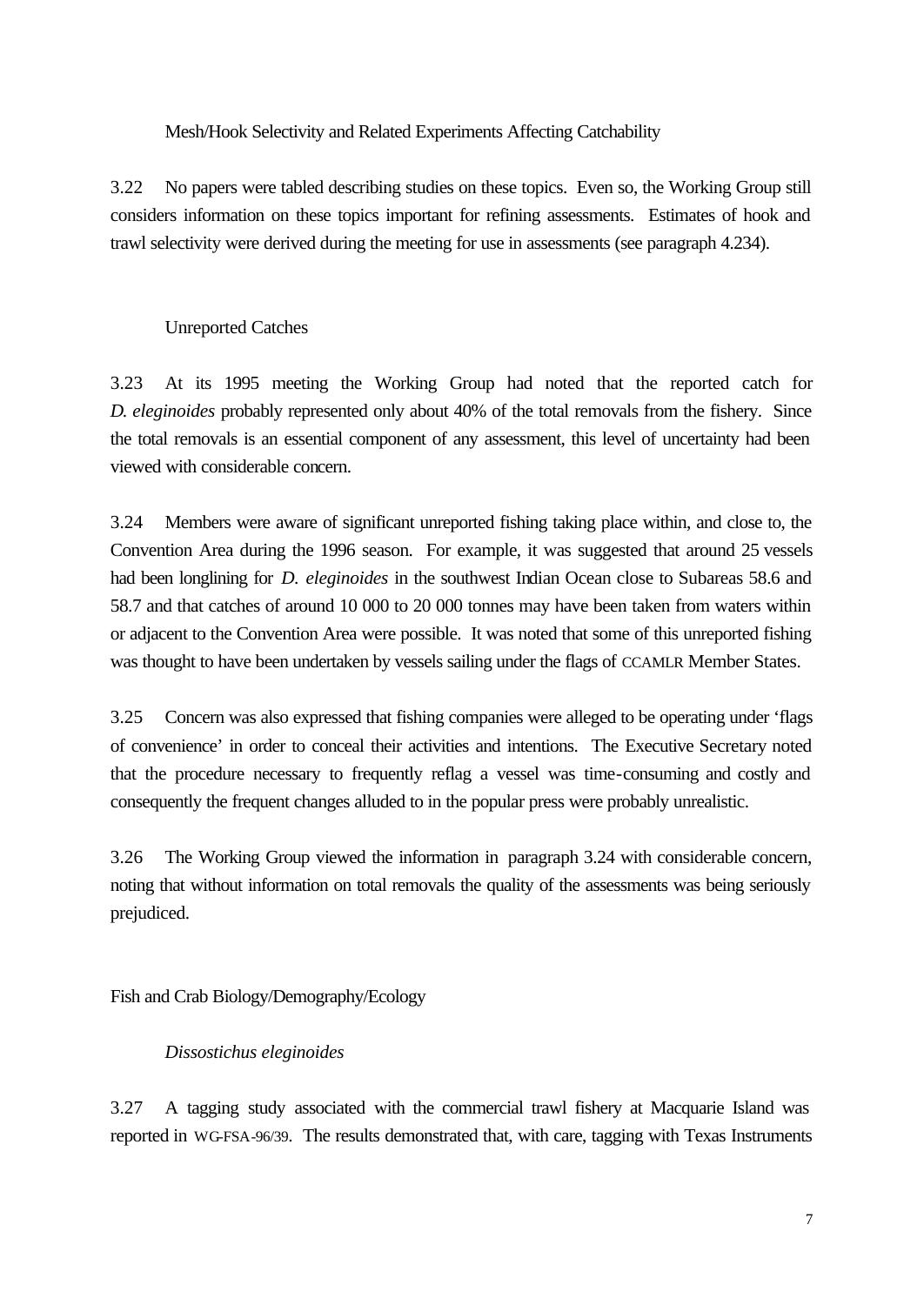Radio Identification System (TIRIS) transponder internal tags and T-bar external tags was effective. The results had been used to estimate standing stock in the region.

3.28 A sequential population analysis (SPA) based on catch-at-age data from Subarea 48.3 between 1992 and 1996 was described in SC-CAMLR-XV/BG/14. The results are similar to those derived by the Working Group in 1995. This paper was considered further under Agenda Item 4 (see paragraphs 4.60 to 4.63).

3.29 Studies on the diet of *D. eleginoides* were described in WG-FSA-96/16 (Division 58.5.1), 96/29 (Subarea 48.3) and 96/43 (comparing data from Subarea 48.3 with information from the Argentinian continental shelf). All these studies highlight the importance of fish at all localities and krill in Subarea 48.3 in the diet of this species.

3.30 The analysis in WG-FSA-96/44 of the sex ratio of fish in Chilean longline catches from Subarea 48.3 indicated that there had been significant changes throughout the fishing season which may have been associated with migrations around the time of spawning.

3.31 A study during the period October 1995 to March 1996 in Division 58.5.1 indicated a relationship between catch rate in longline operations and barometric pressure (WG-FSA-96/48).

3.32 Several papers reported developments in the estimations obtained and in validation of methods for age determination. A comparison of age readings using otoliths and scales in WG-FSA-96/42 indicated that otoliths frequently appeared totally opaque, making it impossible to read them, whereas scale images were consistently clear. A method of estimating fish growth parameters using the estimated age and the radius of the otolith was described in WG-FSA-96/53. This method has been successfully tested, using data for the mackerel *Scomber japonicus*.

3.33 Several participants noted that estimations obtained from age determination methods were reasonably satisfactory for fish up to around age 20 years, but that otoliths and scales from older fish were frequently difficult to read. It was also noted that there were significant differences in the growth rates of male and female fish.

3.34 A progress report on studies of annulus formation, micro-increments and also the use of laser ablation inductively coupled mass spectrometry was provided in WG-FSA-96/55. The Principal Investigator, Dr J. Ashford (Old Dominion University, USA, and British Antarctic Survey), had submitted the research plan to several WG-FSA participants for comments and they met, as an ad hoc group, during the course of the meeting.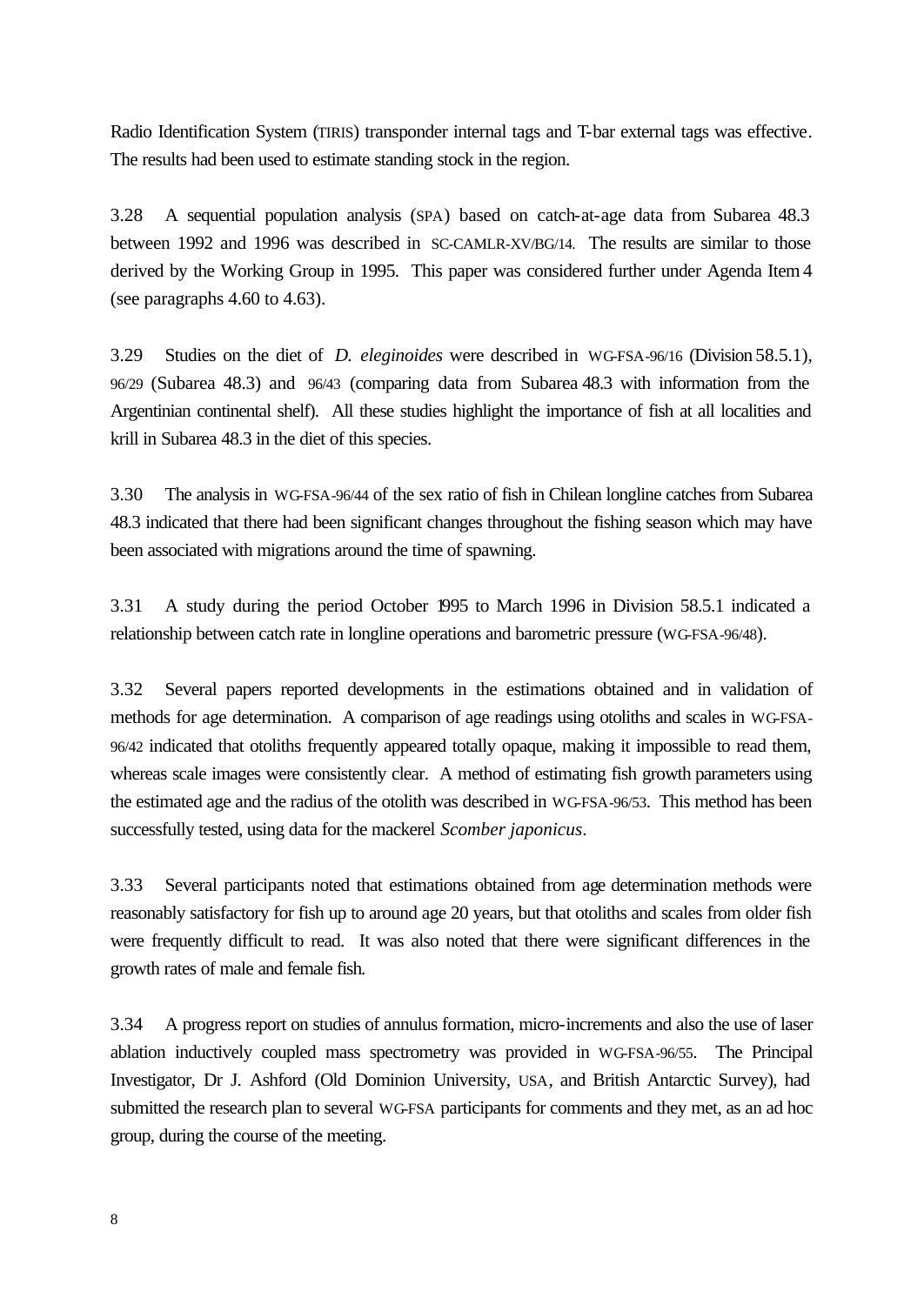3.35 The research proposal was seen as being well organised and highly relevant to the needs of the Working Group. Samples of otoliths had already been provided and further samples were offered during the meeting. Further financial support was currently being sought for the project.

3.36 Dr R. Williams (Australia) noted that evidence was emerging that *D. eleginoides* had a lifespan of over 50 years. A project to test this, using carbon isotope analysis of otoliths, was already in progress, and it was noted that further material from large (>150 cm length) fish was urgently required. Participants agreed to check sample collections to see if such material might be available.

3.37 Dr Everson reported on an investigation using parasite load as an indicator of stock separation and noted that requests for material had been made of several participants.

3.38 The Working Group welcomed these developments and encouraged further collaboration and cooperation in support of these studies.

### *Champsocephalus gunnari*

3.39 An acoustic survey carried out during January 1996 by Russia (WG-FSA-96/59) indicated that there were concentrations of *C. gunnari* all around South Georgia.

3.40 Biological information arising from the Argentinian survey around South Georgia in March/April 1996 is given in WG-FSA-96/27. The size composition of the catches indicated few 1 year-old fish which it was thought may have been due to a greater proportion being present close to the bottom rather than an indication of recent poor recruitment. Compared to previous years there was an increase in the numbers of fish in older age classes, although few fish older than four years were present. The results indicate that there has been an increase in standing stock on the South Georgia shelf compared to previous years.

3.41 Diet and feeding activity of *C. gunnari*, investigated during the Argentinian survey around South Georgia, were described in WG-FSA-96/28. Krill appeared to be the dominant food item in the stomachs of fish from all localities around the island. The samples were unusual in that a high proportion of stomachs were empty in spite of the high availability of krill. Since the sampling scheme was the same as had been employed in previous seasons, it was considered that the cause was unlikely to be fish vomiting stomach contents on capture. The survey was undertaken during the spawning season and consequently there may be some link between feeding and reproduction, although no correlation was found between stomach fullness and maturity stage.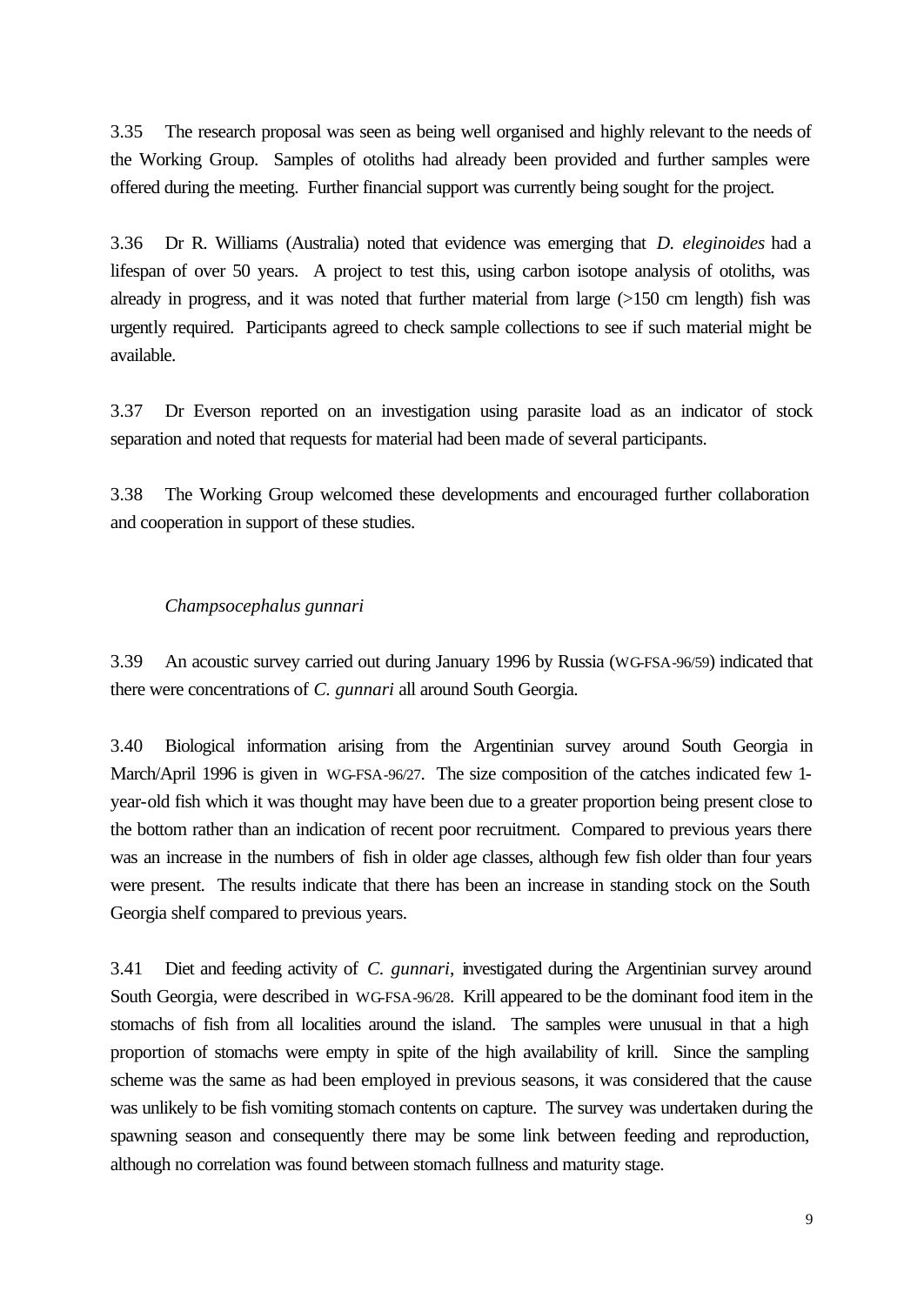3.42 Analysis of data from a series of surveys, described in WG-EMM-96/43, showed a strong correlation between the condition index and CEMP indices associated with krill availability. This study and that described in paragraph 3.41 above demonstrate the importance of krill in the ecology of this species and highlight the need to take into account in any future management plan, extrinsic factors contributing to interannual variability.

3.43 An analysis of research catch rates at the same station on three annual surveys (WG-FSA-96/30) indicated that there was a positive correlation in density between stations up to eight miles apart. It was noted that such correlations need to be taken into account in designing surveys.

3.44 A series of six pelagic surveys conducted during the years 1984 to 1990 to assess one-yearold fish in the South Georgia and Shag Rocks region was reported in WG-FSA-96/58 and 96/60.

3.45 Dr P. Gasiukov (Russia) explained that the same random stratified design as used on demersal fish surveys was used, with sampling restricted to waters of depths of 70 to 500 m. All vessels were equipped with the same midwater trawl gear. Sampling was carried out by day and night at three depth layers: near surface, midwater and 5 to 15 m from the seabed. Towing speed was 3 to 3.5 knots and hauls and sampling were undertaken for 10 minutes from each layer. Between 81 and 141 hauls were made during each survey and the depth was monitored acoustically. A total of 27 species of fish and invertebrates from 11 families were found during these surveys.

3.46 Dr Gasiukov submitted a copy of the data from these surveys to the CCAMLR database. The Working Group welcomed the provision of these data, noting that they should contribute to studies on the ecology of the species.

3.47 During the surveys additional sampling was undertaken to investigate the vertical migration of *C. gunnari* by sampling at six-hour intervals over two 24-hour periods at 50, 75, 125, 150 m and close to the seabed. The results from these studies indicated that juvenile fish were near the seabed at night but migrated upwards during the pre-dawn period.

3.48 In comparing the distribution of juvenile fish with that of the commercial krill fishery, WG-FSA-96/60 concluded that the main concentrations of *C. gunnari* were away from the krill aggregations.

3.49 WG-FSA-96/24 provides a comprehensive review of the biology and ecology of *C. gunnari* throughout its distribution range. The review is of direct relevance to future assessments and the development of a long-term management plan. Further discussion is given in paragraphs 4.136 and 4.137.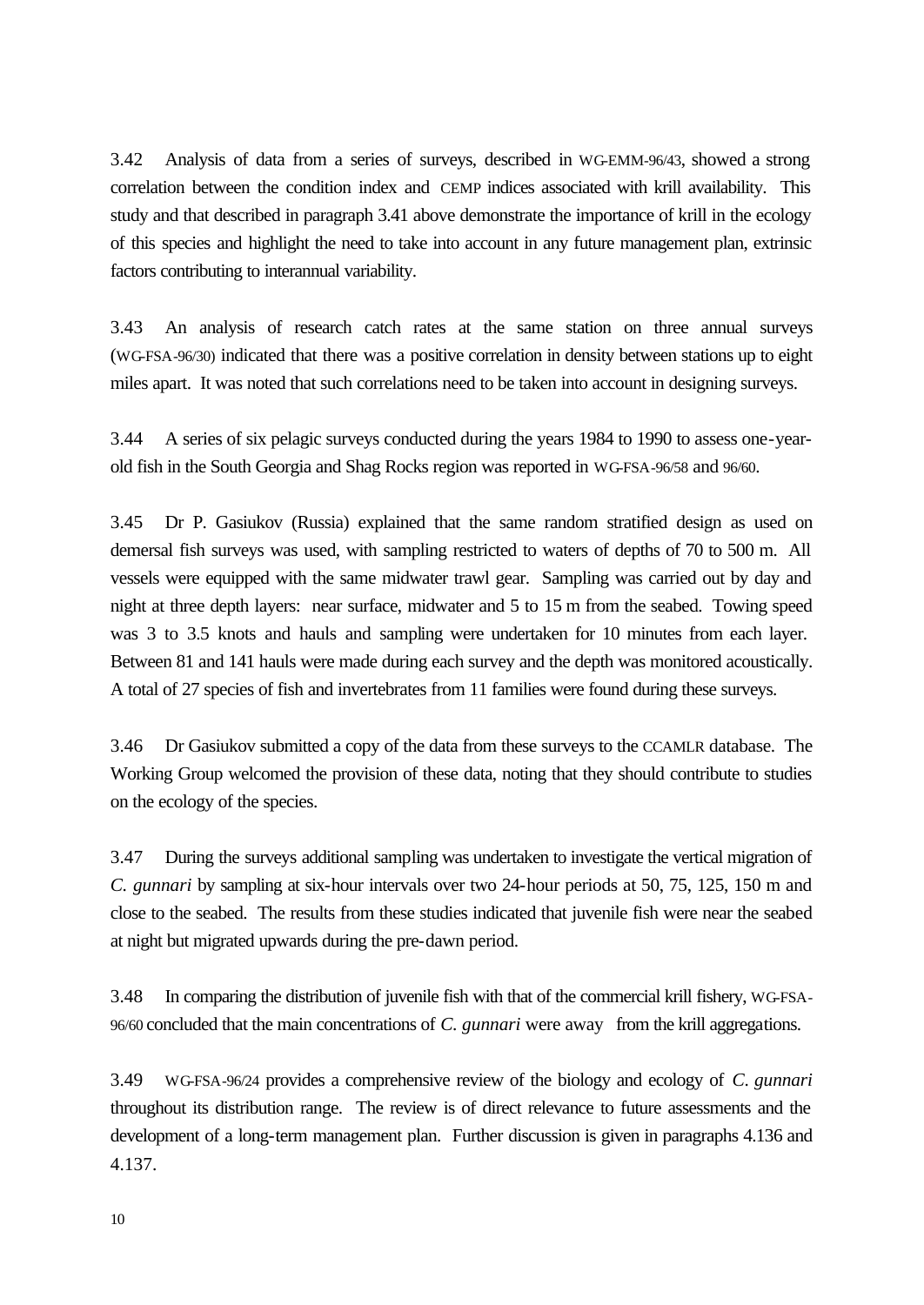# Other Fish

3.50 WG-FSA-96/14 describes a new record of the shark *Squalus acanthias* reported from Kerguelen waters during a recent ichthyofaunal survey in Division 58.5.1.

3.51 Results of deepwater trawling on the southern part of the Kerguelen ridge (WG-FSA-96/13) indicated low concentrations of fish. These included *Macrourus whitsoni* and *D. eleginoides*.

# Crabs (*Paralomis* spp.)

3.52 WG-FSA-96/15 describes information on *P. aculeata* taken as by-catch in the *Lepidonotothen squamifrons* fishery on the Ob Bank (Division 58.4.4).

3.53 Results from experimental fishing at South Georgia during the 1994/95 and 1995/96 seasons were described in WG-FSA-96/34. These results, along with those in WG-FSA-96/35 regarding size at maturity, were considered in detail under Agenda Item 4 (paragraphs 4.173 to 4.178).

3.54 During the course of these studies, a number of crabs had been tagged with T-bar tags in order to estimate local movement; although these tags are likely to have been cast during moulting it is possible that they may persist and appear in trawl survey catches.

3.55 The prevalence of parasites (*Briarosaccus callosus*) and hyperparasites (cryptoniscid isopods) on *P. spinosissima* from three habitats around South Georgia is described in WG-FSA-96/33. Host size, followed by habitat and local density were the major factors explaining parasite prevalence, whereas habitat was the only variable that explained a significant amount of the variation in hyperparasite prevalence.

# Squid

3.56 Biological information on *M. hyadesi* caught during a research jigging cruise in Subarea 48.3 was presented in WG-FSA-96/21. The squid were caught in an area where echotraces at 400–500 m had been noted. Female squid predominated in the catches. The mantle lengths of male squid ranged from 220 to 350 mm (mode – 300 mm) and females 212 to 370 mm (modes – 290 and 320 mm).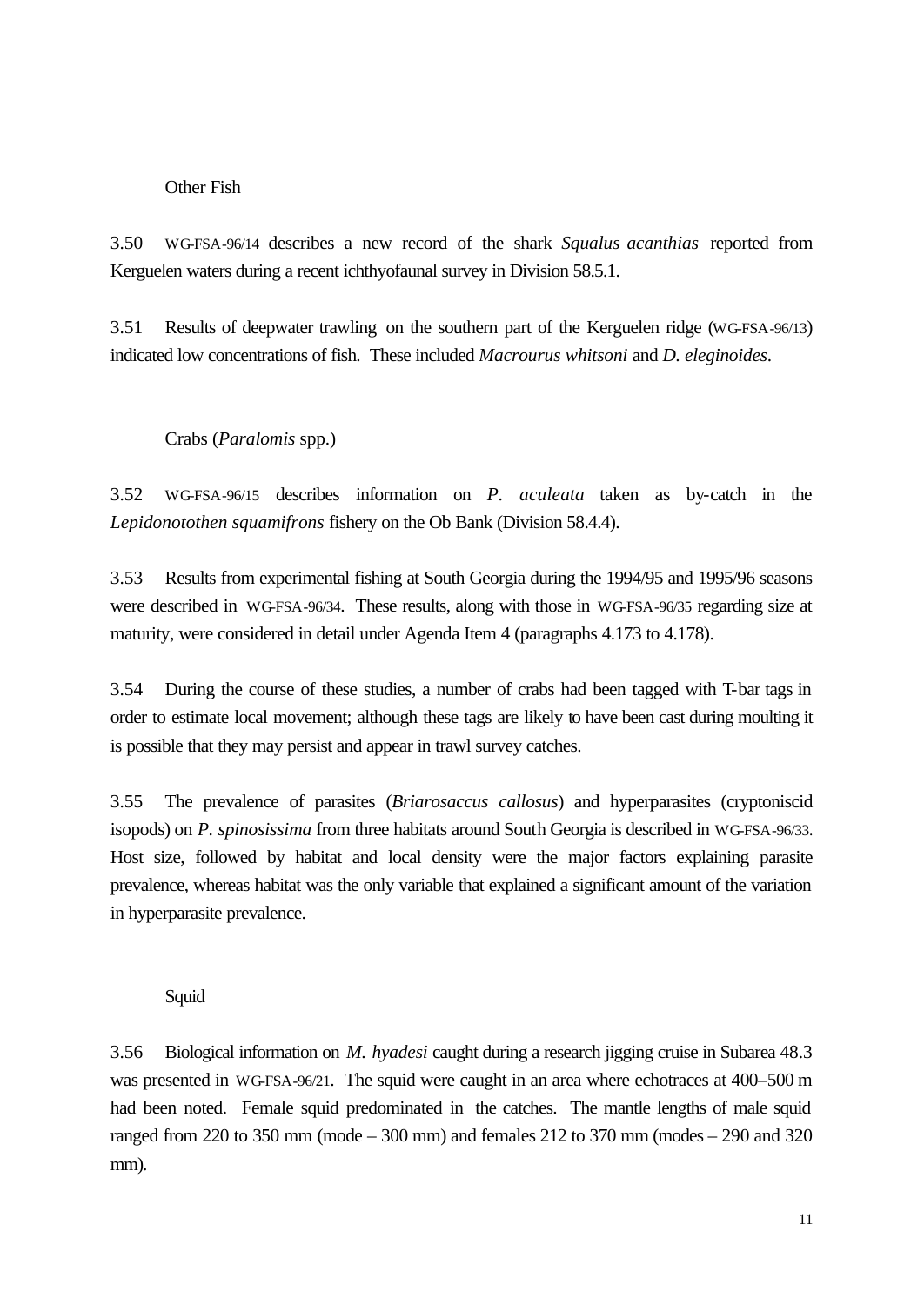3.57 An assessment of *M. hyadesi,* based on predator food consumption rates, was presented in WG-FSA-96/20 and was discussed fully under Agenda Item 4 (paragraphs 4.10 to 4.13).

3.58 Prespawning concentrations of the squid *Moroteuthis ingens* were reported from the Ob Bank as by-catch during target fishing for *L. squamifrons* in WG-FSA-96/15. It was noted that this species has a high ammonia content and is consequently unlikely to be of commercial interest.

### Developments in Assessments Methods

3.59 Four papers presenting methods for assessing fish stocks were presented to WG-FSA. Two papers addressed assessment of the abundance of *D. eleginoides* (WG-FSA-96/39 and SC-CAMLR-XV/BG/14), one paper examined the estimation of an appropriate size limit for *P. formosa* (WG-FSA-96/35) and the fourth introduced refinements to the generalised yield model (WG-FSA-96/46).

3.60 WG-FSA-96/39 describes a successful method for tagging *D. eleginoides* in the Australian trawl fishery at Macquarie Island. This method was developed in conjunction with a localised trawling operation during the summer of 1995/96. Fish were double-tagged with TIRIS 23 mm transponders and a numbered yellow T-bar tag. A total of 490 fish were tagged, with 43 fish being recaptured during two fishing trips (at least another six fish were recovered but unreported during the first trip). Preliminary estimates of abundance of *D. eleginoides* around Macquarie Island (3 658 tonnes) were possible from this data. The paper presents the analysis required for estimating the abundance of fish from these data and discusses the potential biases associated with these calculations.

3.61 The Working Group noted the success of this tagging program, commenting on the ease with which electronic tags can be recovered during commercial operations; electronic tags can be detected with a TIRIS electronic reader as the fish pass along the processing line. The Working Group noted that this work demonstrates clearly that *D. eleginoides* can be tagged successfully and that these methods could be employed to assess stock abundance, migration patterns over small and large spatial scales, growth of individual fish and, in conjunction with tetracycline marking, validation of annual marks in otoliths. In addition, this study, undertaken on a small spatial scale, shows that the fish are mobile and that depletion experiments may not work because of large numbers of fish moving through an area.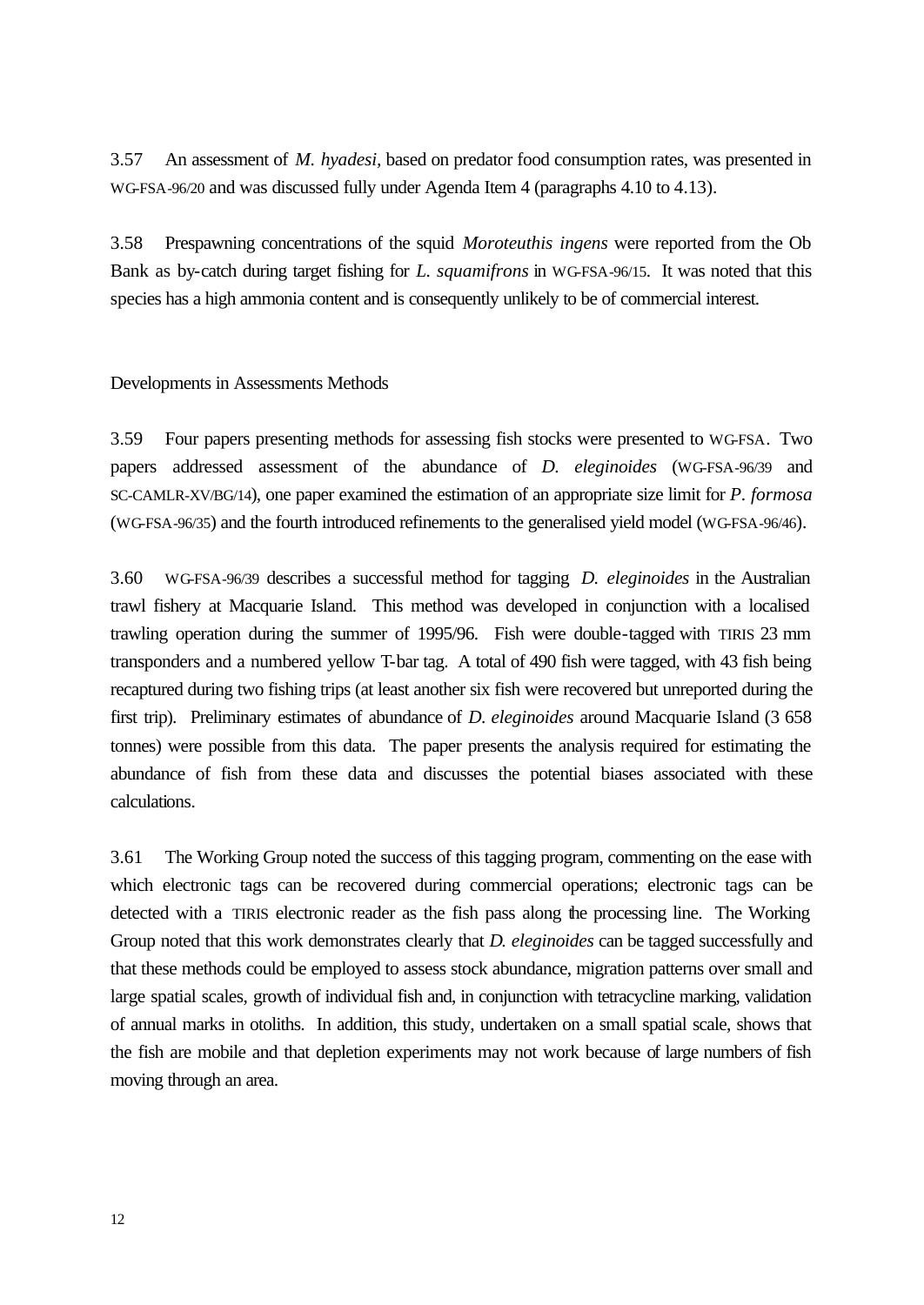3.62 The Working Group agreed that more tag-release studies were needed. In particular, the Working Group noted that tagging of fish from trawl surveys would be a useful addition to tagging fish taken on longliners as trawled fish were less likely to be fatally injured during fishing operations.

3.63 SC-CAMLR-XV/BG/14 develops a method for assessing the status of *D. eleginoides* in Subarea 48.3 using SPA based on catch-at-age data. The Working Group noted the new developments outlined in this paper and considered it in more detail during the assessment of *D. eleginoides* (see paragraphs 4.60 to 4.63).

3.64 WG-FSA-96/35 uses a weighted smoothing spline method to estimate size at maturity of male *P. formosa*. The Working Group considered this method in detail in its deliberations in the assessment of crab stocks and the appropriateness of current size limits in this fishery (see paragraphs 4.177 and 4.178).

3.65 Refinements to the generalised yield model were presented in WG-FSA-96/46. This paper describes the options available for undertaking projections with the model in its current form. The Working Group noted the improvements to the model and, in particular, noted the changes in the examination of the effects of fishing on the stock in relation to the decision rules used by the Commission (see SC-CAMLR-XIV, Annex 5, Appendix F for the formulation of the model used at WG-FSA-95).

3.66 Two main refinements will have affected the results from the model since 1995. The first refinement was to make consistent the calculation of spawning stock biomass at Time 0 and the spawning biomass in any year of the projection. In the 1995 version, the spawning stock biomass at Time 0 was estimated at the beginning of the year while in other years of the projection the spawning biomass is estimated at a specified time other than the beginning of the year. Consequently, the spawning biomass appeared larger at Time 0 than at other times in the projection, leading to a slight overestimate in the probability of depletion, and a slight underestimate in the status of the spawning stock (see Table 3).

3.67 The second refinement improves the assessment of the status of the stock at the end of a projection and the degree to which the stock was depleted during the projection. The aim of these two aspects of the assessment is to examine the status of the stock relative to the median spawning biomass at Time 0 (*SB0median*). The method used in 1995 was to test the two criteria by accumulating all values of spawning biomass at Time 0 from all projections, determining the median of these values and using this for the comparisons. However, this procedure does not allow comparisons of stock status within a projection given the basic biological parameters for the projection. In the current form of the model, the main variation in spawning biomass from year to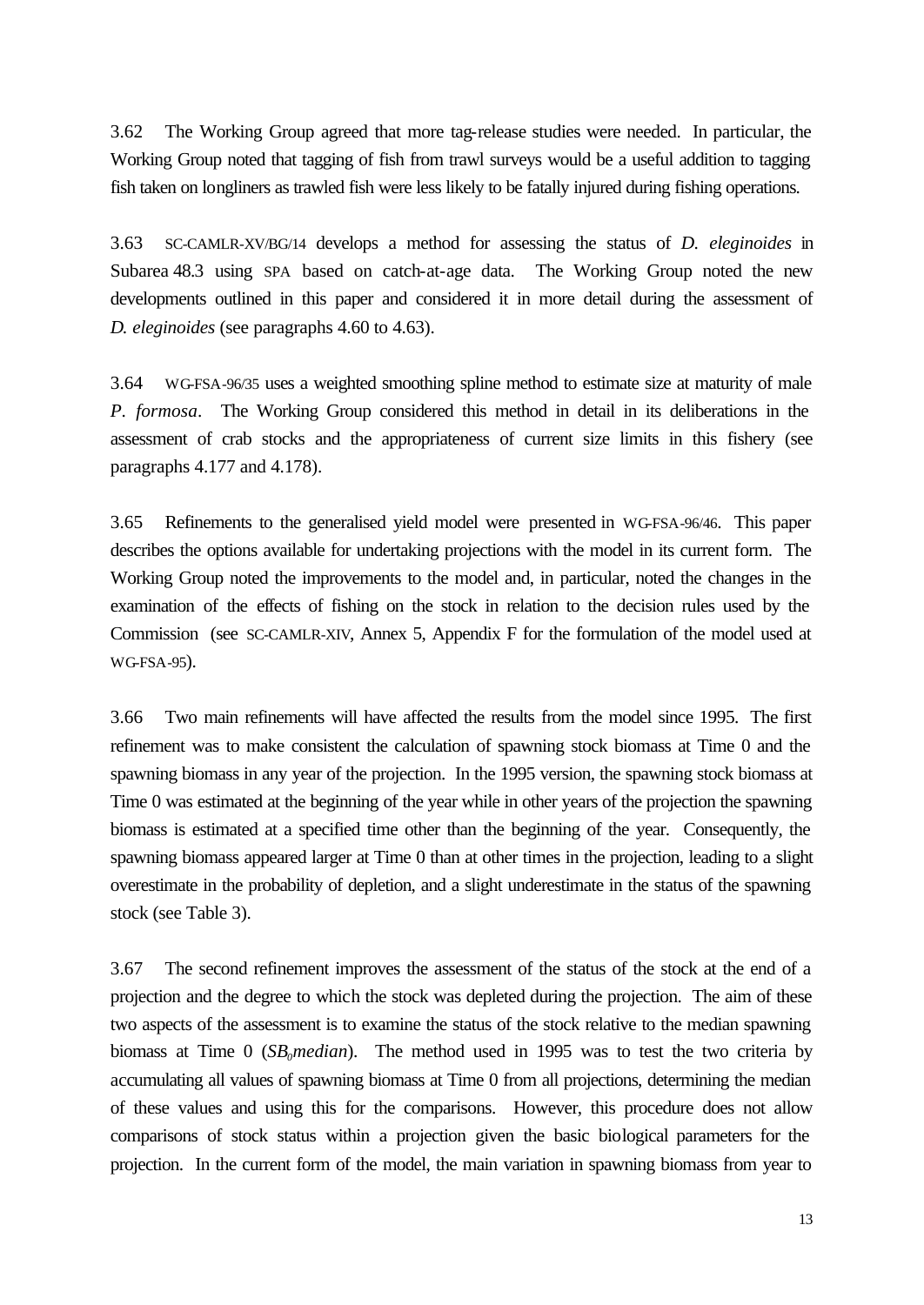year within a single projection is caused by variation in recruitment. Variation in the stock trajectory between projections can be caused by varying underlying biological parameters such as mean recruitment, the magnitude of variability in recruitment, natural mortality, maturity and fishing selectivity. These underlying parameters are varied because of uncertainty in their magnitude, not because of natural interannual variability. The effects of fishing on a stock need to be determined for a given set of biological parameters. Interannual variability of each of these parameters, e.g. variability in recruitment, needs to be defined separately. Thus, the  $SB_0$ *median* needs to be determined in a way that accounts only for interannual variability; *SB*<sub>0</sub>*median* needs to be determined at the beginning of each run once the underlying biological parameters have been set. This modification has been incorporated into the model so that the assessment of the status of the spawning stock at the end of a specified period is made using the median ratio (from all runs) of the spawning biomass at the end of a run compared to the *SB*<sub>0</sub>*median* calculated at the beginning of the run. In a similar way, the level of depletion occurring during the run is calculated as the ratio of the lowest spawning biomass during the run compared to the *SB<sub>0</sub> median* for that run. The probability of depletion is then the proportion of runs for which this ratio falls below the critical level (e.g. 0.2).

3.68 Table 3 shows the effect of this refinement on the assessments of the effects of fishing on a stock using the parameters for the assessment of *D. eleginoides* in 1995. The original formulation was more conservative than the current formulation. Thus, catch levels determined to satisfy the two decision rules in 1995 using the original formulation of *SB0median* are likely to increase with the application of the new method of determining the *SB0median* for each run.

Table 3: Results of assessments of the status of *D. eleginoides* in Subarea 48.3 using the generalised yield model from 1995 and with two new refinements for 1996. Parameters are the same as for WG-FSA-95 and the results are for the effects of a long-term annual yield of 4 000 tonnes.

| Program Structure                                           | Probability of Depletion<br>below $0.2.SB$ <sub>o</sub> median | Median Status of the Stock at the<br>End of a Projection Relative to<br>$SB$ <sub>o</sub> median |
|-------------------------------------------------------------|----------------------------------------------------------------|--------------------------------------------------------------------------------------------------|
| 1995                                                        | 0.100                                                          | 0.74                                                                                             |
| Revised timing of assessment<br>of spawning stock at Time 0 | 0.093                                                          | 0.81                                                                                             |
| Revised method for estimating<br>$SB_0$ median              | 0.020                                                          | 0.78                                                                                             |

3.69 The Working Group noted that attempts to have the program validated by the Secretariat were disrupted by the resignation of the Data Manager. Validation will not be possible until a new Data Manager has been appointed and, even then, may not be completed in time for the meeting of the Working Group in 1997. The Working Group agreed that independent validation of the program should be undertaken once the refinements specified at this meeting have been incorporated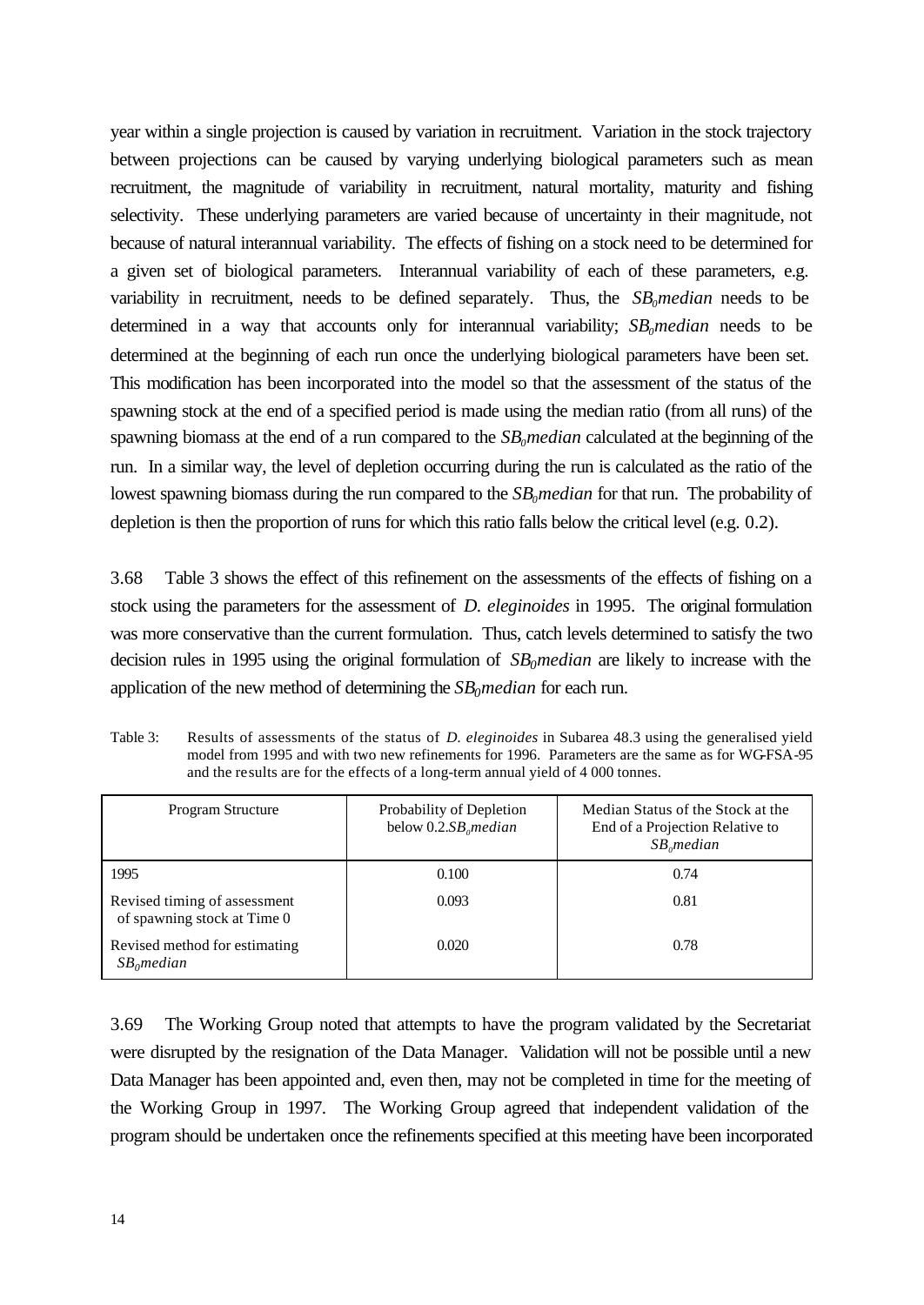(see paragraph 9.5). The Working Group also agreed that, in the interim, the model could be used for assessments.

ASSESSMENTS AND MANAGEMENT ADVICE

Definition of Fishing Grounds

4.1 As a matter of priority, the Commission has requested WG-FSA's advice on the current definitions of 'fishing grounds' given in various conservation measures (CCAMLR-XIV, paragraph 8.5).

4.2 Conservation Measures 78/XIV, 89/XIV and 96/XIV require that vessels move to another 'fishing location' at least 5 n miles distant for a period of not less than five days when the level of bycatch species exceeds 5% of the overall catch taken in one location. By contrast, Conservation Measures 94/XIV and 98/XIV are aimed at ensuring representative length samples from single 'fishing grounds' which are defined as single fine-scale rectangles (0.5° latitude by 1.0° longitude).

4.3 WG-FSA agreed that the term 'fishing ground' is confusing and should be avoided unless accompanied by a specific geographical definition.

4.4 The Working Group considered that the development and revision of measures to reduce by-catch should take account of the specific details of a given by-catch problem and fishery. From time to time, the Working Group has provided specific advice on measures to limit by-catches, and will continue to provide and review such advice as part of future assessments. The Working Group agreed that the formulation used in current conservation measures may cause practical problems in that a single haul containing few fish may still contain the 5% by-catch, thus triggering the requirement to relocate the fishing activities.

New Fisheries

4.5 Conservation Measure 31/X ensures that the Commission is notified of new fisheries in the Convention Area in advance of their commencement. Such notification is necessary for the accrual of adequate information from the very beginning of a fishery so as to evaluate its potential yield and impacts on target stocks or species dependent on them.

4.6 After a year, any new fishery is then defined as an 'exploratory fishery' under Conservation Measure 65/XII. Its expansion is then not allowed to proceed faster than the acquisition of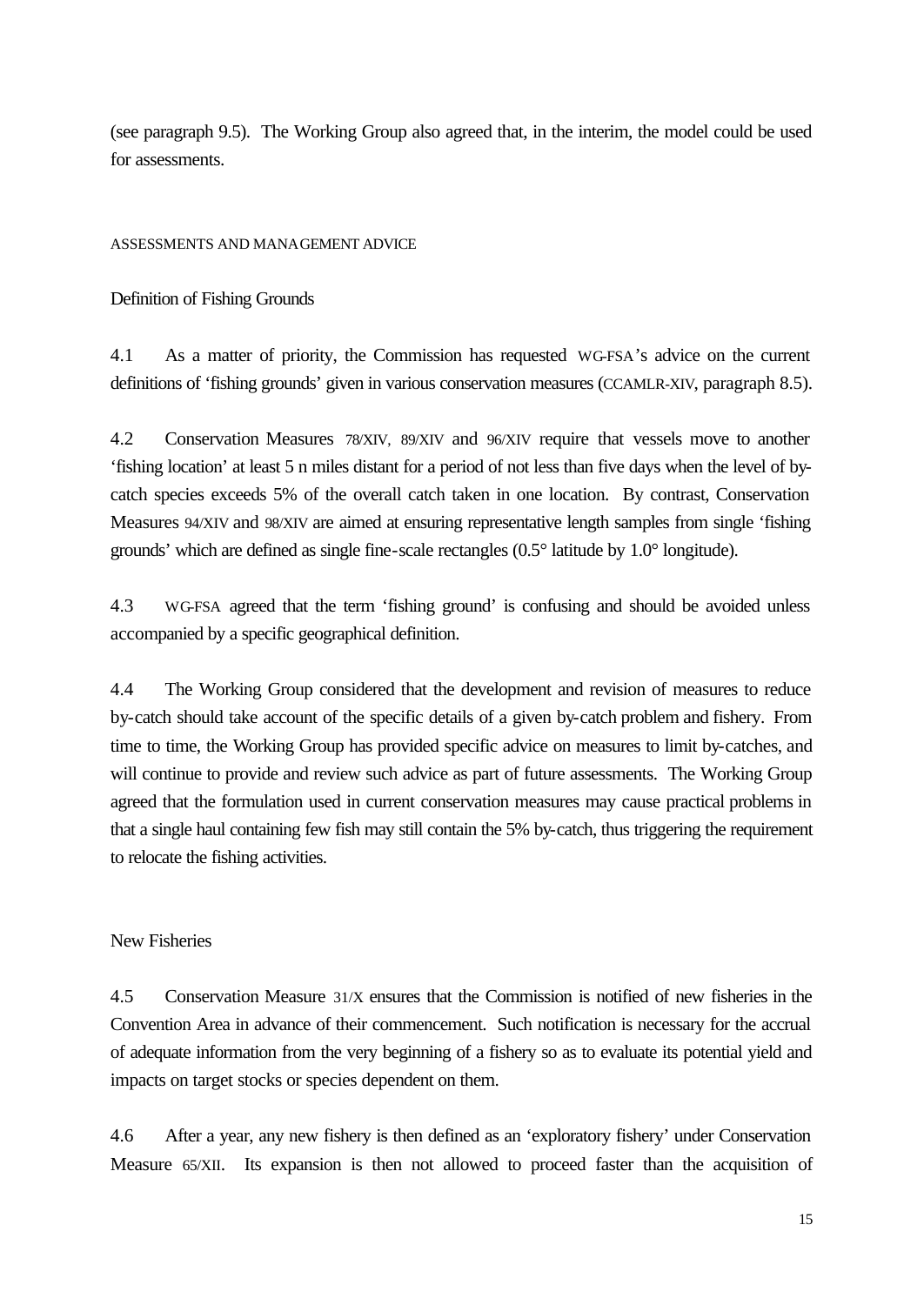information necessary to ensure that the fishery can and will be conducted in accordance with the principles of Article II. To ensure that adequate information is made available to the Scientific Committee during the period when a fishery is classified as exploratory, Conservation Measure 65/XII also requires the annual development/review of a Data Collection Plan and a Research and Fishery Operations Plan for the fishery concerned.

4.7 In 1996/97 the Commission received five notifications of intent to initiate new fisheries under Conservation Measure 31/X. These are summarised in Table 4.

Table 4: Summary of notifications of intent to initiate new fisheries under Conservation Measure 31/X in 1996/97.

| Member               | Fishery                                      | Area                                                  | Document No.            |
|----------------------|----------------------------------------------|-------------------------------------------------------|-------------------------|
| Republic of Korea/UK | Squid                                        | Subarea 48.3                                          | <b>CCAMLR-XV/7</b>      |
| Australia            | D. eleginoides,<br>D. mawsoni, other species | Division 58.4.3                                       | CCAMLR-XV/9             |
|                      | Miscellaneous species                        | Division 58.5.2                                       |                         |
| New Zealand          | D. eleginoides                               | Subareas 88.1, 88.2                                   | $CCAMLR-XV/8$ (Rev. 1)  |
| Norway               | D. eleginoides                               | Subarea 48.6                                          | $CCAMLR-XV/10$ (Rev. 1) |
| South Africa         | D. eleginoides                               | Subareas 48.6, 58.6, 58.7<br>Divisions 58.4.3, 58.4.4 | <b>CCAMLR-XV/11</b>     |

4.8 The joint Republic of Korea/UK notification (CCAMLR-XV/7) is aimed at squid while the other four proposals are for finfish fisheries (three for longlines and one for bottom trawls).

4.9 All of the above notifications were considered in light of the provisions of Conservation Measure 31/X. While acknowledging that relevant information for most of the fisheries being proposed is limited, WG-FSA noted that in most cases the notifications mentioned above provided sufficient information on which to base advice.

4.10 The Republic of Korea/UK notification (CCAMLR-XV/7) and ancillary information (WG-FSA-96/20 and 96/21) concerns a proposed new fishery for *M. hyadesi* in Subarea 48.3. Based upon the review of a previous experimental fishery and research investigations, this joint venture aims to allow two vessels to harvest up to 2 500 tonnes of *M. hyadesi*.

4.11 The Working Group noted that the proposed squid catch level of 2 500 tonnes was likely to be conservative since it represents only a small fraction (approximately 1%) of the estimate of annual predator consumption of *M. hyadesi* in the Scotia Sea (approximately 245 000 tonnes). In addition, *M. hyadesi* is taken as a by-catch in the Illex fishery in areas adjacent to Subarea 48.3. In one year (1986) this by-catch reached 26 000 tonnes.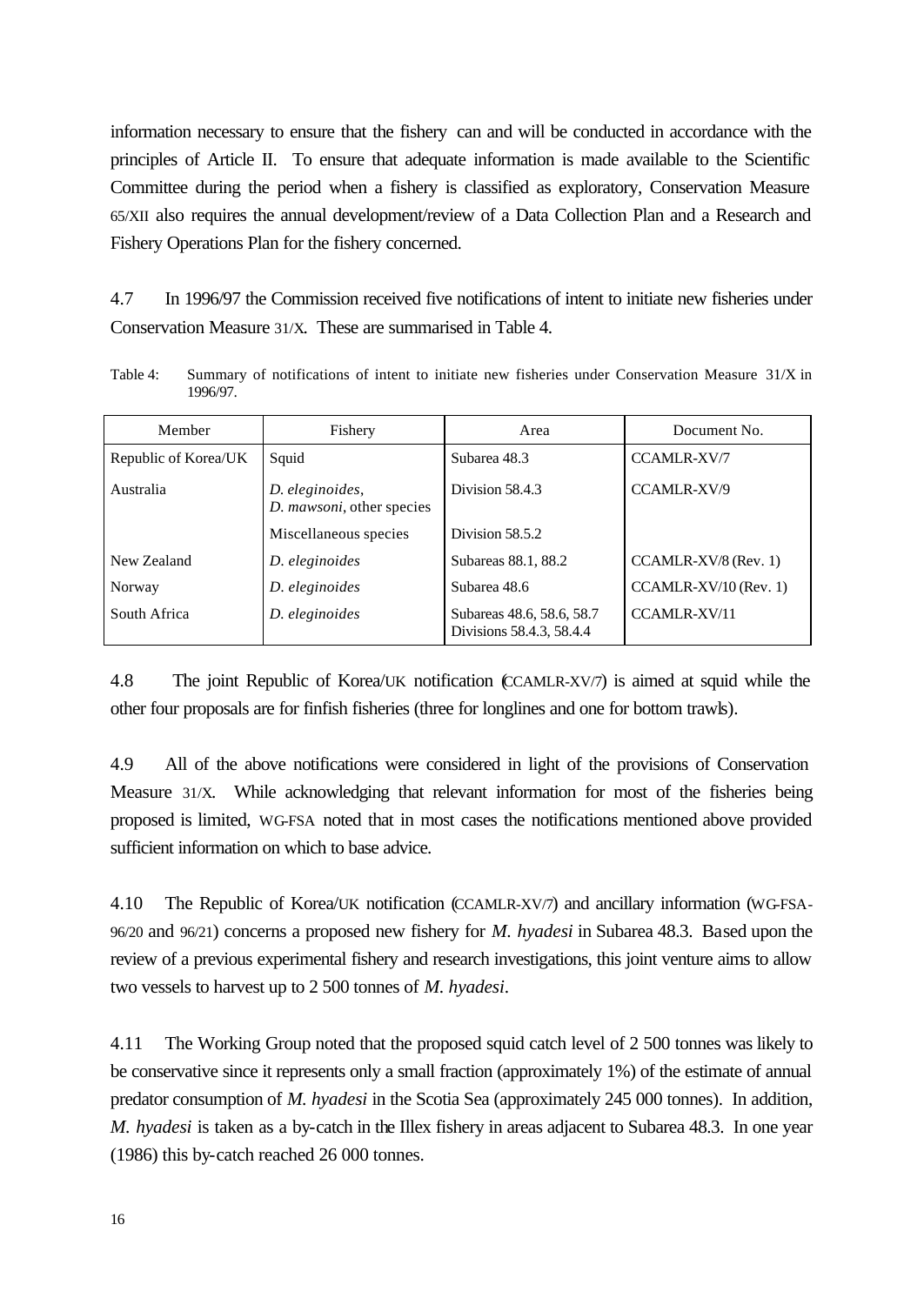4.12 If such a fishery develops, WG-FSA-96/20 suggested that the timing of the fishery with respect to the requirements of dependent species should be reviewed. It is suggested in the paper that the fishery should be designed to minimise effects on dependent species by confining the fishing season to the period from June to August when the chick-rearing season of the most sensitive predator (grey-headed albatross) has ended and before recruitment of the next squid year class.

4.13 Given that there is a lack of data upon which to base an objective assessment of the status of *M. hyadesi* stocks in Subarea 48.3, WG-FSA agreed that the Republic of Korea/UK notification has attempted to follow a precautionary approach upon which the initiation of this new fishery may be based.

4.14 The Working Group noted that WG-FSA-96/21 recommended specific data to be collected during the development of the proposed squid fishery. It requested the Secretariat to compare these data elements with those of CCAMLR's standard fine-scale catch and effort data form for a squid jig fishery (Form C3 Version 1) to ensure that critical data are collected. Revised data forms should be developed as soon as possible in consultation with Dr P. Rodhouse (British Antarctic Survey).

4.15 The Norwegian notification for Subarea 48.6 (CCAMLR-XV/10 Rev. 1) provided no information on proposed catch levels of finfish, on the biology of proposed harvested species, on the effects on dependent/associated species or on comparisons with similar or other fisheries.

4.16 The Australian proposal (CCAMLR-XV/9) was similar to that submitted last year (CCAMLR-XIV, paragraph 6.1) for a bottom trawl fishery in Division 58.5.2. It is planned to take up to 50 tonnes per species (other than *C. gunnari* and *D. eleginoides* which are subject to TACs under Conservation Measure 78/XIV) and to conduct a bottom trawl fishery in Division 58.4.3 with a catch limit of 200 tonnes for *D. eleginoides* and *D. mawsoni* together.

4.17 The New Zealand notification (CCAMLR-XV/8 Rev. 1) is for a longline fishery for *D. eleginoides* in Subareas 88.1 and 88.2. The notification includes a plan which aims to set out a data collection and fishery operation protocol. It proposes setting precautionary catch limits of 2 500 tonnes per statistical area with subareal limits between 200 and 1 500 tonnes being distributed by rectangles of 0.25° latitude by 0.25° longitude on the basis of catch rates established during limited periods of fishing. Such catch rates could also be used to terminate fishing in specific rectangles and to provide criteria to be applied to the resumption of fishing.

4.18 The South African notification (CCAMLR-XV/11) was similar to that of New Zealand and applies to a longline fishery for *D. eleginoides* in a number of areas in the Indian Ocean which have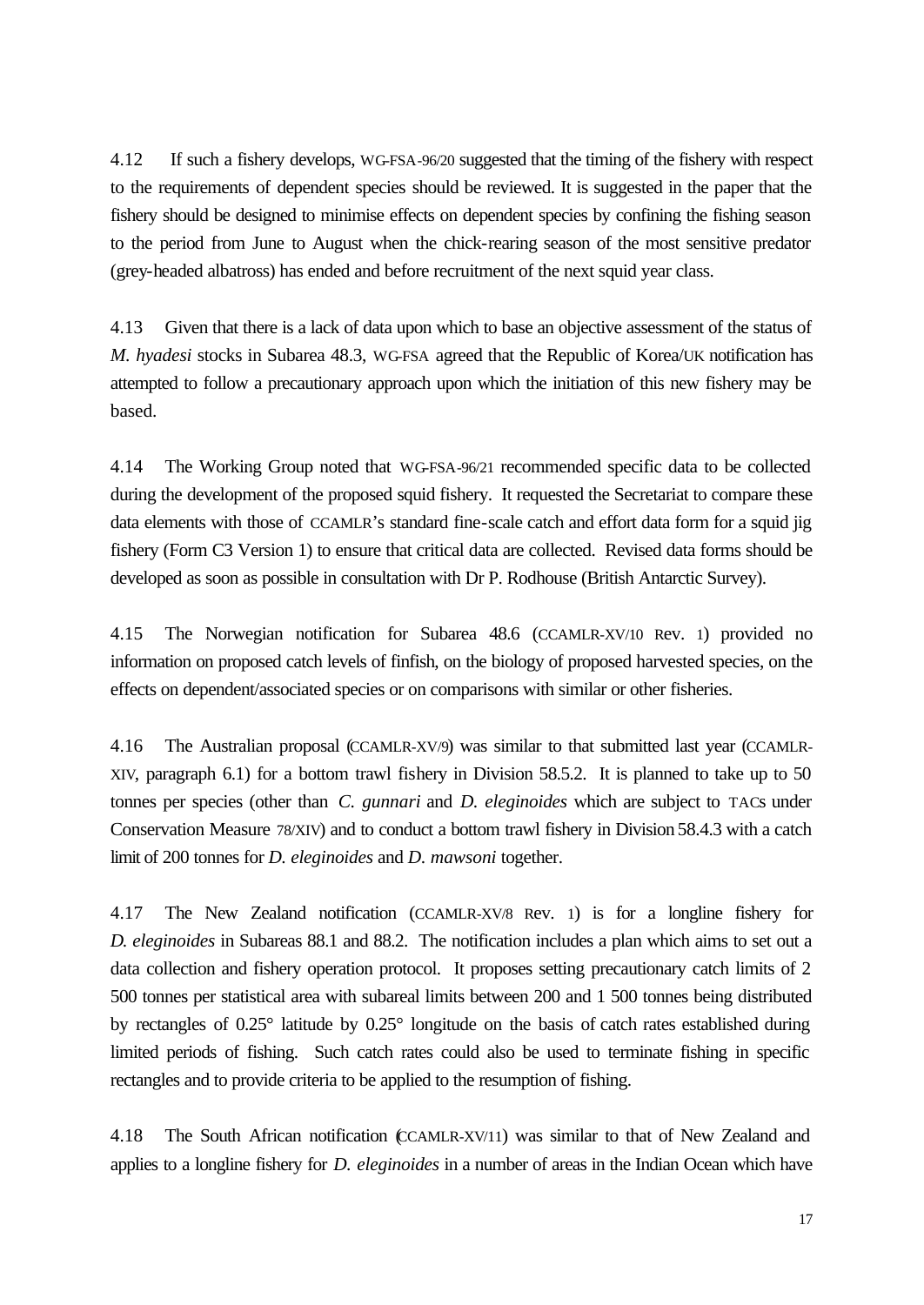never been fished (e.g. Subareas 48.6 and 58.7) or where South Africa has not fished (Divisions 58.4.3 and 58.4.4). The attached management plan sets out a data collection and fishery operation protocol. It proposes setting precautionary catch limits by statistical area (a limit of 3 200 tonnes per area was chosen, based on historic catches from Subarea 48.3) with subareal limits between 200 and 800 tonnes being distributed by rectangles of 0.5° latitude by 1.0° longitude depending on the catch rates established during specific periods of fishing. Declines in catch rates are used to terminate fishing in the fine-scale rectangles and to provide criteria to be applied in the subsequent resumption of fishing in such rectangles.

4.19 WG-FSA noted that a number of general principles (particularly in respect of finfish) were common to the above notifications. Most of the notifications included some form of precautionary approach which limited catch and/or fishing effort. In the case of finfish, the general lack of knowledge concerning the distributional separation of *D. eleginoides* and *D. mawsoni* necessitates that, for the time being, these two species be considered together (i.e. catch limits should apply to both species combined). Finally, the need for regular scientific review of fisheries development was recognised.

4.20 Taking account of these generalities, the Working Group agreed that for the new fisheries for *D. eleginoides*:

- (i) CCAMLR should adopt a common and integrated approach to areas likely to be developed by new fisheries;
- (ii) as part of such an integrated approach, the application of Conservation Measure 31/X should anticipate the requirements of Conservation Measure 65/XII by setting up scientifically-based data collection and fishery/research operation plans. This will facilitate the acquisition of data necessary to manage the development of new fisheries in accordance with CCAMLR's precautionary approach;
- (iii) precautionary catch limits should be developed for statistical areas using available information (e.g. based on catches from similar fisheries elsewhere and/or on areas likely to be suitable for fishing). Limits for smaller areas (e.g. rectangles of  $0.5^{\circ}$ ) latitude by 1.0° longitude) should also be developed. These will serve to distribute catch and fishing effort while augmenting the collection of relevant information over a wide geographic area in a way that should reduce the risk of localised over-fishing;
- (iv) the collection of crucial fisheries and biological information requires the deployment of scientific observers; and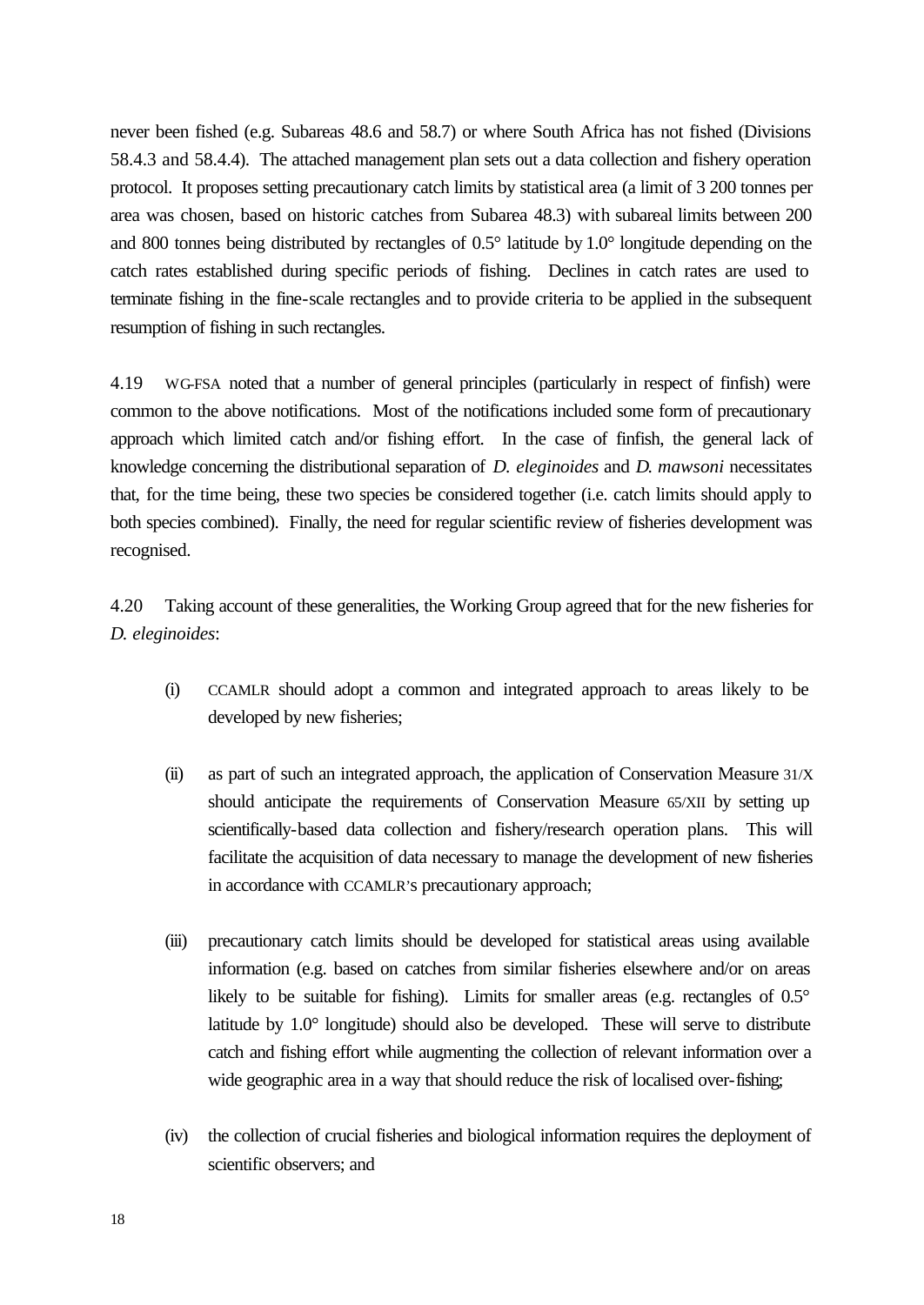(v) objective verification of positional information is essential, particularly if fine-scale rectangles are applied (see paragraphs 4.25 and 4.26 below) or if the fishery should follow stock across the Convention Area's boundaries (as appears to be the case for *D. eleginoides* in Subarea 58.7 and on the banks adjacent to Subarea 48.3).

4.21 The Working Group agreed that the generalities set out in paragraph 4.20 above could be applied to other new fisheries to a greater or lesser degree. Future investigation of their wider applicability should therefore be undertaken as a matter of priority so as to facilitate the development of a coordinated management approach to new and developing fisheries in line with the principles of the precautionary approach set out by WG-FSA in 1995 (SC-CAMLR-XIV, Annex 5, paragraphs 10.2 to 10.8).

4.22 In the specific case of the proposed new fisheries for *Dissostichus* spp. in the Australian, New Zealand, Norwegian and South African notifications, WG-FSA agreed that the adoption of precautionary catch limits in small areas could be based on historic longline catches by fine-scale rectangle in Subarea 48.3 (average  $-330$  tonnes for the period 1990 to 1996, range  $-1$  to 2 390 tonnes) and Division 58.5.1 (average – 71 tonnes for 1996, range – 1 to 264 tonnes). This gives an overall average for the two areas of about 200 tonnes.

4.23 Accepting that the purpose of fine-scale areal limits is to provide some scope for a spread of fishing effort as well as minimising the risk of localised overfishing, the Working Group agreed that a fine-scale areal catch limit in the order of 100 tonnes would meet these criteria. A 100-tonne limit would also have the advantage of being conservative.

4.24 The Working Group drew the attention of the Scientific Committee and the Commission to two important considerations inherent in the setting of fine-scale areal limits.

4.25 The first is that the administration of such limits requires that catch data and positional information should be collected and reported in as close to real time as possible. For practical purposes the former could be based on the five-day catch and effort reporting system already in place for the *D. eleginoides* fishery in Subarea 48.3, while the latter would be best achieved by some form of automated vessel monitoring system, especially if more than one vessel is fishing in a particular fine-scale area. The added advantage of having such systems to monitor the passage of fishing vessels across the Convention's boundaries has already been highlighted (paragraph 4.20).

4.26 The second important consideration is the definition of small areas. An appropriate area would be a fine-scale rectangle defined by 0.5° latitude by 1.0° longitude. The identification of each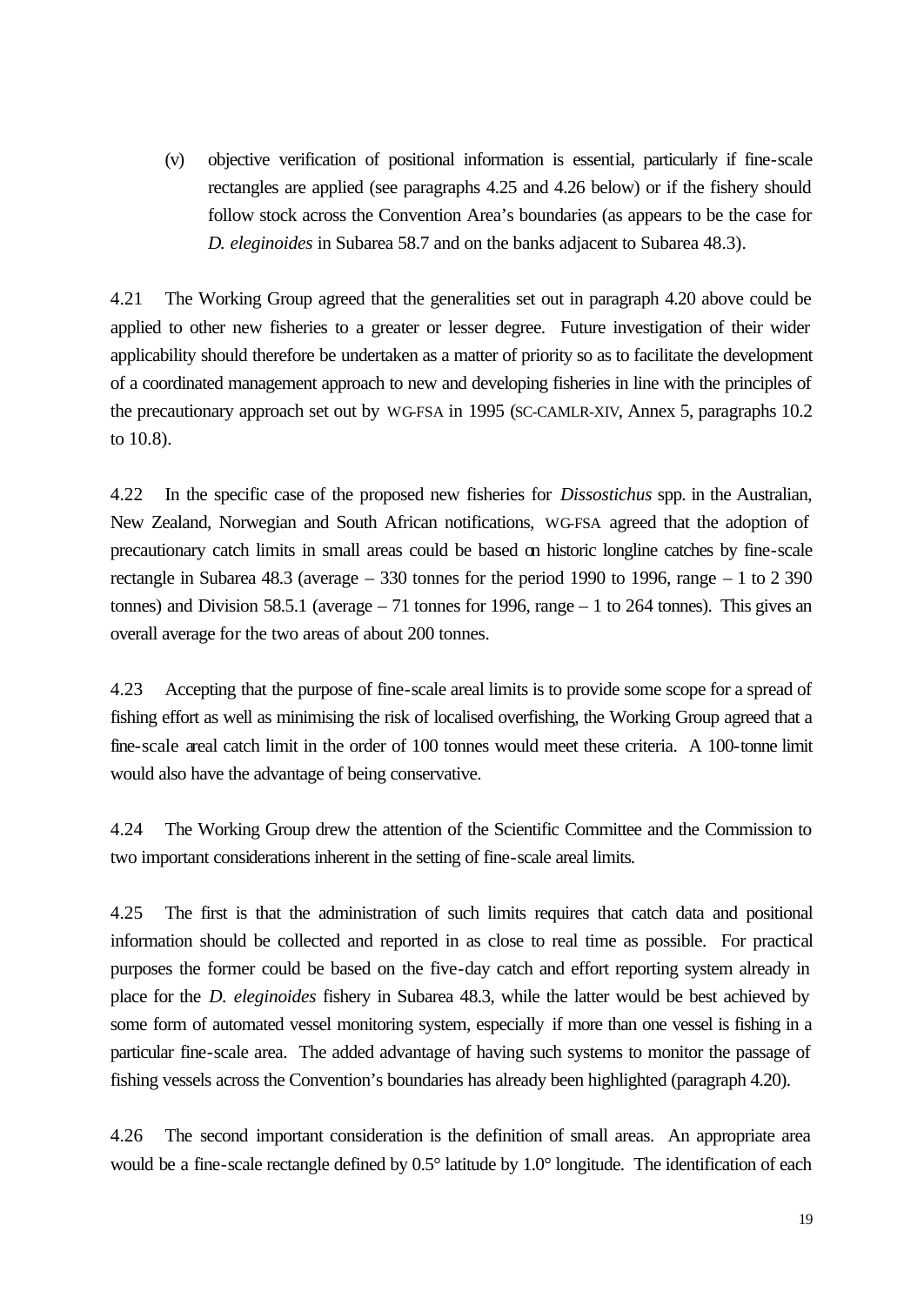rectangle is by the latitude of its northernmost boundary and the longitude of the boundary closest to 0°. The northern boundary must be a whole or half degree of latitude and the longitude of the boundary must be a whole degree.

4.27 The Working Group strongly emphasised that the application of the approach outlined in paragraph 4.20 should be conditional on the collection of detailed catch and effort data from both longline and trawl fisheries. Such data will not only provide information on catch rates but also on how such rates may affect fishing activity (e.g. when vessels leave or remain in a specific fishing locality). They may also be useful for assessment and management purposes (e.g. in the derivation of standardised catch rates).

4.28 The Working Group agreed that a conservative approach would be to apply calculated yields from assessments of *D. eleginoides* in Subarea 48.3 and Division 58.5.2 in a manner which is discounted to take implicit account of incomplete knowledge of previously unexploited areas and/or adjusted for the relative area of fishable seabed as a proportion of total seabed available within the statistical area. The former approach is directly analogous to that adopted for krill during the early formulation of management measures for that fishery.

4.29 For example, the calculated mean of the yields of *D. eleginoides* in Subarea 48.3 (5 000 tonnes) and Division 58.5.2 (3 800 tonnes) for 1996 is 4 400 tonnes. A 50% adjustment would then set a precautionary catch limit of 2 200 tonnes to be applied to previously unfished statistical areas for the 1996/97 season.

4.30 WG-FSA emphasised that the precautionary catch limit given in paragraph 4.29 is provided as an example of how such limits could be derived for previously unfished areas. It warned that the given limit does not imply that such quantities of fish would be available for each new statistical area, or that it represents an accurate assessment of potential yield in areas subject to new fisheries.

4.31 Adjustment of areal precautionary limits based on proportionate seabed area is not possible at this time as this procedure depends on calculations of seabed area for specific depth ranges in previously unfished areas being compared with fished areas. The Secretariat was requested to undertake such calculations during the forthcoming intersessional period.

4.32 WG-FSA agreed that all relevant conservation measures and data collection and submission requirements pertinent to the prosecution of *D. eleginoides* fisheries should apply to any new fishery for *Dissostichus* spp. as a matter of course. The Working Group emphasised that the provisions of Conservation Measure 29/XIV must be rigorously applied in order to minimise incidental mortality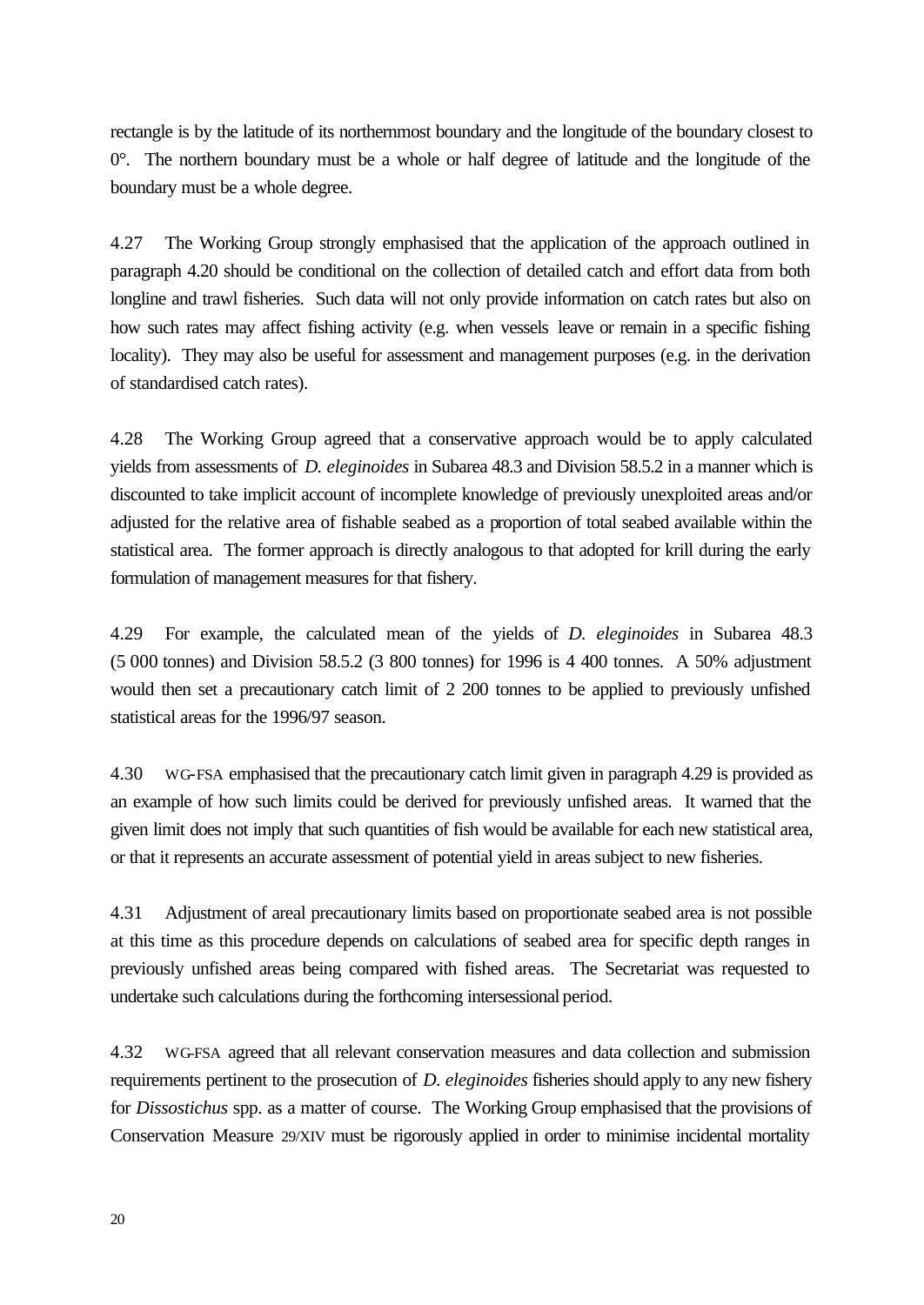associated with longline fishing. The application of all conservation measures should be regularly reviewed (see 4.33 below).

4.33 Finally, WG-FSA recognised that it would not be possible during the initial phase of any new fishery to collect sufficient data to allow for the determination of stock status on the basis of fisheriesdependent methods alone. At this stage the practical application of such methods is unclear (e.g. little is known about the viability of many of the new fisheries being proposed or their precise location). This requires that fisheries-dependent data collection procedures must be as comprehensive as possible during the 'new' phase and, assuming that the fishery continues, must also be carried over to the 'exploratory' phase as defined by Conservation Measure 65/XII. WG-FSA must also strive as a matter of urgency to set priorities for future data collection and assessment procedures. The development of such procedures should include the identification of essential data (both fisheriesdependent and independent) to be collected, the design and deployment of research effort and the application of catch (or effort) limits on fisheries during their exploratory phases.

4.34 The coding and validation of data being submitted to CCAMLR from the rapidly expanding fishery for *Dissostichus* spp. will add substantially to the already considerable workload of the Secretariat. The Working Group noted that processing the data in time for the next meeting of WG-FSA would have additional financial implications.

Antarctic Peninsula (Subarea 48.1)

4.35 No new information was available to the Working Group on stocks in this subarea. WG-FSA noted that a bottom trawl survey of Subarea 48.1 will be carried out by the German RV *Polarstern* in November and December 1996 (see paragraph 6.12).

# Management Advice

4.36 In the absence of new information on stocks in this subarea, the Working Group noted that fisheries in Subarea 48.1 will remain closed in accordance with Conservation Measure 72/XII.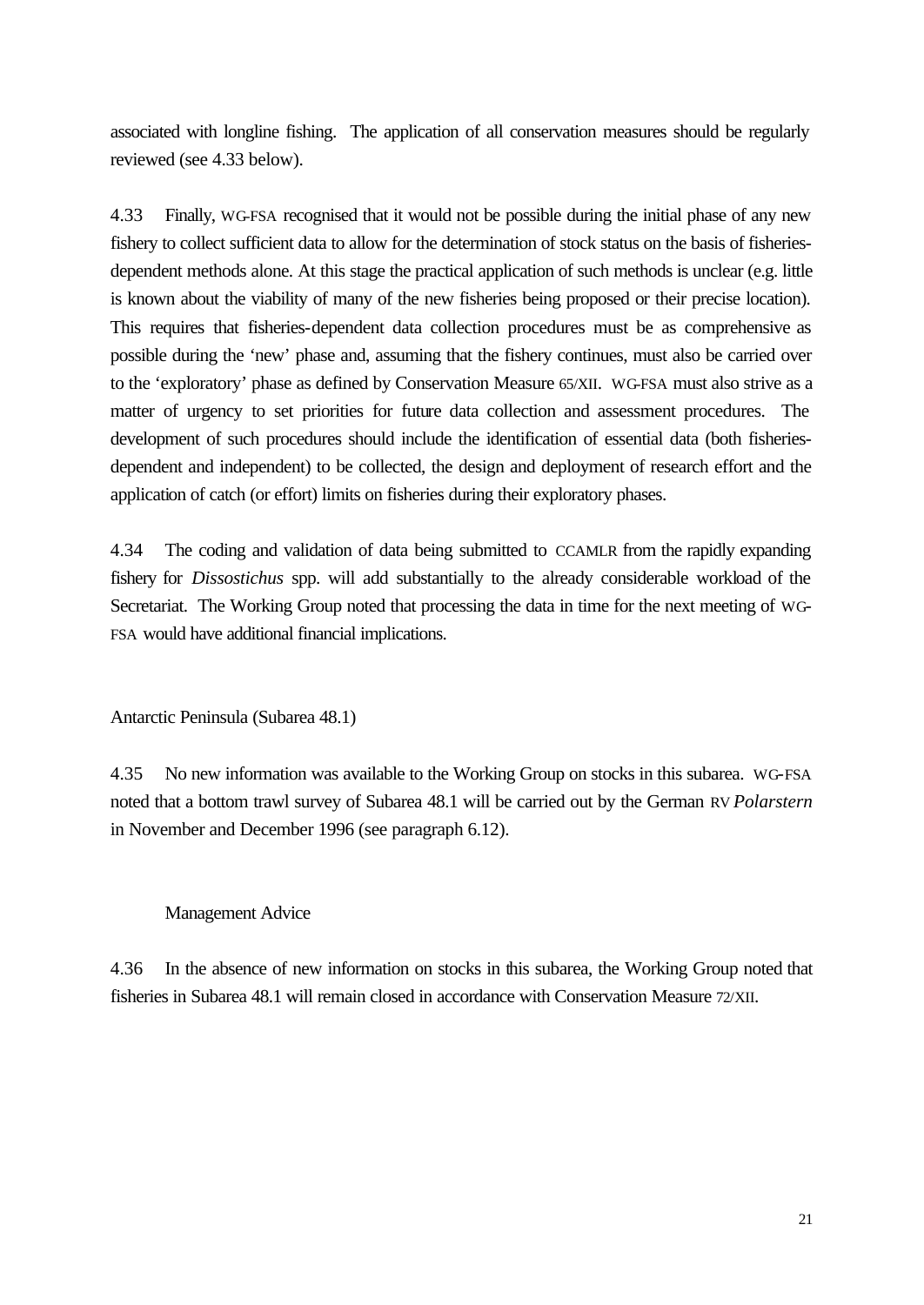South Orkney Islands (Subarea 48.2)

*Champsocephalus gunnari* (Subarea 48.2)

4.37 Taking into account the long period of time that the fishery in this region has been closed Dr Gasiukov proposed a similar approach to that adopted for *C. gunnari* in Subarea 48.3 for the 1995/96 season in Conservation Measure 97/XIV. He recommended an experimental fishery for *C. gunnari* be permitted in this region. He proposed a precautionary TAC of 1 500 tonnes based on the approximate midpoint of the range of minimum (392 tonnes) and maximum (3 010 tonnes) MSY calculated for this stock by WG-FSA in 1991 (SC-CAMLR-X, Annex 6, paragraphs 7.214 to 7.217). This proposal depends on an approved research bottom trawl survey being carried out prior to the experimental fishery, and an international scientific observer being on board each fishing vessel.

4.38 Dr Gasiukov considered that a fishery could provide valuable information on the size and age distribution of commercial stocks in the area, spatial distribution of the fish, and commercial CPUE data which could be compared with CPUE data obtained before the fishery was closed.

4.39 The Working Group noted that Conservation Measure 73/XII requires a survey to be carried out, its results reported to and analysed by WG-FSA, and a decision made by the Commission based on the advice of the Scientific Committee before the fishery is reopened. This situation is not analogous to the situation in Subarea 48.3.

Management Advice

4.40 In the absence of new information on stocks in this subarea, the Working Group noted that fisheries in Subarea 48.2 remain closed in accordance with Conservation Measure 73/XII.

South Georgia (Subarea 48.3)

*Dissostichus eleginoides* (Subarea 48.3)

Catch and Effort Data

4.41 The total reported catch of *D. eleginoides* in Subarea 48.3 during the 1995/96 season was 3 871 tonnes (five-day catch reports). The longline season opened on 1 March 1996 and was closed on 24 July 1996. The catch was taken entirely by longline vessels, including six from Chile, two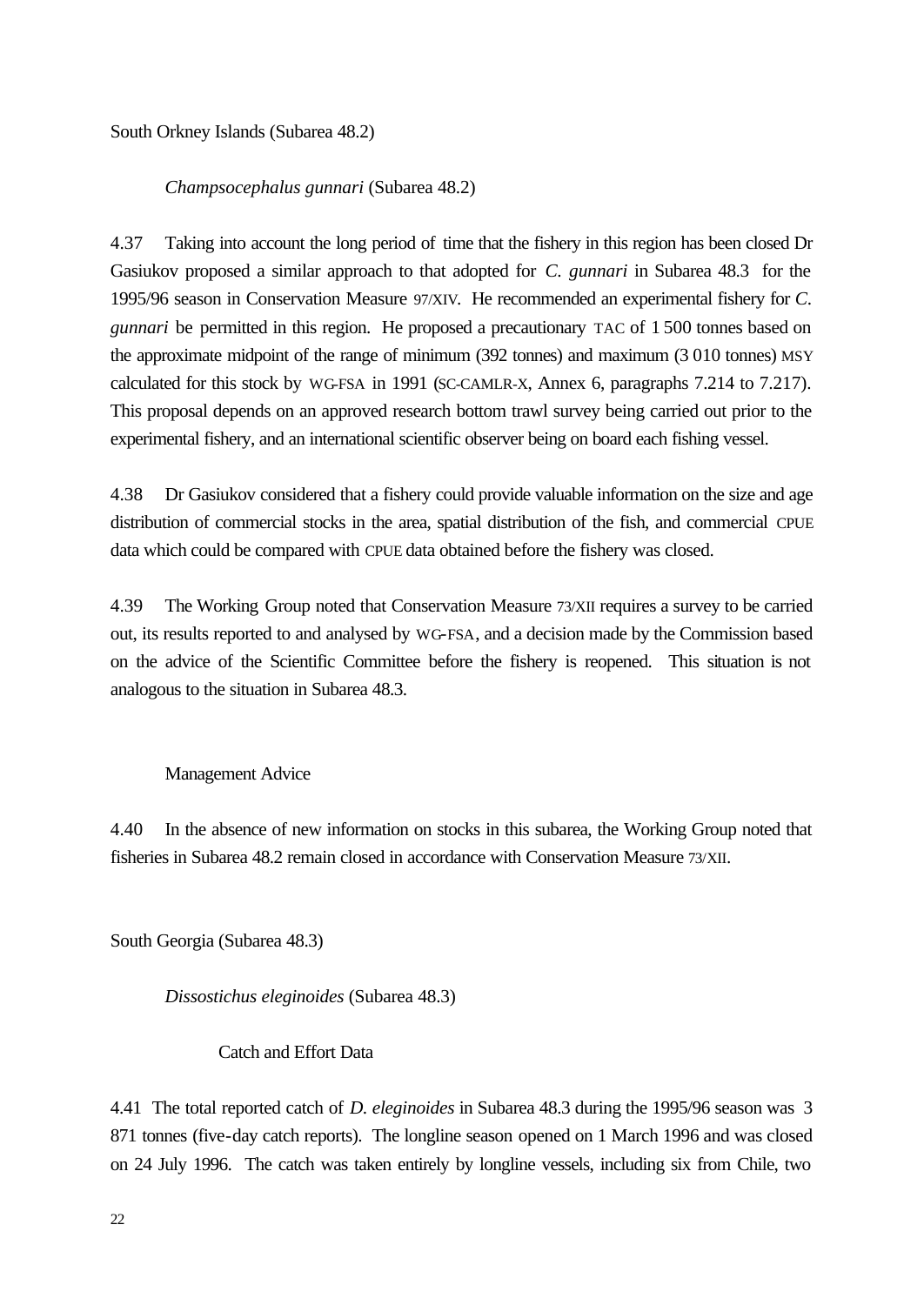from Argentina, one from the Republic of Korea, one from Russia and one from the USA. There was no vessel from Bulgaria fishing this year. The catches by month are shown in Table 5.

| Month                           | <b>Total Catch of</b><br>D. eleginoides<br>$(tonnes)^1$ | Total catch of<br>D. eleginoides<br>$(tonnes)^2$ | Catches of<br>D. eleginoides<br>Reported by Argentina<br>on Statlant Forms <sup>3</sup> | Catches used in the<br><b>Yield Model</b> |
|---------------------------------|---------------------------------------------------------|--------------------------------------------------|-----------------------------------------------------------------------------------------|-------------------------------------------|
| July<br>August                  | 3                                                       |                                                  |                                                                                         | 3                                         |
| September                       | 5                                                       |                                                  | 224 <sup>4</sup>                                                                        | 229                                       |
| October                         | 3                                                       |                                                  | 4354                                                                                    | 438                                       |
| November                        | 1                                                       |                                                  | 167 <sup>4</sup>                                                                        | 168                                       |
| December<br>January<br>February |                                                         |                                                  |                                                                                         |                                           |
| March                           | 1066                                                    | 1145                                             |                                                                                         | 1145                                      |
| April                           | 796                                                     | 949                                              |                                                                                         | 949                                       |
| May                             | 742                                                     | 789                                              |                                                                                         | 789                                       |
| June<br>July (1996/97)          | 501                                                     | 641<br>346                                       |                                                                                         | 641                                       |
| Total                           | 31175                                                   | 3871                                             |                                                                                         | 4362                                      |

Table 5: Catches by month from Subarea 48.3 reported to CCAMLR during the 1995/96 split-year. Haul-by-haul catches reported between 1 September and 30 November 1996 represent by-catches in the fishery for Antarctic crab.

Compiled from haul-by-haul catch reports (SC-CAMLR-XV/BG/1)

<sup>2</sup> Compiled from five-day catch reports (COMM CIRC 96/56)

<sup>3</sup> WG-FSA-96/37

<sup>4</sup> Argentina reported during SC-CAMLR-XV that these catches were erroneously reported for Area 48 and in fact related to areas adjacent to Convention waters.

<sup>5</sup> This figure includes only 2 360 tonnes from the Chilean catch, which from the five-day catch reports totals 3 064 tonnes.

4.42 As in previous years, longline fishing effort was concentrated on the 1 000-metre contour around both South Georgia and Shag Rocks. The distribution of longline fishing effort in Subarea 48.3 over the last three seasons is shown in Figures 1(a) 1993/94, (b) 1994/95 and (c) 1995/96. There was a notable increase in the proportion of fishing effort applied on the slope around Shag Rocks in 1995/96 compared with previous years. The area to the west of Shag Rocks, fished extensively in 1994/95, was fished substantially less in 1995/96.

4.43 The Working Group noted that the map of locations of longline sets in 1994/95 provided in the 1995 report (SC-CAMLR XIV, Annex 5, Figure 1) was incorrect. This was in fact the map for 1993/94 (see Figure 1).

4.44 No information was available to the Working Group on locations of catches on banks adjacent to Subarea 48.3 (North and Rhine Banks) in 1995/96.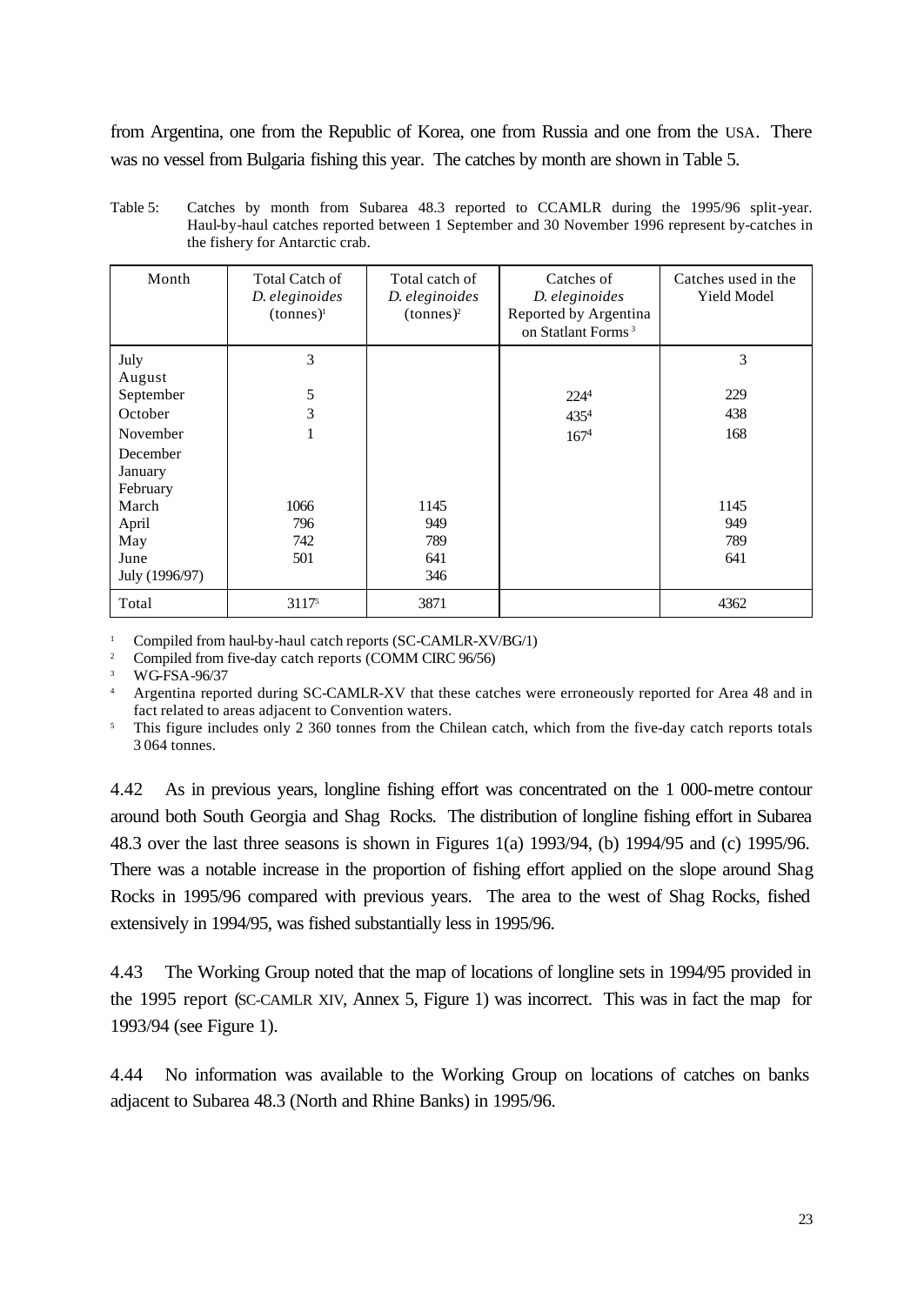4.45 Catches of *D. eleginoides* from areas of the southwest Atlantic outside the Convention Area were presented in the report of last year's meeting. New data have been submitted to the Secretariat for Area 41 by Argentina, in which the total reported catch in 1995 was 10 177 tonnes. This was an increase compared to 1994, when the reported catch was 4 814 tonnes, but was in line with historical catches, which peaked at 15 461 tonnes in 1992. No new data had been submitted for Area 87 since last year's meeting.

4.46 The Working Group considered information on the possible magnitude of unreported catches of *D. eleginoides* in Subarea 48.3 during the 1995/96 season. Information provided to the Secretariat by the Chilean authorities during the intersessional period indicated that there were no unreported catches by Chilean vessels in Subarea 48.3 during 1995/96. However, there was information regarding the presence of a fishing vessel in Subarea 48.3 outside the fishing season. During the intersessional period the Secretariat circulated information from the UK on two inspection reports regarding the Argentinian longliner *Estela*, which was present in Subarea 48.3 in December 1995 and January 1996, prior to the start of the 1995/96 season on 1 March 1996 (COMM CIRC 96/9, 15 February 1996).

4.47 The best estimates of real catches of *D. eleginoides* since 1990 are shown in Table 6. The Working Group noted that the TACs set by the Commission in recent years have been set for a period between the end of one Commission meeting and the start of the next, whereas the catch data are normally presented on a split-year basis (July to June). This has led to some difficulties in the past in matching up catch data and corresponding TACs in tables presented in the report. In order to avoid confusion, catch data are presented in Table 6 both by season and by split-year.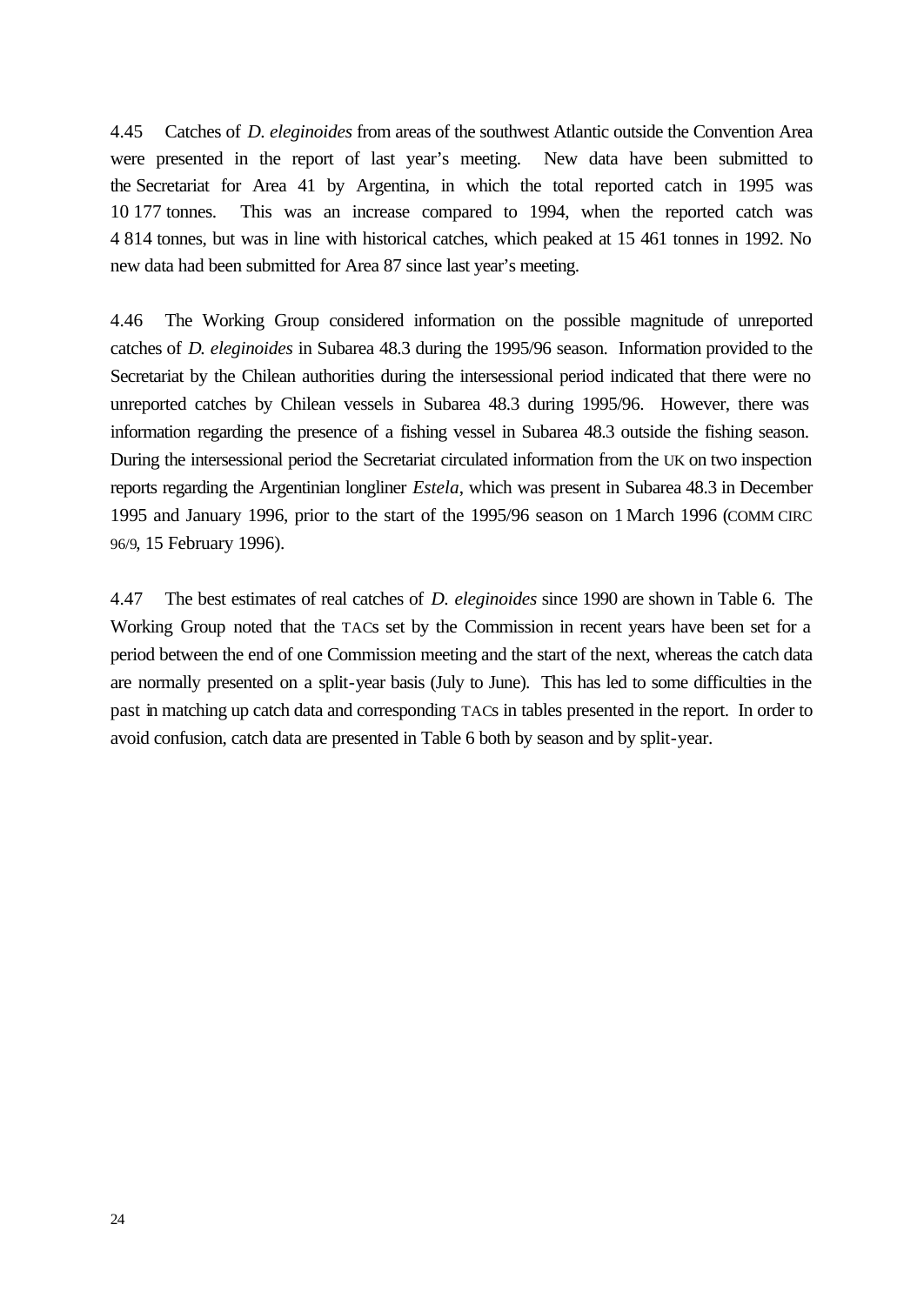

Figure 1(a): Locations of longline catches in Subarea 48.3 during 1993/94.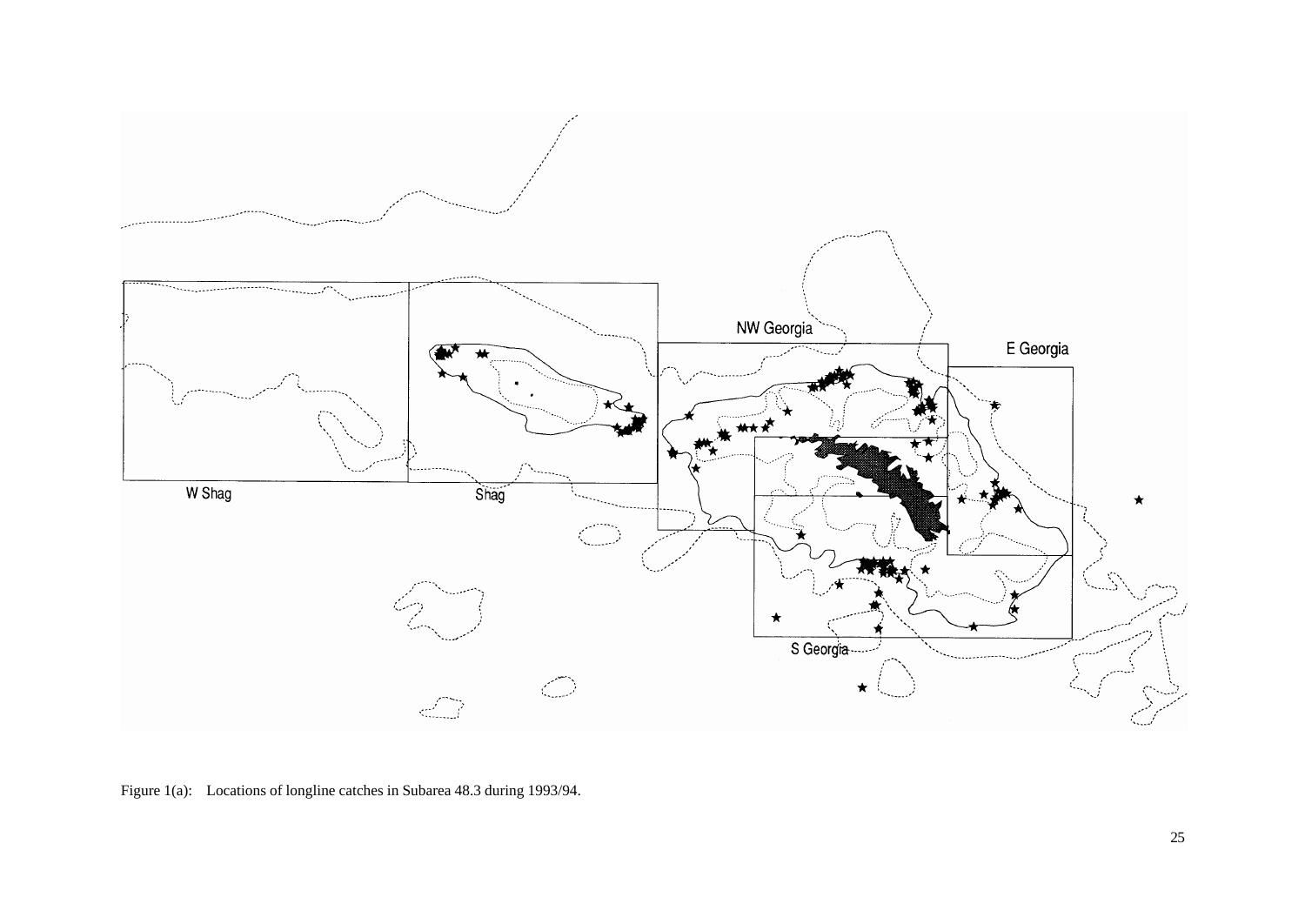

Figure 1(b): Locations of longline catches in Subarea 48.3 during 1994/95.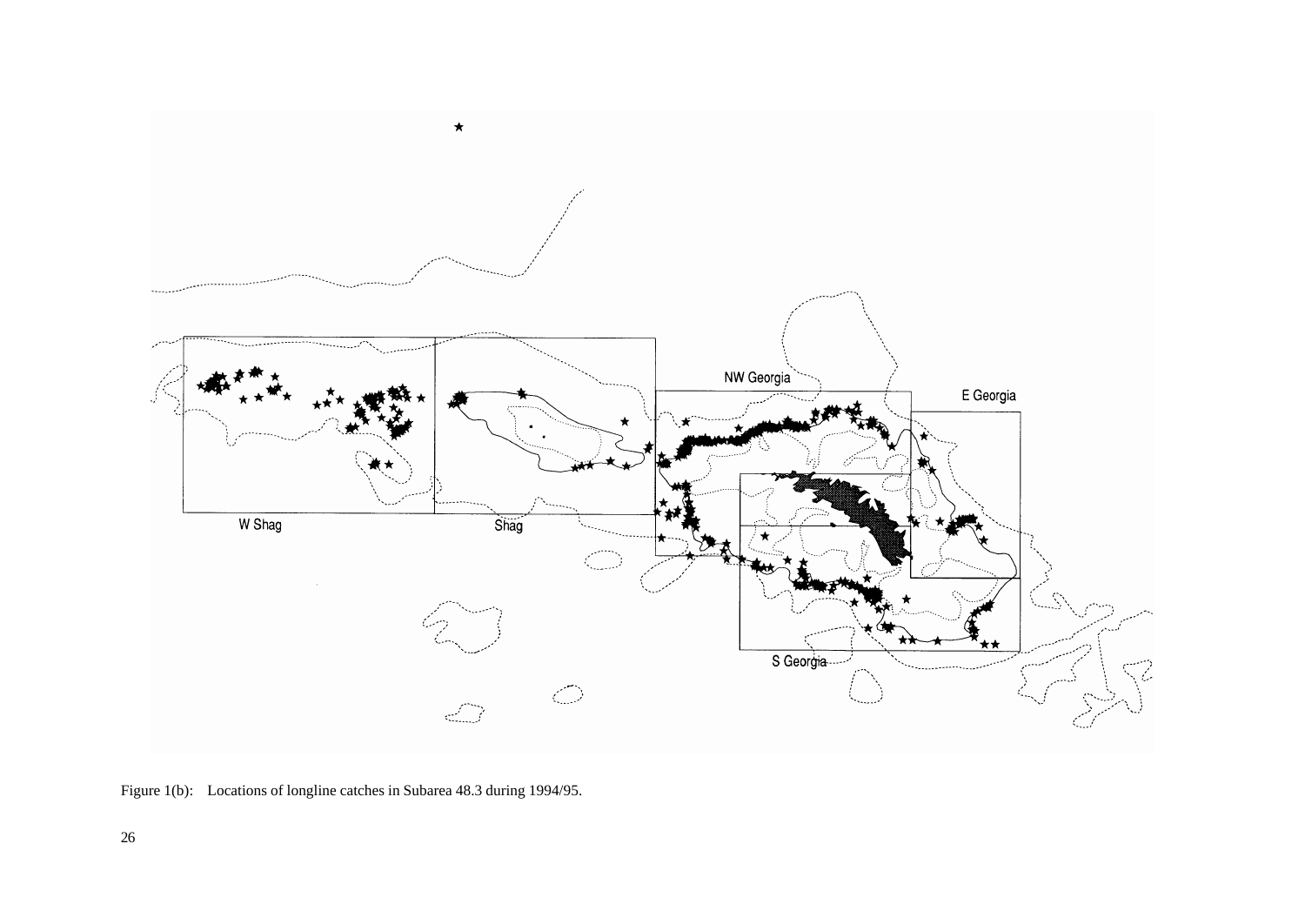

Figure 1(c): Locations of longline catches in Subarea 48.3 during 1995/96.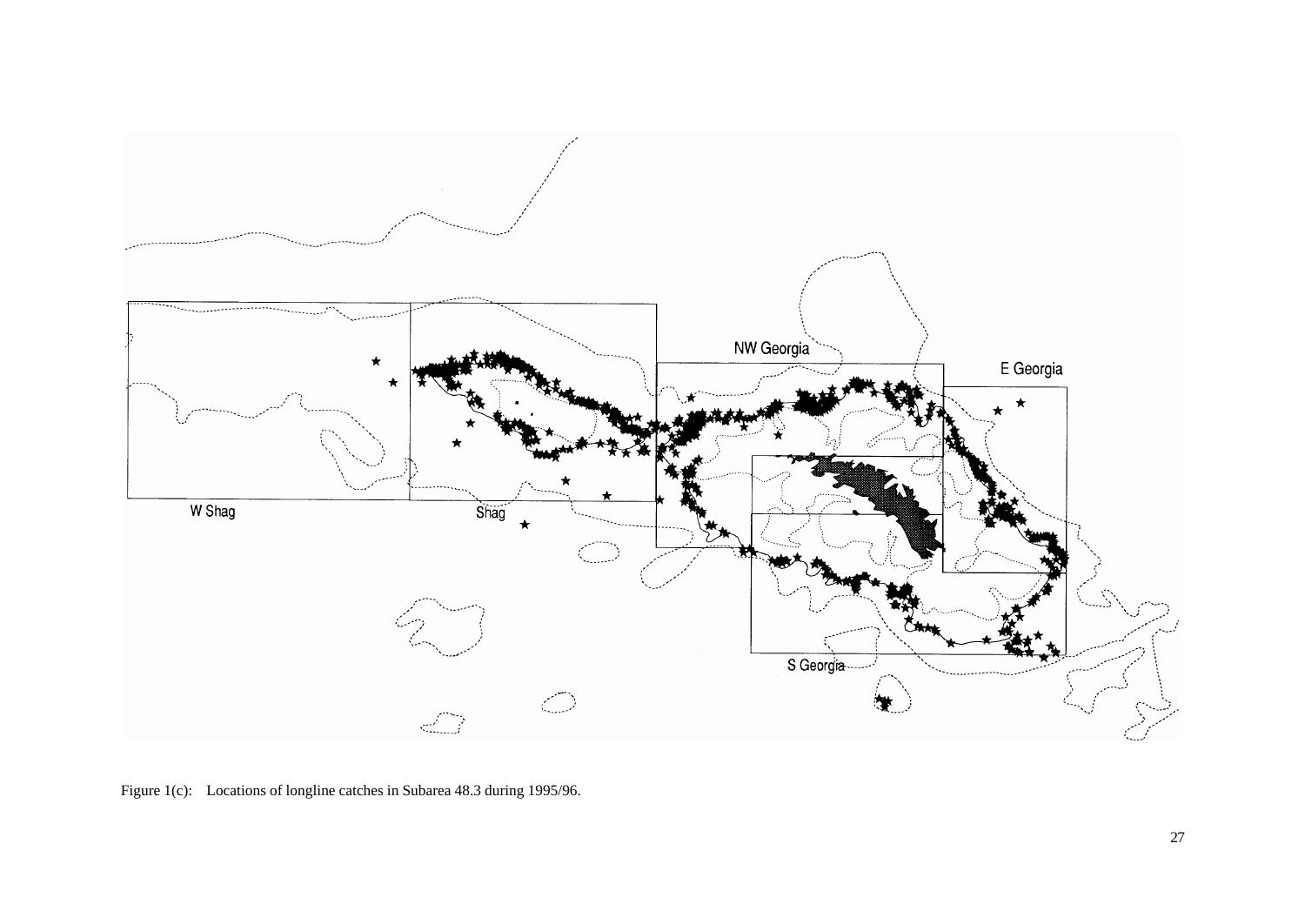| Split-year | <b>Fishing Season</b>                    | <b>TAC</b> | <b>Catch Reported</b><br>to CCAMLR for<br>the Fishing<br>Searon <sup>1</sup> | Catch<br>Reported to<br><b>CCAMLR</b> for<br>the Split-year | Estimate of<br>Unreported<br>Catch<br>(split-year) | <b>Best</b><br>Estimate<br>of Real<br>Catches |
|------------|------------------------------------------|------------|------------------------------------------------------------------------------|-------------------------------------------------------------|----------------------------------------------------|-----------------------------------------------|
| 1989/90    |                                          |            |                                                                              | 8156                                                        | 345                                                | 8501                                          |
| 1990/91    | 2 November 1990<br>$-25$ August 1991     | 2500       | $2200^2$                                                                     | 3639                                                        | 565                                                | 4206                                          |
| 1991/92    | 2 November 1991<br>- 10 March 1992       | 3500       | 3150                                                                         | 3842                                                        | 3470                                               | 73125                                         |
| 1992/93    | 6 December 1992<br>$-5$ February 1993    | 3350       | 2694                                                                         | 3089                                                        | 2500                                               | 5589                                          |
| 1993/94    | 15 December 1993<br>$-15$ September 1994 | 1300       | 537                                                                          | 460                                                         | 6145                                               | 6605                                          |
| 1994/95    | 1 March - 10 May 1995                    | 2800       | 2635                                                                         | 3301                                                        | 2870                                               | 6171                                          |
| 1995/96    | 1 March – 24 July 1996                   | 4000       | 3871 <sup>3</sup>                                                            | 4362                                                        | 2 <sup>4</sup>                                     | $4362 + ?$                                    |

Table 6: Estimated catches of *D. eleginoides* in Subarea 48.3 and adjacent Rhine and North Banks and TACs agreed by the Commission for Subarea 48.3 (tonnes).

<sup>1</sup> From form C2 except where indicated

2 From Statlant reports

3 From five-day catch reports

<sup>4</sup> No new quantitative information was available to the Working Group to estimate unreported catches during 1995/96.

5 The best estimate of real catch for 1991/92 was erroneously given as 6 309.6 in Table 6 of last year's report (SC-CAMLR-XIV, Annex 5) due to an arithmetical mistake.

# Scientific Observer Reports

4.48 As in 1994/95, all longline vessels operating in Subarea 48.3 were required to have on board scientific observers appointed under the CCAMLR Scheme of International Scientific Observation. The Working Group received a number of reports from observers (WG-FSA-96/21, 96/22, 96/40, 96/47 and 96/52). Only information of relevance to assessment work was considered under this agenda item.

4.49 At the start of the meeting, the majority of the data recorded by observers and submitted to the Secretariat had not been entered into the CCAMLR database. This was because in most cases the data were submitted only shortly before the meeting and mostly not using the standard CCAMLR format. Data from only 4 out of 16 vessels were entered into the database. Length frequency data from only one vessel had been entered. The problems of data formats and submission are discussed under Agenda Item 3 (paragraphs 3.10 to 3.19).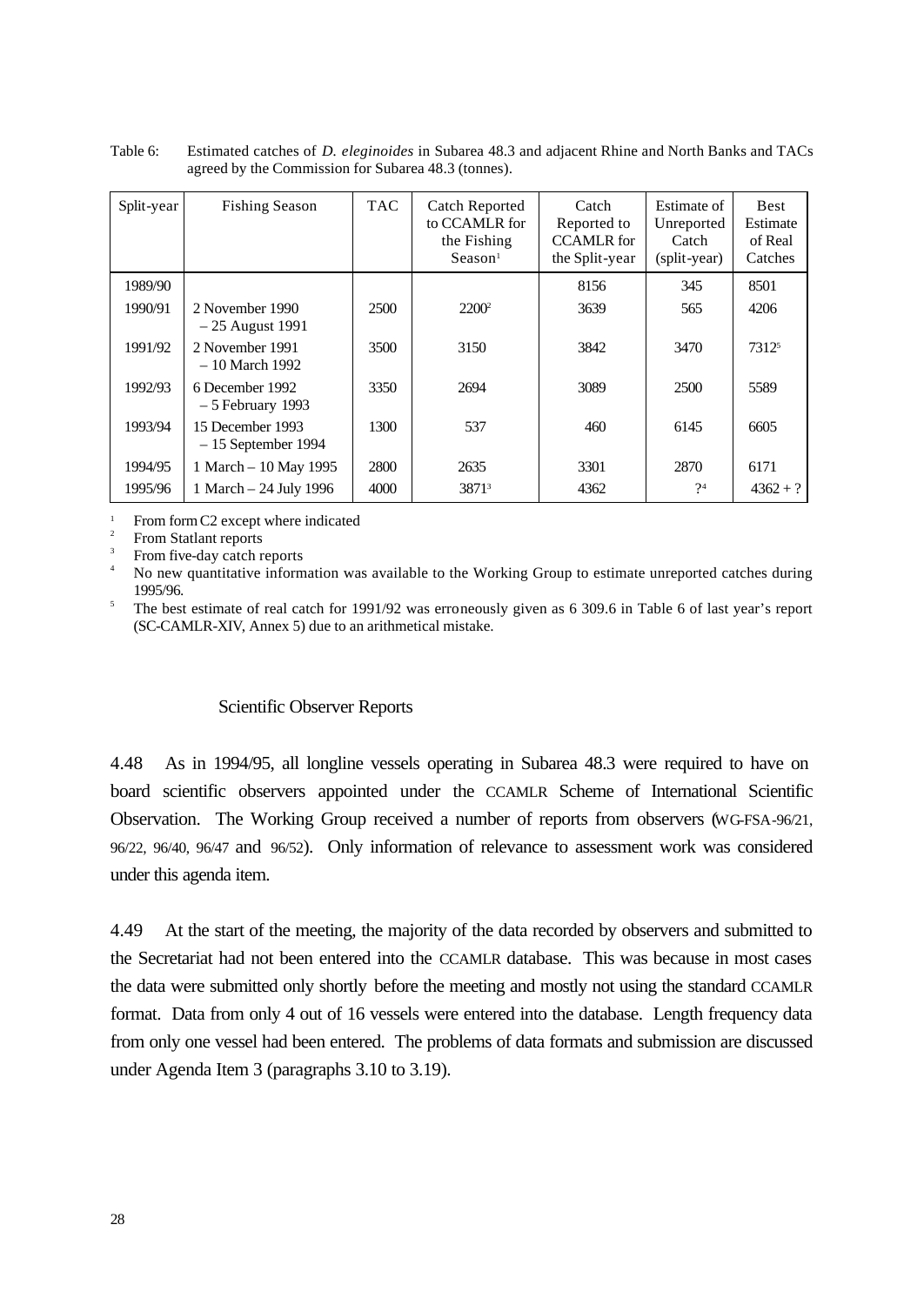### Conversion Factors

4.50 The conversion factor being used on the Chilean longliner *Puerto Ballena* to calculate total fresh weight from product was  $1.43$  (fresh weight  $= 1.43$  x product weight). The CCAMLR observer on board calculated that 1.53 would have been more appropriate (WG-FSA-96/22). However, there was an additional problem leading to underestimation of the fresh weight of the catch. The weight of product was routinely being measured from individual fish to the nearest kilogram below (i.e. a fish of 1.7 kg would be recorded as 1.0 kg). This practice leads to an underestimation of the weight of product, and consequently an underestimation of the size of the total catch. The observer estimated that in order to obtain a realistic estimate of the catch, a conversion factor of 1.7 should have been applied. According to these figures, therefore, the catch of the *Puerto Ballena* reported to the Secretariat was underestimated by about 16%.

4.51 Table 7 summarises the conversion factors for *D. eleginoides* applied by longline vessels in the Convention Area. According to the CCAMLR database, all of these factors relate to headed and gutted product. However, the range of values is from 1.408 to 1.86. The Working Group noted that the variation between vessels may arise from differences in the method of processing and also the season when the values were estimated. The data indicate that some factors may be standard values used in the industry. For example, 1.408 is used by both a Chilean vessel and a vessel from the Republic of Korea. Also, one vessel may use more than one factor. The Republic of Korea had only one vessel operating in the Convention Area during 1995/96, but there are four different conversion factors listed. The Working Group welcomed the report of the CCAMLR observer on the *Puerto Ballena*, which highlighted a potential problem of underestimation of the size of the catch arising from the application of an inappropriate conversion factor. The Working Group agreed that more information was needed on values of conversion factors and methods of their estimation and application on board fishing vessels. This information should be collected by CCAMLR observers placed on board longline vessels in the Convention Area (paragraphs 3.7 to 3.19).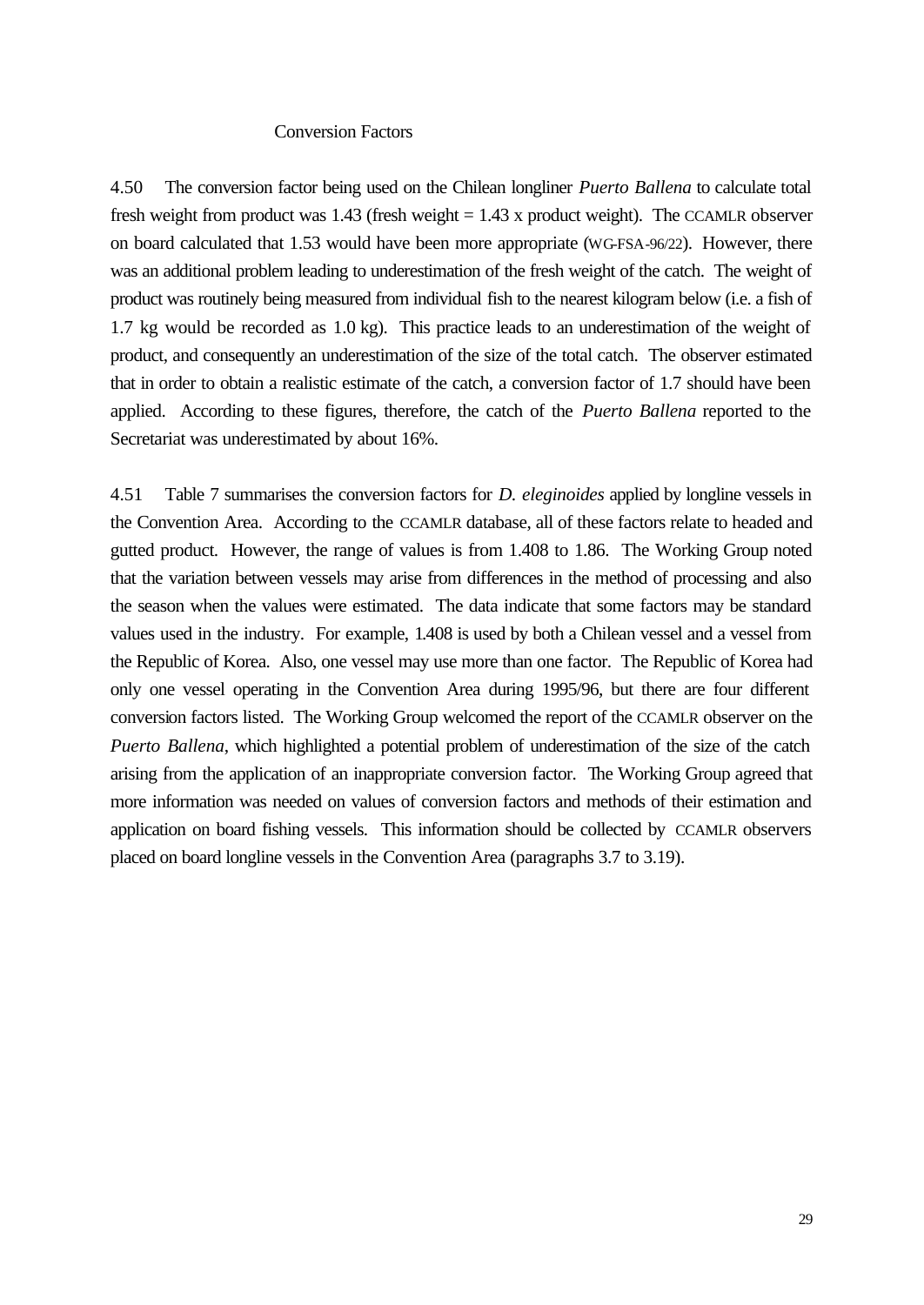| Split-year | Country           | Vessel Code    | <b>Conversion Factor</b><br>D. eleginoides<br>Headed and Gutted <sup>1</sup> |
|------------|-------------------|----------------|------------------------------------------------------------------------------|
| 1995       | Argentina         | 6018           | 1.54                                                                         |
| 1995       | Argentina         | 6019           | 1.86                                                                         |
| 1996       | Argentina         | 29             | 1.5264                                                                       |
| 1996       | Argentina         | 42             | 1.5                                                                          |
| 1996       | Argentina         | 42             | 1.765                                                                        |
| 1995       | Chile             | 2031           | 1.538                                                                        |
| 1995       | Chile             | 2032           | 1.408                                                                        |
| 1995       | Chile             | 6001           | 1.538                                                                        |
| 1995       | Chile             | 6002           | 1.538                                                                        |
| 1995       | Chile             | 6003           | 1.538                                                                        |
| 1995       | Chile             | 6004           | 1.538                                                                        |
| 1996       | Chile             | 2022           | 1.408                                                                        |
| 1996       | Chile             | 2022           | 1.538                                                                        |
| 1996       | Chile             | 2022           | 1.631                                                                        |
| 1996       | Chile             | 2031           | 1.408                                                                        |
| 1996       | Chile             | 2032           | 1.408                                                                        |
| 1996       | Chile             | 6003           | 1.43                                                                         |
| 1996       | Chile             | 6004           | 1.43                                                                         |
| 1996       | Chile             | 6005           | 1.54                                                                         |
| 1996       | Chile             | 6025           | 1.408                                                                        |
| 1996       | Chile             | 6026           | 1.43                                                                         |
| 1997       | Chile             | 2022           | 1.538                                                                        |
| 1997       | Chile             | 2031           | 1.408                                                                        |
| 1997       | Chile             | 6025           | 1.408                                                                        |
| 1995       | Republic of Korea | 4              | 1.398                                                                        |
| 1996       | Republic of Korea | 4              | 1.408                                                                        |
| 1996       | Republic of Korea | 4              | 1.47                                                                         |
| 1996       | Republic of Korea | $\overline{4}$ | 1.68                                                                         |
| 1997       | Republic of Korea | $\overline{4}$ | 1.47                                                                         |
| 1996       | Ukraine           | 844            | 1.563                                                                        |
| 1996       | Ukraine           | 1336           | 1.563                                                                        |
| 1996       | <b>USA</b>        | 27             | 1.613                                                                        |

Table 7: Summary of conversion factors for *D. eleginoides* applied by longline vessels in the Convention Area.

<sup>1</sup> WG-FSA-96/47 reported a conversion factor of 1.67 used by the US longliner *American Champion* outside the Convention Area.

> Information on Discards of *D. eleginoides* and Loss Rates from Hooks

4.52 At previous meetings the Working Group has expressed Country over the possible scale of discards of *D. eleginoides*, particularly due to the condition known as 'jellymeat'. No new information was available at this year's meeting. The Working Group recommended that the Scientific Observer Logbook format be amended to include provision for the recording of discards (see also paragraphs 3.10 to 3.13).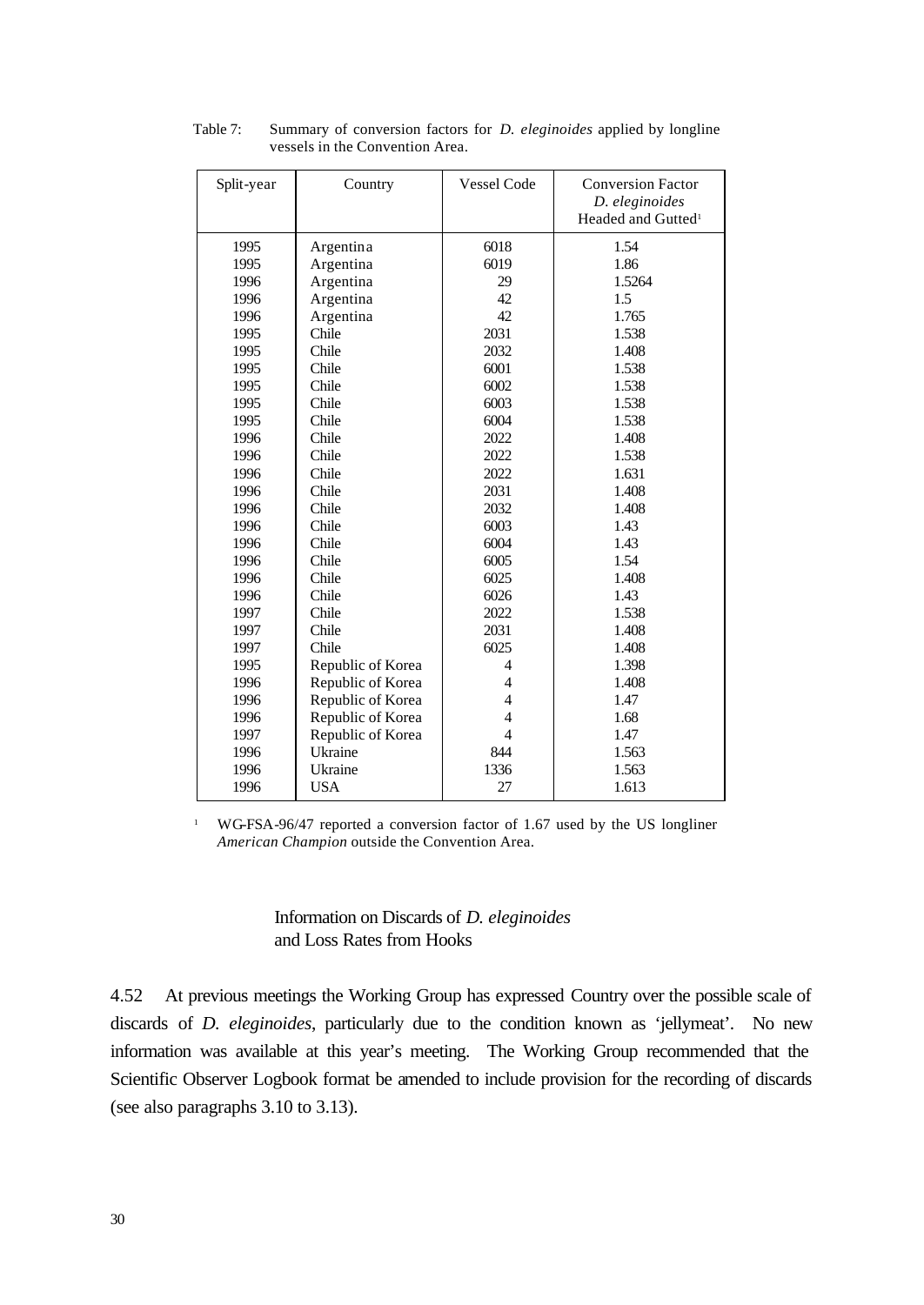4.53 Observers commented that it was difficult to estimate rates of loss of fish from hooks. WG-FSA-96/22 noted that loss rates increased when the ship was rolling heavily. The Captain of the *Puerto Ballena* estimated that the loss rate was in the order of 10%, however the Working Group considered that this needed further investigation.

### Information on By-catch and Incidental Mortality

4.54 Information on by-catch of various fish species in the longline fishery is discussed under Agenda Item 5. Information on incidental mortality arising from longline fishing is discussed under Agenda Item 7.

### Gear Loss

4.55 WG-FSA-96/57 presents information on loss of hooks during longline fishing in Subarea 48.3. This is reviewed under Agenda Item 7.

### Baiting Efficiency

4.56 According to WG-FSA-96/6, the proportion of hooks baited in mechanised longline fishing (i.e. using the autoliner method) varies between 85% and 95%. This paper, which also reports on the loss of baits due to seabirds (mainly fulmars) in the north Atlantic, is discussed further under Agenda Item 7.

# Non-reporting of Zero Catches

4.57 At last year's meeting the Working Group expressed concern at the apparent non-reporting of zero catches from longline fishing in Subarea 48.3. During the intersessional period, the Secretariat circulated revised instructions for the reporting of information from longline fisheries. This included specific instructions that data from all longlines should be reported, including those with zero catch. No zero catches are recorded in the CCAMLR database for the period 1991/92 to 1994/95. Forty-eight longlines with zero catch, out of a total of 1 251 fished, have been reported to date in format C2 for fishing during the 1995/96 season. The Working Group welcomed this apparent improvement in data reporting and noted that the number of lines with zero catches missing from previous years is probably only a small proportion of the total number fished.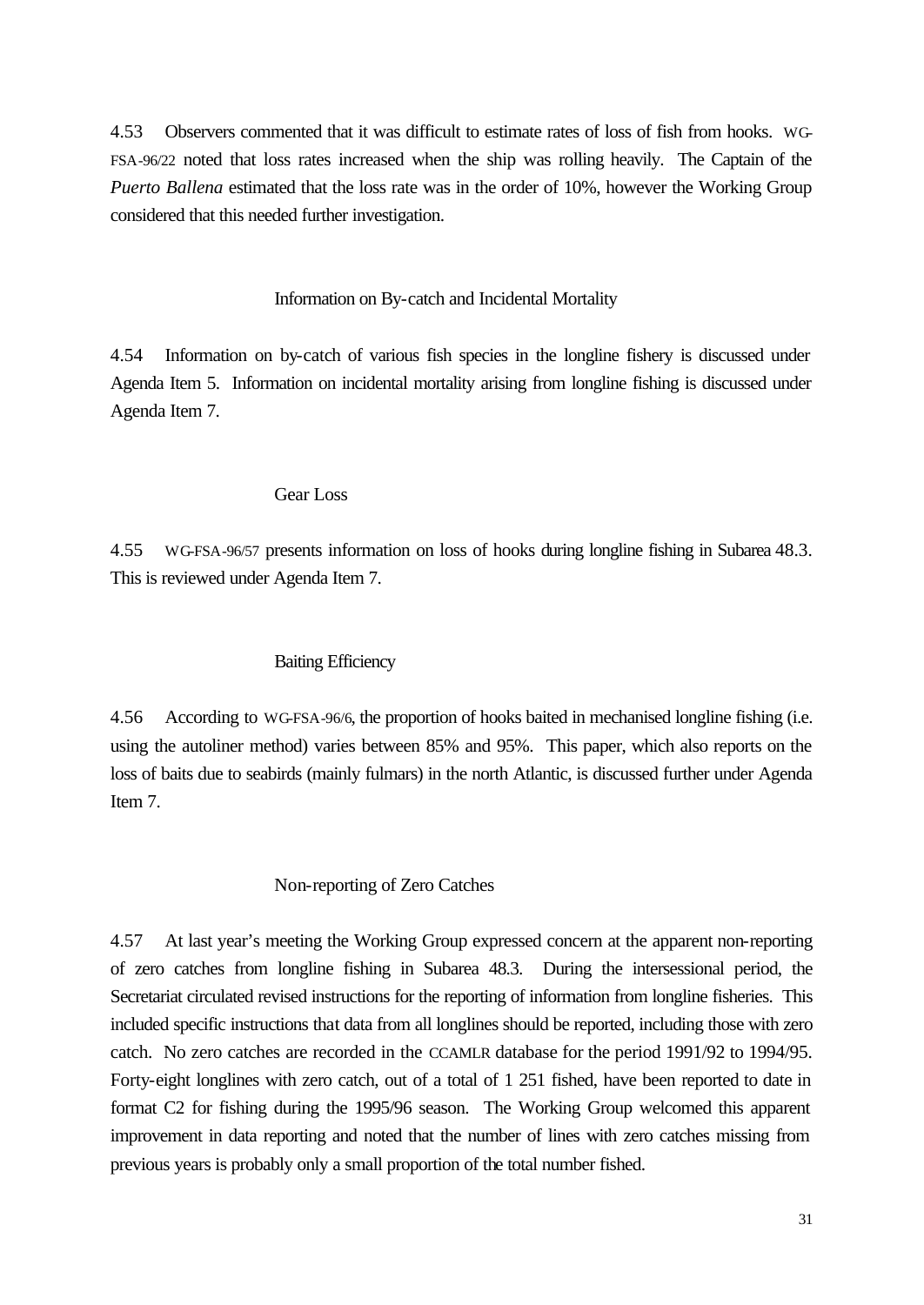#### Fish Movements

4.58 WG-FSA-96/44 presented information on changes in the sex ratio of *D. eleginoides* between March and July 1996. Females were more abundant in longline samples, except during May, when the proportion of males at the size of sexual maturity in the catch increased. Several possible explanations were proposed, including the suggestion that the fish undertake reproductive migrations. Information from the observer data indicates that females mature earlier in the season than males. The Working Group agreed that consideration would have to be given to separating males and females in future assessment work on this species and that more studies on the reproductive behaviour of *D. eleginoides* should be undertaken.

#### Environmental Factors

4.59 Several papers submitted to the Working Group reported information on the relationship between CPUE and environmental factors (WG-FSA-96/4, 96/22 and 96/48). At present the format for reporting data from the commercial fishery does not include environmental information, however, the observer format includes a summary of meteorological conditions, including weather and sea conditions. No analysis of this relationship was undertaken at this year's meeting, but the Working Group agreed that it should be considered in future analyses. With this in mind, the Working Group requested the Secretariat to investigate the possibility of obtaining meteorological information from Subarea 48.3 and other areas where there are fisheries for *D. eleginoides*.

> Assessments and Other New Information Presented to the Working Group

> > Separable Sequential Population Analysis (SPA)

4.60 SC-CAMLR-XV/BG/14 presented an analysis of catch-at-age and effort data from the period 1992 to 1996 from the *D. eleginoides* fishery in Subarea 48.3 using a separable SPA. This is the first time that catch-at-age data have been estimated and analysed for this fishery. The source of the length frequency data was not given in the paper, but the age/length key from a single vessel fishing in 1991 was used to convert length distributions into catch at age. The effort data was an estimate of nominal effort in terms of total number of hooks set per year in the fishery.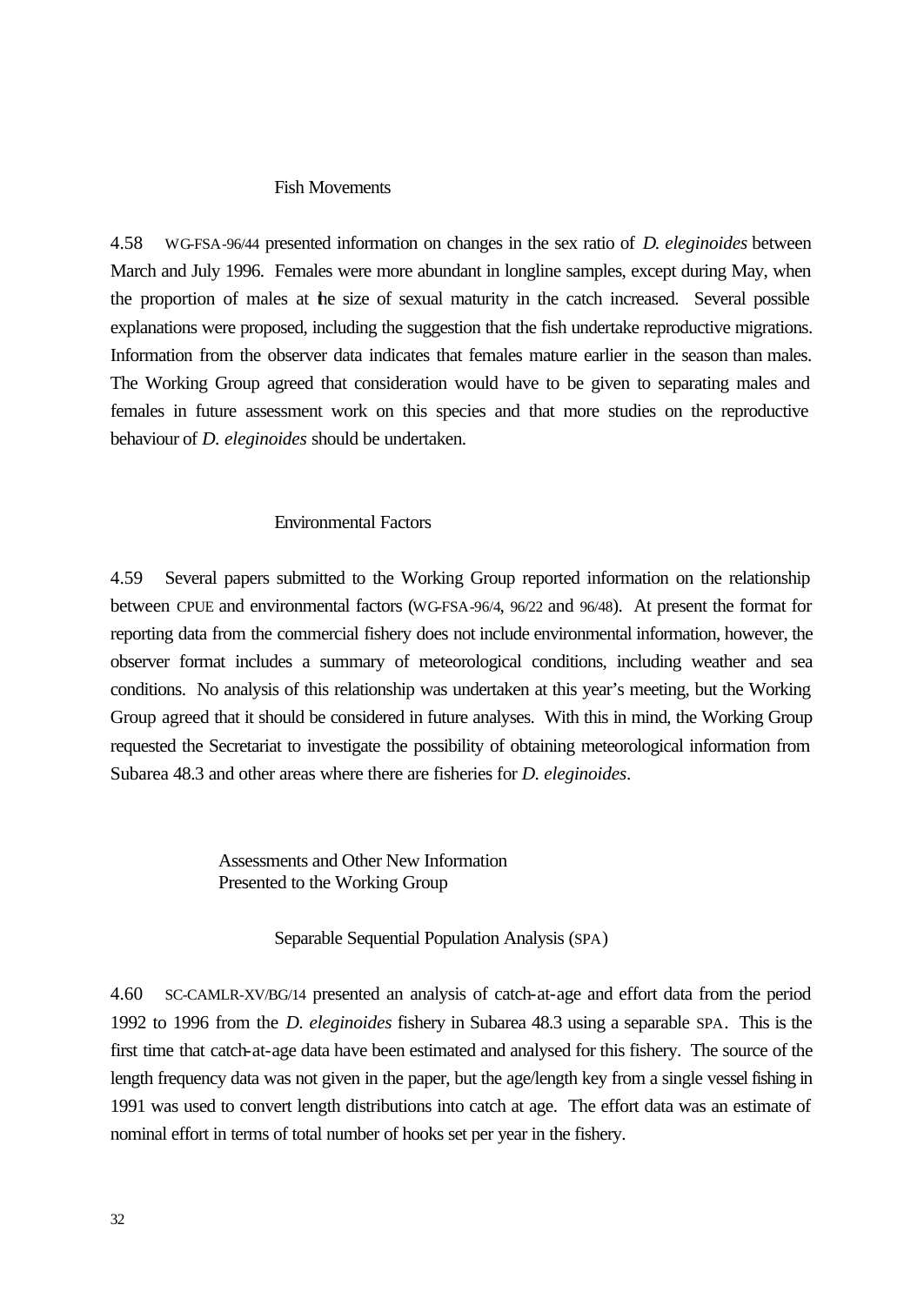4.61 To reduce the number of parameters estimated by the model, several assumptions were made. A single mean value for recruitment was estimated for all ages in year 1 and for subsequent recruitments. A single selectivity function (of the form proposed by Deriso et al., 1985) was estimated for all years. A fully recruited F was estimated for each year.

4.62 The results of the analysis suggested a dome-shaped selectivity function, peaking at age 10. Fully recruited F ranged from 0.05 to 0.12 during the period. Spawning stock biomass declined from 105 000 tonnes to 89 000 tonnes over the period 1992 to 1996. Mean recruitment at age 4 was about 3 million fish. This compares to a mean value of 2.8 million fish calculated from sweptarea trawl surveys at this year's meeting.

4.63 The Working Group considered that catch-at-age analysis using approaches such as SPA or VPA provides a useful alternative approach to estimating exploitation rates and spawning stock biomass. However, the Working Group noted the preliminary nature of the analysis and suggested that further developments could investigate the use of standardised CPUE data. The Working Group would also welcome further information on the source and derivation of the catch-at-age data. Further application of these models will require additional age/length data. However, the Working Group encouraged further analyses of such models, because they have the potential to provide an independent assessment of the stock, which can be compared to the results from the generalised yield model.

#### Other Information

4.64 Several papers submitted to the meeting contained new information of relevance to stock assessment. WG-FSA-96/22 included information on length-at-sexual-maturity and length-weight parameters estimated from fish sampled during the 1995/6 season. WG-FSA-96/43 provided lengthweight parameters estimated from fish measured on the Argentinian shelf (1994/95) and in Subarea 48.3 (1994). WG-FSA-96/42 provided von Bertalanffy growth parameters estimated from samples taken from longline vessels in Subarea 48.3 in 1995 (January to May) and from research vessel trawl catches in 1995. SC-CAMLR-XV/BG/14 provided an age/length key based on samples taken by the Chilean longliner *Friosur V* in Subarea 48.3 in January to May 1991.

## Work Undertaken at WG-FSA-96

4.65 Several recommendations for future work on the assessment of *D. eleginoides* in Subarea 48.3 were made by the Scientific Committee and Working Group at last year's meetings (SC-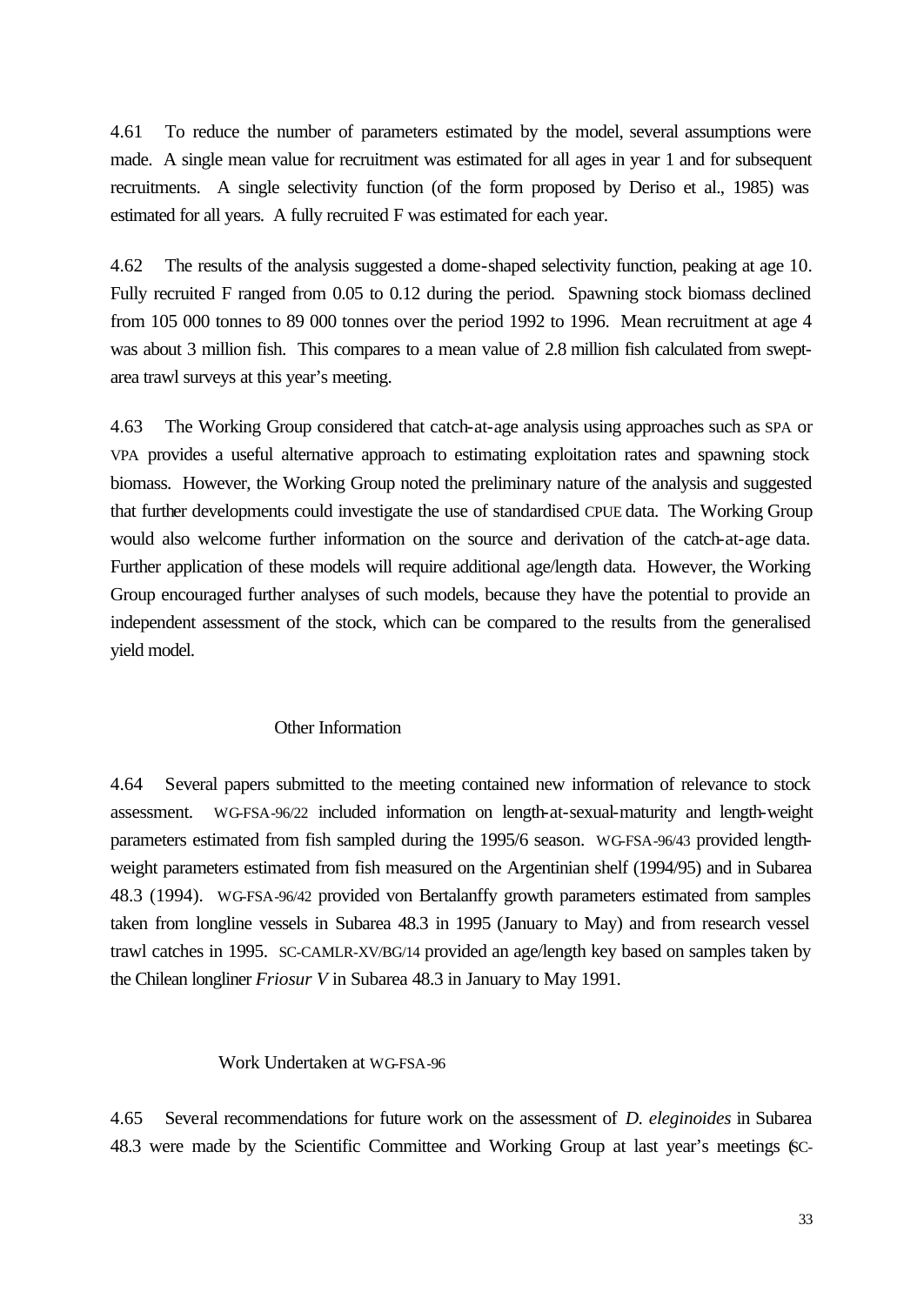CAMLR-XIV, paragraphs 4.48 and 4.51; Annex 5, paragraphs 5.72, 5.75 and 5.76 and Appendix E, paragraph 2.72). In accordance with these recommendations, the work undertaken at this year's meeting focused on four main areas:

- (i) revision of the length-density analysis undertaken at last year's meeting, using additional survey data;
- (ii) consideration of the effects of varying the decision rule criteria applied in the generalised yield model;
- (iii) revision of the stock simulations undertaken at last year's meeting, using the improved generalised yield model with various alternative input parameters, including revised parameters in the recruitment function; and
- (iv) examination of methods of monitoring the status of the population, including analysis of trends in standardised CPUE and length samples taken from the fishery.

### Length-Density Analysis

4.66 The procedure used last year to derive a recruitment function for *D. eleginoides* from stratified trawl survey data (SC-CAMLR-XIV, Annex 5, paragraphs 5.44 to 5.49; de la Mare, 1994) was repeated at this year's meeting. Additional data were analysed from the following bottom trawl surveys in Subarea 48.3:

| Russia    | 1985/86 |
|-----------|---------|
| US/Poland | 1986/87 |
| US/Poland | 1987/88 |
| Argentina | 1995/96 |

4.67 One problem which has arisen previously in this type of analysis is that, in some strata, only a small number of hauls contained *D. eleginoides*. The maximum likelihood method for fitting the mixture distribution requires at least two non-zero observations for each length class. However, this condition is frequently not met for all length classes for those strata with only a few hauls. WG-FSA-96/38 presented a method for pooling density-at-length data across strata to give an equivalent singlestratum dataset, to which the mixture-fitting method can be applied. Data are rescaled to take account of different sampling intensities in each stratum, such that the mean of the rescaled data is the same as the stratified mean of the raw data. This was achieved using the following expression: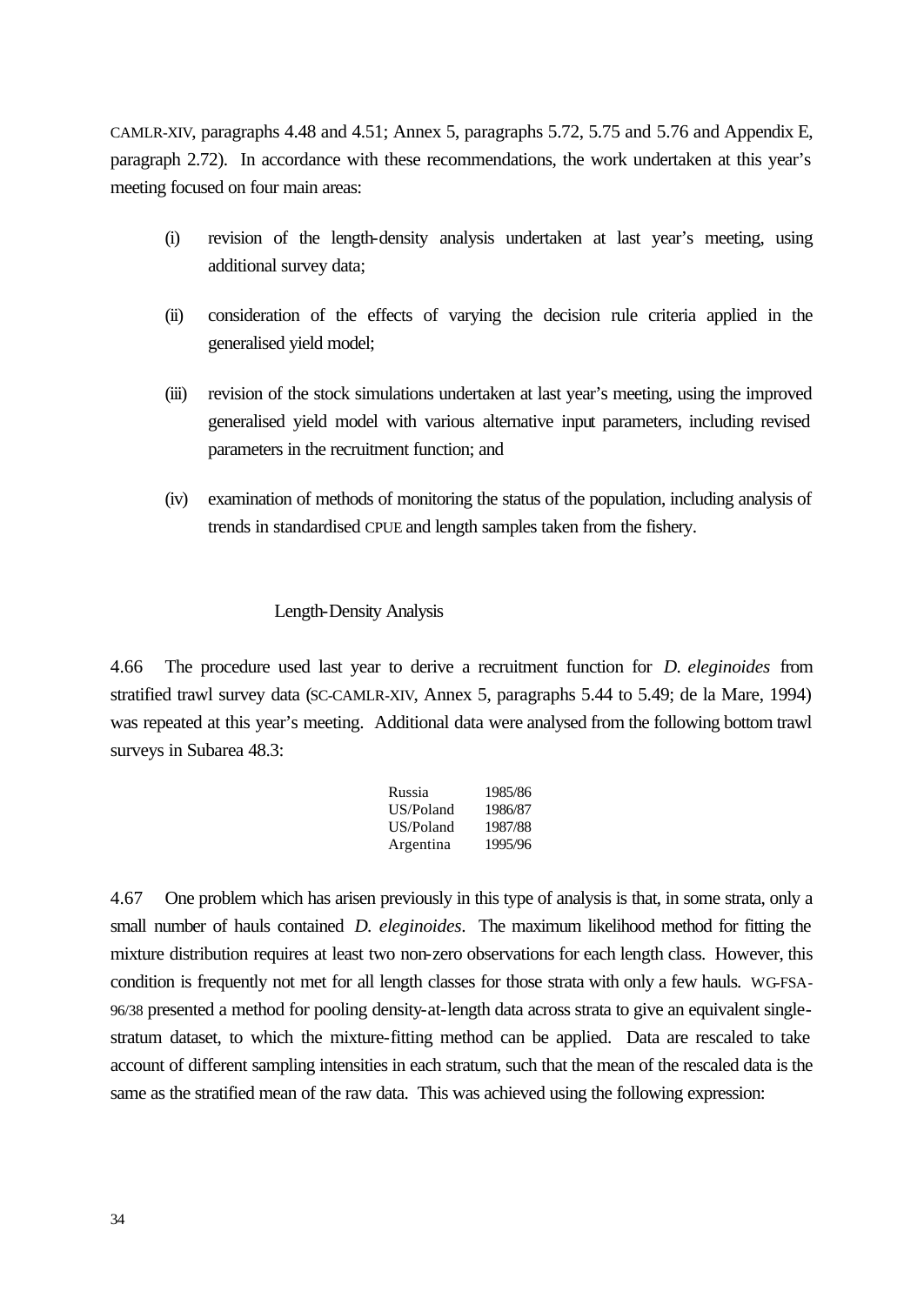4.68 For *k* strata, the density data from each haul are rescaled by the composite sampling fraction:

$$
D_{i,j} = d_{i,j} \frac{A_i}{\sum_k A_k} \cdot \frac{\sum_k n_k}{n_i}
$$

where  $D_{i,j}$  is the rescaled density at length for haul *I* in stratum *j*,  $d_{i,j}$  is the original density-at-length estimate for that haul, and  $A_i$  and  $n_i$  are the area and number of hauls in stratum *I* respectively.

4.69 The absolute abundance estimates for each year class in the surveys analysed at this year's and last year's meetings are shown in Table 8. The number of recruits was standardised to age 4 by correcting the numbers of 3- and 5-year-olds for the effects of natural mortality. In some cases the same cohort is represented as a different year class in different surveys. In these cases, the number of recruits was estimated from the average of the recruit numbers from the different surveys. The resultant estimates of recruits at age 4 in each year are given in Table 9.

| Survey                          | $N_{3}$ | Standard<br>$Error(N_2)$ | $N_{4}$ | Standard<br>Error $(N_4)$ | $N_{\varsigma}$ | Standard<br>Error $(N_s)$ |
|---------------------------------|---------|--------------------------|---------|---------------------------|-----------------|---------------------------|
| Argentina 1996<br>Argentina     | 4.993   | 1.649                    | 1.15    | 0.223                     | 0.751           | 0.293                     |
| 1995 South Georgia<br>Argentina |         | $\overline{\phantom{a}}$ | 1.212   | 0.599                     | 2.118           | 0.627                     |
| 1995 Shag Rocks                 | 2.384   | 1.644                    | 3.360   | 1.163                     | 1.092           | 0.726                     |
| Total                           | 2.384   | 1.644                    | 4.572   | 1.308                     | 3.210           | 0.959                     |
| UK 1994 depth 1                 | 0.269   | 0.172                    | 0.186   | 0.097                     | 0.208           | 0.159                     |
| UK 1994 depth 2                 | 1.306   | 0.919                    | 1.160   | 0.262                     |                 |                           |
| UK 1994 depth 3                 | 0.456   | 0.240                    | 0.611   | 0.231                     | 0.691           | 0.300                     |
| Total                           | 2.031   | 0.965                    | 1.957   | 0.363                     | 0.899           | 0.340                     |

Table 8: Estimated abundance at age (millions of fish) from a series of trawl surveys carried out at South Georgia.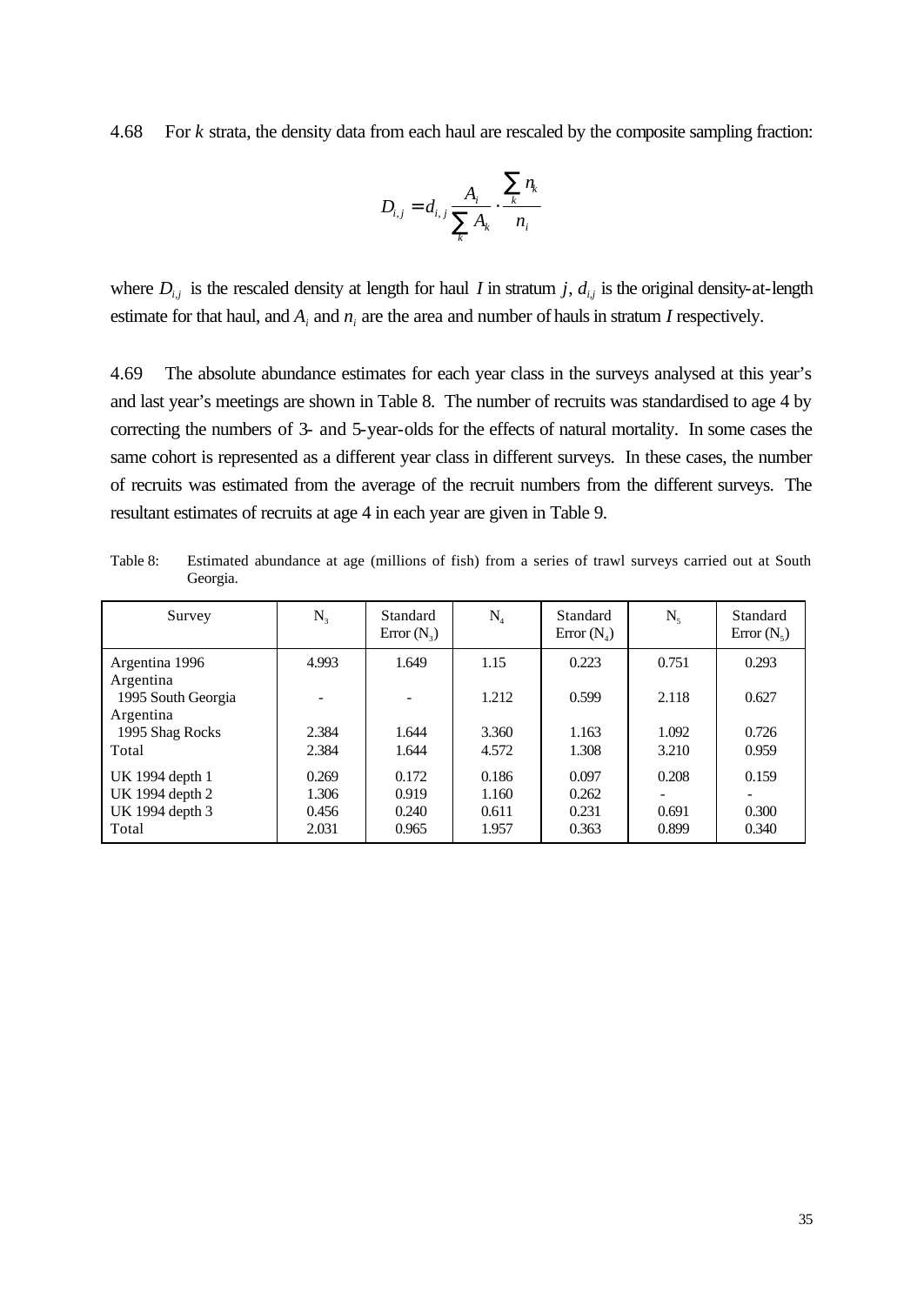#### Table 8 (continued)

| Survey                                                         | $N_{3}$                            | Standard<br>Error $(N_3)$        | $N_{4}$                            | Standard<br>Error $(N_4)$        | $N_{\rm s}$                      | Standard<br>Error $(N_5)$        |
|----------------------------------------------------------------|------------------------------------|----------------------------------|------------------------------------|----------------------------------|----------------------------------|----------------------------------|
| UK 1992 depth 1<br>UK 1992 depth 2<br>UK1992 depth 3<br>Total  | 2.410<br>10.236<br>4.449<br>17.095 | 0.791<br>3.651<br>1.101<br>3.895 | 0.171<br>0.879<br>1.050            | 0.949<br>0.756<br>1.213          | 0.213<br>0.633<br>0.846          | 0.239<br>0.443<br>0.503          |
| UK 1991 depth 1<br>UK 1991 depth 2<br>UK 1991 depth 3<br>Total | 0.263<br>0.109<br>0.053<br>0.425   | 0.118<br>0.068<br>0.136          | 0.049<br>0.048<br>0.245<br>0.342   | 0.038<br>0.024<br>0.134<br>0.141 | 0.107<br>0.105<br>1.294<br>1.506 | 0.064<br>0.054<br>0.961<br>0.965 |
| UK 1990 depth 1<br>UK 1990 depth 2<br>UK 1990 depth 3<br>Total | 2.680<br>0.107<br>0.020<br>2.807   | 2.662<br>0.064<br>2.663          | 12.262<br>0.150<br>0.017<br>12.429 | 11.239<br>0.116<br>11.240        | 7.813<br>0.306<br>0.075<br>8.194 | 7.000<br>0.191<br>0.056<br>7.003 |
| US/Poland 1988<br>US/Poland 1986<br><b>USSR 1986</b>           | 0.555<br>1.853                     | 0.177<br>0.533                   | 0.528<br>1.947<br>0.593            | 0.267<br>1.492<br>0.296          | 0.145<br>0.084<br>2.323          | 0.044<br>0.049<br>1.016          |

Table 9: Recruitment to the stock of *D. eleginoides* in Subarea 48.3 as numbers of fish by year-class at age-class 4, estimated from trawl surveys at South Georgia.

| Cohort | Number of Fish at Age 4<br>(millions) |
|--------|---------------------------------------|
| 1993   | 4.255                                 |
| 1992   | 1.591                                 |
| 1991   | 2.395                                 |
| 1990   | 2.862                                 |
| 1989   | 7.811                                 |
| 1988   | 0.706                                 |
| 1987   | 1.242                                 |
| 1986   | 7.098                                 |
| 1985   | 5.044                                 |
| 1984   | 0.528                                 |
| 1983   | 0.583                                 |
| 1982   | 1.270                                 |
| 1981   | 1.359                                 |

4.70 As at last year's meeting, the recruitment estimates were used to estimate a lognormal recruitment function for use in the stock projections undertaken with the generalised yield model. The numbers of fish at age 4 in each year of the simulation are drawn from a lognormal distribution. The mean and standard deviation of the distribution were derived by the sample mean and variance of the numbers of fish. The Working Group again noted that this procedure assumed that there was no trend in recruitment over the time period of the estimated recruitments. The parameters of the recruitment function estimated at this year's meeting are compared to those from last year in Table 10.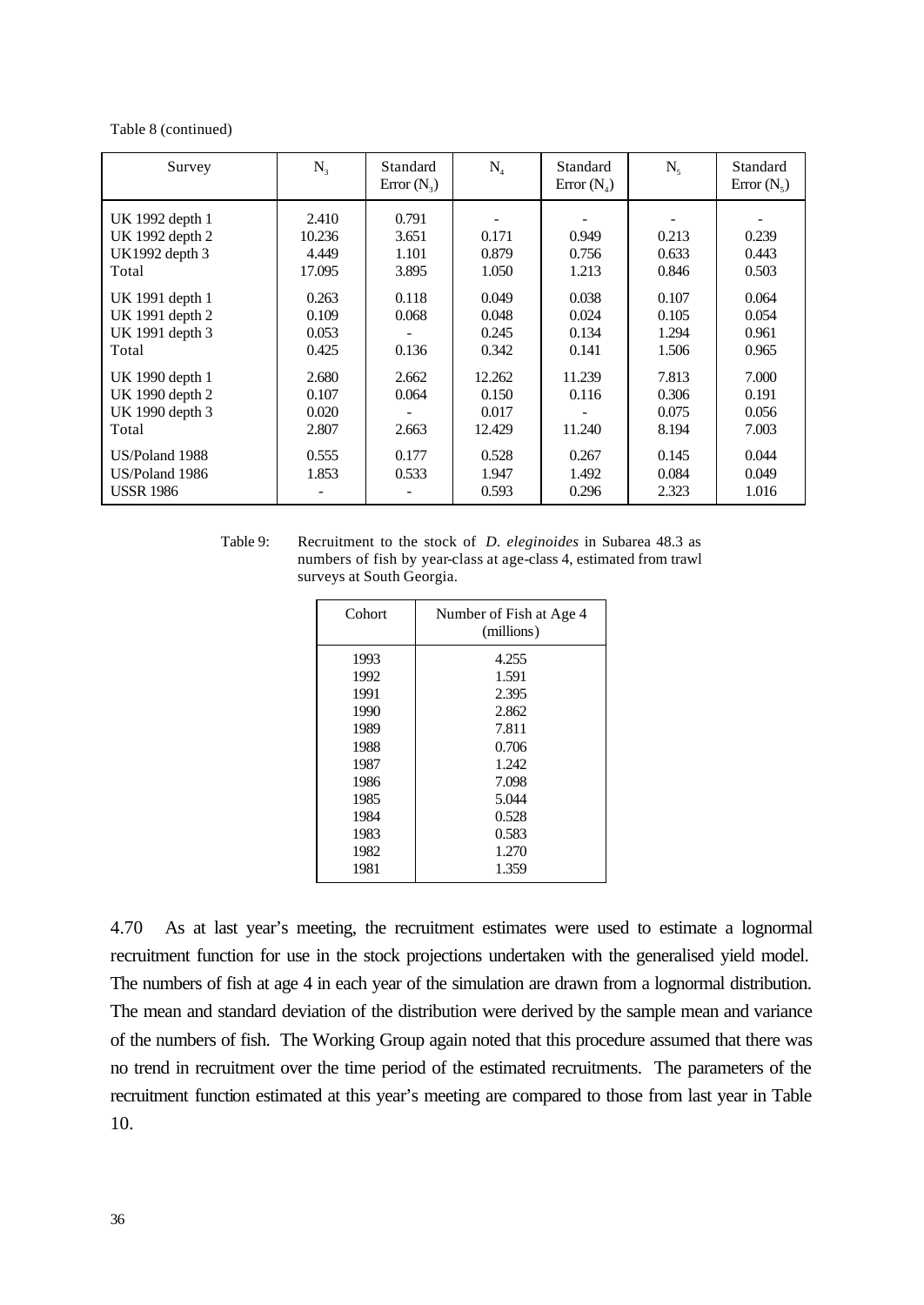|                                  | WG-FSA-95     | WG-FSA-96 |
|----------------------------------|---------------|-----------|
| Mean number of recruits at age 4 | 4 4 6 3 0 0 0 | 2 826 000 |
| Standard deviation               |               | 2478000   |
| Lognormal mean                   | 14.637        | 14.569    |
| Lognormal standard error         |               | 0.209     |
| Lognormal standard deviation     | 1.161         | 0.755     |

Table 10: Parameters for the lognormal recruitment function.

4.71 Absolute recruitment estimated from the enlarged dataset of nine surveys was about 37% lower than last year's estimate, and the variance was reduced.

4.72 The Working Group agreed that the recruitment function shown in Table 10 above was the best information currently available on the recruitment of *D. eleginoides* for use in the generalised yield model. It was noted that additional data from surveys by Russia, Germany and Argentina would be available for analysis at next year's meeting.

4.73 The Working Group reiterated its concern expressed last year that trends in recruitment could introduce bias into the recruitment function and that care should be taken to examine the data for such trends. Information from earlier surveys (e.g. Germany 1975/76 and 1977/78) would provide additional information on this.

# Generalised Yield Model

4.74 The generalised yield model has been refined since last year's meeting. A detailed description and explanation of the current method is provided in Constable and de la Mare (1996) and in paragraphs 3.65 to 3.69.

# Application of the Decision Rule in the Generalised Yield Model

4.75 In using the generalised yield model at last year's meeting, the Working Group considered the results of the projections in relation to the decision rule for  $\gamma_1$ , i.e. that the probability of the spawning stock biomass falling below 20% of its initial level during the projection period, should not exceed 10%. This was considered to be the most reasonable basis on which to base guidelines for the limits on total removals of *D. eleginoides* in Subarea 48.3 in the 1995/96 season. The Scientific Committee noted that the probability level (10%) in the  $\gamma_1$  decision rule was not purely a scientific question and that the Commission may wish to consider this matter further. However, before this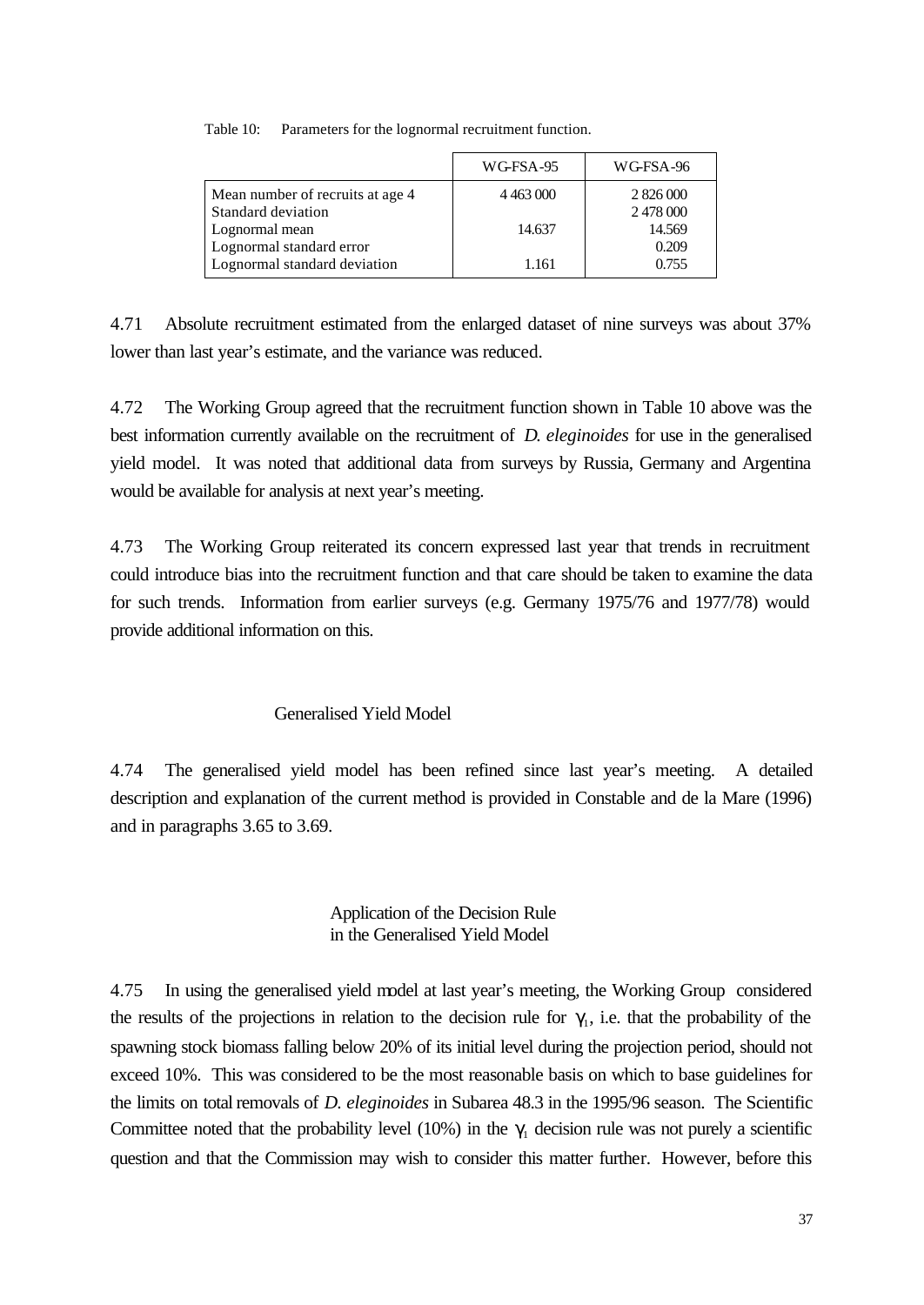could be done, the Commission would require more information and advice from the Scientific Committee. To this end, the Scientific Committee tasked the Working Group with giving this issue detailed consideration at this year's meeting.

4.76 A series of test runs of the yield model was made, in order to explore the implications of variations in the decision rule criteria. These test runs were made using the same data inputs as in Table 14 (see paragraph 4.95). The results of these runs are illustrated in Figures 2(a) and 2(b). Catch levels in these graphs are presented in relative terms. This is because the graphs are not meant to be used to consider specific catch levels, but rather to illustrate the relative effects of changing the basis of the decision rule.

4.77 The first component of the decision rule is the critical level of spawning stock biomass used to characterise a depletion event during the course of a projection run. Five critical levels of spawning stock biomass, ranging from 0.1 to 0.5 of the median level at Time 0, are represented by the five lines on the graph in Figure 2(a). The critical level used last year is represented by the line labelled 0.2.

4.78 The second component of the decision rule is the probability of the spawning stock falling below a particular critical level. This is represented by the vertical axis of the graph in Figure 2(a). The  $\gamma_1$  decision rule is therefore represented by the intersect of the line labelled 0.2 with the probability level of 0.1. At this point on the line the level of the relative catch is 1.0.

4.79 Having identified a particular reference point on the graph such as  $\gamma_1$ , it is straightforward to explore the implications of changing the decision rule criteria. For instance, increasing the critical level of spawning stock biomass to 0.3, at a probability of 0.1, reduces the level of relative catch by 0.2, from 1.0 to 0.8. Similarly, if the critical level remains fixed at 0.2, but the probability level is reduced from 0.1 to 0.05, the level of relative catch falls by about 0.17 to 0.83.

4.80 Figure 2(b) illustrates the status of the median spawning stock biomass at the end of a projection period relative to the median spawning stock biomass at Time 0. At the relative catch level of 1.0, the status of the spawning stock biomass is about 0.53. A drop in the relative catch of 10% increases the relative spawning stock by about 5%.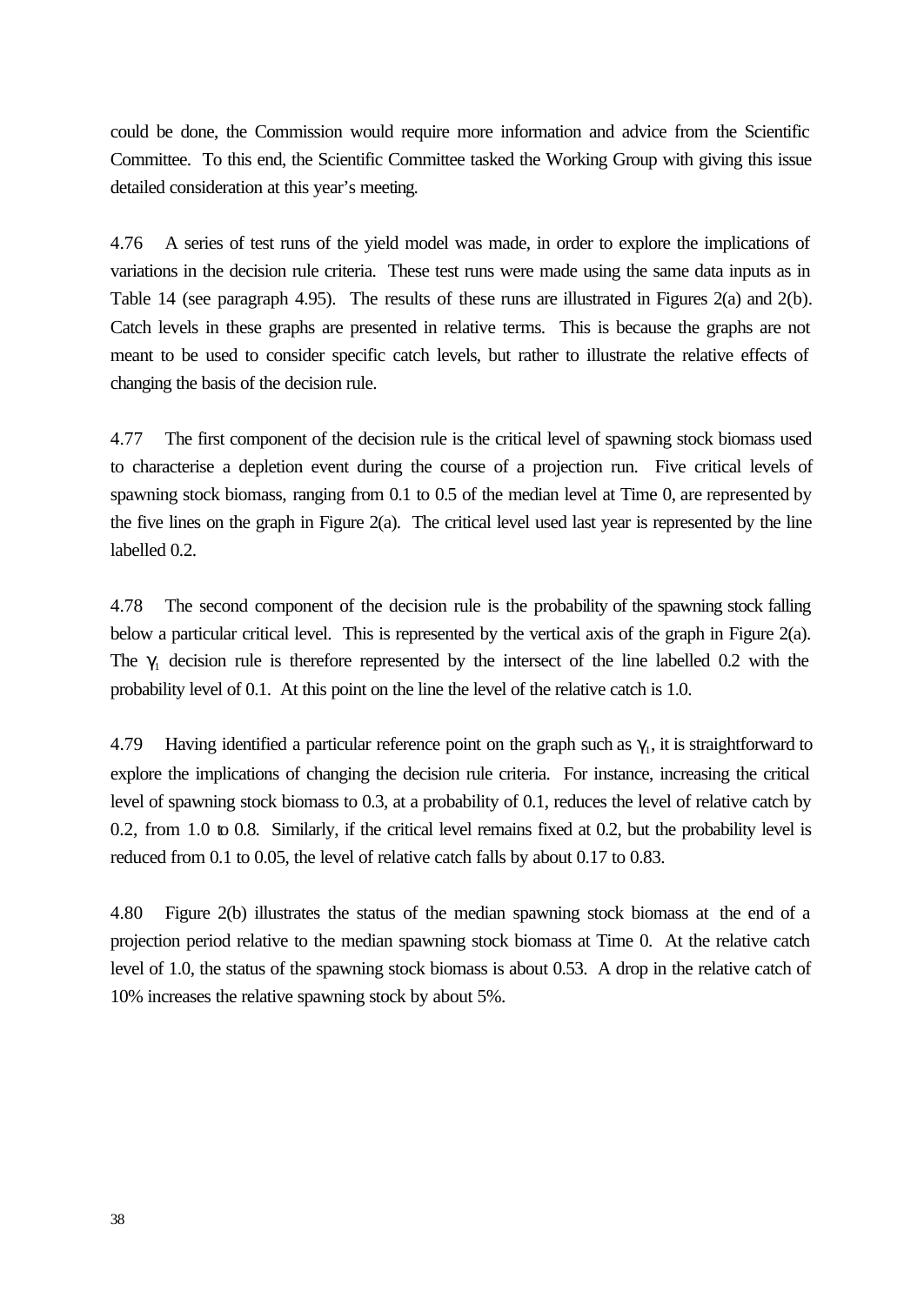

Figure 2(a): *D. eleginoides* – Subarea 48.3: relationship between the decision rule criteria and relative catch level. Probabilities of falling below a critical level of spawning biomass relative to the median spawning biomass at Time 0 for a range of catches using parameters from the final run.



Figure 2(b): *D. eleginoides* – Subarea 48.3: relationship between the status of spawning stock biomass and relative catch. Median status of the spawning biomass at the end of a projection period relative to the median spawning biomass at Time 0 for a range of catches using parameters from the final run.

#### Data Inputs and Sensitivity Analyses

4.81 Table 11 presents the data inputs for the base case test run of the generalised yield model. In summary, the parameters shown are the same as those used at last year's meeting with the exception of the new parameters for the recruitment function (estimated from the length-density analysis), a revised maturity ogive and the 1995/96 reported catch.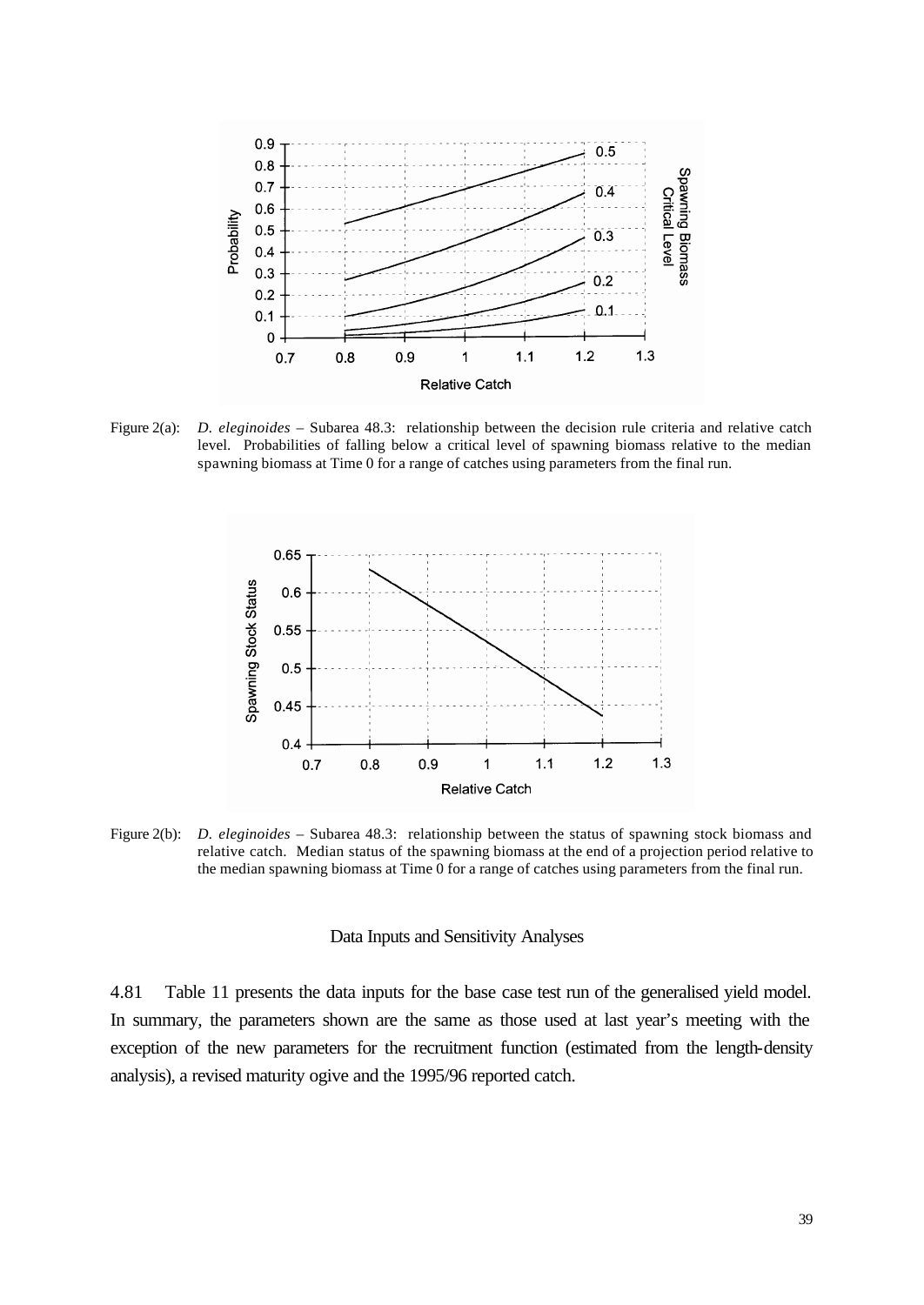| Category                      | Parameter                                                                                                                                                                                                                                                                         | D. eleginoides                                                        |
|-------------------------------|-----------------------------------------------------------------------------------------------------------------------------------------------------------------------------------------------------------------------------------------------------------------------------------|-----------------------------------------------------------------------|
| Age composition               | Recruitment age in simulation<br>Number of age classes<br>(21 oldest classes were combined into a single group)                                                                                                                                                                   | $\overline{4}$<br>56                                                  |
| Resolution                    | Number of increments per year                                                                                                                                                                                                                                                     | 360                                                                   |
| Natural mortality             | Mean annual $M$<br>Age-specific variation in M $(m_{a+t})$                                                                                                                                                                                                                        | 0.16<br>$constant = 1$                                                |
| Fishing mortality             | Length of fish when 50% of individuals of that size are recruited<br>to fishery $(l_m)$                                                                                                                                                                                           | 70                                                                    |
|                               | Length range over which recruitment occurs $(l_r)$<br>Age-specific selection<br>Reasonable upper bound for annual fishing mortality<br>Tolerance (error) for determining fishing mortality in each year                                                                           | 10<br>none<br>5<br>$1E-05$                                            |
| von Bertalanffy<br>growth     | time 0<br>L<br>K                                                                                                                                                                                                                                                                  | $\boldsymbol{0}$<br>170.8<br>0.088                                    |
| Weight-length<br>$(W = aL^b)$ | $\mathfrak a$<br>h                                                                                                                                                                                                                                                                | 2.5E-05<br>2.8                                                        |
| Spawning biomass              | Maturity ogive by length $(m_m)$                                                                                                                                                                                                                                                  | $a = -10.588$ , $b = 0.1144$                                          |
|                               | Proportion mature = $\frac{1}{1+e^{-(a+b \text{ Length})}}$                                                                                                                                                                                                                       |                                                                       |
|                               | Increment in year when spawning begins<br>Number of increments in spawning season                                                                                                                                                                                                 | 180<br>1 (knife edge)                                                 |
| Recruitment                   | Log (mean)<br>Lognormal standard error<br>Lognormal standard deviation                                                                                                                                                                                                            | 14.569<br>0.209<br>0.755                                              |
| Simulation<br>characteristics | Number of runs in simulation for each catch<br>Years to project stock to remove effects of initial age structure<br>Vector of real catches for projecting over known catch period<br>(tonnes)<br>Number of years to project stock following known catch period<br>Random no. seed | 1001<br>1<br>8501,4206,7309,<br>5589,6605,6171,4362<br>35<br>$-24189$ |
| Decision rules                | Reference point for assessment of long-term annual yield                                                                                                                                                                                                                          | $0.2.SB_0$ median                                                     |

Table 11: Input parameters for projections of the generalised yield model for the baseline test of an annual catch of 5 000 tonnes of *D. eleginoides* in Subarea 48.3.

4.82 Two new length-weight relationships were submitted to the Working Group this year. One, in WG-FSA-96/43, was estimated from a combination of samples from the Argentinian shelf and from South Georgia. The other was estimated from data collected by the observer on the Chilean longliner *Puerto Ballena* (WG-FSA-96/22):

|              | а             | h    |
|--------------|---------------|------|
| WG-FSA-96/43 | $5.32 e^{-6}$ | 3.15 |
| WG-FSA-96/22 | $1.23 e^{-5}$ | 2.96 |
| WG-FSA-95    | $2.5e^{-5}$   | 2.8  |

4.83 The relationship from WG-FSA-96/22 was very similar to the relationship used for the assessment at last year's meeting. The relationship from WG-FSA-96/43 was different, however the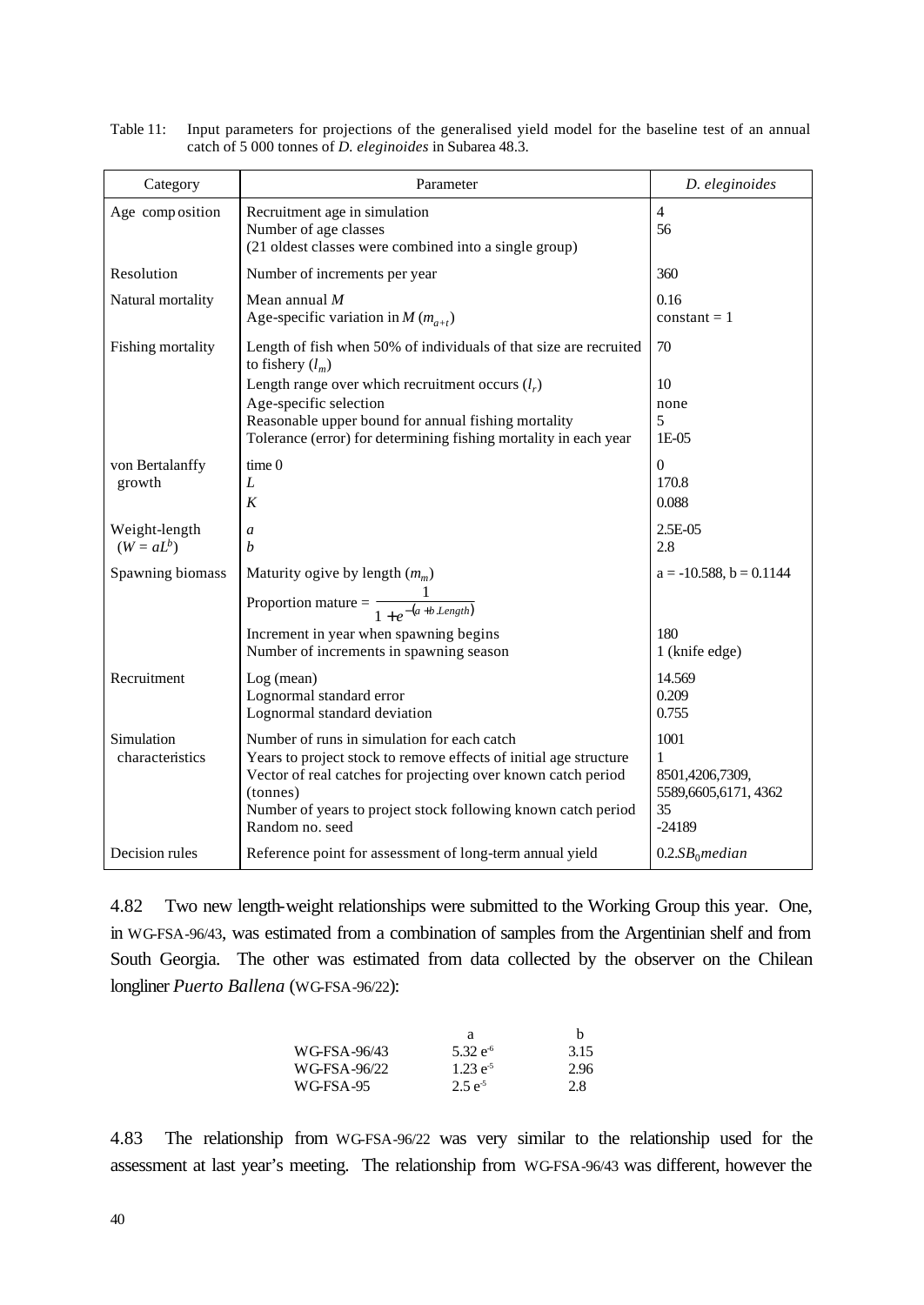Working Group was concerned that the sample from which these parameters were estimated contained only a few fish over 80 cm in length. The Working Group agreed that the best approach for this year was to use the same relationship used at last year's meeting.

4.84 A revised maturity ogive by length was estimated from data analysed at last year's meeting, with the addition of maturity-at-length data compiled by the observer on the Russian longliner *Itkul*. Additional length and maturity data for *D. eleginoides* had been submitted to the Secretariat for the 1995/96 season, however these data were not in the standard CCAMLR format and had not been entered into the database at the time of the meeting. They were therefore not available for analysis this year.

4.85 Three criteria were considered for calculating the percentage of mature fish at length:

- (i) considering all fish of stage II and above as mature;
- (ii) considering all fish of stage III and above as mature; and
- (iii) considering all fish of stage III and above as mature, with the addition of all fish of stage II which were larger than 75 cm.

The third criterion was applied in an attempt to distinguish between stage II fish which had previously spawned and stage II fish which were entering maturity for the first time. Data from the *Itkul* were used to test the effect of these three criteria on the maturity ogive. Maturity functions were calculated for each of the three datasets by non-linear regression. The three resulting logistic curves of maturity at length were very similar, with only 3 cm difference between  $L_{50}$  for criteria (i) and (iii). The Working Group agreed that the best approach for this year's meeting was to consider only fish of stage III and above as mature. The resulting logistic curve of maturity-at-length is illustrated in Figure 3.



Figure 3: Logistic curve fitted to maturity-at-length data for *D. eleginoides* sampled from commercial longline fishing in Subarea 48.3.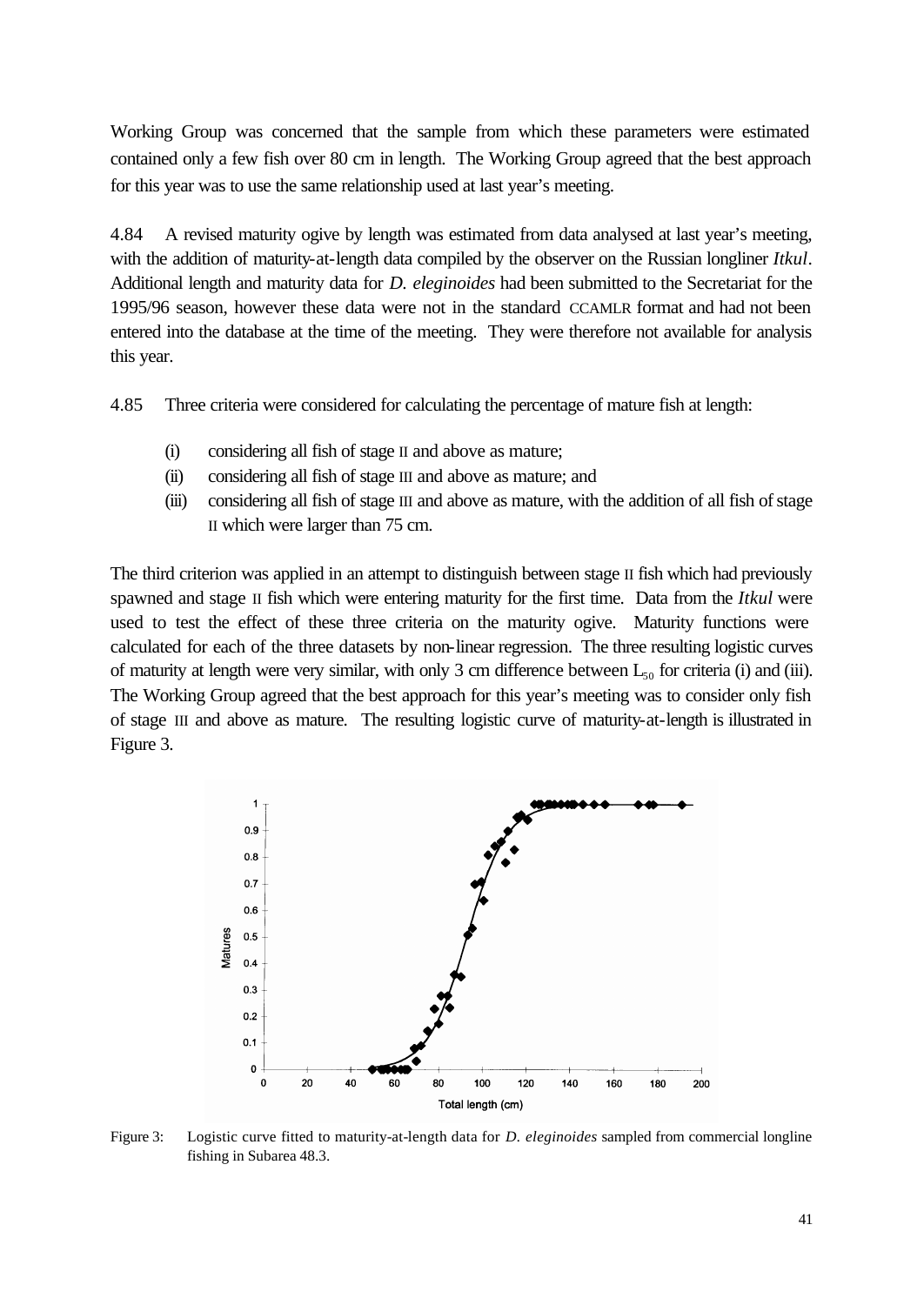4.86 During the course of the analysis of maturity at length, marked differences were noticed between males and females. Males mature earlier than females.  $L_{50}$  for males is about 70 to 75 cm, whilst that for females is about 90 to 95 cm (see also WG-FSA-96/22). The present version of the generalised yield model requires the specification of a single maturity ogive. However, the Working Group agreed that consideration should be given to splitting males and females in future assessments.

4.87 Having completed the base case test run, a number of additional runs were undertaken to test the sensitivity of the results of the projections to certain input parameters. The input parameters tested in these runs are listed in Table 12. A nominal annual catch of 5 000 tonnes was used for the base case test run and all the subsequent tests for sensitivity.

Input Parameter to be Tested Rationale Duration of the projection period The projection period used at last year's meeting was 35 years, chosen because it was considered to be in line with the estimated lifespan of the fish. Two alternative durations were investigated: 25 years and 45 years. Catches in the most recent year In the past, reported catches were thought to have formed only part of the total removals of fish from Subarea 48.3. Although there were reports that the level of unreported fishing had fallen in 1995/96, the Working Group had no specific information on the actual level of such catches. Values for the period 1990 to 1995 have remained reasonably constant. It was therefore agreed to calculate the average best estimate of real catches provided at last year's meeting (SC-CAMLR-XIV, Annex 5, Table 6), i.e. 6 230 tonnes<sup>1</sup>, and test the sensitivity of the model to the input of this catch in 1995/96 instead of the reported catch. This would also provide a test of the sensitivity to under-reported catch arising from the use of poorly-estimated conversion factors. Size of fish selected in the fishery Previous studies have demonstrated strong size selectivity by longline gear, which can vary considerably with hook type (e.g. Moreno, 1991). Also, length frequency distributions indicate that a greater proportion of larger fish are females (e.g. WG-FSA-96/22). At last year's meeting all fish greater than 70 cm were considered to be fully recruited. However, catch samples indicate that larger fish are underrepresented in the catch. In samples analysed at this year's meeting, 95% of fish were between 63.5 cm and 130 cm. A simple knife-edge selectivity function was devised, which assumes that all fish between these lengths are fully recruited. Fish outside this range were assumed to have a selectivity of 0. The sensitivity of the model to these two selectivity functions (last year's and this year's) was tested. von Bertalanffy growth parameters WG-FSA-96/42 provided new growth parameters for *D. eleginoides* in Subarea 48.3 (L = 207cm,  $k = 0.075$ ,  $t_0 = -0.29$ ). The curve is quite different to the one used at last year's meeting (see Figure 4). The Working Group agreed to test the sensitivity of the results to change in the growth parameters. M In a test similar to that performed at last year's meeting, the effect of varying M over the range 0.12 to 0.2 was investigated.

Table 12: Input parameters used in sensitivity tests.

<sup>1</sup> This figure was calculated and used in the assessment before the arithmetical error in Table 6 of last year's report (SC-CAMLR-XIV, Annex 5) was discovered and corrected (see Table 6 of this report). The corrected mean value is 6397 tonnes. The Working Group considered that this minor error in the history of known catches would have negligible effect on the outcome of the projections.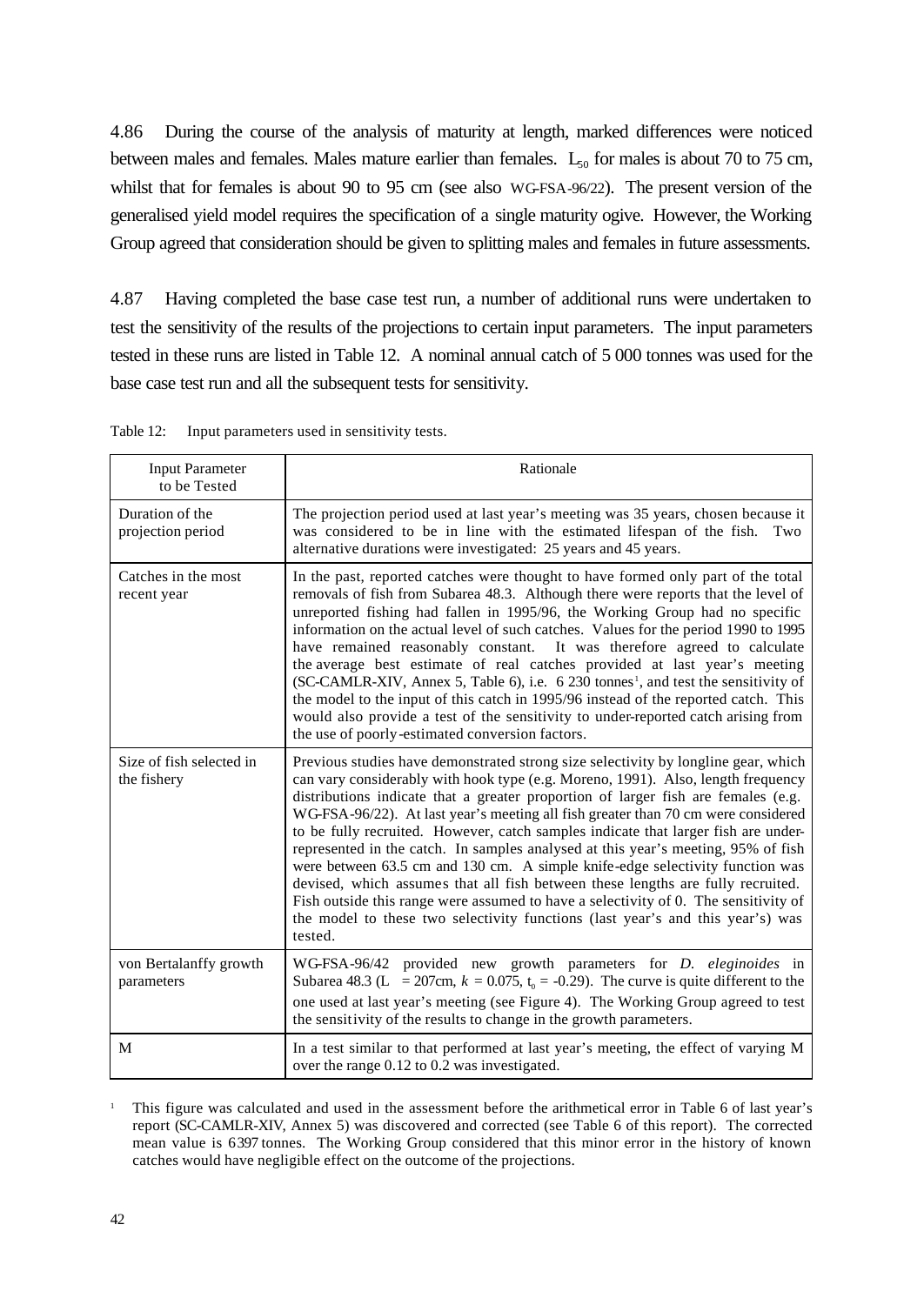#### Results of Sensitivity Analyses

4.88 The results of the sensitivity analyses are shown in Table 13. This table lists the input parameters for each test. Code 'B' indicates the base case – i.e. the parameters shown in Table 11. The results are presented as the probability of depletion below 0.2 of median spawning stock biomass at Time  $0 \, (\gamma_1)$ , and the relative status of the spawning stock biomass at the end of the projection period  $(γ<sub>2</sub>)$ .

| Tes<br>t | Years of<br>Projection | Known<br>Catches    | Size of Fish<br>Selected in<br>Fishery | von Bertalanffy<br>Parameters | M            | Probability of<br>Depletion below<br>$0.2.SB0$ median | <b>Status</b><br>at End |
|----------|------------------------|---------------------|----------------------------------------|-------------------------------|--------------|-------------------------------------------------------|-------------------------|
|          | B                      | B                   | B                                      | B                             | B            | 0.019                                                 | 0.611                   |
| ↑        | B                      | B                   | $63.5 - 130$ cm <sup>1</sup>           | B                             | B            | 0.086                                                 | 0.531                   |
| 3        | B                      | Recent-year         | B                                      | B                             | B            | 0.019                                                 | 0.610                   |
|          |                        | estimated catch $=$ |                                        |                               |              |                                                       |                         |
|          |                        | 6230                |                                        |                               |              |                                                       |                         |
| 4        | B                      | B                   | B                                      | WG-FSA-96/42 <sup>2</sup>     | B            | 0.015                                                 | 0.630                   |
| 5        | B                      | B                   | B                                      | B                             | $0.12 - 0.2$ | 0.043                                                 | 0.615                   |
| 6        | 25                     | B                   | B                                      | B                             | B            | 0.013                                                 | 0.631                   |
|          | 45                     | B                   | B                                      | B                             | B            | 0.029                                                 | 0.611                   |

Table 13: Results of sensitivity tests.

B Base conditions as in Table  $11$   $\qquad$  Knife-edge boundaries to selection in fishery <sup>2</sup> von Bertalanffy  $K = 0.0748, L = 207.0, t_0 = -0.2898$ 

4.89 The results of the sensitivity analyses should be considered in relation to the results of the base case test. The probability of depletion on this run was 0.019.

4.90 The introduction of the adjusted selectivity function in Test 2 has a substantial influence on the results. The probability of depletion increased by more than 4.5 times to 0.085. This is because the catch is assumed to be taken over a more restricted range of lengths than in the original selection function.

4.91 The increase of the catch from 4 362 to 6 230 tonnes in the most recent year had no discernible effect on the results. The Working Group noted that this was to be expected since the change in catch represented only 4% of the estimated total historical catch used in the projection.

4.92 The alternative von Bertalanffy growth parameters (WG-FSA-96/42) resulted in a lower probability of depletion of the spawning stock biomass, because in this model fish of a given length were heavier. No adjustment of M was made for these alternative parameters (at last year's meeting M was estimated from the growth parameters using the Beverton and Holt method).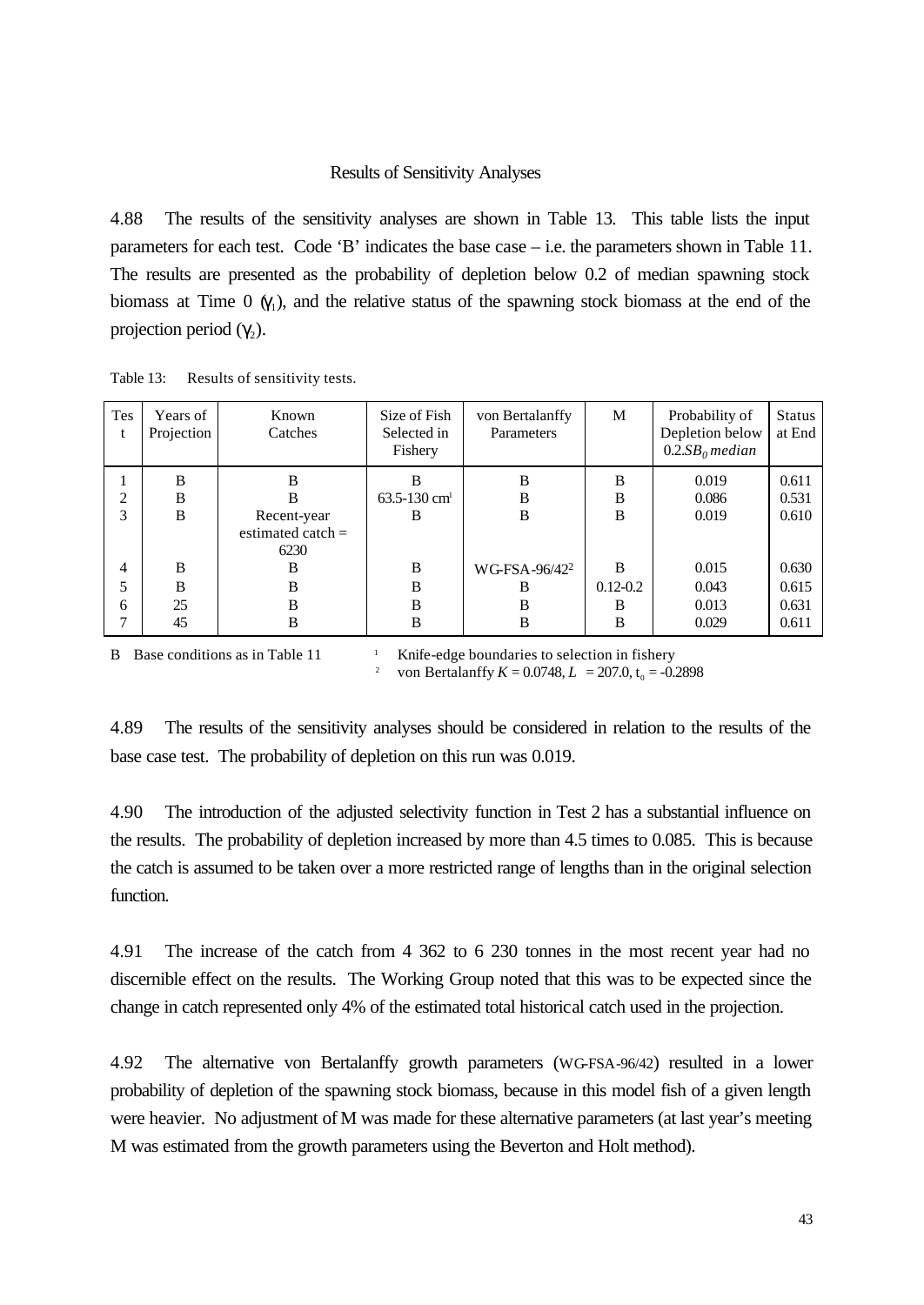4.93 The results were sensitive to the introduction of uncertainty in M. The level of uncertainty applied increased the probability of depletion from 0.019 to 0.043, although the status of the spawning stock at the end of the projection was unchanged. Sensitivity to uncertainty in M was also investigated at last year's meeting, but in that case there was no appreciable change in the probability of depletion compared to M fixed at 0.16. The result achieved at this year's meeting is different from last year due to the refinements in the program introduced during the intersessional period, which have improved the way in which stock status is assessed during the projection (see paragraphs 3.65 to 3.69; Constable and de la Mare, 1996).

4.94 Reducing the period of the projection to 25 years reduced the probability of depletion to 0.013. Increasing it to 45 years increased the probability to 0.029.

4.95 On the basis of these sensitivity analyses, the Working Group agreed on the parameters to be used for the final run of the yield model, which would correspond to the  $\gamma_1$  decision rule. The decisions taken by the Working Group, and the underlying rationale, are summarised in Table 14. Several areas were identified where further analyses would be desirable, but limited time during the meeting precluded the undertaking of additional work. Suggested additional work is discussed in paragraph 9.5.

| Agreed Input for Final<br>Convergence Run of the<br>Yield Model         | Rationale                                                                                                                                                                                                                                                                                                                                                                                                                                                                                                                                                                           |
|-------------------------------------------------------------------------|-------------------------------------------------------------------------------------------------------------------------------------------------------------------------------------------------------------------------------------------------------------------------------------------------------------------------------------------------------------------------------------------------------------------------------------------------------------------------------------------------------------------------------------------------------------------------------------|
| Years of projection $= 35$                                              | A 35-year duration was used in the projections at last year's meeting on the<br>assumption that this was a reasonable approximation to the lifespan of the fish.<br>The Working Group agreed that this remained the most reasonable basis for the<br>duration of the projection runs.                                                                                                                                                                                                                                                                                               |
| Catch in the most recent<br>$year = 6230$ tonnes                        | Although the Working Group had little information on the magnitude of<br>unreported catches, the average over the period 1990 to 1995 was considered to be<br>a reasonable best guess. In addition, the Working Group noted that the catches<br>reported to the Secretariat might be underestimates due to problems with<br>conversion factors (paragraphs 4.50 and 4.51).                                                                                                                                                                                                          |
| Size of fish selected in the<br>fishery = $63.5$ to<br>$130 \text{ cm}$ | There was strong evidence from length frequency distributions that larger fish are<br>under-represented in the catch. The Working Group noted that using this<br>selection function substantially increased the probability of depletion for a given<br>level of catch. It was agreed that pending the development of a more realistic<br>selection function, this approach would be taken at this year's meeting. The<br>Working Group also noted that the independent analysis carried out using SPA<br>showed that the selectivity function was dome-shaped (SC-CAMLR-XV/BG/14). |
| von Bertalanffy growth<br>$parameters = as in$<br>Table 11              | Curves for the alternative von Bertalanffy growth parameters are plotted in<br>Figure 4. Mean ages at length calculated from the age/length key provided in<br>SC-CAMLR-XV/BG/14 are superimposed on this graph. The Working Group<br>expressed concern that the ages of larger fish might be underestimated. The<br>parameters from WGFSA-96/42 resulted in a substantial decrease in the<br>probability of depletion.                                                                                                                                                             |

Table 14: Summary of decisions taken by the Working Group and the underlying rationale for those decisions.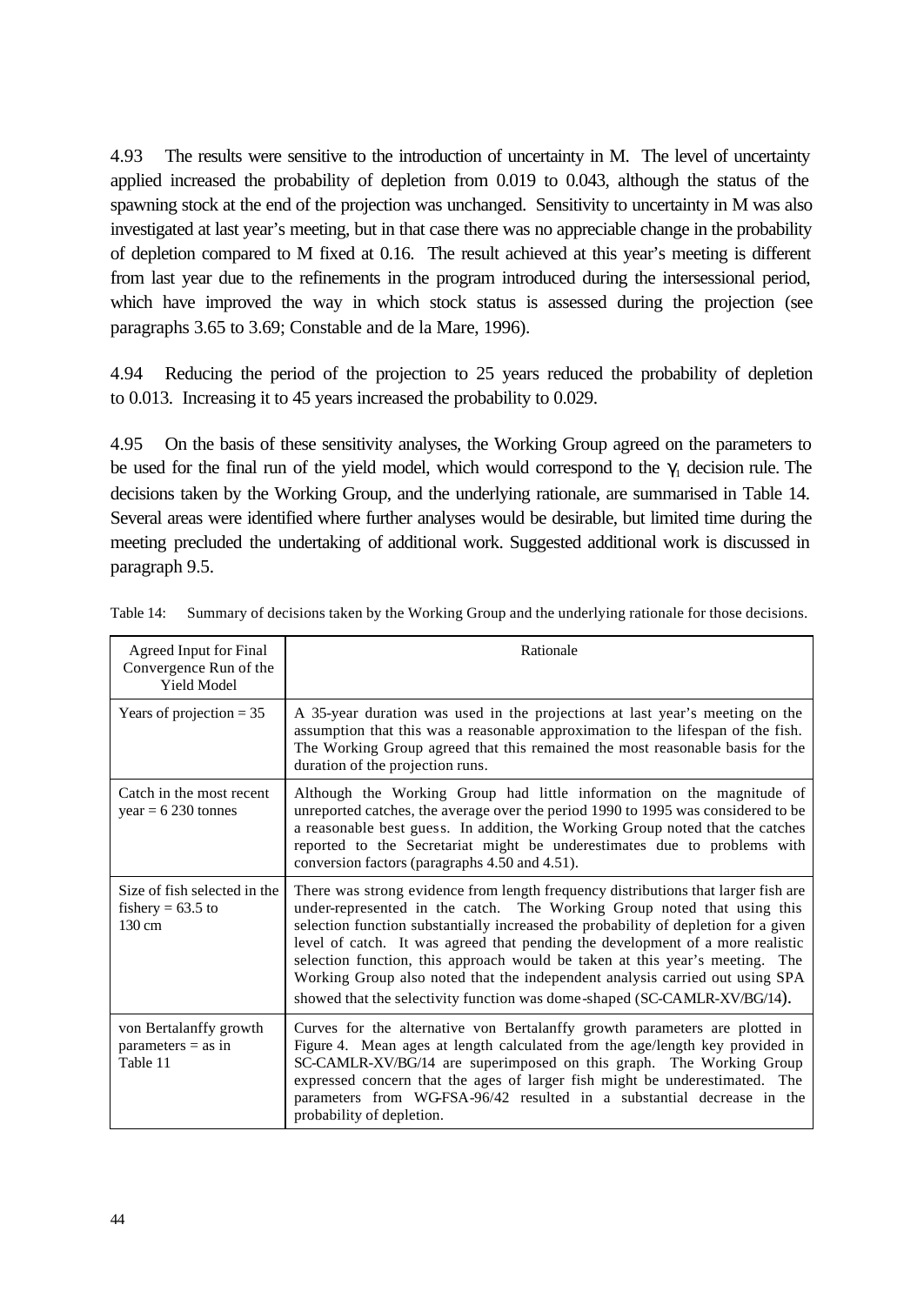| M integrated over the | In view of the sensitivity of the results to uncertainty in M, the Working Group |
|-----------------------|----------------------------------------------------------------------------------|
| range 0.12 to 0.2     | agreed that the most reasonable approach for this year was to integrate over the |
|                       | range $0.12$ to $0.2$ .                                                          |



Figure 4: von Bertalanffy growth curves for *D. eleginoides* in Subarea 48.3.

4.96 Using the input parameters specified in Table 14, a final convergence projection was run to determine the catch level consistent with the  $\gamma_1$  decision rule. This catch level was 5 000 tonnes. At this level of catch the ratio of median spawning stock biomass to the pre-exploitation level was 53%. The Working Group noted that this catch level was an increase of 25% compared to the result from last year's meeting. A change from last year's result was to be expected for three principal reasons:

- (i) refinements in the formulation of the yield model which improve the method of identifying depletion below a critical level within a simulation run (see paragraphs 3.67 and 3.68);
- (ii) revision of the recruitment function based on data from four additional bottom trawl surveys in Subarea 48.3; and
- (iii) changes in other input parameters (see Table 14).

### Standardisation of CPUE Indices

4.97 Estimates of annual catches per vessel-day for the fishing seasons 1991/92 to 1995/96 are shown in Table 15. Measured in this way, the 1995/96 catch rate was lower than that in the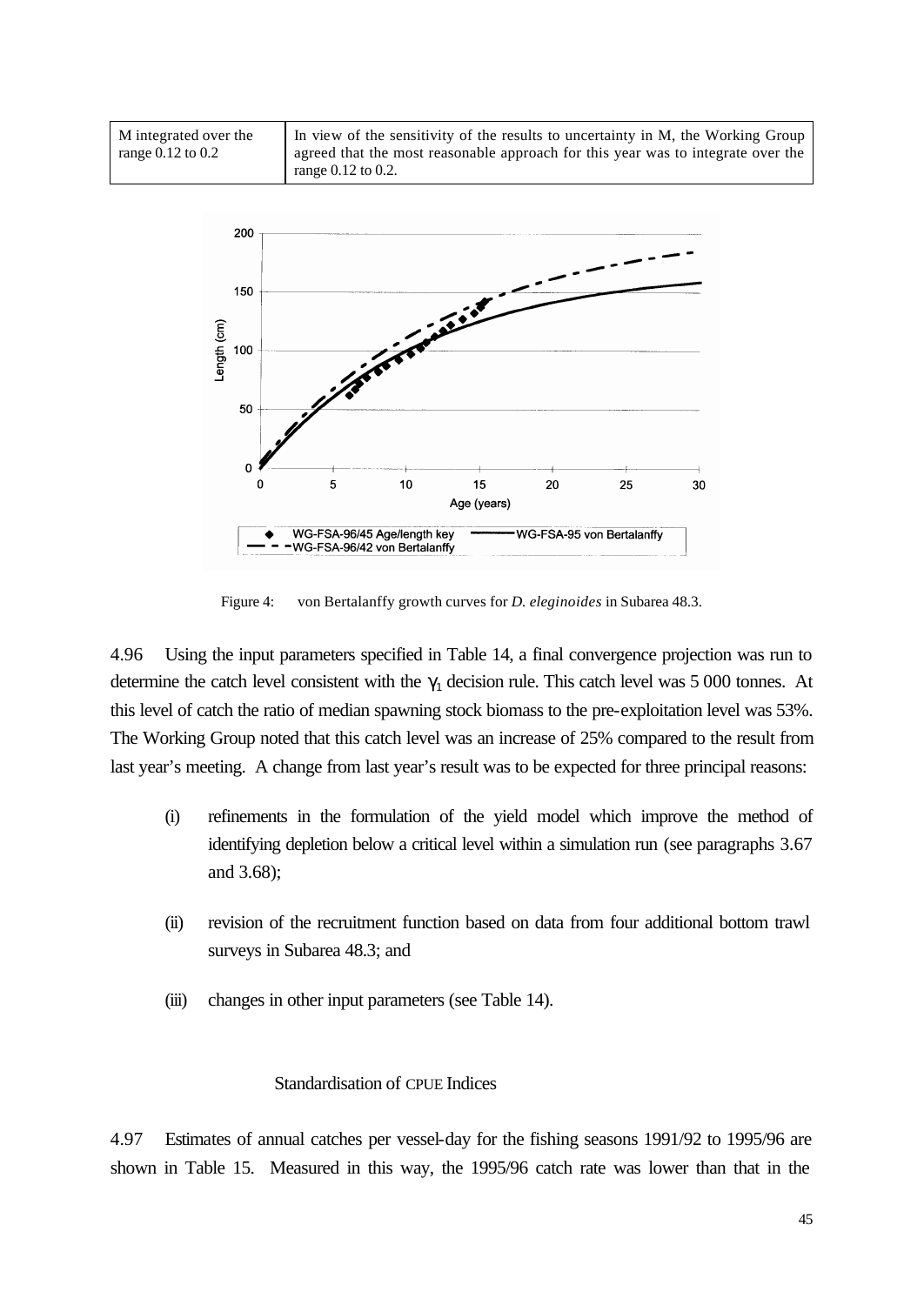previous year, although it was higher than the catch rate in 1993/94. The Working Group noted, however, that such a comparison failed to take account of changes in the fishing fleet, location and timing of catches and the numbers of hooks deployed.

| Table 15: | Estimates of annual catch per vessel-day calculated from data submitted on                |  |
|-----------|-------------------------------------------------------------------------------------------|--|
|           | form C <sub>2</sub> and in five-day catch and effort reports. Fishing seasons are defined |  |
|           | as the period 1 October to 30 September.                                                  |  |

| <b>Fishing Season</b> | Tonnes/Vessel-Day |
|-----------------------|-------------------|
| 1991/92               | 8.02              |
| 1992/93               | 6.95              |
| 1993/94               | 3.18              |
| 1994/95               | 5.46              |
| 1995/96               | 3.38              |

4.98 Following the work conducted at its last meeting, the Working Group used generalised linear models (GLMs) to standardise CPUE data from the *D. eleginoides* fishery in Subarea 48.3. The aim of this analysis was to determine whether there are any annual trends in CPUE after accounting for the effects of any other factors/covariates that add to the variability in observed CPUE.

4.99 The GLM analyses followed the approach used at the 1995 meeting of the Working Group. Details of the methodology are provided in SC-CAMLR-XIV, Annex 5, Appendix G.

4.100 The GLMs were fitted to haul-by-haul data submitted on form C2 over the period 1992 to 1996. Data from years prior to 1992 were not available in haul-by-haul format so they could not be used in the analyses. Numbers per hook and kilogram per hook were used as response variables, and vessel, year, month, area, depth and bait type were considered as predictor variables. Year was defined as fishing season rather than split-year, and a single fishing season was defined as the period 1 October to 30 September.

4.101 Last year the Working Group considered four indices of CPUE: kilogram per hook, numbers per hook, kilogram per hook-hour and numbers per hook-hour. At this year's meeting it was decided to confine the analysis to numbers per hook and kilogram per hook due to concerns over the measurement of soak time (SC-CAMLR-XIV, Annex 5, paragraph 5.35).

4.102 The data were checked for errors before conducting the analyses. This was necessary to exclude records that were spurious or incomplete. The number of records with at least one data omission or inconsistency are provided in Table 16. Some of the hauls had multiple omissions or inconsistencies. Summing the numbers in Table 16 therefore overestimates the total number of data problems. The raw dataset contained 5 163 records, and the final dataset contained 2 740 records.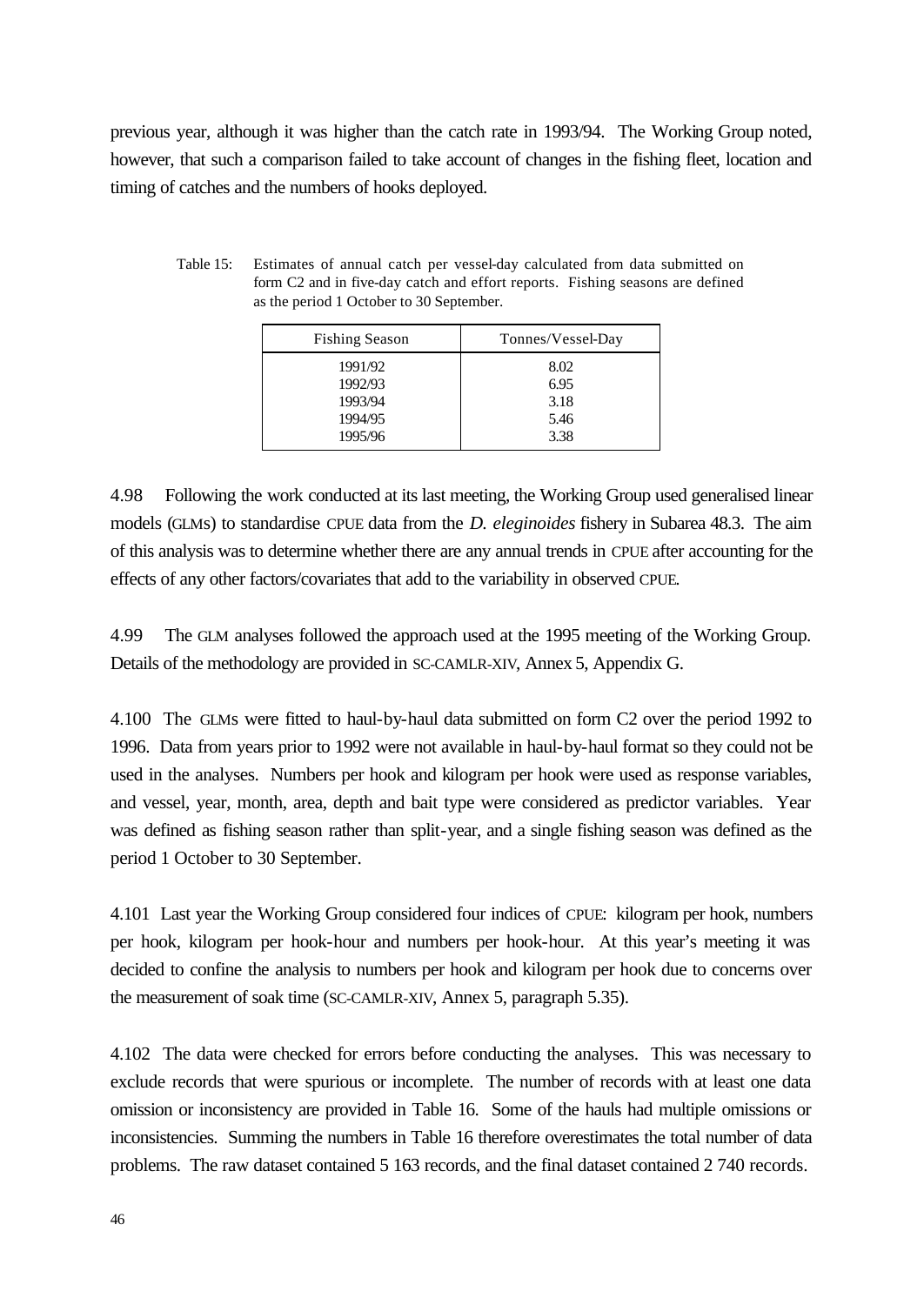| Problem                                     | Number of Records |  |  |
|---------------------------------------------|-------------------|--|--|
| Position not reported                       | 1595              |  |  |
| Number of hooks not reported                | 10                |  |  |
| Number of hooks $> 0$ but $< 1000$          |                   |  |  |
| Number of hooks $= 0$                       | 38                |  |  |
| Start depth not reported                    | 27                |  |  |
| Start depth $= 0$                           | 479               |  |  |
| Start depth $>$ 3000                        | 29                |  |  |
| Bait type not reported                      | 53                |  |  |
| Soak time not reported                      |                   |  |  |
| Soak time $< 0$                             |                   |  |  |
| Month not reported                          |                   |  |  |
| Catch kilograms not reported                | 40                |  |  |
| Catch numbers not reported                  | 64                |  |  |
| Catch kilograms = 0 but catch numbers $> 0$ | 737               |  |  |
| Catch numbers = 0 but catch kilograms > 0   | 136               |  |  |

Table 16: Number of records affected by data problems in GLM analyses of CPUE data from the *D. eleginoides* fishery in Subarea 48.3.

4.103 The Working Group noted that, while checking for errors was necessary to conduct the GLM analyses, it resulted in a substantial loss of information. The Working Group recalled its view that when haul-by-haul data are submitted to the Commission they should be of the highest possible quality and every effort should be made to ensure that all data types are reported (SC-CAMLR-XIV, Annex 5, paragraph 5.36). In this regard, the Working Group encouraged Members to resubmit historical haul-by-haul data for observations that have been omitted or are inconsistent. In particular, the Working Group noted that many more hauls could be included in the GLM analyses if positional data were reported for hauls where that information is currently missing.

4.104 Vessel, year, area and depth contributed significant sources of variation to haul-by-haul CPUE (Table17). The vessel effect was the most significant component of variability in CPUE. The year effect was the second most significant component of variability in catch rates.

| Factor/Covariate | Residual df<br><b>Residual Deviance</b> |      | p             |  |  |
|------------------|-----------------------------------------|------|---------------|--|--|
|                  | Numbers/Hook                            |      |               |  |  |
| <b>NULL</b>      | 2739                                    | 4982 | < 0.01        |  |  |
| Vessel           | 2714                                    | 3421 | < 0.01        |  |  |
| Year             | 2710                                    | 3336 | < 0.01        |  |  |
| Area             | 2706                                    | 3260 | ${}_{< 0.01}$ |  |  |
| Depth            | 2705<br>3226                            |      | < 0.01        |  |  |
|                  | Kilogram/Hook                           |      |               |  |  |
| <b>NULL</b>      | 2739                                    | 8696 | < 0.01        |  |  |
| Vessel           | 2714                                    | 5929 | < 0.01        |  |  |
| Year             | 2710                                    | 5769 | < 0.01        |  |  |
| Area             | 2706                                    | 5621 | < 0.01        |  |  |
| Depth            | 2705                                    | 5571 | < 0.01        |  |  |

Table 17: Analysis of deviance tables from GLMs fitted to catch rate data from the longline fishery for *D. eleginoides* in Subarea 48.3. Factors/covariates were entered into the models in order from top to bottom.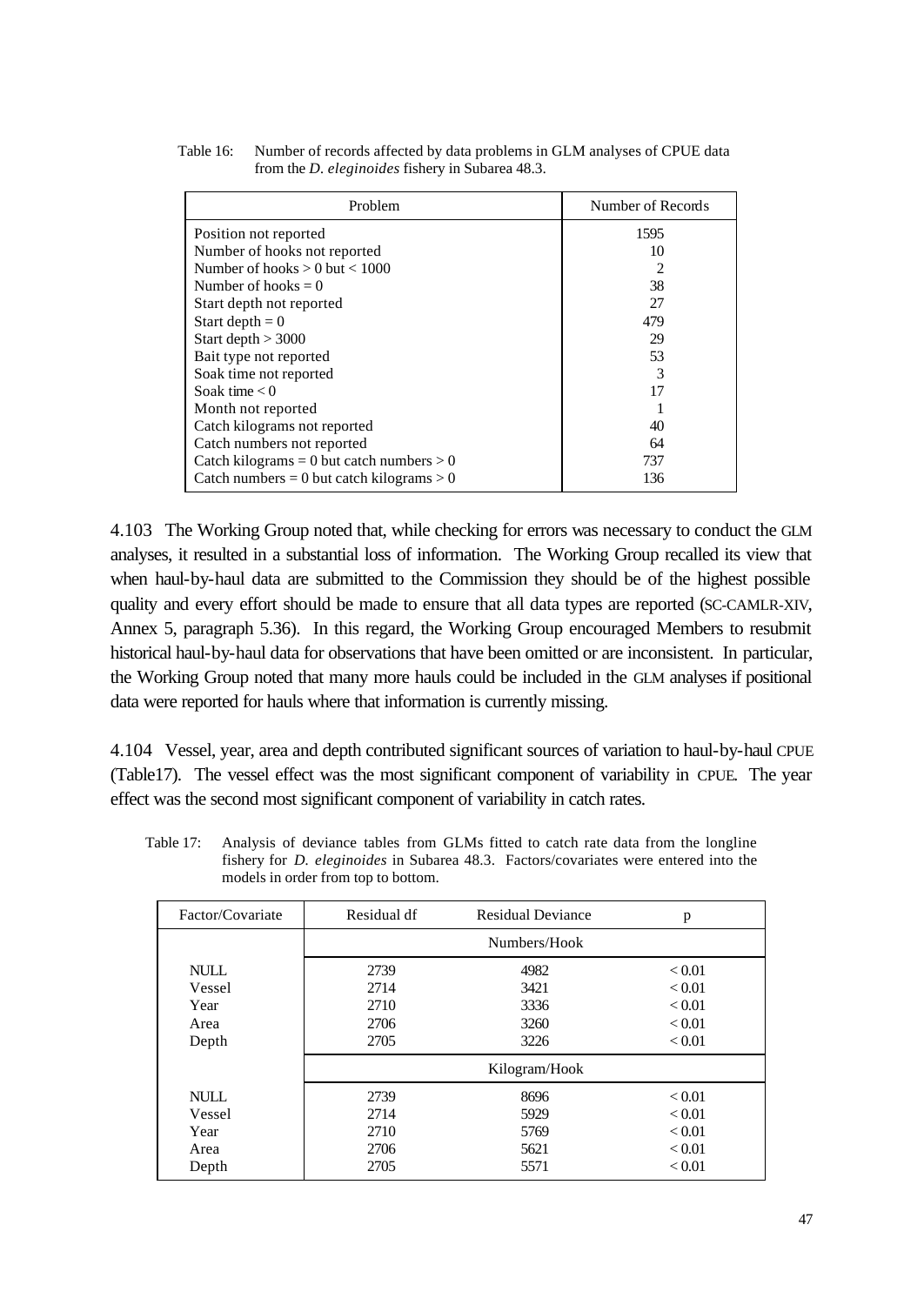4.105 The time series of predicted year effects on numbers per hook is plotted in Figure 5, and the corresponding time series for kilogram per hook is plotted in Figure 6. Standardised numbers per hook have been fairly stable during the period 1992 to 1996. There was an increase in standardised numbers per hook during the 1992/93 fishing season, but the effect of this year was poorly estimated. Similar comments can be made for standardised kilogram per hook. This measure of CPUE has also been fairly stable during the period 1992 to 1996 with a slight increase during the 1992/93 fishing season.

4.106 Figures 5 and 6 also illustrate the annual trends in non-standardised catch rates (depicted by the dashed lines). These trends are consistent with the trends in standardised catch rates and show an increase in 1993, with relative stability during the rest of the time series.

4.107 In general, the GLM analyses indicated that there has not been an appreciable decline in standardised CPUE during the period 1992 to 1996. The Working Group recalled its view that standardised catch rates should be more sensitive to declining abundance than non-standardised catch rates (SC-CAMLR-XIV, Annex 5, paragraph 5.40), but questioned whether standardised CPUE would be useful for validating predictions from the generalised yield model (SC-CAMLR-XIV, Annex 5, paragraph 5.41).



Figure 5: Time series of predicted year effects on numbers per hook.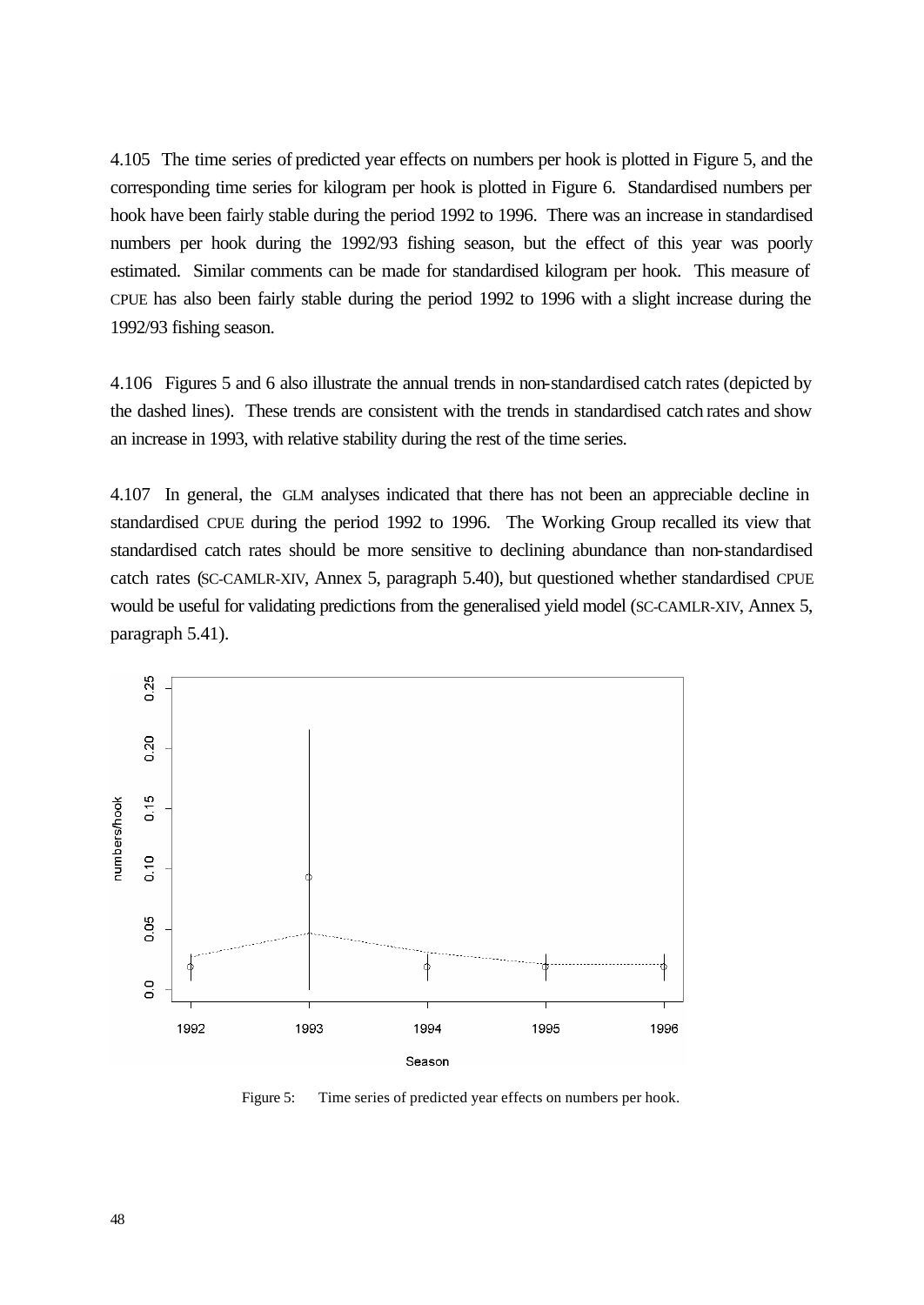

Figure 6: Time series for kilogram per hook.

4.108 The Working Group agreed to consider whether information other than CPUE would be useful for validating predictions from the generalised yield model.

### Length Frequency Data

4.109 Data for haul-by-haul analysis of length frequencies were available for only 10 ships (9 from the commercial dataset and 1 observer's dataset) in the 1996 season. Data from other commercial or observer sources were either a combination of several hauls or have not yet been entered into the CCAMLR database. It was noted that the whole dataset needs validation and completion before it can be used fully by the Working Group.

4.110 Since no interannual comparisons could be performed at this meeting, the analysis was restricted to the general properties of statistics derived from length frequencies from each haul.

4.111 The mean length was consistently larger than the median, indicating a right-skewed distribution. Highly significant, positive Spearman coefficients were found for the association between mean length in the catch and starting depth of the haul, in all areas where sufficient information was available. Overall and regional mean lengths stratified by ship and haul for 1996 had CVs in the region of 5%. Variability among regions was small (in the order of 3 to 4 cm).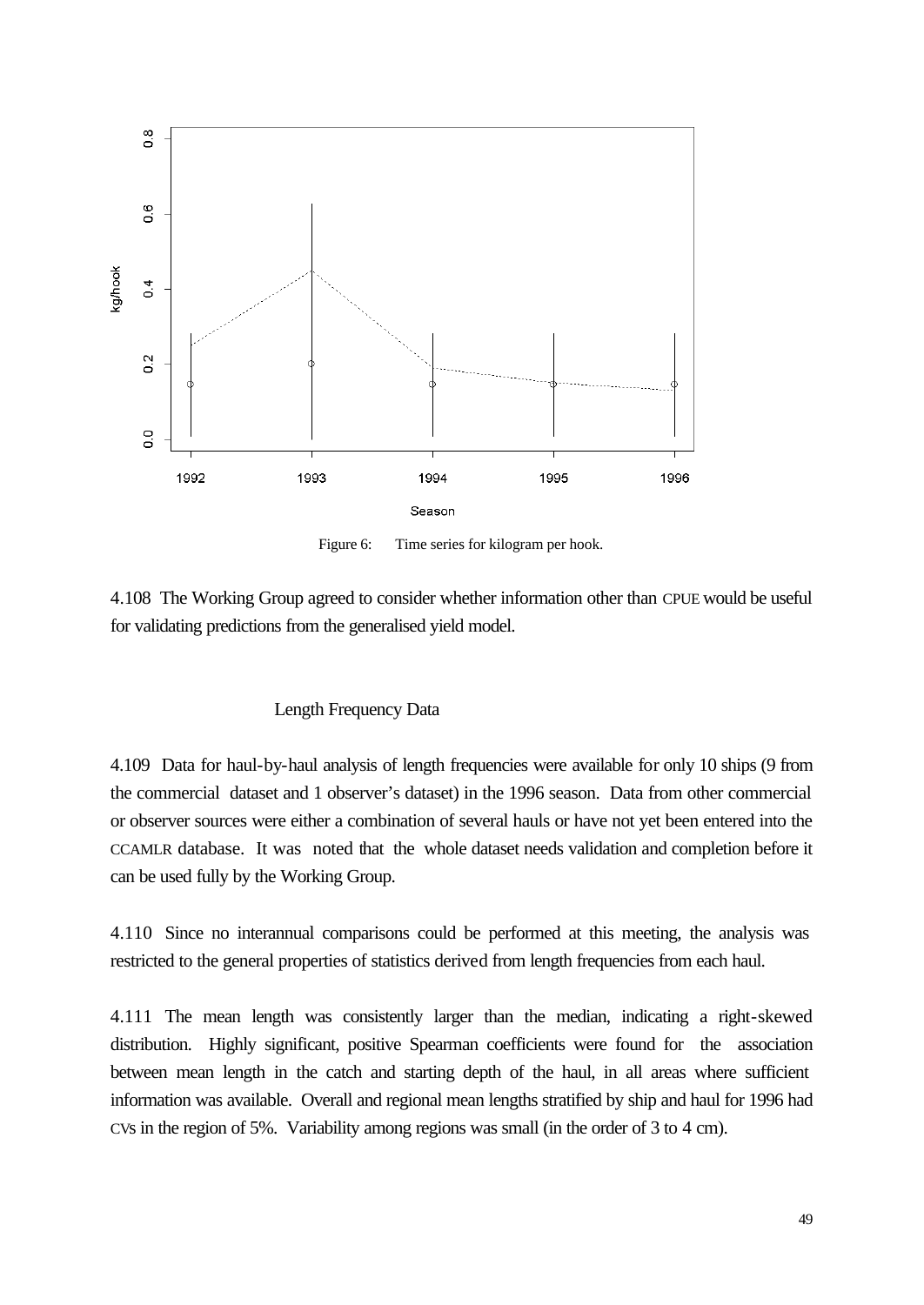4.112 Frequency distributions of the mean-median difference were rather homogenous in all regions, while the correlation between mean and variance was low.

4.113 It was agreed that the analysis of the length distribution of catches should be pursued in the intersessional period. The Working Group recommended that the Secretariat be requested to complete and validate the available dataset.

### **Conclusion**

4.114 The analyses of standardised CPUE did not indicate any trends in the status of the stock. The Working Group therefore considered that the results of the yield model projection, using the input parameters shown in Table 10, was a reasonable basis on which to set guidelines for the limits on total removals of *D. eleginoides* in Subarea 48.3 during the 1996/97 season.

#### Future Work

4.115 At last year's meeting, the Working Group identified a number of areas of future work, some of which have been investigated at this year's meeting. The following areas of future work were identified at this year's meeting:

(i) Length-density analysis:

Any data from trawl surveys in Subarea 48.3 that have not been resubmitted to the Secretariat since the 1995 meeting of the Working Group should be resubmitted to enable them to be re-entered into the CCAMLR database, which has undergone some restructuring in the intersessional period. This will enable the data to be analysed using the length-density method to provide further information on recruitment of *D. eleginoides* in Subarea 48.3.

- (ii) Generalised yield model:
	- (a) The Working Group identified a number of further sensitivity analyses, including:

age-dependent M alternative selectivity functions errors associated with von Bertalanffy parameters differences in maturity ogives and selectivity between males and females.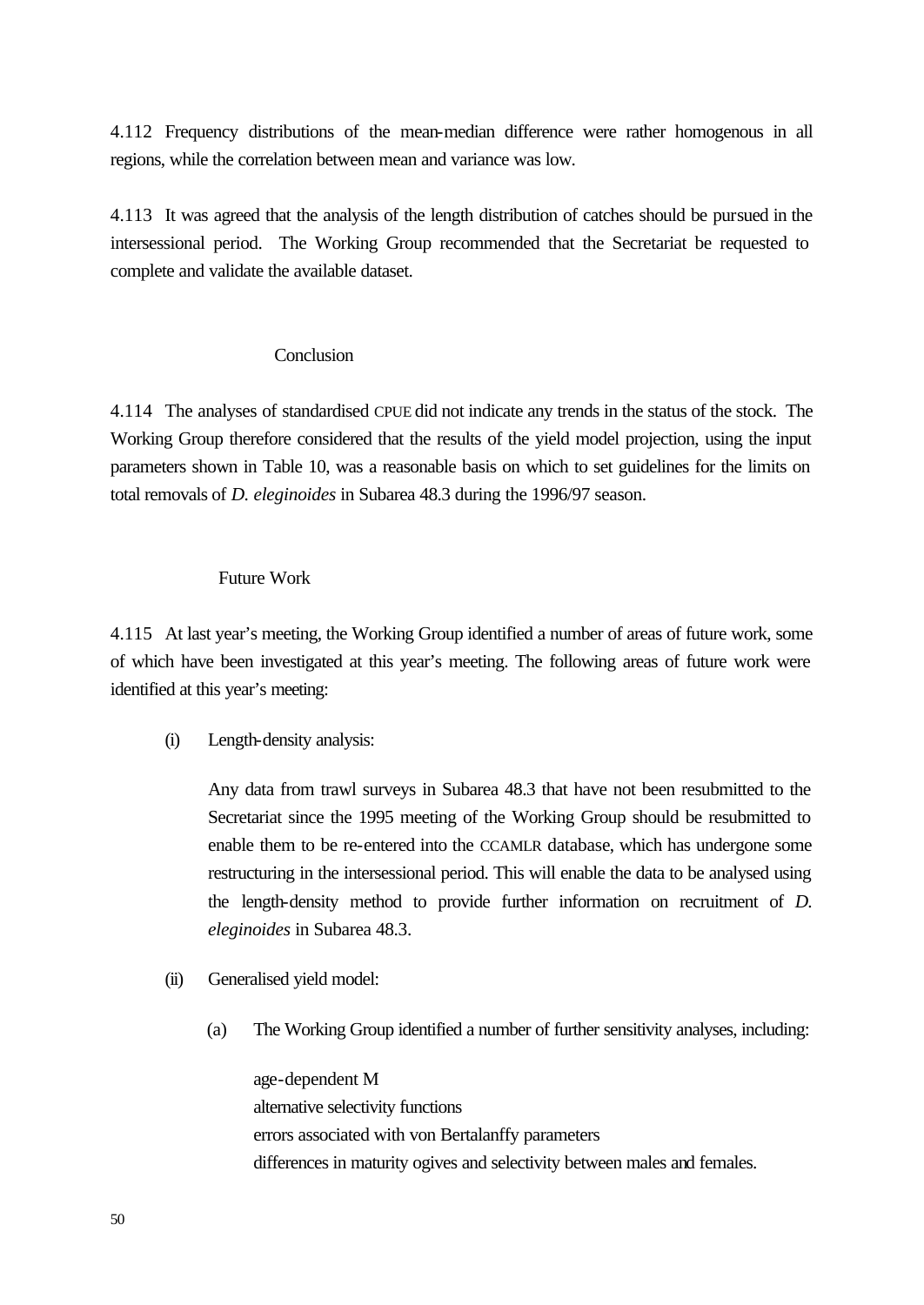- (b) The Working Group also recommended a study on the biological rationale for the critical level of spawning stock biomass in the  $\gamma_1$  decision rule, particularly in relation to the issue of stock recovery embodied in Article II of the Convention.
- (iii) Methods of monitoring the status of the population:
	- (a) Standardisation of CPUE:

In order to increase the amount of data available for the analysis of CPUE, the Working Group strongly encouraged the reporting of existing haul-by-haul data from the longline fishery prior to 1992. Information missing from the database for haul-by-haul data for 1992 onwards was also required as a matter of urgency. The Working Group recommended that the Secretariat be requested to undertake a data audit during the intersessional period and submit specific requests to the appropriate national authorities for the submission of data missing from the database.

An investigation of the potential for developing age-specific indices of CPUE is required.

(b) Analysis of length distributions:

The Working Group agreed that the analysis of length distribution should be pursued in the intersessional period. This will require entry of all available lengthfrequency data into the CCAMLR database, validation of the dataset and circulation of a request to Members to supply additional historical data where positional information is missing.

(c) The Working Group considered that other methods of validating the results of the generalised yield model should be investigated. Possible approaches include scientific surveys on the recruited stock and catch-at-age assessment methods. The Working Group agreed that catch-at-age methods might prove useful in the future as the time series of data increases and more data on length distributions and age at length become available (see also paragraphs 4.60 to 4.63).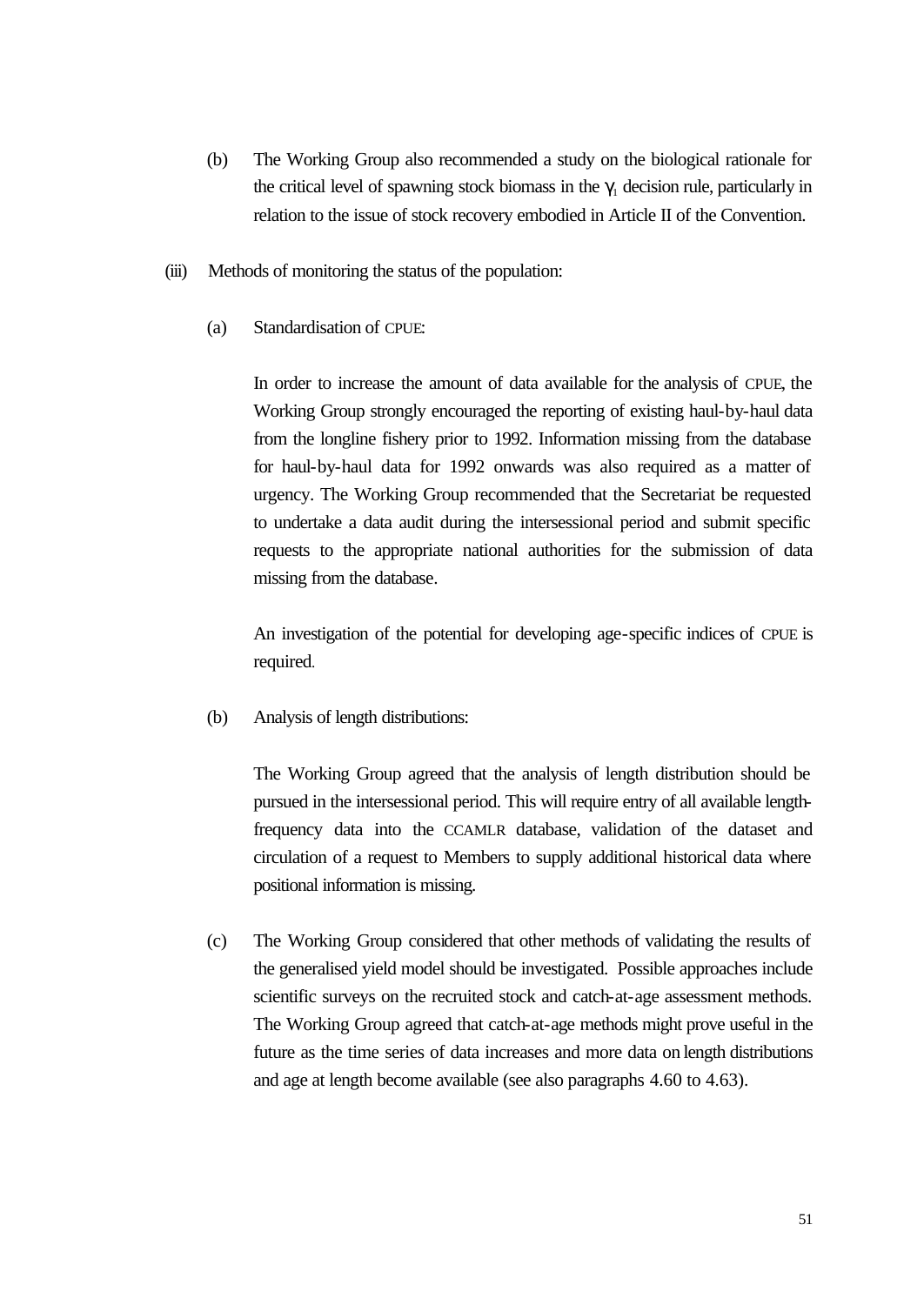- (iv) Stock structure:
	- (a) The Working Group again noted that catches of *D. eleginoides* are taken both inside Subarea 48.3 and outside the Convention Area in waters adjacent to Subarea 48.3. The Working Group requested that Members with information relating to catches taken in waters adjacent to the Convention Area be urged by the Commission to submit this information to the Secretariat for consideration in assessments.
	- (b) Although the question of stock structure of *D. eleginoides* remains open the Working Group welcomed information on progress being made in this area (see paragraph 4.58).

# Management Advice

4.116 The Working Group welcomed the refinements to the analysis using the generalised yield model made during the intersessional period and at this year's meeting, and noted a number of further refinements which could be undertaken in the future.

4.117 Although the Working Group had little information on unreported catches during the 1995/96 season, the assessment had been undertaken under the assumption that the true removals of fish in Subarea 48.3 in the 1995/96 season were equal to the average of the best estimate of real catches over the period 1989/90 to 1994/95 (equal to 1.43 times the reported catch in 1995/96). The Working Group reiterated its advice of last year that future illegal catches would continue to hinder severely attempts to make reliable stock assessments and requested that the problem be addressed as a high priority.

4.118 The Working Group noted that, as at last year's meeting, the assessment of yield was based on the expectation that future catches would be taken only by longline vessels. Use of other types of fishing gear, such as trawls, would change the age structure of the catch. The Working Group made no assessment of the effects of such catches for this fishery at this year's meeting. The Working Group therefore recommended that the directed fishery for *D. eleginoides* in Subarea 48.3 should be restricted to longliners during the 1996/97 season. Should there be an interest in trawling for *D. eleginoides* in Subarea 48.3 in the future, then the assessment using the generalised yield model could be adjusted to take this into account. However, the Working Group recalled previous advice on bottom trawling in Subarea 48.3 (SC-CAMLR-XIV, Annex 5, paragraphs 6.27 to 6.29).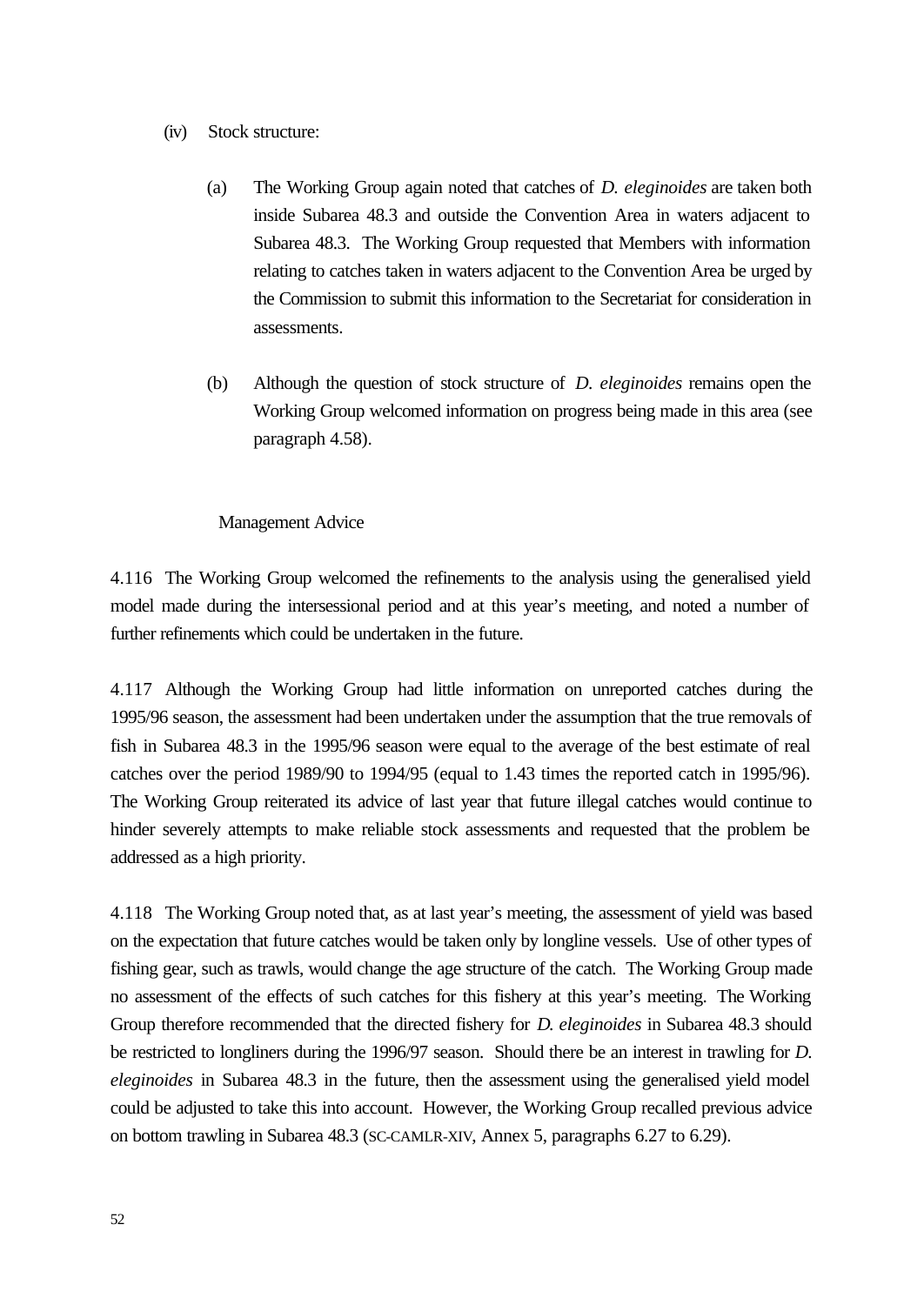4.119 As requested by the Scientific Committee, the Working Group has provided advice, in paragraphs 4.75 to 4.80 and Figures 2(a) and 2(b), on the relative effects on catch levels of departing from the  $\gamma_1$  decision rule (i.e. that the probability during the projection period of the spawning stock biomass falling below 20% of its initial level should not exceed 10%). No specific decision rule criteria, other than  $\gamma_1$  and  $\gamma_2$  (the median status of the spawning stock biomass at the end of the projection period should not fall below 50% of the median pre-exploitation level), were considered at this year's meeting, however the Working Group agreed that more detailed consideration should be given to the critical level of spawning stock biomass in the  $\gamma_1$  decision rule at next year's meeting.

4.120 The results of the projections using the generalised yield model indicated that an annual catch of 5 000 tonnes, applied over a period of 35 years, was consistent with the  $\gamma_1$  decision rule. At this level of catch, the ratio of median spawning stock biomass at the end of the projection period to the pre-exploitation level was 53%. The Working Group recommended that this should be the basis for setting the catch limit for *D. eleginoides* in Subarea 48.3 during the 1996/97 season. However, the Working Group noted that this assumed that the actual removals of fish would be no greater than the catch limit.

4.121 Additional information on the implications of changing the period of the fishing season to reduce incidental mortality of seabirds is given in paragraphs 7.72 to 7.77.

4.122 The analysis of CPUE data undertaken at this year's meeting was hindered by omissions from the haul-by-haul dataset, particularly of positional information. This highlighted the importance of collecting catch and effort information in as much detail as possible. The Working Group recommended the continuation of the current provisions for reporting haul-by-haul and biological information from the fishery. The Working Group also strongly encouraged the reporting of existing haul-by-haul data from the longline fishery prior to 1992, and of information missing from the database for haul-by-haul data from 1992 to the present (paragraphs 4.103).

4.123 The Working Group again recognised the importance of the biological data and other information collected by scientific observers to assessment work and recommended that the 100% observer coverage applied to this fishery over the past three seasons be maintained. The Working Group also noted the importance of timely submission to the Secretariat of data from observer trips, in the appropriate formats, to enable them to be made available for consideration by the Working Group (paragraph 3.16(vi)).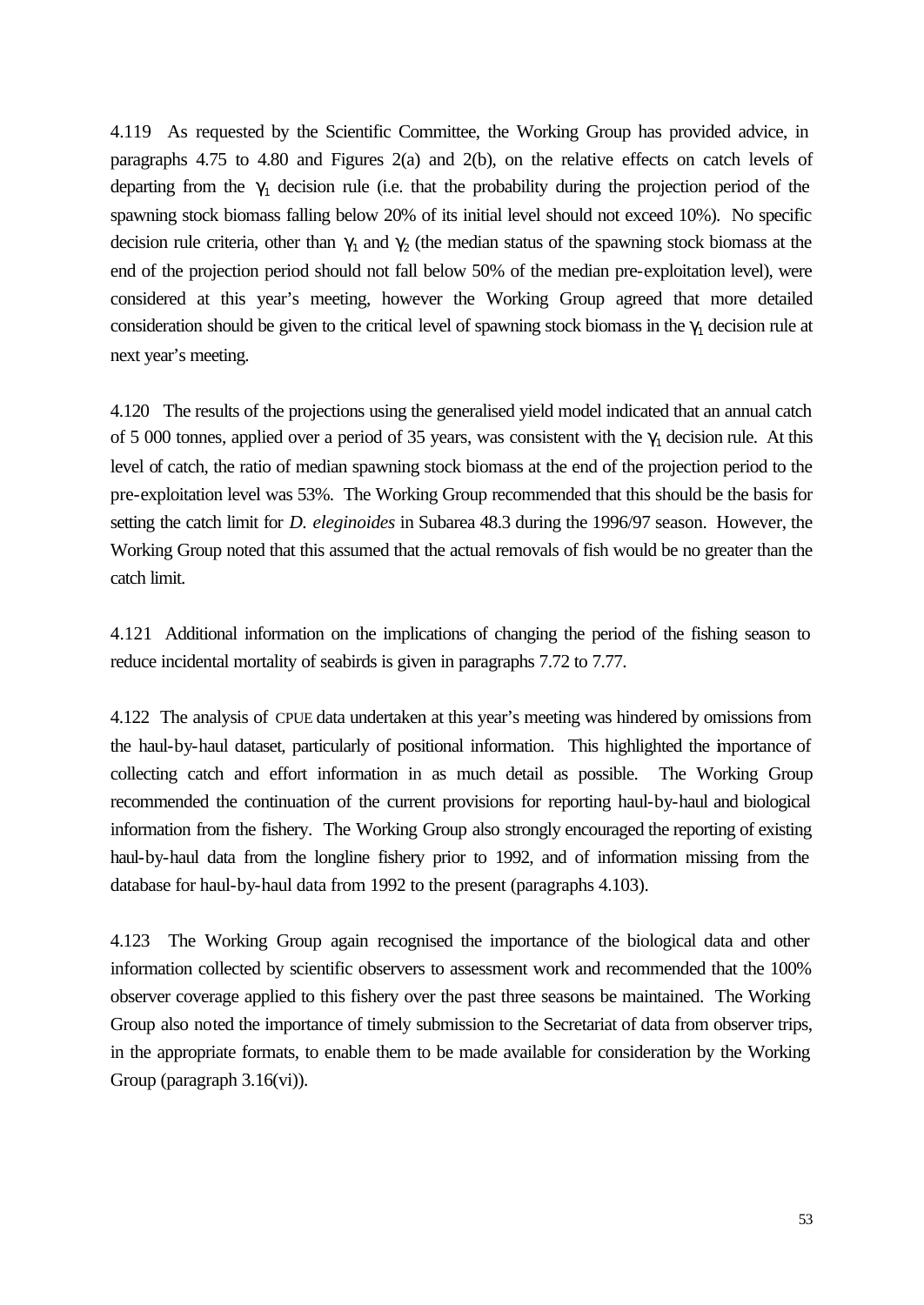*Champsocephalus gunnari* (Subarea 48.3)

Commercial Catch

4.124 In accordance with Conservation Measure 97/XIV, a 1 000-tonne TAC was in place for the fishery for *C. gunnari* during the 1995/96 season. However, there was no commercial catch of *C. gunnari* for the season and there has now been no substantial reported commercial catch in Subarea 48.3 since March 1990.

#### Research Surveys

4.125 A research bottom trawl survey was conducted in Subarea 48.3 in March/April 1996 using the RV *Dr Eduardo L. Holmberg.* The methods and results of this survey are reported in WG-FSA-96/27 and 96/30.

4.126 This is the third such survey of the area using the same gear and methodology and the three surveys are regarded as the start of a time series of relative abundance indices of *C. gunnari* in this subarea. The three abundance indices have shown a steady increase which suggests some increase in the stock during this period.

4.127 Another aim of the surveys has been to investigate the variability in the spatial distribution of *C. gunnari* in Subarea 48.3. The results of this work suggested a positive spatial correlation of catch rates between stations up to a distance of at least 8 n miles apart and a degree of concordance between catch rates at the same stations between successive years.

4.128 The length- and age-composition data collected during the 1994, 1995 and 1996 Argentinian surveys from South Georgia were compared. The size distribution of catches taken in the 1996 survey was very similar to that in 1995 with two modes, one at 17 cm (1-year-old fish) and one at 27 cm (2- and 3-year-old fish) (WG-FSA-96/27). In contrast, the 1994 survey had a much greater proportion of fish larger than 30 cm, and a dominant mode at about 24 cm (2-year-old fish).

4.129 An acoustic survey of the area surrounding South Georgia and Shag Rocks (Subarea 48.3) was carried out in February 1996 using the RV*Atlantida* (WG-FSA-96/59). The survey was confined to a depth range of 100 to 500 m, and regular transects were followed. Forty-five pelagic trawls were carried out to identify species and obtain representative length frequency distributions. The estimate of *C. gunnari* biomass from the acoustic survey equalled 43 600 tonnes.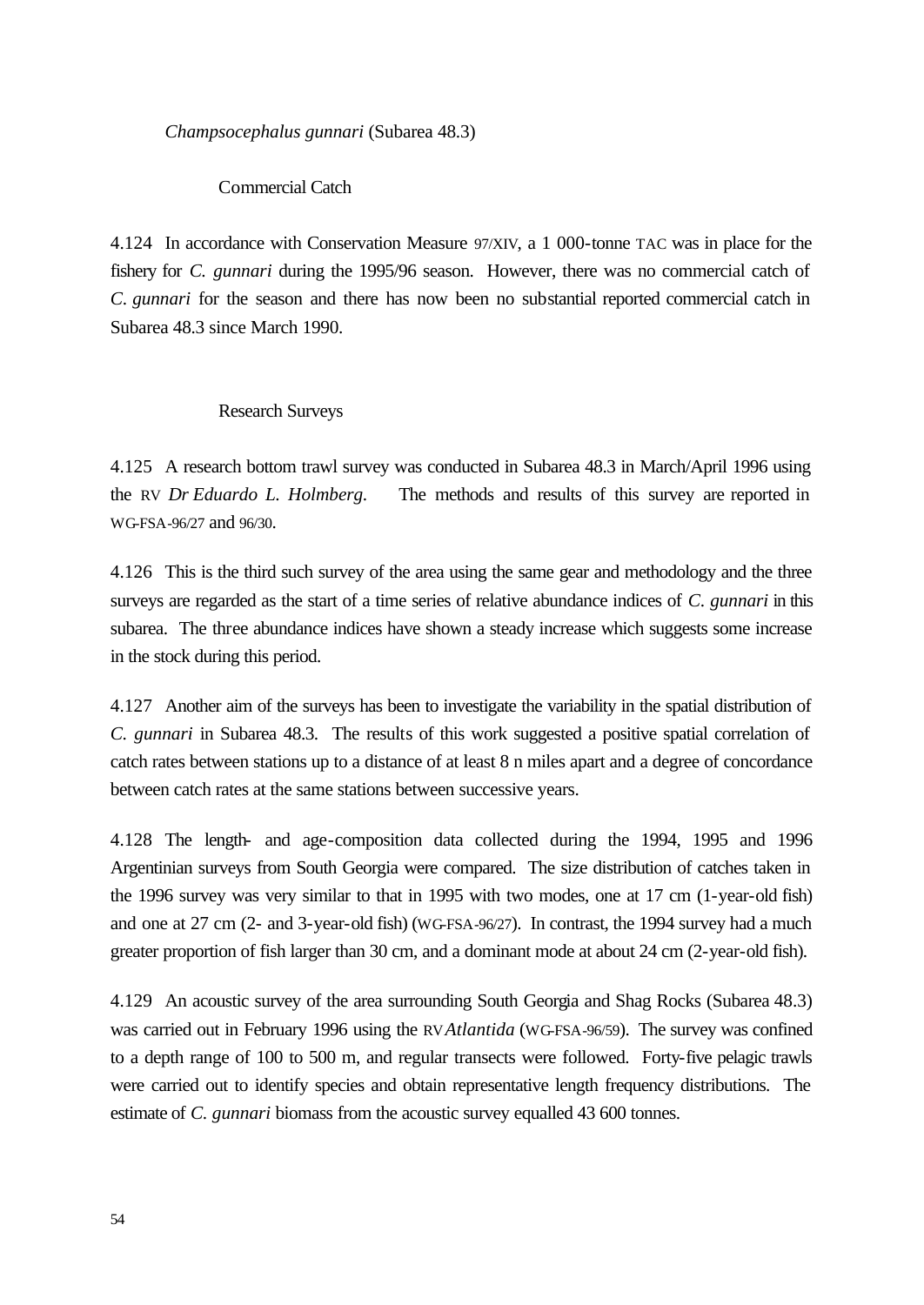4.130 The Working Group noted that this was the first time that standing stock estimates had been made for Channichthyidae as part of a major acoustic survey. Bearing in mind that any commercial trawl fishery in Subarea 48.3 would be restricted to the use of midwater trawls, the use of acoustics, whereby the pelagic component of the stock is identified, is a potentially valuable method to employ and as such was welcomed by the Working Group.

4.131 Given the time available, however, the Working Group was unable to consider the results in full. There were a number of questions regarding the survey design, calibration and target identification which were unable to be resolved at the meeting. In particular:

- (i) the acoustic equipment was calibrated in Norway in water temperatures of 14°C and it was unclear whether a correction had been made to account for the lower water temperatures experienced during the survey;
- (ii) there were substantial amounts of krill in the survey area at the time and it was unclear whether this had been excluded from the biomass estimates;
- (iii) it is unclear how the stratification used in the survey was derived and how the transects were allocated into those strata, and how possible autocorrelation between adjacent portions of the transects have been treated; and
- (iv) there was uncertainty over the values used for target strengths for *C. gunnari* and other species in the analysis.

4.132 Dr Gasiukov drew the attention of the Working Group to the fact that the estimates from the acoustic survey could be improved if the data from the Argentinian bottom trawl survey carried out this season were used for species identification and calculation of the mean weight of fish. The Working Group agreed that further consideration of the methods used to separate krill from the overall biomass estimate would be useful.

4.133 The Working Group hoped that these issues could be addressed in the intersessional period and would consider the results in detail at the next meeting with a view to using them in future assessments.

4.134 The size distribution of fish caught by pelagic trawl during the Russian survey was very similar to that from the Argentinian bottom trawl survey.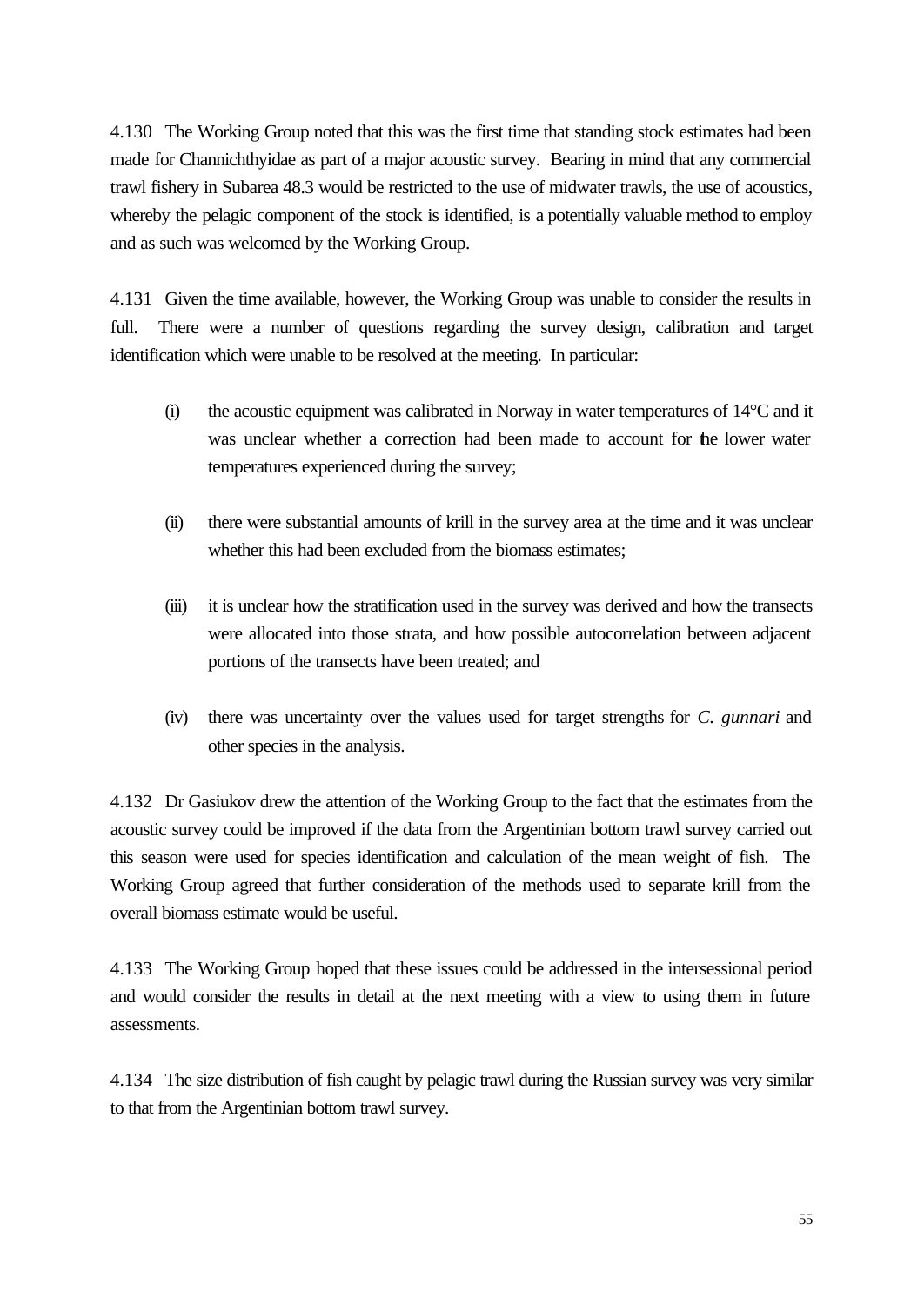4.135 Because of the shortness of the time series of relative abundance from the Argentinian trawl survey, questions surrounding the single estimate of abundance from the Russian acoustic survey, and the clearly-identified need to develop an appropriate long-term management plan, the Working Group considered that an assessment at this time was inappropriate.

> Development of a Long-term Management Plan for *C. gunnari* in Subarea 48.3

4.136 The Working Group considered that a number of issues need to be considered and tasks carried out before a long-term management plan could be developed. These issues are listed below.

## Literature Review

4.137 The biology and ecology of *C. gunnari* throughout the Convention Area were recently reviewed by Kock and Everson (WG-FSA-96/24). It is recommended that a review of previous stock assessments and of the data requirements for such assessments be carried out.

# Commercial Fishery

4.138 Historical landings, haul-by-haul, length frequency, and catch-at-age data from the commercial fishery are probably incomplete. The Working Group recommended that the existing data be made available on databases for modelling purposes. The Working Group also recommended that every effort be made to forward any outstanding historical commercial fisheries data to the Secretariat.

### Stock Structure

4.139 The current knowledge of stock structure throughout the Convention Area was reviewed by Kock and Everson (WG-FSA-96/24). Differences in biological characteristics, morphometric and meristic characters, and parasite loadings suggest different stocks of *C. gunnari* on each of the major shelf areas. It is currently considered that fish from Subarea 48.3 (including both South Georgia and Shag Rocks) comprise one stock. However, the absence of larger adult fish from this area remains an enigma. The Working Group noted that research on gene flow is planned to be carried out by the UK, and that this may resolve some of the uncertainty.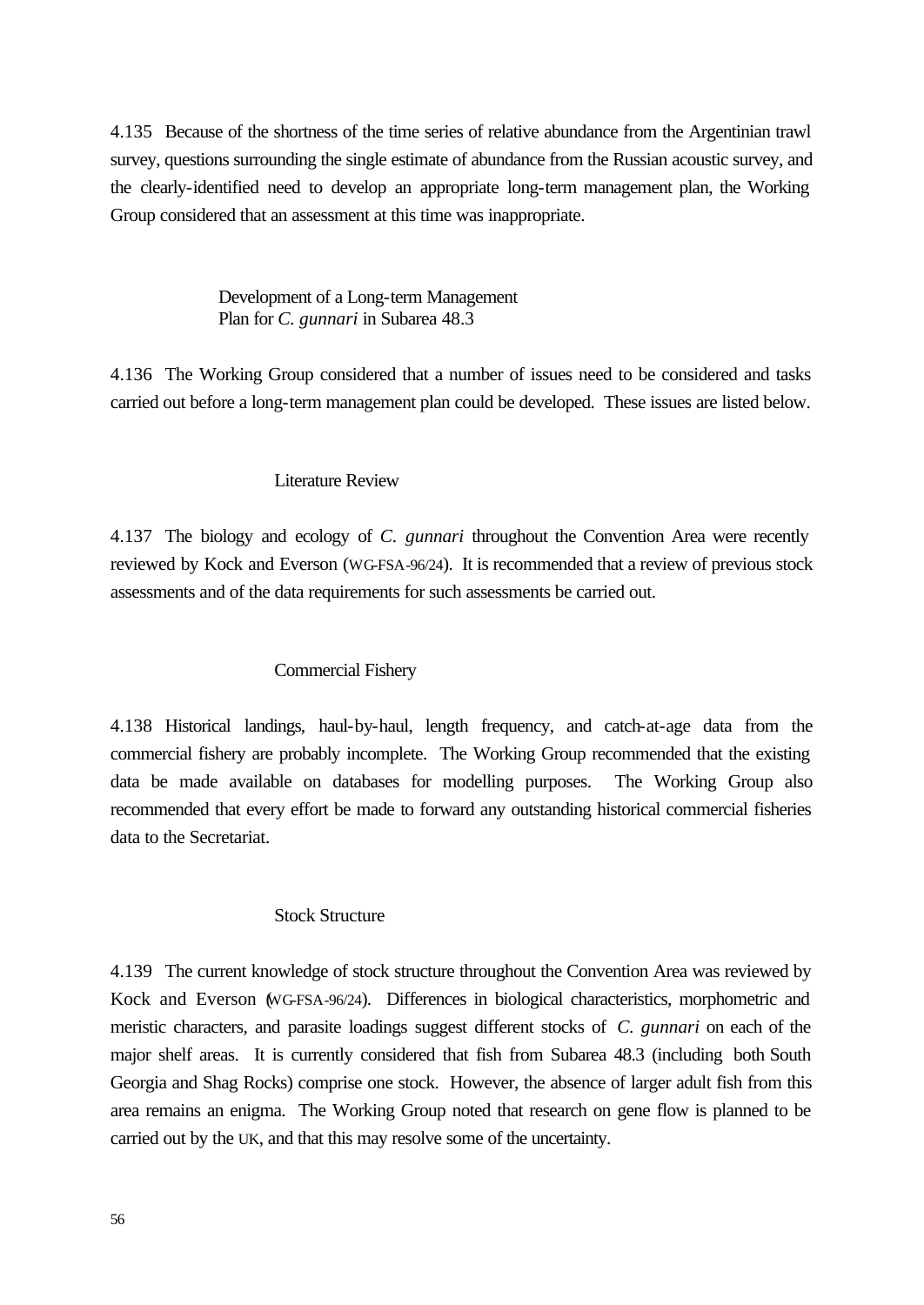## Abundance Indices

# Bottom Trawl Surveys (recruited biomass)

4.140 The Working Group noted there had been a number of surveys carried out by different countries using different gear, different vessels, different methods and at different times of year, etc., and analysed using different programs. They considered that time series of relative abundance using standardised bottom trawl gear and a standardised methodology was probably the most promising method of monitoring the stock.

4.141 The Working Group was pleased to note that Dr Gasiukov had submitted data from eight Russian bottom trawl surveys in Subarea 48.3 from the period 1974 to 1991.

4.142 The Working Group recommended that:

- (i) a comprehensive list of the surveys be compiled;
- (ii) data from any outstanding surveys be requested;
- (iii) all appropriate surveys be analysed using a standard trawl survey biomass program;
- (iv) where possible, the data be disaggregated by age  $(1, 2, \varepsilon 3$  years old?);
- (v) the results be tabled for each time series; and
- (vi) an attempt to standardise the different trawl survey time series be made using GLMs.

### Juvenile Fish Surveys

4.143 A number of trawl surveys of pre-recruit and young fish have been carried out by USSR/Russia (WG-FSA-96/60). The Working Group noted that it would be very useful to have an index of juvenile fish for predicting future strong recruitment to the fishery. It was also noted that existing surveys of adult fish are providing indices of abundance of pre-recruits (2-year-olds).

4.144 The Working Group recommended that a comprehensive list of pre-recruit surveys needs to be compiled, any outstanding survey data requested and the surveys analysed in a standard manner.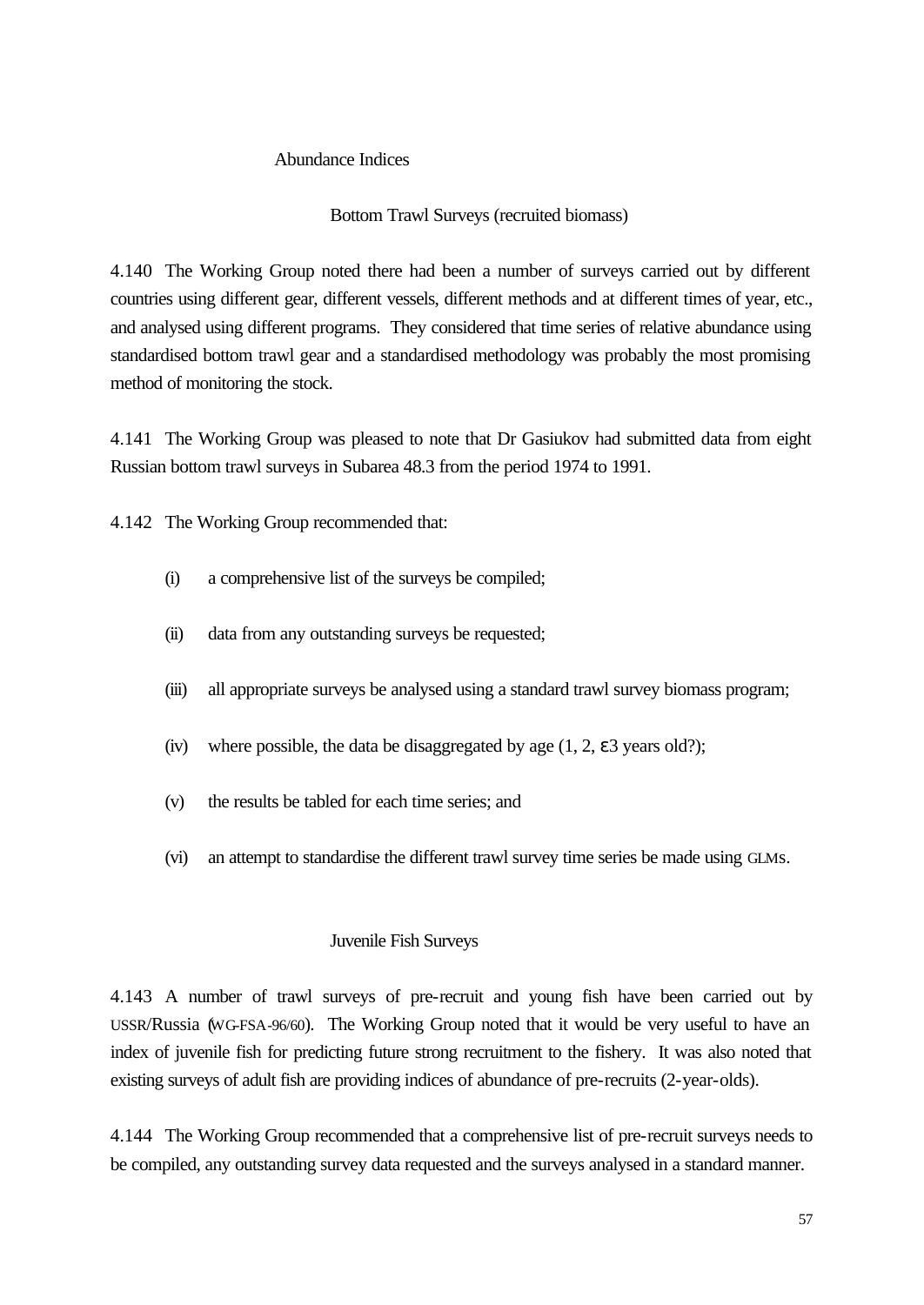#### Acoustic Surveys

4.145 The first quantitative acoustic survey of this stock was carried out in 1996. The Working Group was very interested in this new approach, and considered that a time series of such surveys could be very useful in monitoring trends in relative abundance. However, it also noted that target identification was a major problem which would need to be overcome. Distinguishing *C. gunnari*  from other species such as krill and myctophids requires the use of multifrequency transponders and pelagic trawling to identify echo marks.

4.146 The Working Group noted that the timing of the survey and survey design are both important issues which could usefully be reviewed. The Working Group also considered that a big improvement in our knowledge could be made by running bottom trawl and acoustic surveys simultaneously.

### Catch per Unit Effort

4.147 The Working Group noted that a standardised CPUE analysis was carried out in 1990 (SC-CAMLR-IX, Annex 5, paragraphs 46 and 47) using multiplicative models (GLMs). Attempts to carry out CPUE analysis may be thwarted by the paucity of haul-by-haul data, the mixture of bottom and pelagic trawling and the reduced usefulness of such an index without length frequency data. The Working Group considered that an analysis of CPUE data may be useful in the future if the fishery is re-established, and recommended that the previous analysis be re-examined.

#### Biological Parameters

4.148 Biological parameters were not considered in detail by the Working Group. Possible sources include recent Working Group reports, G. Parkes' PhD thesis, and Kock and Everson (WG-FSA-96/24). The Working Group considered that the biological parameters would need to be reviewed before an assessment can be made, but also noted that the models are likely to be most sensitive to uncertainty over the interannual variability in M, and age-dependent M.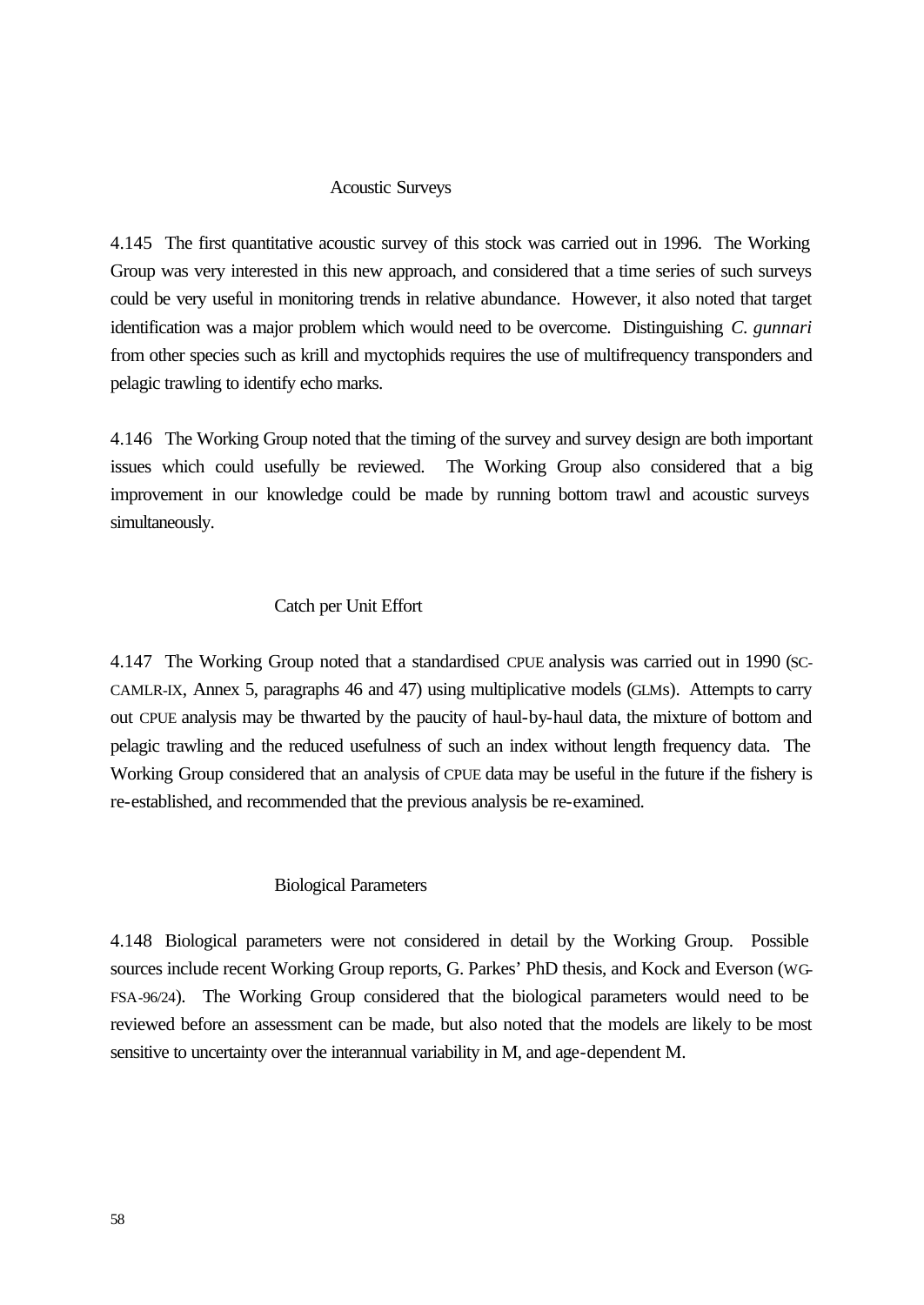#### Ecosystems/Environmental Interactions

4.149 A number of recent papers have recently considered interactions between *C. gunnari*, krill, and fur seals (e.g. WG-EMM-96/43 and WG-FSA-96/17). The current working hypothesis is that in krill-rich years seals and icefish both feed on krill and icefish are in good condition, show increased growth, and possibly good recruitment (in terms of numbers of eggs and larvae). In krill-poor years, the icefish condition indices are low, gonadal development is poor, and the importance of icefish in the diet of fur seals increases and the icefish consequently suffer a high natural mortality. Evidence on which this hypothesis is based comes from icefish condition indices, seal diet, krill availability and food budget modelling exercises.

4.150 Work is already planned on studies to investigate the relationships between krill distribution and abundance in Subareas 48.1, 48.2 and 48.3 at a workshop planned for 1997 and requested by WG-EMM (Annex 4, paragraph 6.93). The Working Group welcomed this development and looked forward to considering the workshop report in its review of ecosystem interactions involving *C. gunnari*.

4.151 The Working Group considered it essential to understand the ecosystem processes occurring. A number of issues still need to be addressed, including:

- (i) the value of natural mortality in krill-rich and krill-poor years;
- (ii) the seasonality of natural mortality due to seal predation;
- (iii) the ability to predict krill availability in the area;
- (iv) appropriate escapement levels of *C. gunnari* in krill-rich and krill-poor years; and
- (v) the mechanisms of interaction between fish and predators.

### Modelling

4.152 Single-species assessment models could include the use of a wide variety of biomass-dynamic and age-structured models (e.g. modified de Lury model, stock reduction analysis, VPA etc.).

4.153 However, the Working Group considered that conventional single-species models were not suitable and that multispecies models which took into account both the population dynamics of *C. gunnari* and this species' interactions with krill and fur seals would be more appropriate. The Working Group considered that the development of such models should be given high priority.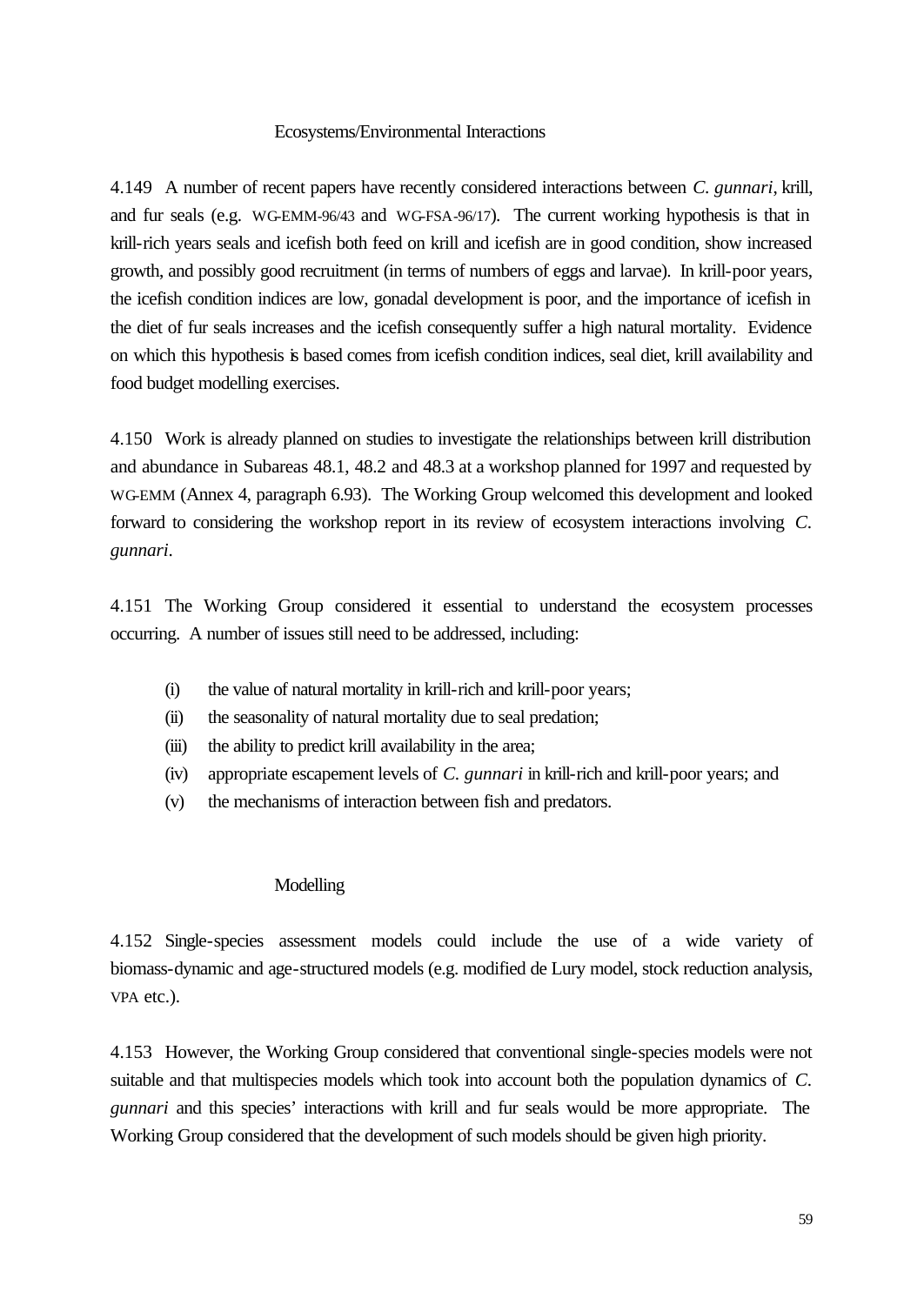## Long-term Management Strategy

4.154 The Working Group considered that two steps were necessary in the development of a management strategy. The first step was to develop a model which could encompass all possible alternative states of nature. This model would need to include the various alternative hypotheses, assessment methods and data types. The second step would be to determine how a particular management strategy would work given a certain hypothesis and assessment method.

4.155 The Working Group recognises that it would require a large amount of resources to develop a long-term management strategy for this fishery. However, there are a number of reasons why such a strategy should be given a high priority:

- (i) although the plan would be focused on *C. gunnari* in Subarea 48.3, the procedures and methodology developed would be applicable to the future development of management plans for *C. gunnari* in other areas and for other species;
- (ii) in the past the catch of *C. gunnari* in Subarea 48.3 has exceeded 100 000 tonnes, and there is likely to be a continued interest in reopening this fishery;
- (iii) the biological system being modelled is relatively simple (compared with other multispecies systems), and there is strong evidence that the inter-relationships have a major impact on the stock, and these interactions are probably tractable; and
- (iv) this provides a very good opportunity to try and develop a multispecies model which would show the commitment of CCAMLR to take into account ecosystems and environmental interactions when managing fisheries within its region.

# Management Advice

4.156 Because of the short nature of the time series of relative abundance from the Argentinian trawl survey, and the questions surrounding the single estimate of abundance from the Russian acoustic survey, and because of the clearly-identified need to develop an appropriate long-term management plan, the Working Group considered that an assessment at this time was inappropriate.

4.157 The Working Group reiterated its advice from last year that a long-term management plan be developed for this fishery and noted that, despite the magnitude of the task, this remains a high priority (see paragraph 4.155).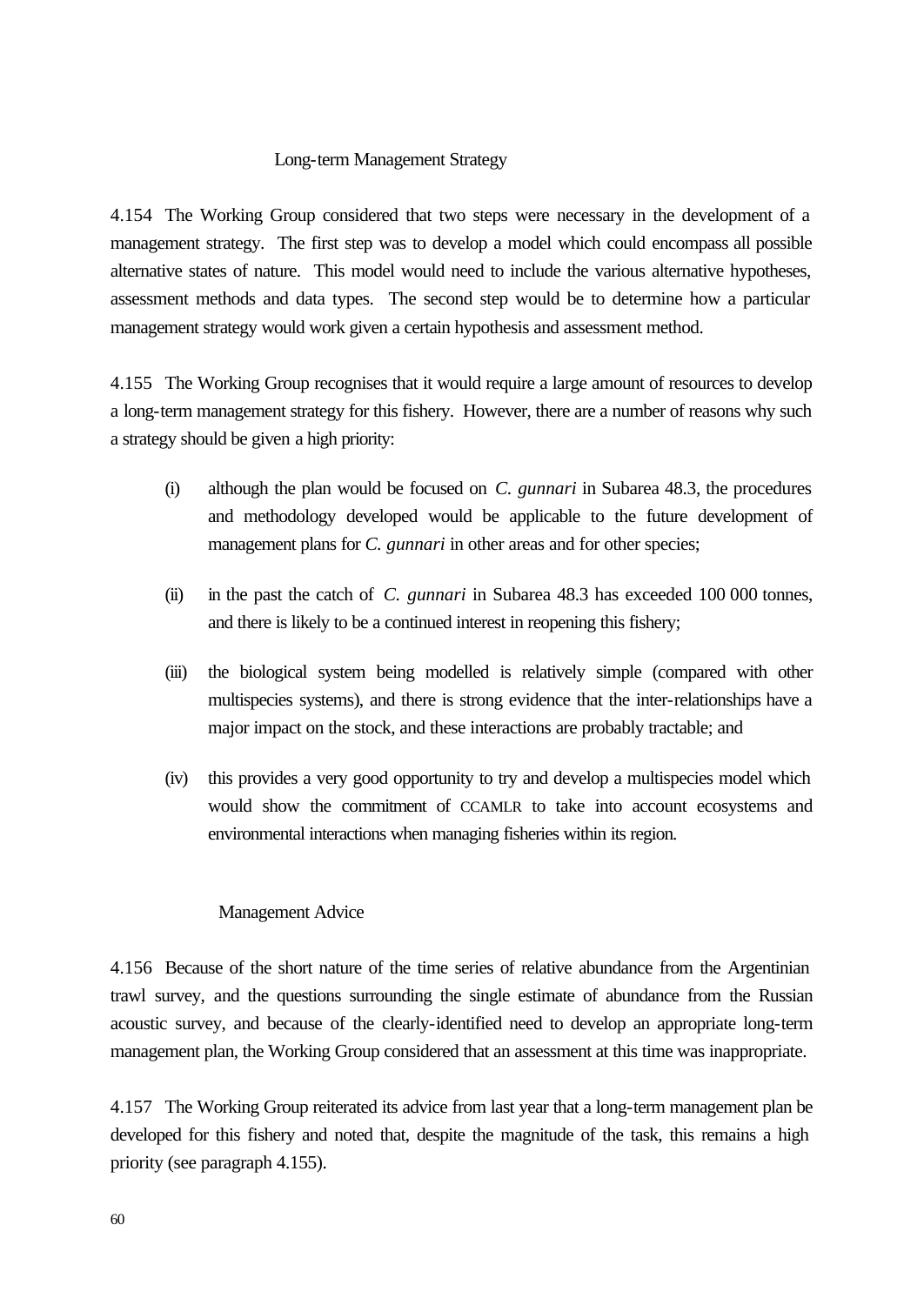4.158 The Working Group noted that at last year's meeting, the Commission stated (CCAMLR-XIV, paragraph 8.26) that the fishery should be closed until the Scientific Committee has:

- (i) provided advice on a long-term management strategy for the stock; and
- (ii) provided advice on the reopening of closed fisheries;

 or has provided unanimous advice on an appropriate TAC for *C. gunnari* in Subarea 48.3.

4.159 Drs P. Gasiukov (Russia), V. Gerasimchuk and E. Gubanov (Ukraine) considered that data collected during bottom trawl surveys carried out by Argentina from 1994 to 1996 could be used to evaluate the current status of the *C. gunnari* stock. As this survey was carried out over three consecutive years and its design has not changed, the indices of abundance are comparable. In 1995, WG-FSA concluded that there had been a significant increase in fish density between the 1994 and 1995 surveys (SC-CAMLR-XIV, Annex 5, paragraph 5.93). The survey carried out in 1996 showed a further substantial increase in the biomass of *C. gunnari*.

4.160 Further, they considered that the Russian acoustic survey showed that the biomass estimate of *C. gunnari* is not less than 43 000 tonnes, but in reality this may be an underestimate because a midwater trawl was used for species identification and calculation of mean weight. It is noted that both the Argentinian trawl survey and Russian acoustic survey show a strong 1994 year class.

4.161 Drs Gasiukov, Gerasimchuk and Gubanov concluded that these results show that the *C. gunnari* stock has recovered to the point at which it is possible to open a commercial fishery. Management advice can be formulated by comparing the biomass estimates from the trawl surveys with the catches made in the same year as the survey (SC-CAMLR-X, Annex 6, paragraph 7.26).

| Season                                                                                                                           | Catch                            | South Georgia<br><b>Biomass</b>                                                                           | CV<br>(% )                              | <b>Shag Rocks</b><br><b>Biomass</b>    | CV<br>(% )           | Source                                                                                                                                                                                                                                                                       |
|----------------------------------------------------------------------------------------------------------------------------------|----------------------------------|-----------------------------------------------------------------------------------------------------------|-----------------------------------------|----------------------------------------|----------------------|------------------------------------------------------------------------------------------------------------------------------------------------------------------------------------------------------------------------------------------------------------------------------|
| 1984/85<br>1984/85<br>1986/87<br>1986/87<br>1986/87<br>1987/88<br>1987/88<br>1987/88<br>1988/89<br>1988/89<br>1988/89<br>1989/90 | 14144<br>71151<br>34620<br>21356 | 15821<br>17232<br>151293<br>50414<br>47312<br>15086<br>15716<br>17913<br>21069<br>22328<br>31686<br>95404 | 101<br>95<br>18<br>21<br>50<br>45<br>63 | 62867<br>10023<br>1447<br>506<br>27900 | 87<br>55<br>78<br>83 | SC-CAMLR-IX/BG/11<br><b>SC-CAMLR-IX</b><br>Balguerías, 1989<br>SC-CAMLR-XI/BG/12<br>Sosinski and Skora, 1987<br>SC-CAMLR-XII/BG/23<br><b>SC-CAMLR-IX</b><br>Sosinski, unpublished<br><b>WG-FSA-89/6</b><br><b>SC-CAMLR-IX</b><br>Parkes, unpublished<br>SC-CAMLR-IX, Annex 5 |

Table 18: Reported catches (tonnes) and summary of biomass estimates (tonnes) in Subarea 48.3 (extraction from SC-CAMLR-X, Annex 6, Table 3).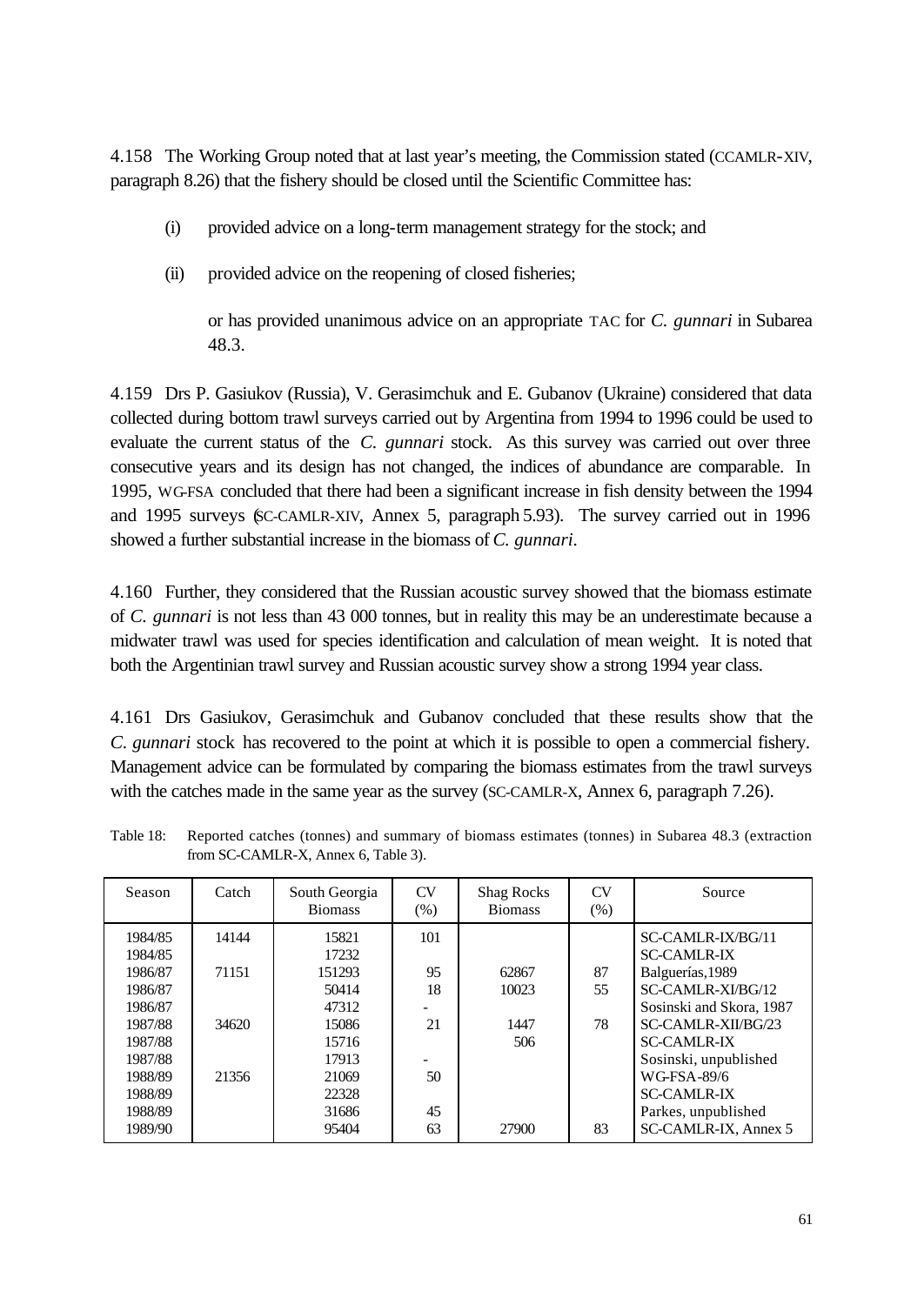4.162 It can be seen from this table that the catches of *C. gunnari* sometimes exceed the biomass estimates from trawl surveys. Furthermore, the catches did not result in a decrease in the biomass estimates in the following year. For example, following the 1988/89 catch of 21 000 tonnes, the total biomass estimate in 1989/90 from the UK trawl survey around South Georgia was 95 000 tonnes.

4.163 Taking into account:

- (i) the results of a comparison of biomass estimates and corresponding catches in the same year;
- (ii) the successive increase in relative abundance in recent Argentinian surveys; and
- (iii) the estimate of total biomass of around 43 000 tonnes by the Russian acoustic survey;

Drs Gasiukov, Gerasimchuk and Gubanov recommended that, bearing in mind the precautionary approach, the fishery for *C. gunnari* should be opened with a TAC of 13 000 tonnes. This value is the lower 95% confidence interval of the 1994 UK survey trawl survey biomass estimate.

4.164 The rest of the participants of the Working Group considered that they were unable to provide advice on an appropriate long-term management strategy or TAC at the present time and that the situation regarding the assessment of *C. gunnari* remained substantially the same as at last year's meeting.

*Chaenocephalus aceratus, Gobionotothen gibberifrons*, *Notothenia rossii, Pseudochaenichthys georgianus, Lepidonotothen squamifrons* and *Patagonotothen guntheri* (Subarea 48.3)

4.165 Estimates of biomass and size composition were available from the Argentinian bottom trawl survey and Russian acoustic survey around South Georgia (WG-FSA-96/27 and 96/49). For similar reasons to those outlined above for *C. gunnari* (paragraph 4.135), no assessment of these stocks has been attempted.

#### Management Advice

4.166 The Working Group reiterated its advice from previous years concerning these species. In the absence of any new assessment of these species the Working Group recommended that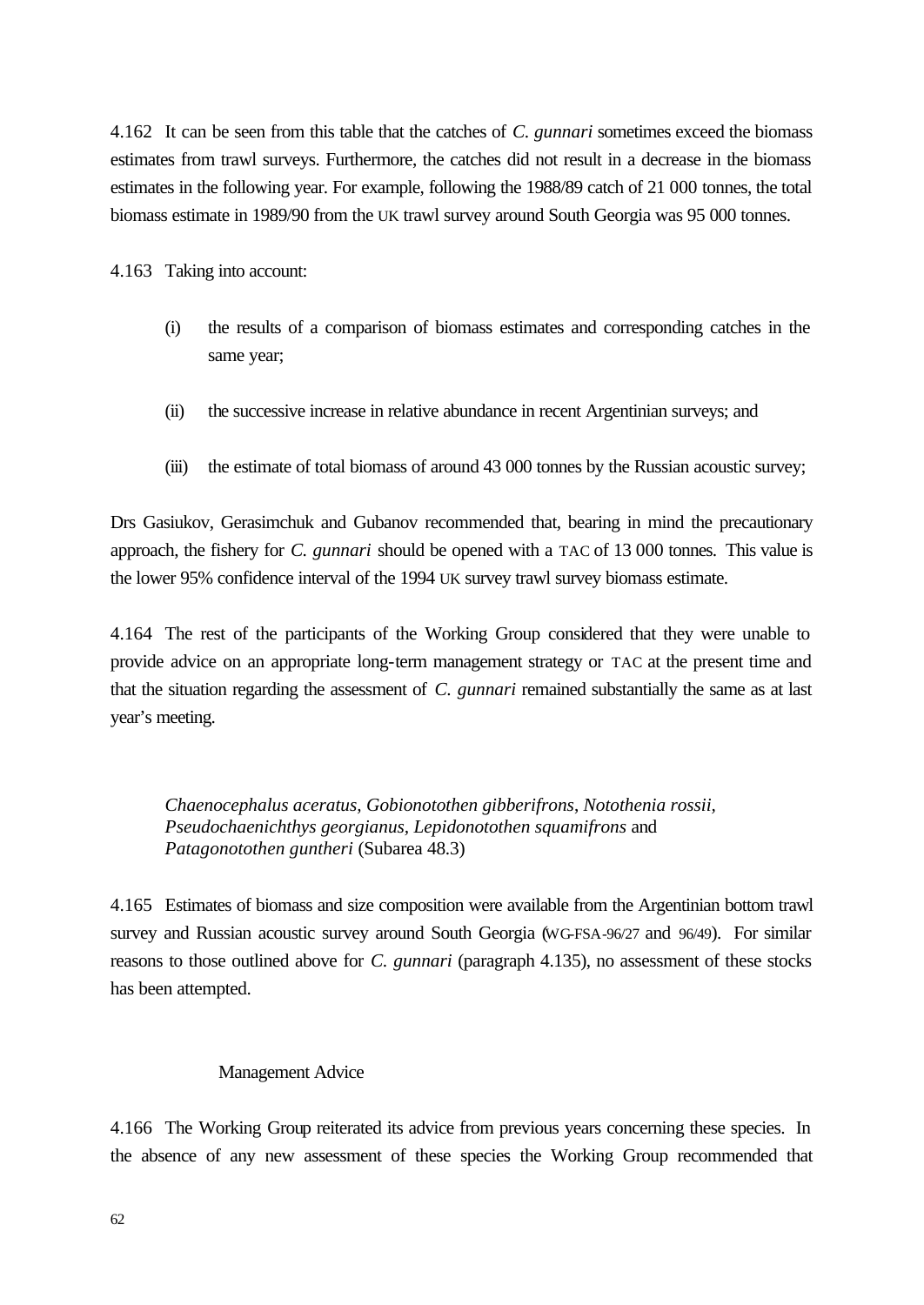Conservation Measures 2/III, 3/IV and 95/XIV remain in force and that Conservation Measure 76/XIII be extended to the 1996/97 season.

*Electrona carlsbergi* (Subarea 48.3)

4.167 No new data were available.

### Management Advice

4.168 The Working Group reiterated its advice from 1995 concerning this species (SC-CAMLR-XIV, Annex 5, paragraphs 5.116 and 5.117). In the absence of any new information on this species, the Working Group recommended that Conservation Measure 96/XIV be carried forward for the 1996/97 season.

Crabs (*Paralomis spinosissima* and *P. formosa*) (Subarea 48.3)

General Information about the Fishery

4.169 On 4 November 1995 (immediately following the Fourteenth Meeting of the Commission), the US fishing vessel, *American Champion*, began its second season of participation in the exploratory crab fishery and initiated Phase 2 of Conservation Measure 90/XIV (the provisions of Phase 2 require vessels to concentrate fishing effort in three squares, each measuring approximately 26 n miles<sup>2</sup> ). The vessel continued to target *P. spinosissima* with *P. formosa* being returned to the sea.

4.170 The *American Champion* completed Phase 2 of the experimental harvest regime on 20 November 1995 and continued standard commercial operations until 29 January 1996, when it stopped participating in the fishery.

4.171 In accordance with the 10-day Catch and Effort Reporting System set forth in Conservation Measure 61/XII, data for the last two 10-day periods of the 1994/95 crab fishing season (the periods beginning 11 October and 21 October 1995) have been submitted to CCAMLR. Data from the entire 1995/96 crab fishing season have also been submitted in accordance with Conservation Measure 61/XII. Summary catch and effort information from the 1994/95 and 1995/96 crab fishing seasons is provided in Table 19.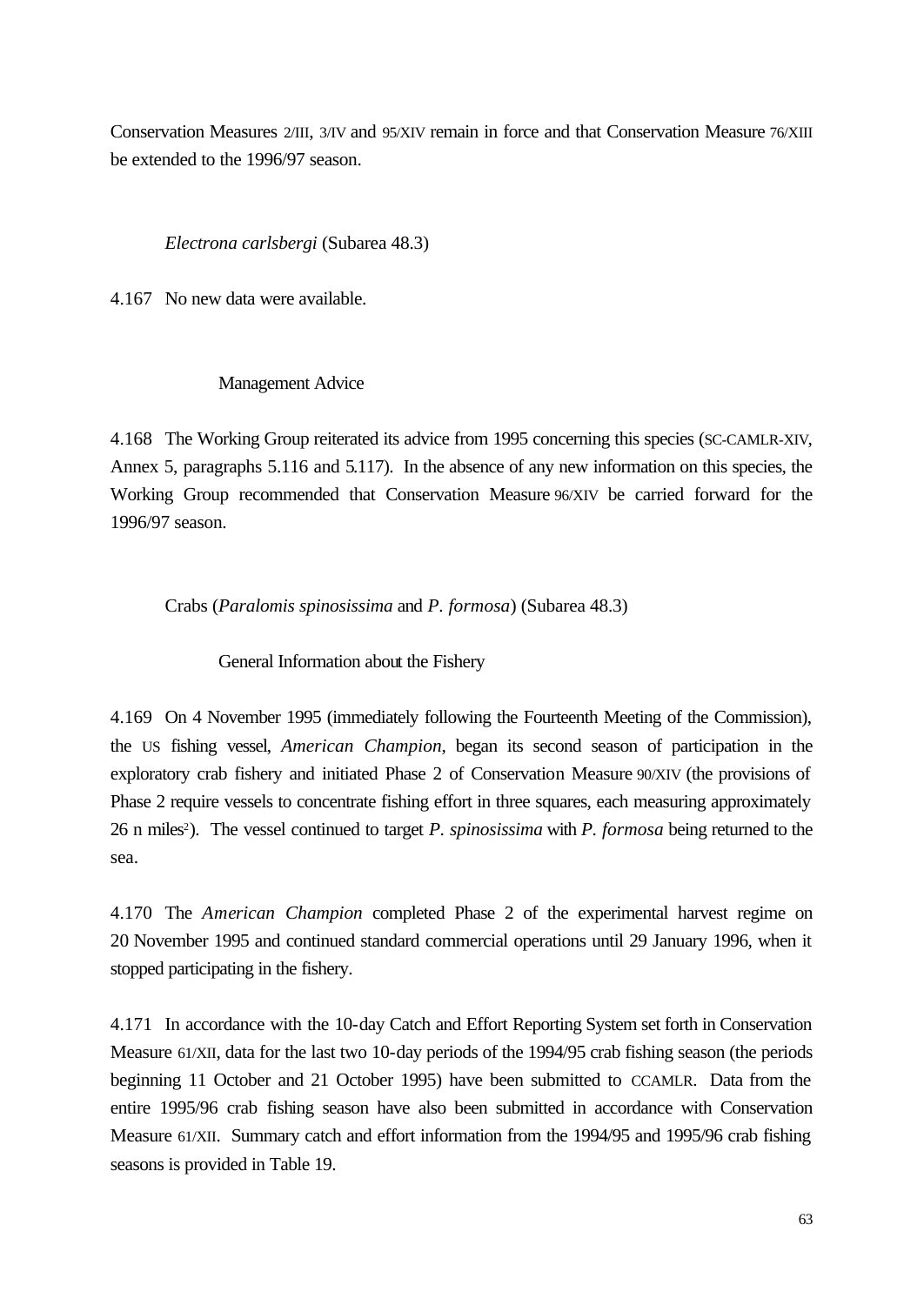4.172 By-catch of *D. eleginoides* during the 1995/96 crab fishing season was lower than by-catch during the 1994/95 season. Information on the by-catch of *D. eleginoides* during these two fishing seasons is given in Table 20.

| Start of<br>10-day Period | Catch KCV<br>(numbers) | Catch KCV<br>(kg) | Pots Fished | <b>Hours Fished</b> | <b>CPUE</b><br>(numbers/pot) |
|---------------------------|------------------------|-------------------|-------------|---------------------|------------------------------|
| 1994/95 season:           |                        |                   |             |                     |                              |
| 1 September               | 3198                   | 2677              | 847         | 84                  | 3.78                         |
| 11 September              | 2827                   | 2541              | 960         | 125                 | 2.94                         |
| 21 September              | 36398                  | 32125             | 2220        | 240                 | 16.40                        |
| 1 October                 | 50114                  | 41985             | 2040        | 240                 | 24.57                        |
| 11 October                | 49218                  | 39429             | 1600        | 168                 | 30.76                        |
| 21 October                | 23068                  | 18046             | 948         | 120                 | 24.33                        |
| Totals 1994/95            | 164823                 | 136803            | 8615        | 977                 | 19.13                        |
| 1995/96 season:           |                        |                   |             |                     |                              |
| 1 November                | 30558                  | 23960             | 1528        | 168                 | 20.00                        |
| 11 November               | 87767                  | 72709             | 2608        | 218                 | 33.65                        |
| 21 November               | 58210                  | 49572             | 2620        | 231                 | 22.22                        |
| 1 December                | 17883                  | 14860             | 711         | 49                  | 25.15                        |
| 11 December               | 58283                  | 47102             | 2723        | 240                 | 21.40                        |
| 21 December               | 66376                  | 57555             | 3099        | 264                 | 21.42                        |
| 1 January                 | 17482                  | 14861             | 952         | 78                  | 18.36                        |
| 11 January                | 45921                  | 39093             | 1462        | 131                 | 31.41                        |
| 21 January                | 46263                  | 40101             | 1758        | 205                 | 26.32                        |
| <b>Totals 1995/96</b>     | 428743                 | 359813            | 17461       | 1583                | 24.55                        |
| <b>Grand Totals</b>       | 593566                 | 496616            | 26076       | 2560                | 22.76                        |

Table 19: Catch of *P. spinosissima* (KCV) during the 1994/95 and 1995/96 crab fishing seasons.

Table 20: By-catch of *D. eleginoides* (TOP) during the 1994/95 and 1995/96 crab fishing seasons.

| Start of 10-day<br>Period | Catch TOP<br>(numbers) | Catch TOP $(kg)$ | Numbers of<br>TOP/pot | Catch TOP/pot<br>(kg) | kg TOP/<br>kg KCS |
|---------------------------|------------------------|------------------|-----------------------|-----------------------|-------------------|
| 1994/95 season:           |                        |                  |                       |                       |                   |
| 1 September               | 77                     | 196              | 0.09                  | 0.23                  | 0.07              |
| 11 September              | 133                    | 418              | 0.14                  | 0.44                  | 0.16              |
| 21 September              | 1039                   | 4291             | 0.47                  | 1.93                  | 0.13              |
| 1 October                 | 460                    | 2090             | 0.23                  | 1.02                  | 0.05              |
| 11 October                | 188                    | 933              | 0.12                  | 0.58                  | 0.02              |
| 21 October                |                        | 0                | 0.00                  | 0.00                  | 0.00              |
| Totals 1994/95            | 1897                   | 7928             | 0.22                  | 0.92                  | 0.06              |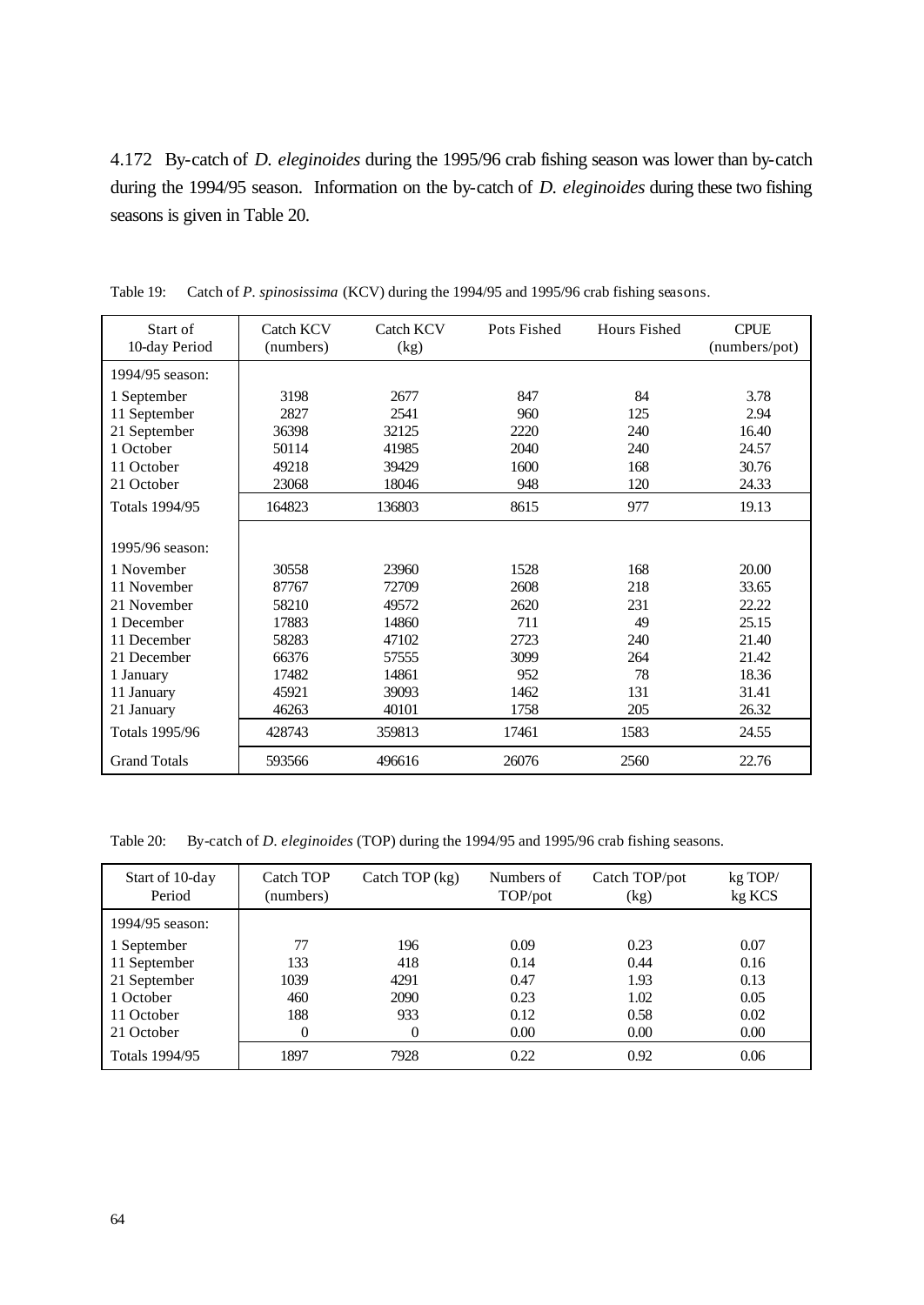Table 20 (continued)

| Start of 10-day<br>Period | Catch TOP<br>(numbers) | Catch TOP $(kg)$ | Numbers of<br>TOP/pot | Catch TOP/pot<br>(kg) | kg TOP/<br>kg KCS |
|---------------------------|------------------------|------------------|-----------------------|-----------------------|-------------------|
| 1995/96 season:           |                        |                  |                       |                       |                   |
| 1 November                | 152                    | 631              | 0.10                  | 0.41                  | 0.03              |
| 11 November               | 65                     | 259              | 0.02                  | 0.10                  | 0.004             |
| 21 November               | 0                      | 0                | 0.00                  | 0.00                  | 0.00 <sub>1</sub> |
| 1 December                |                        | 0                | 0.00                  | 0.00 <sub>1</sub>     | 0.00              |
| 11 December               |                        | 0                | 0.00                  | 0.00 <sub>1</sub>     | 0.00              |
| 21 December               | 0                      | 0                | 0.00                  | 0.00 <sub>1</sub>     | 0.00              |
| 1 January                 |                        | 0                | 0.00                  | 0.00 <sub>1</sub>     | 0.00 <sub>1</sub> |
| 11 January                |                        | 0                | 0.00                  | 0.00 <sub>1</sub>     | 0.00              |
| 21 January                | 0                      | 0                | 0.00                  | 0.00 <sub>1</sub>     | 0.00              |
| <b>Totals 1995/96</b>     | 217                    | 890              | 0.01                  | 0.05                  | 0.002             |
| <b>Grand Totals</b>       | 2114                   | 8818             | 0.08                  | 0.34                  | 0.02              |

4.173 The *American Champion* has surrendered its US-issued permit to fish for crabs in Subarea 48.3. American Seafoods South America (the company which manages *American Champion*) does not currently consider this fishery to be economically viable, and the US is not aware of any other vessels intending future participation in the Antarctic crab fishery.

> Information Collected from the Experimental Harvest Regime and Implications for Stock Assessment

4.174 Analyses of data collected during Phase 1 of the experimental harvest regime are presented in WG-FSA-96/34. GLMs fitted to haul-by-haul catch and effort data show that fishable concentrations of male *P. spinosissima* are highest off the northern coast of South Georgia, between depths of about 180 and 550 m.

4.175 With regard to stock assessment, the analyses conducted on data collected during Phase 1 indicate that local estimates of crab abundance should not be extrapolated to the whole of Subarea 48.3 solely on the basis of depth-specific seabed area; extrapolations must consider area-specific differences in crab density.

4.176 Analyses of data collected during Phase 2 of the experimental harvest regime are also presented in WG-FSA-96/34. Simple linear models fitted to CPUE and cumulative catch data from the three depletion experiments did not have significant, negative slopes. Depletion events were probably not realised/recognised because there was a significant amount of interhaul variability in CPUE and mark-recapture data illustrated that the depletion experiments were probably not closed to immigration since individual crabs are capable of moving over large distances.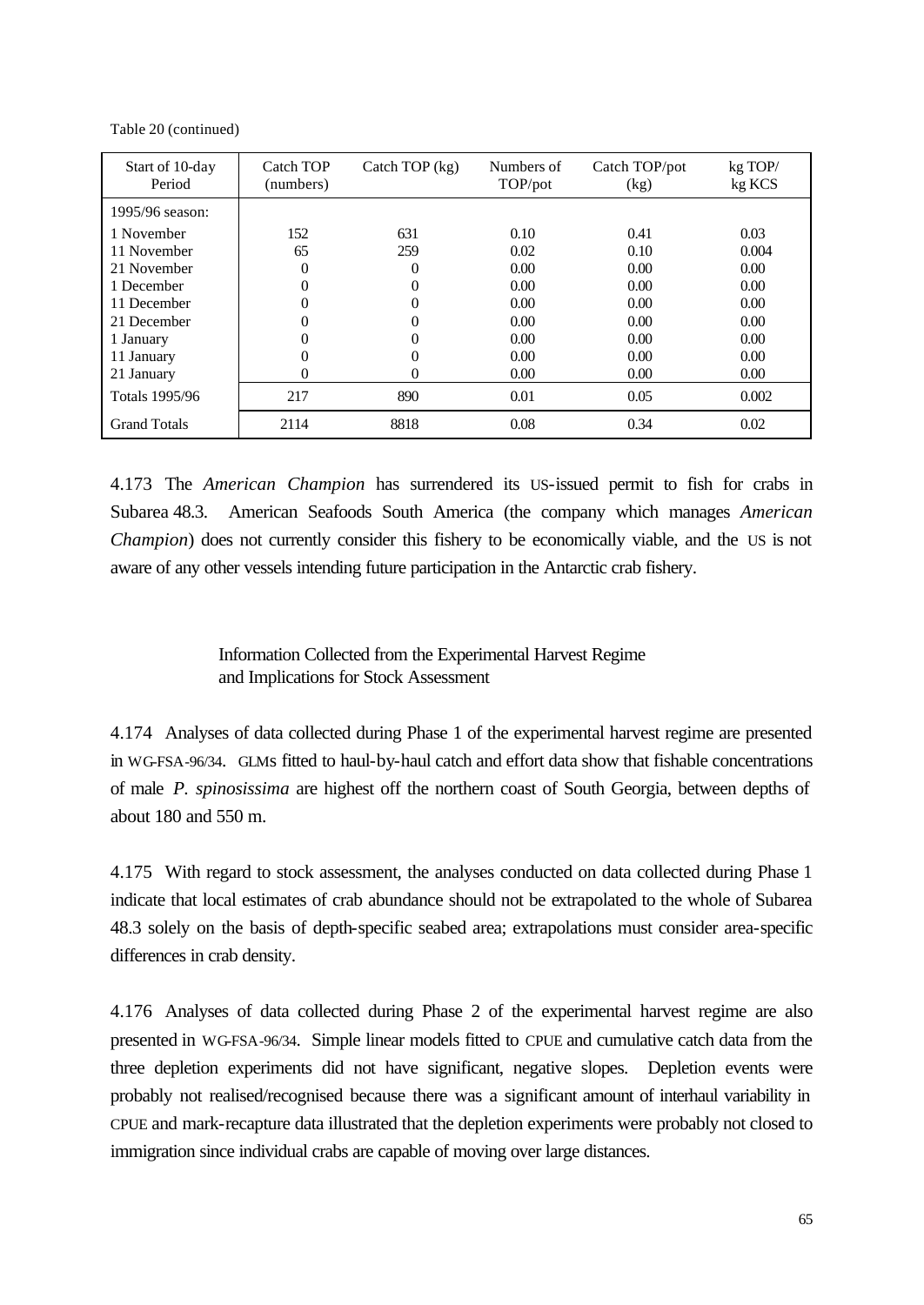4.177 Results from Phase 2 of the experimental harvest regime suggest that there is not much scope for using depletion estimators to estimate local abundances of *P. spinosissima*.

4.178 At its last meeting, the Working Group requested that data be collected for estimating the size at sexual maturity of *P. formosa* (SC-CAMLR-XIV, Annex 5, paragraph 11.2). These data were collected during the 1995/96 crab fishing season and an analysis is presented in WG-FSA-96/35. The document describes a new method for estimating size at maturity from claw and body size data on male crabs; the method uses smoothing splines. Using the new method, the estimated size at maturity for *P. formosa* is 80 mm carapace length. Since the dataset contained a large number of crabs with regenerating claws, there was considerable uncertainty in the estimated size at maturity.

4.179 Given the uncertainty in the estimated size at maturity and the lack of information on growth rates for *P. formosa*, a wide range of minimum size limits are likely to be feasible options for managing this species. The Working Group noted the conclusion in WG-FSA-96/35 and agreed that there is not a sufficiently strong biological reason to revise the current size limit on *P. formosa* (90 mm carapace width) set forth in Conservation Measure 91/XIV.

### Assessment

4.180 Noting that the Antarctic crab fishery does not currently appear to be commercially viable and that there is no indication that new vessels are planning to enter this fishery, the Working Group determined that it was not necessary to conduct an assessment of the crab stocks in Subarea 48.3.

#### General Comments on the Experimental Harvest Regime

4.181 The Working Group agreed that the experimental harvest regime set forth in Conservation Measure 90/XIV had provided valuable information. In particular, the wide geographic distribution of fishing effort required by Phase 1 was useful for learning about the distribution of *P. spinosissima* around South Georgia and determining where the areas of high crab abundance are located. The Working Group further noted that the experimental harvest regime was successful in providing information about whether the crab fishery was likely to be economically viable.

4.182 The Working Group noted that the purpose of Phase 2 was to determine whether local depletion estimators could be used in an assessment of the crab stock (SC-CAMLR-XIV, Annex 5, paragraph 5.124) and agreed that the implementation of this phase during the 1995/96 fishing season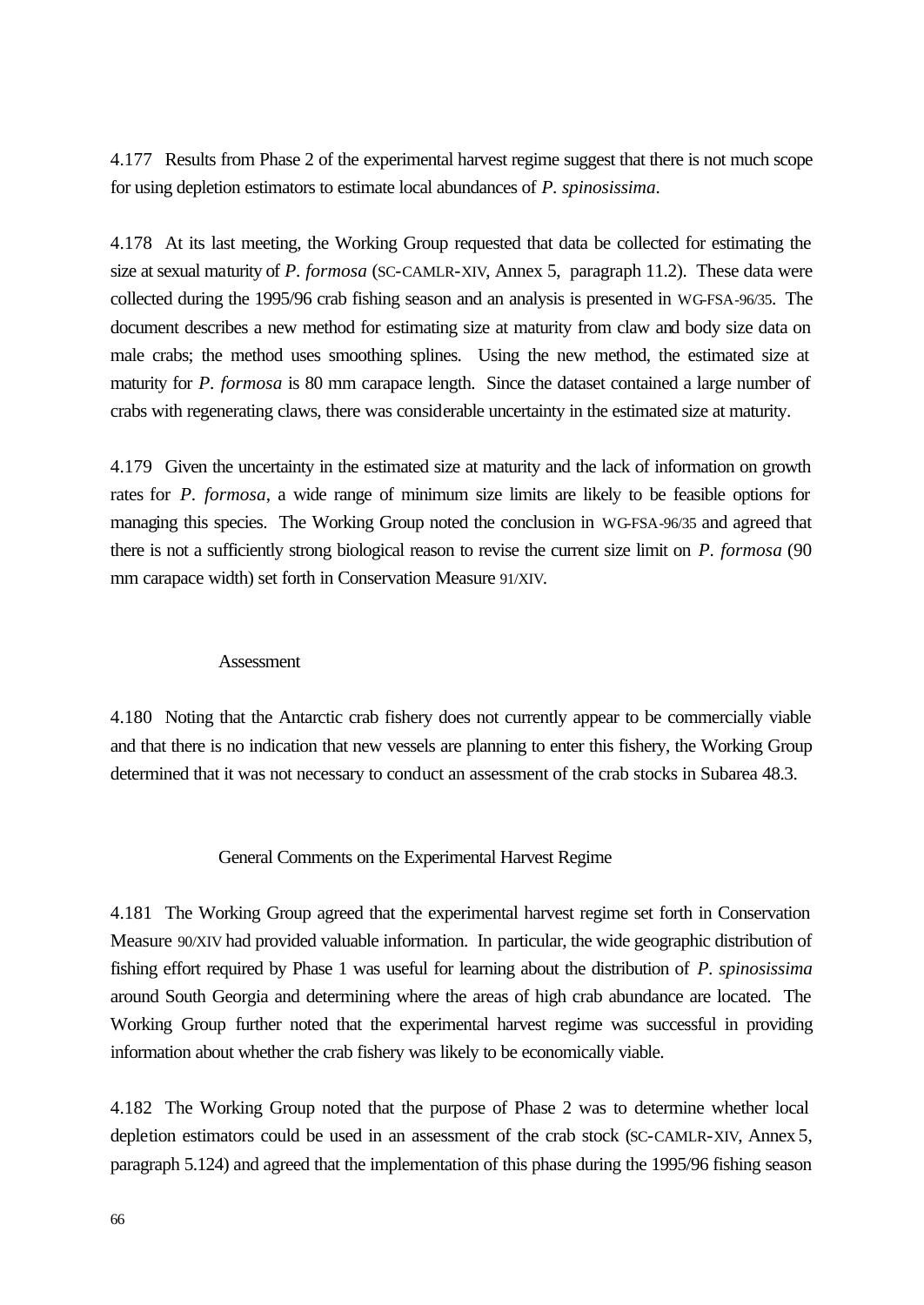had successfully shown that such estimators would not be appropriate for estimating the abundance of *P. spinosissima*. If, in the future, it is necessary to make an assessment of the crab stock in Subarea 48.3, the Working Group agreed that it would be necessary to consider other methods of estimating abundance.

4.183 The Working Group recognised that if new vessels enter the Antarctic crab fishery it would not be useful for these vessels to conduct depletion experiments during Phase 2 of the experimental harvest regime. In this regard, the Working Group agreed that it might be useful to redraft Phase 2 of the regime and require each vessel to repeat Phase 1 or to conduct a tagging study during its second season of participation in the crab fishery.

4.184 The Working Group recognised the successes of Phase 1 of the experimental harvest regime and recommended that the Commission consider methods of distributing fishing effort over a wide geographic area when deliberating on appropriate management methods for other new and exploratory fisheries in the Convention Area (see also paragraph 4.20).

### Management Advice

4.185 The Working Group recalled the Commission's view that exploratory fisheries should provide information that is useful for developing an assessment of the target species and recognised that the experimental harvest regime set forth in Conservation Measure 90/XIV has already provided such information. The Working Group recommended that Conservation Measure 90/XIV should remain in force, but, if new vessels enter the fishery, the Commission may wish to revise Phase 2 in light of the comments made in paragraph 4.183.

4.186 Since the crab stock was not assessed, the Working Group recognised that a conservative management scheme is still appropriate for this fishery. In particular, the Working Group noted that the fishery should continue to be controlled by direct limitations on catch and effort, as well as by limitation on the size and sex of individual crabs which may be retained in the catch. The Working Group noted that Conservation Measure 91/XIV contains such limitations and recommended that this measure should continue to be applied to the crab fishery in Subarea 48.3.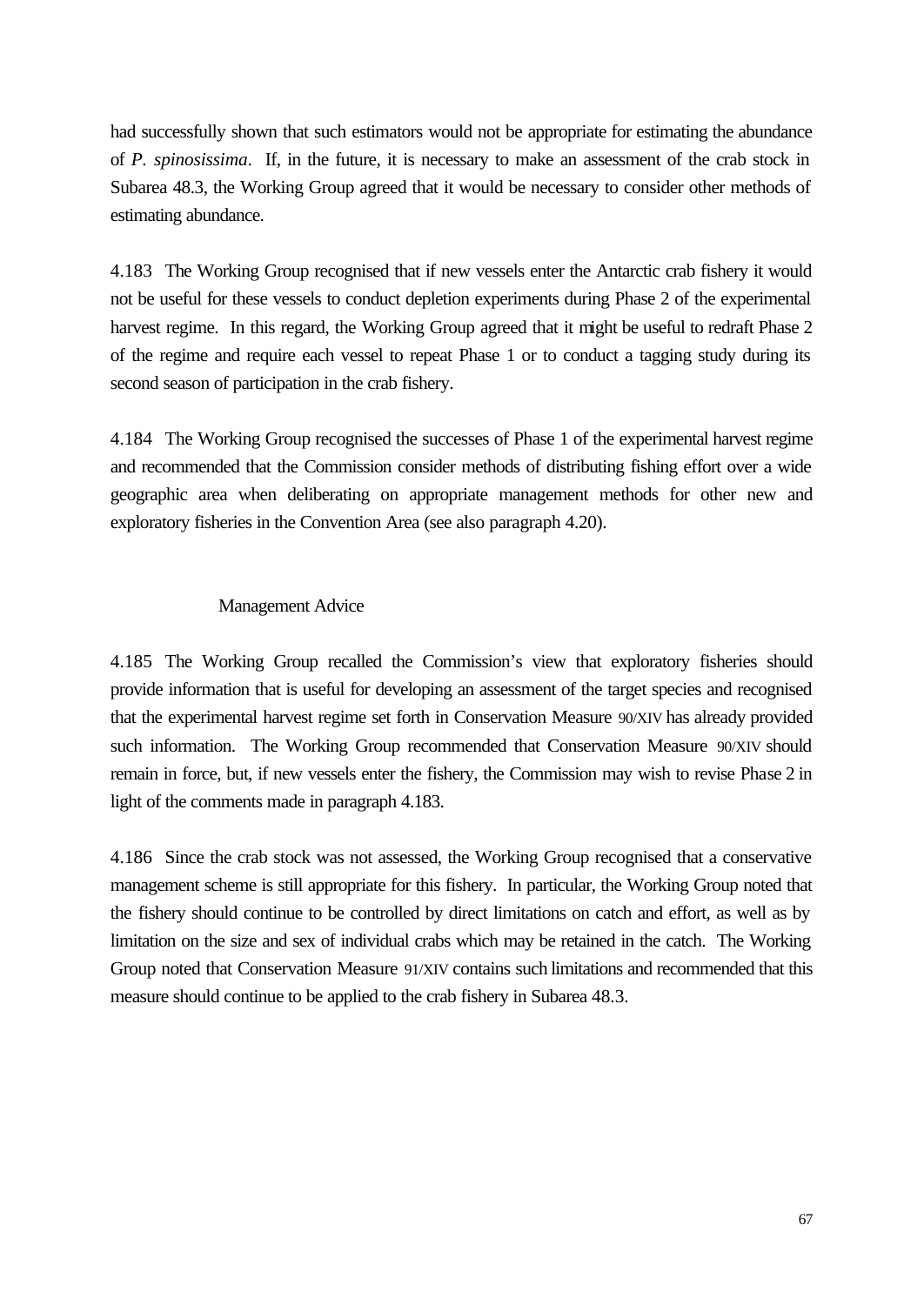*Martialia hyadesi* (Subarea 48.3)

4.187 A research survey using a Korean squid jigger was carried out in Subarea 48.3 (WG-FSA-96/21) (see paragraphs 3.56 and 3.57). An assessment of *M. hyadesi*, based on predator food consumption rates, was presented in WG-FSA-96/20.

4.188 A notification of the intent to conduct a new fishery for *M. hyadesi* in Subarea 48.3 during the 1996/97 season has been lodged jointly by the Republic of Korea and the UK. Management advice is given in paragraph 4.14.

South Sandwich Islands (Subarea 48.4)

4.189 Although a small fishery for *D. eleginoides* was open in this area, no catches were reported.

#### Management Advice

4.190 In the absence of any new information on this species, the Working Group recommended that Conservation Measure 92/XIV be carried forward for the 1996/97 season.

Bouvet Island (Subarea 48.6)

4.191 No information was available to make any assessment of this area.

4.192 Notifications of the intention to conduct new fisheries for *D. eleginoides* in Subarea 48.6 during the 1996/97 season have been lodged by Norway and South Africa. Management advice is given in paragraphs 4.20 to 4.30.

Statistical Area 58

4.193 Total catches by species and subarea in Statistical Area 58 for the 1996 season are shown in Table 21.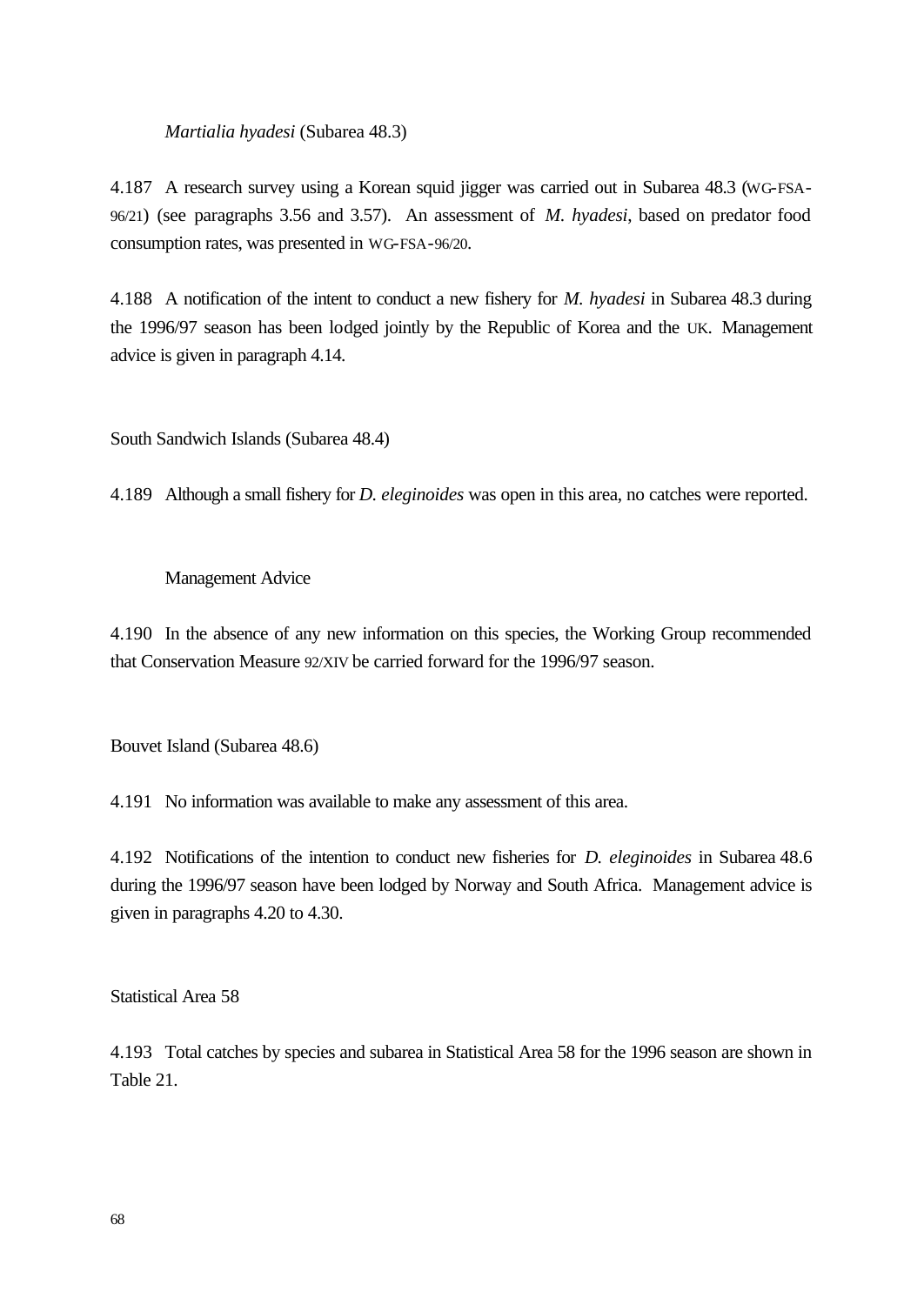Split- ANI LIC WIC TOP 1 NOR 1 NOS ANS MZZ SRX Year | 58 58.5 | 58.5 | 58.4 | 58 58.4 58.5 | 58.6 | 58 58.4 58.5 | 58 58.4 | 58 58.5 | 58.5.1 58.5.1 58.5.1 5 1971 | 10231 | | XX | 63636 | 24545 | | | 679 1972 | 53857 | | | XX | 104588 | 52912 | | | 8195 1973 6512 | XX | 20361 | 2368 | 3444 1974 7392 | | XX | 20906 | 19977 | | 1759 1975 47784 | | XX | 10248 | 10198 | | 575 1976 10424 | | XX 6 6061 | 12200 | 548 1977 10450 XX - 97 308 11 1978 72643 250 82 196 - 2 370 46155 31582 6023 98 234 261 1979 101 3 - - - 1307 2096 1218 1980 1631 8 14 56 138 - 1742 3035 11308 1 239 1981 1122 2 16 40 - 217 7924 4865 6239 1375 21 1982 16083 1 83 121 - 237 9812 1594 4038 50 364 7 1983 25852 1 4 128 14 128 1829 733 1832 229 4 17 1 1984 7127 1 1 145 - 50 744 1175 3794 1175 1794 611<sup>1</sup> 17 1985 8253 279 8 6677 - 34 1707 570 7394 966 11 7 4 1986 17137 1757 8 459 - 801 11283 2464 692 3 1987 2625 1099 34 3144 - 2 482 1963 1641 28 22 1988 159 1816 4 554 491 - 21 5002 41 66 Split- ANI WIC TOP NOR NOS ANS Year 58.5.1 58.5.2 58.4.2 58.4.4 58.5.1 58.6 58.5.1 58.4.4 58.5.1 58.4.2 58.4.4 1989 23628 - 306 35 1630 21 245 4016 1553 30 17 1990 226 - 339 5 1062 - 155 1463 1262 - -1991 13283<sup>2</sup> - - 1944 - 287 1000 98 - -1992 44 3 - 7492<sup>3</sup> 13 - - 4 - -1993 - - - | - | - 2722 - | 2 | - - - | - - -1994 12 3 - - 5083 56 - - - - - - -1995 3936 - 1 1996 5 - - - - 4911 3 | 15

Table 21: Total catches by species and subarea in Statistical Area 58. Species are designated by abbreviations as follows: ANI (*Champsocephalus gunnari*), LIC (*Channichthys rhinoceratus*), TOP (*Dissostichus eleginoides*), NOR (*Notothenia rossii*), NOS (*Lepidonotothen squamifrons*), ANS (*Pleuragramma antarcticum*), MZZ (Unknown), SRX (*Rajiformes spp.*), WIC (*Chaenodraco wilsoni*).

<sup>1</sup> Mainly *Rajiformes* spp*.*

<sup>2</sup> There are some discrepancies between the French statistics for the Soviet fishery under licence in Division 58.5.1 (12 644 tonnes) and the STATLANT A data provided by the USSR (13 268 tonnes). It may be explained by the inclusion of 826 tonnes of by-catch (mainly Rajiformes) in this total.

<sup>3</sup> 1 589 tonnes - France; 5 903 tonnes - Ukraine, of which 705 tonnes were caught by longline.

NB: Before 1979/80 catches reported in Statistical Area 58 mainly concern Division 58.5.1 (Kerguelen subarea). Catch reporting was not divided into Divisions 58.5.1 and 58.5.2 until the 1989 season.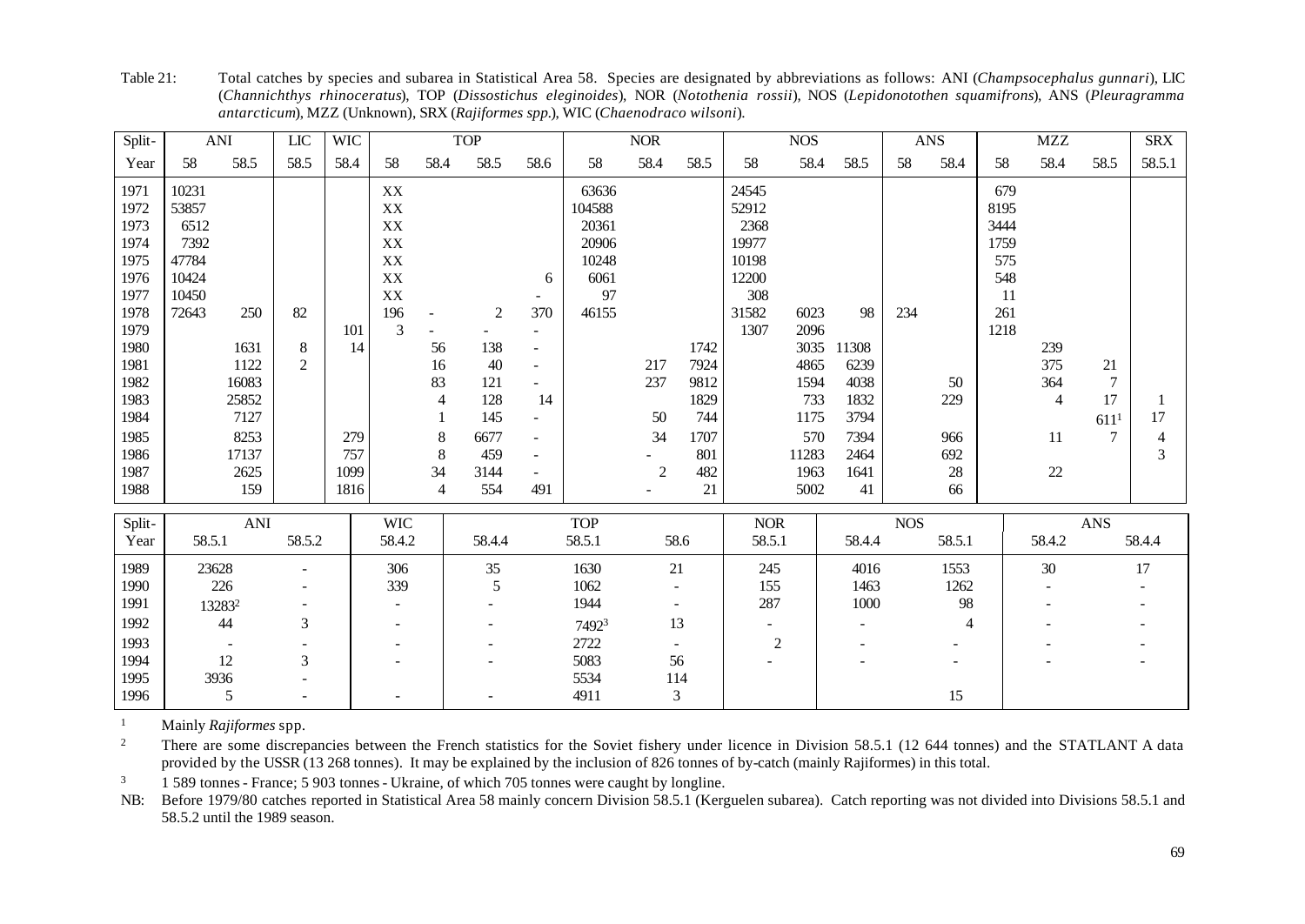Antarctic Coastal Areas (Divisions 58.4.1 and 58.4.2)

4.194 No new information was available to make any assessment of this area.

Banzare Bank (Division 58.4.3)

*Dissostichus* spp. (Division 58.4.3)

4.195 Notification of the intention to conduct a new fishery for *Dissostichus* spp. in Division 58.4.3 during the 1996/97 season has been lodged by Australia (see paragraph 4.16).

Ob and Lena Banks (Division 58.4.4)

4.196 At CCAMLR-XIII, a conservation measure to allow a commercial catch of 1 150 tonnes of *L. squamifrons* to be taken over a two-year period (Conservation Measure 87/XIII) was approved at the request of Ukraine, provided a biomass survey was undertaken. No fishing took place during the 1994/95 and 1995/96 seasons, and so no new data were available.

4.197 Notification of the intention to conduct a new fishery for *D. eleginoides* in Division 58.4.4 during the 1996/97 season has been lodged by South Africa. Management advice is given in paragraphs 4.20 to 4.30.

# Management Advice

4.198 Conservation Measure 87/XIII, allowing a catch of 1 150 tonnes of *L. squamifrons* on the two banks provided an approved biomass survey is undertaken, will lapse at the end of the 1995/96 season. The Working Group noted that Ukraine has again expressed an interest in undertaking a biomass survey of the area in the 1996/97 season. The Working Group recommended that this conservation measure be extended to the 1996/97 season provided that the survey is of the design approved by the Scientific Committee (CCAMLR-XIII, paragraphs 8.52 and 8.53).

Kerguelen Islands (Division 58.5.1)

*Dissostichus eleginoides* (Division 58.5.1)

4.199 In 1995/96 commercial fishing was carried out by French trawlers in the northern and eastern sectors of the shelf and Ukrainian longliners in the western sector. The total catches are reported in Table 21.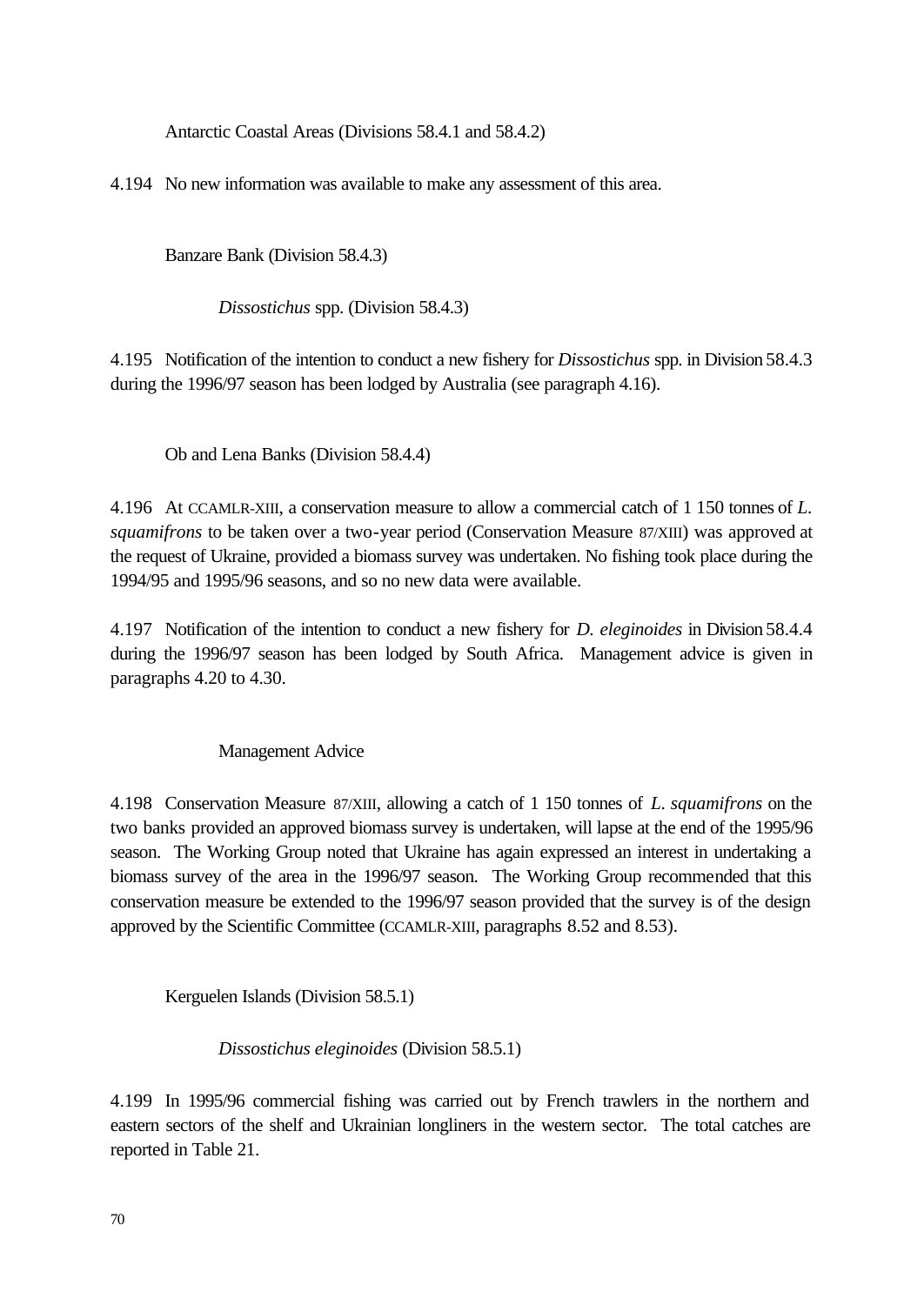4.200 On the western slope of the shelf, two Ukrainian longliners caught 1 003 tonnes of *D. eleginoides*. The catches were lower than the 1 400-tonne limit recommended in 1993 (SC-CAMLR-XII, Annex 5, paragraph 6.129). The catch level has been voluntarily limited by the French authorities.

4.201 The northern sector catches by French trawlers dropped from 3 164 tonnes in 1995 to 2 574 tonnes in 1996. A 2 800-tonne catch limit had been imposed on the trawlers. The fishing trip of one of the trawlers was short, which explains why the catch limit was not reached. The eastern sector catches increased from 810 tonnes in 1995 to 1 029 tonnes in 1996. The French authorities had imposed a limit of 1 000 tonnes in this sector as a preventative measure to restrict fishing effort.

4.202 A joint scientific exploratory deep-sea longline fishing cruise (Japan/France) was conducted from February to April 1996 off the Kerguelen Shelf. Depths from 300 to 1 500 m were investigated at 145 non-duplicated stations. A total catch of 263 tonnes was recorded.

### Standardisation of Catch per Unit Effort

4.203 The Working Group used a GLM to standardise an updated series of CPUE data from the trawl fishery for *D. eleginoides* in Division 58.5.1. This GLM analysis followed the approach used at the 1995 meeting of the Working Group, and details of the methodology are provided in Appendix G of last year's report (SC-CAMLR-XIV, Annex 5). At its last meeting the Working Group also used a GLM to analyse CPUE data from the Ukrainian longline fishery in Division 58.5.1. Additional data were not available to update the analysis of CPUE data from the Ukrainian longline fishery and the analysis at this year's meeting was limited to data from the trawl fishery.

4.204 The GLM was fitted to haul-by-haul data from the French and Ukrainian trawl fisheries operating off the northern and eastern coasts of Kerguelen during the period 1990 to 1996. Kilograms per hour towed was used as the response variable, and vessel, year, month, area and depth were considered as predictor variables. Year was defined as calendar year.

4.205 The Working Group thanked Prof. Duhamel for providing both new and historical data from the Kerguelen trawl fishery (the analysis conducted during the Working Group's last meeting had been restricted to data collected during 1994 and 1995).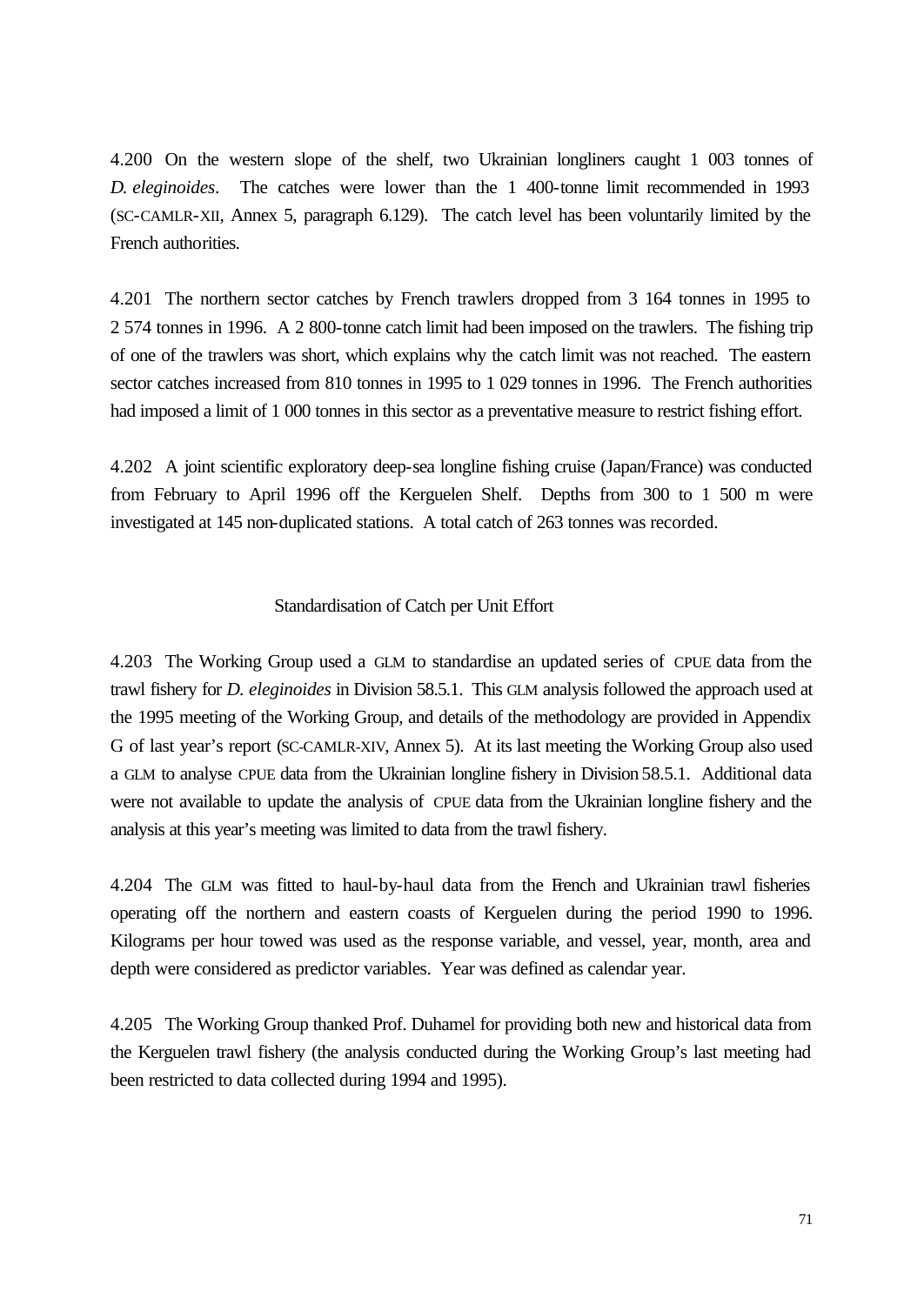4.206 Vessel, year, month, area and depth contributed significant sources of variation to haul-byhaul CPUE from the trawl fishery (Table 22). The vessel effect was the most significant component of variability in CPUE and the year effect was the next most significant.

| Factor/Covariate                                        | Residual df                                  | <b>Residual Deviance</b>                     |                                                   |
|---------------------------------------------------------|----------------------------------------------|----------------------------------------------|---------------------------------------------------|
| <b>NULL</b><br>Vessel<br>Year<br>Area<br>Month<br>Depth | 4519<br>4511<br>4505<br>4504<br>4493<br>4492 | 3706<br>3312<br>3179<br>3173<br>3101<br>3094 | ${}_{< 0.01}$<br>< 0.01<br>0.02<br>< 0.01<br>0.01 |

Table 22: Analysis of deviance tables from GLM fit to catch rate data from the trawl fishery for *D. eleginoides* in Division 58.5.1. Factors/covariates were entered into the models in order from top to bottom.

4.207 Figure 7 illustrates the effects of year, vessel, area and depth on standardised catch rates from the trawl fishery. In general, standardised CPUE was low during the period 1990 to 1992 and higher during the period 1993 to 1996. There were vessels with high, intermediate, and low catch rates, and the differences between the northern and eastern fishing grounds were minimal. Standardised CPUE decreased with increasing depth.



Figure 7: Illustration of the effects of year, vessel, area and depth on standardised catch rates from the trawl fishery.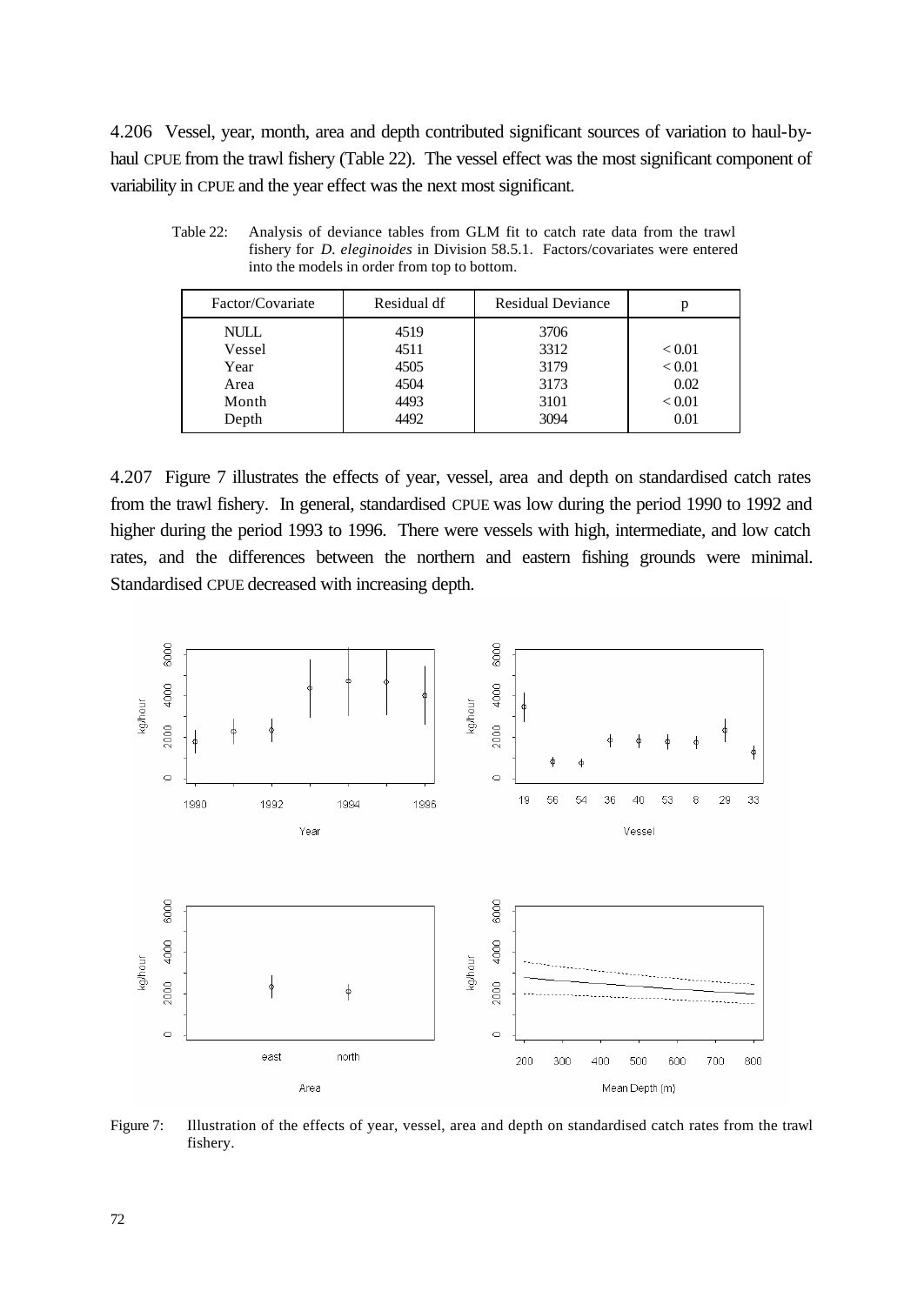4.208 Prof. Duhamel noted that the increase in standardised CPUE between 1992 and 1993 (see Figure 7) was probably a result of the fishermen locating the most productive trawling grounds.

4.209 Prof. Duhamel also noted that vessel-specific differences in standardised catch rates were likely to be a result of differences in fishing strategy.

4.210 The Working Group noted that the CPUE-depth relationship illustrated in Figure 7 was consistent with results from the analysis conducted at its last meeting.

4.211 In general, the GLM analysis supported the view that there has not been a decline in trawl catch rates.

## Management Advice

4.212 The French authorities have allocated a TAC to the two trawling sectors for the 1996/97 season. A maximum of 2 500 tonnes applies to the northern sector and a 1 000-tonne limit applies in the eastern sector. The longlining catch limit in the western sector has already been established for the end of 1996 (October to December). A TAC of 500 tonnes applies for two vessels only. The level of catch in the first six months of 1997 is not expected to increase and will be in line with the 1993 recommendations of WG-FSA.

4.213 For the western sector longline fishery no further analysis of *D. eleginoides* has been undertaken. However, since there has been no decline in the trends of CPUE in recent years (WG-FSA-93/15 and subsequent data) the Working Group recommended that the value of the longterm sustainable yield estimated at the 1994 meeting of 1 400 tonnes per split-year be continued.

4.214 For the northern sector trawl fishery the GLM analysis has not detected a significant decline in trawl catch rates in recent years. The Working Group therefore recommended that the TAC of 2 500 tonnes set by the French authorities, which is a slight decrease from the 2 800 tonnes set in the previous year, be endorsed.

4.215 For the eastern sector, for which 1995/96 was the second year of fishing, the 1 000-tonne limit, set in 1995/96 by the French authorities was considered appropriate as a precautionary catch limit for 1996/97.

4.216 The Working Group felt that the GLM analysis of factors affecting CPUE in the trawl fishery is a useful technique to improve its assessments and recommended the continued reporting of catch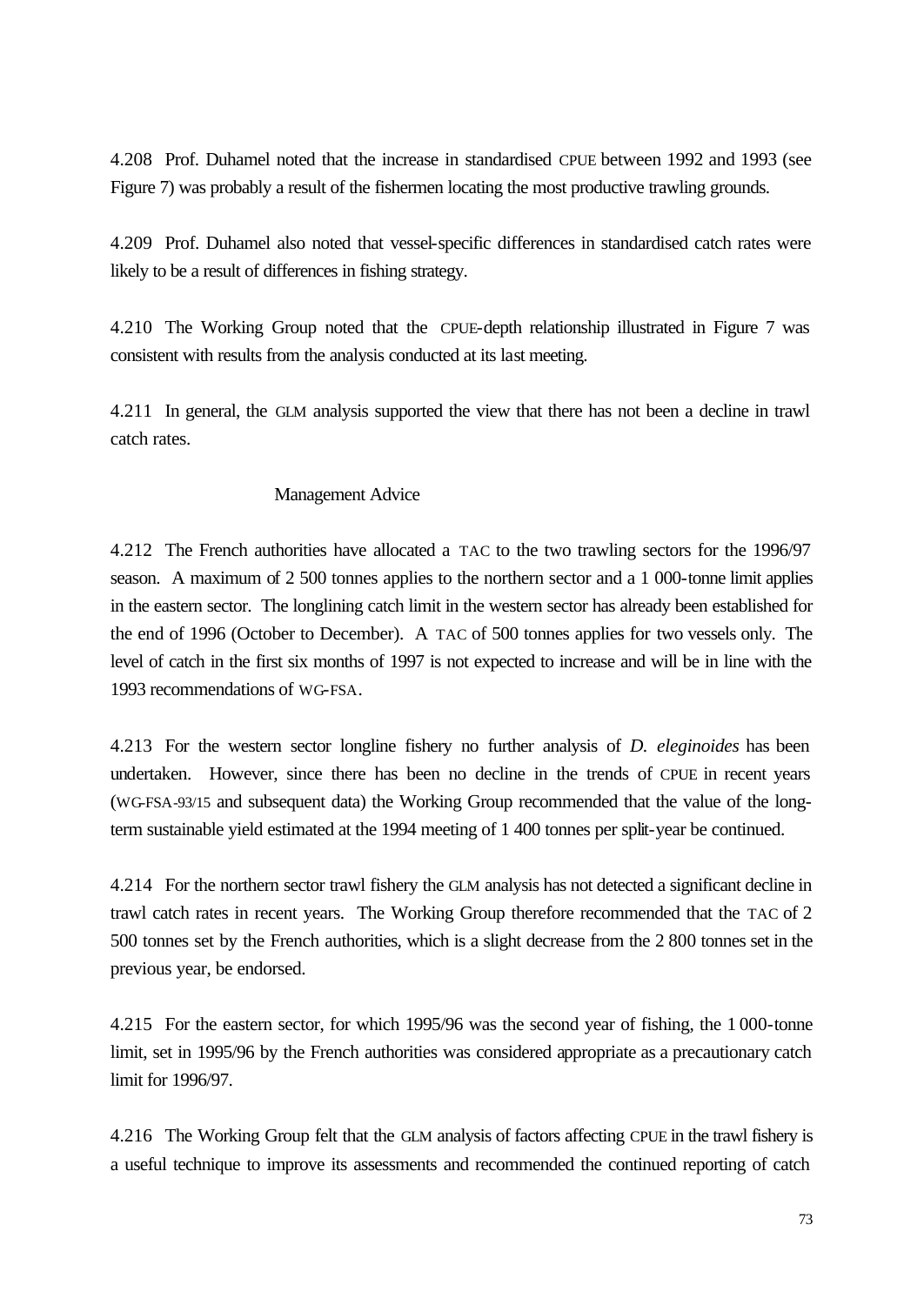and effort data on a haul-by-haul basis. In addition, efforts should be made to acquire haul-by-haul data collected on board Ukrainian longline vessels from the Ukrainian authorities.

#### *Champsocephalus gunnari* (Division 58.5.1)

4.217 The Secretariat has verified the accuracy and completeness of the new data reported for the Soviet fishery for *C. gunnari* in Subarea 58.5 between 1970 and 1978 (SC-CAMLR-XIV, Annex 5, Table 20). Fine-scale data for these fisheries are not yet available (WG-FSA-96/7).

4.218 The 1991 year class has not been fished as its biomass is thought to be low following fishing activities in 1994/95. In order to obtain information on the new cohort, it was requested that a trawler carry out a number of hauls in the area in which aggregations have traditionally been found. Six hauls (at the end of March 1996) were carried out by bottom trawl at depths of 200 to 280 m (codend mesh size: 30 mm). Fish aged 4+ from the 1991 year class were still present  $(L =$ 36.4 cm,  $n = 414$ ), but fish aged 1+ from the 1994 year class, a large number of which were found to be caught in the mesh, predominated in all areas ( $\overline{L} = 16.6$  cm, n = 882). The largest haul gave a yield of 4 tonnes per hour (5 tonnes caught). It should be noted that the 1992 year class ( $L = 29$ cm,  $n = 175$ ) was observed at the edge of the shelf during the southeastern survey for  $L$ . *squamifrons*, however its abundance is very low.

4.219 Most of the fish are currently below the legal size limit of 25 cm and so this will restrict the landings from the fisheries during 1996/97.

4.220 In order to assess pre-recruit biomass (year class 1994), a trawl survey has been scheduled for the 1996/97 summer season. A week of trawling is planned, with a total of between 40 and 50 hauls to be carried out. A random trawl survey will be conducted, with stations allocated to strata based on their area. The results may be available for assessment at the next meeting.

#### Management Advice

4.221 The Working Group reiterated its advice from last year (SC-CAMLR-XIV, Annex 5, paragraphs 5.151 and 5.152) that the fishery for *C. gunnari* in Division 58.5.1 be closed until at least the 1997/98 season, when the cohort born in 1994 will have had an opportunity to spawn. Before this cohort is fished, it is recommended that a pre-recruit biomass survey be conducted in the 1996/97 season to evaluate the strength of the cohort at age 2+. These data should be evaluated at the 1997 meeting of WG-FSA, and an appropriate level of catch recommended.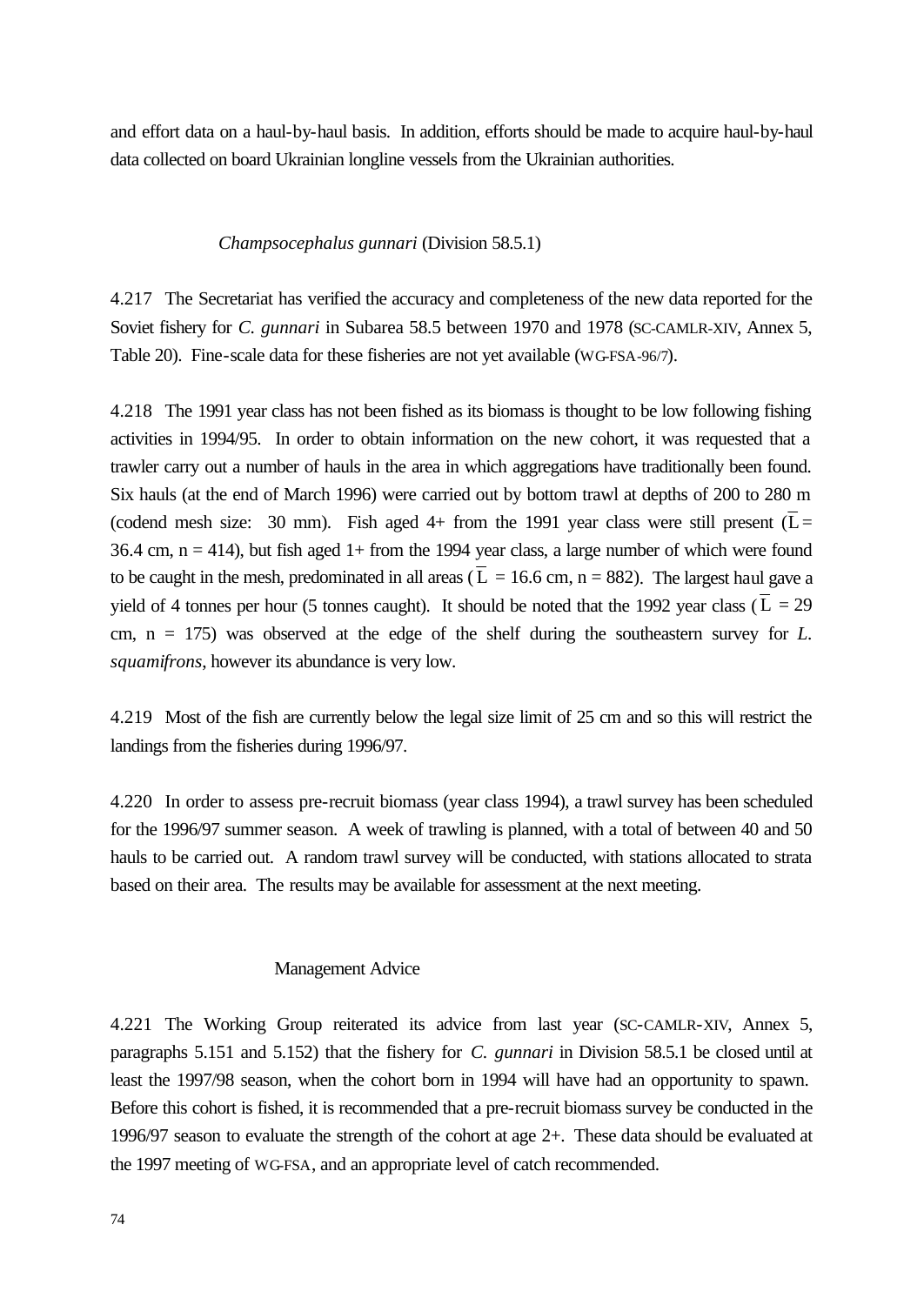# *Notothenia rossii* (Division 58.5.1)

4.222 No new data on the stocks of this species are available.

## Management Advice

4.223 The Working Group reiterated advice from previous meetings that the fishery for *N. rossii* remain closed until a biomass survey demonstrates that the stock has recovered to a level that will support a fishery (SC-CAMLR-XIII, Annex 4, paragraphs 4.120 to 4.123).

## *Lepidonotothen squamifrons* (Division 58.5.1)

4.224 As indicated last year (SC-CAMLR-XIV, Annex 5, paragraph 5.138), two French trawlers carried out exploratory fishing in the areas in which concentrations of *L. squamifrons* have traditionally been found (southeastern sector of the area) in order to obtain CPUE and length frequency data. The vessels carried out their operations during two different periods:

- (i) end of October 1995:
	- (a) 12 hauls were carried out between the eastern and southern parts of the shelf;
	- (b) three hauls were made on West (Zapadnaya) Bank; and
	- (c) five hauls were carried out on the northern part of Pike (Shchuchya) Bank.

No aggregations were encountered. The length frequency data obtained were only for immature fish (less than 33 cm in length).

- (ii) beginning of March 1996:
	- (a) 21 hauls were carried out in the southeastern and one in the southern area of the shelf;
	- (b) three hauls on West (Zapadnaya) Bank; and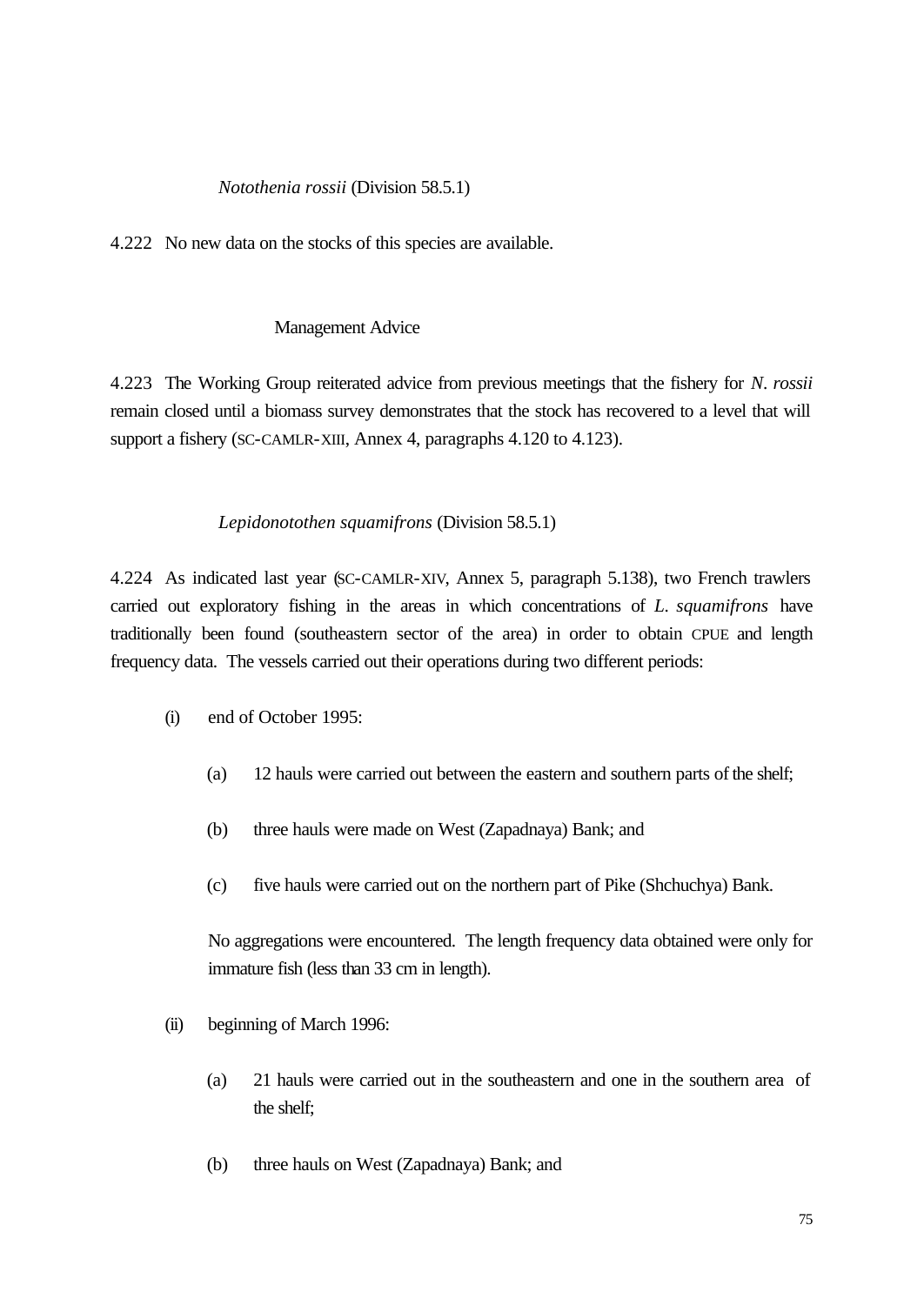(c) two hauls on the northern part of Pike (Shchuchya) Bank.

*L. squamifrons* was not encountered on the two banks but one aggregation was detected in the southeastern area of the shelf (south of 50°S at depths of 300 to 330 m). The total catch from this aggregation was 16 tonnes, with an average CPUE of 1.25 tonnes per hour ( $\pm$ 0.71, n = 6). The length of fish ranged from 25 to 43 cm ( $\overline{L}$  = 33.0 cm,  $n = 2$  090).

4.225 These results confirm that the distribution of the stock and its areas of aggregation remain unchanged, but are extremely dependent on the time at which the survey is undertaken.

4.226 A specific survey will, however, be required in order to obtain an estimation of the biomass and of the potential fishable resources.

#### Management Advice

4.227 In the absence of a new assessment, the Working Group recommended that the Kerguelen shelf fishery for *L. squamifrons* should remain closed.

Heard and McDonald Islands (Division 58.5.2)

*Dissostichus eleginoides* (Division 58.5.2)

4.228 In 1994 and 1995, the Working Group assessed potential yields of *D. eleginoides* in Division 58.5.2 in a manner similar to assessments of krill yield. This was because the only information available consisted of two estimates of biomass from trawl surveys in previous years. In these assessments, a proportion of the estimated biomass is determined that satisfies the two decision rules used by the Commission (see SC-CAMLR-XIII, paragraphs 5.18 to 5.26 for a discussion on the application of these rules). The 1995 assessment was undertaken using estimates of population parameters from Subarea 48.3, which were applied in this case because of the absence of estimates from the local stock. The Working Group noted at last year's meeting that improved techniques developed in 1995, such as that for estimating recruitment in Subarea 48.3, should be used in future assessments of the stock in Division 58.5.2. At this year's meeting, the Working Group undertook a new assessment of yield for this stock, applying the improved method of estimating recruitment (described in WG-FSA-96/38) and the refined version of the generalised yield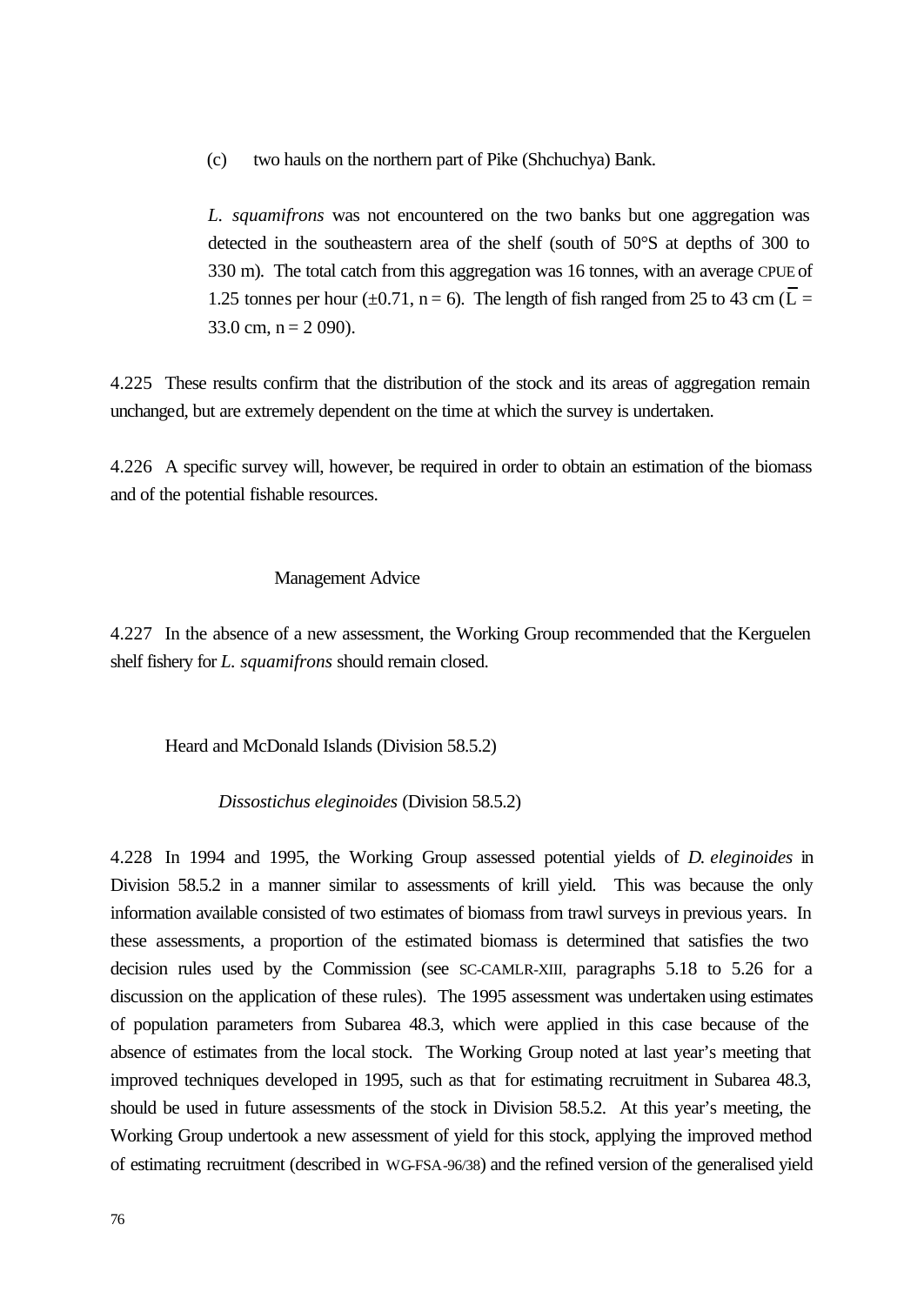model (paragraphs 3.65 to 3.69). It was expected that these changes would provide substantially different results from last year's assessment.

4.229 The generalised yield model was applied this year with estimates of recruitment derived from two trawl surveys, taken from WG-FSA-96/38, employing the same method used for *D. eleginoides* in Subarea 48.3 (paragraphs 4.67 and 4.68). These new recruitment estimates demonstrated that the majority of the biomass comprised young fish aged 3 to 5 years, with only the age classes up to about year 10 represented (Tables 1 and 2 in WG-FSA-96/38).

4.230 The numbers of fish estimated for age class 4 for cohorts born in 1985 to 1991 are given in Table 23.

| Table 23: | Recruitment to the stock of <i>D. eleginoides</i> in |
|-----------|------------------------------------------------------|
|           | Division 58.5.2 as numbers of fish by year-class at  |
|           | age-class 4, estimated from trawl surveys at Heard   |
|           | Island (from WGFSA-96/38).                           |

| Cohort | Number of Fish<br>at Age 4<br>(millions) |
|--------|------------------------------------------|
| 1991   | 2.120                                    |
| 1990   | 4.214                                    |
| 1989   | 1.749                                    |
| 1988   | 1.773                                    |
| 1987   | 3.435                                    |
| 1986   | 1.584                                    |
| 1985   | 1.635                                    |

4.231 The numbers of fish at age 4 in each year of the simulation are drawn from a lognormal distribution. The mean and standard deviation of the distribution are derived by the sample mean and variance of the numbers of fish given in Table 23. The resultant estimates are:

| Mean number of recruits at age 4 | $=$ | 2 359 000 |
|----------------------------------|-----|-----------|
| Standard deviation               | $=$ | 1 041 000 |
| Lognormal mean                   | $=$ | 14.585    |
| Lognormal standard error         | $=$ | 0.159     |
| Lognormal standard deviation     | $=$ | 0.422     |

4.232 Biological parameters required for input into the generalised yield model are unknown for Heard Island. A maturity-at-length ogive is known for fish caught in the trawl fishery in the adjacent Division 58.5.1 around Kerguelen Island. However, this ogive may not be representative of the whole stock because trawl fisheries for *D. eleginoides* take smaller fish. Other biological parameters, such as length at age and natural mortality, are unknown for the region. As a consequence, the biological parameters used in the model were taken from the assessments in Subarea 48.3. The Working Group agreed that, wherever possible, biological parameters used in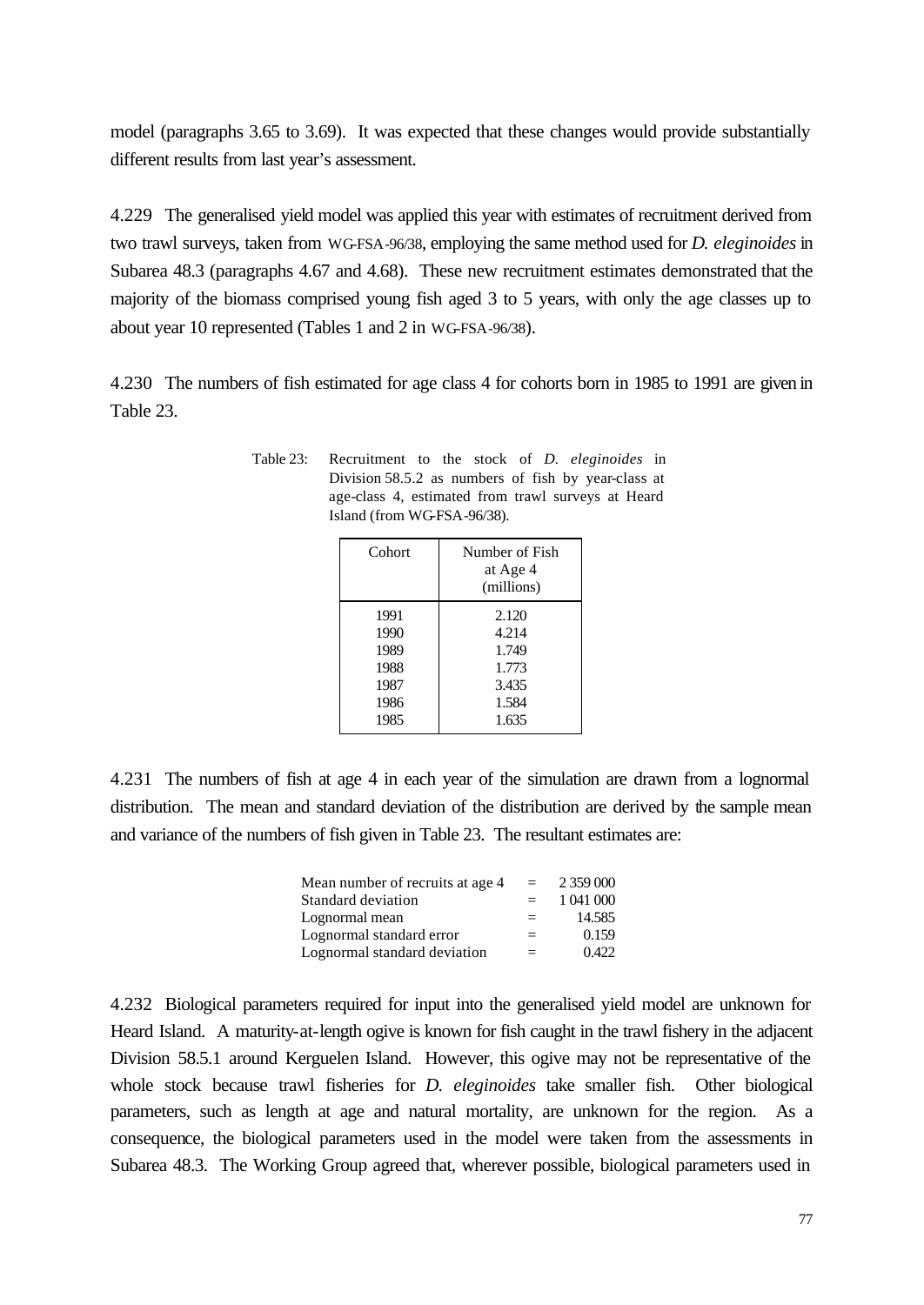the analysis should be derived from within one area as the estimates of these parameters are not independent. The application of the maturity ogive from Division 58.5.1 would not be appropriate until larger fish were included in the development of the ogive and a length-at-age model and estimates of M were available for the same area.

4.233 Applying the generalised yield model to *D. eleginoides* in Division 58.5.2 requires an agespecific selectivity function which takes into account the fact that the catches will be taken by trawling. No commercial trawling has taken place for *D. eleginoides* in the division, and so the age distribution of trawl catches from the adjacent Kerguelen fishery was estimated from commercial length frequency data using the age/length key given in SC-CAMLR-XV/BG/14. The estimated age distribution shows the effects of variability in recruitment, both in the age/length key and in the length distribution of the catches. The age distribution averaged over a number of years would be a smooth curve, and so a smooth function, based on a gamma distribution, was fitted to the age distribution. The estimated and fitted age distributions are shown in Figure 8. The age specific selectivity was calculated as the ratio of the numbers at age in catch at age curve to the numbers of fish that would occur in the corresponding age classes, assuming that natural mortality is 0.16 for all ages in the range. The values for age-specific selectivity are shown in Table 24.



Figure 8: Estimated and fitted age distributions.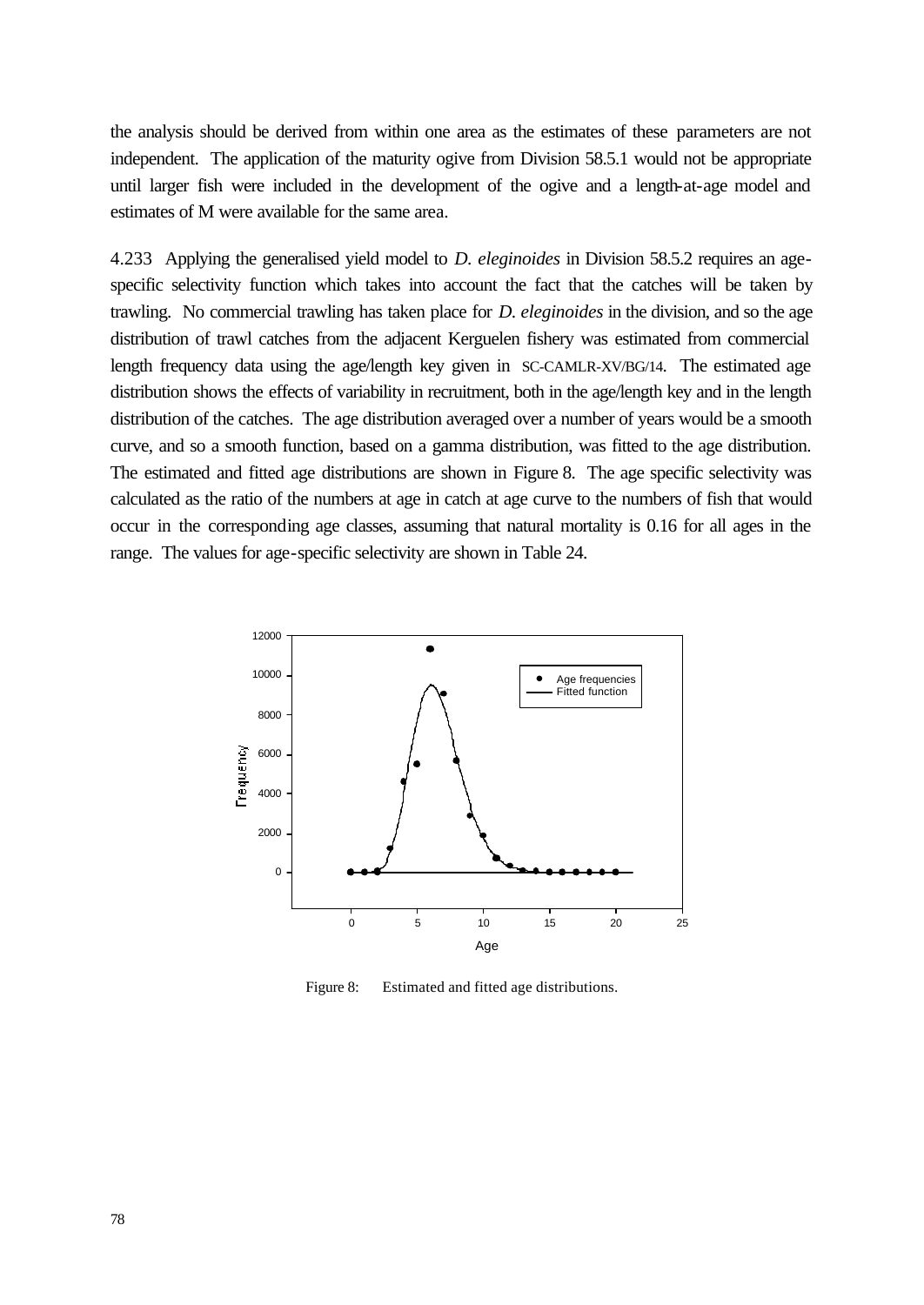| Age | Selectivity |
|-----|-------------|
| 3   | 0.070       |
| 4   | 0.311       |
| 5   | 0.699       |
| 6   | 1.000       |
| 7   | 1.038       |
| 8   | 0.849       |
| 9   | 0.579       |
| 9   | 0.341       |
| 10  | 0.179       |
| 11  | 0.085       |
| 12  | 0.037       |
| 13  | 0.015       |

Table 24: Age specific selection function for *Dissostichus* trawl fisheries (scaled to unity at age 6).

4.234 The assessment of yield made by the generalised yield model used the same input parameters as the assessment in Subarea 48.3 but with the new recruitment estimate and the selectivity function derived for a trawl fishery. The application of the decision rules to the trawl fishery in Division 58.5.2 is shown in Figures 9(a) and 9(b). The methods used to generate these figures and ways in which they can be interpreted are discussed in the presentation for Subarea 48.3 (paragraphs 4.76 to 4.80). These figures differ from those for Subarea 48.3 because of the differences between areas in the recruitment parameters and fishing selectivity functions.



Figure 9(a): *D. eleginoides* in Division 58.5.2: Probabilities of falling below a critical level of spawning biomass relative to the median spawning biomass at Time 0 for a range of catches using parameters from the final run.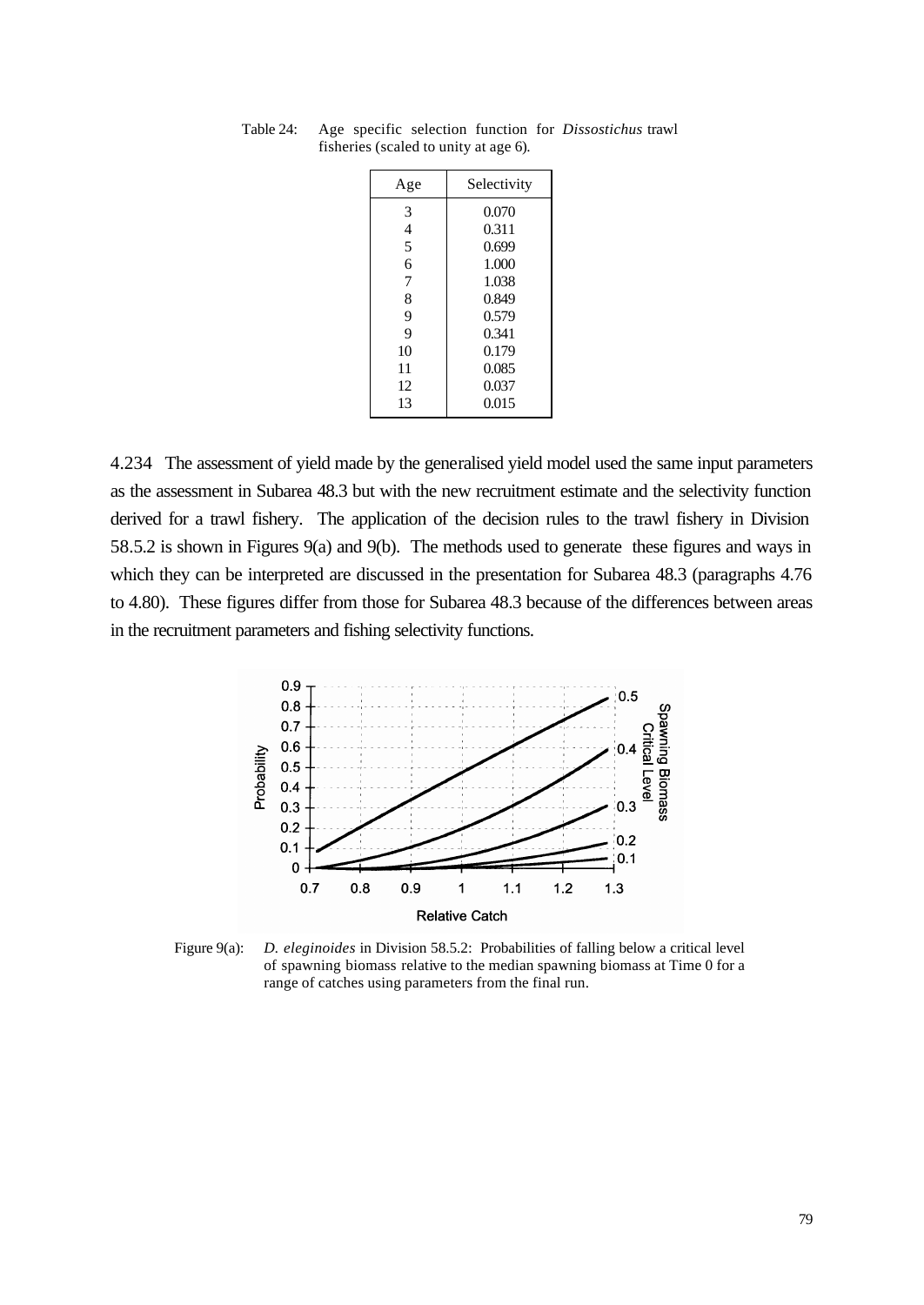

Figure 9(b): *D. eleginoides* in Division 58.5.2: Median status of the spawning biomass at the end of a projection period relative to the median spawning biomass at Time 0 for a range of catches using parameters from the final run.

4.235 The catch that satisfies the decision rules  $(\gamma_2$  in this case) is 3 800 tonnes. At this catch level the probability of depletion was 0.04, but the ratio of median spawning stock biomass at the end of the projection period to the pre-exploitation level was 0.5. This catch level is substantially different to the figure estimated at last year's meeting (297 tonnes). Two factors are responsible for this increase. The first is the refinement to the generalised yield model since last year (paragraphs 3.65 to 3.69). The second is the use of the new estimate of recruitment, rather than total biomass in the calculations. The assessment of recruitment revealed that the biomass estimates used in 1995 were underestimates of the stock biomass because the trawl surveys had sampled mostly the younger age classes.

### Management Advice

4.236 The Working Group welcomed the refinements to the analysis using the generalised yield model made during the intersessional period and at this year's meeting, and noted a number of further refinements which could be undertaken in the future.

4.237 The Working Group noted that the assessment of yield was based on the expectation that future catches will be taken only by trawling. Fishing with other types of gear, such as longlines, would change the age structure of the catch. The Working Group made no assessment of the effects of such catches in this division at this year's meeting. The Working Group therefore recommended that the directed fishery for *D. eleginoides* in Division 58.5.2 be restricted to trawling during the 1996/97 season. Should there be an interest in longlining for *D. eleginoides* in Division 58.5.2 in the future, then the assessment using the generalised yield model could be adjusted to take this into account.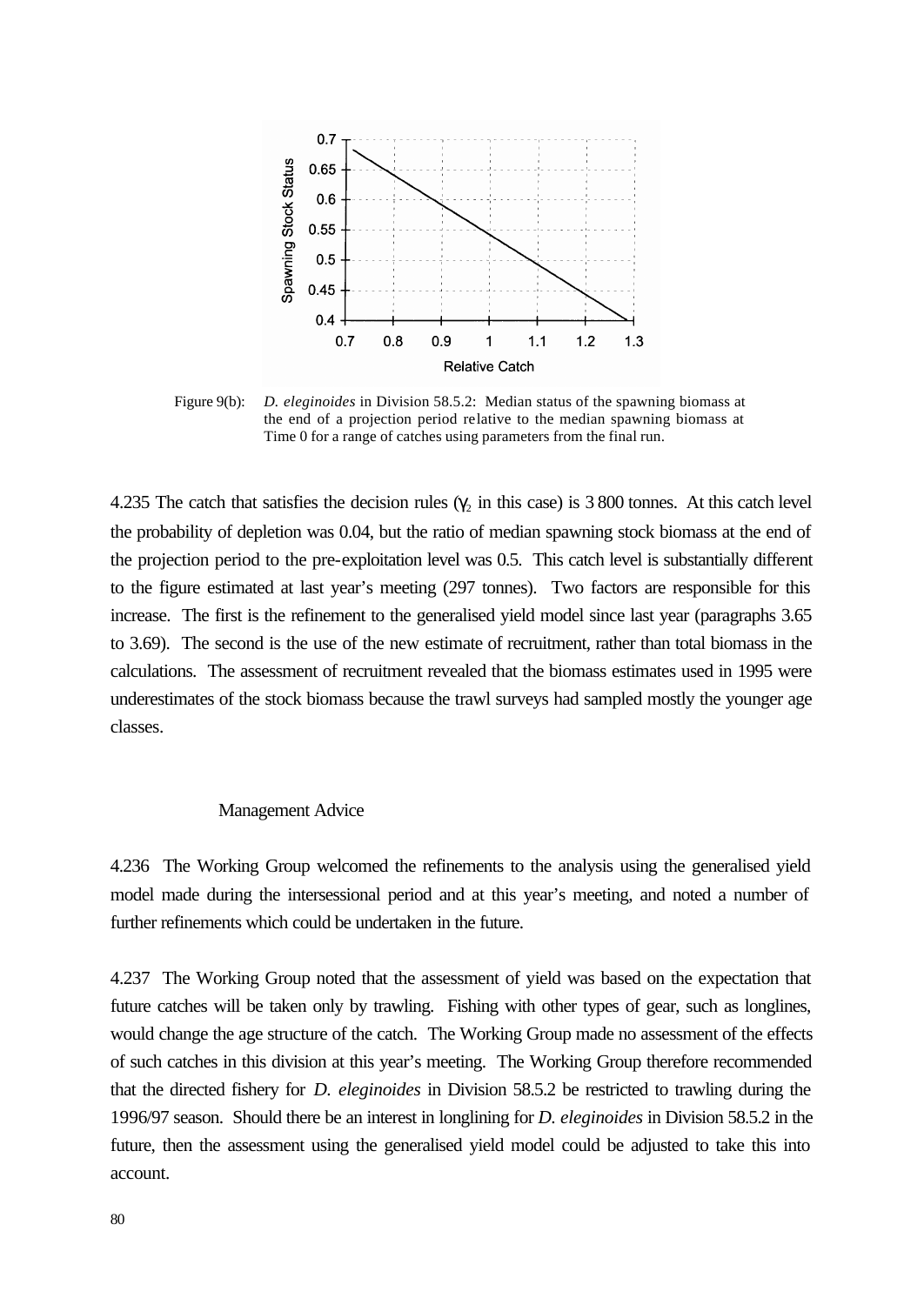4.238 As requested by the Scientific Committee, the Working Group has provided advice on the relative effects on catch levels of departing from the current  $\gamma_1$  decision rule (i.e. that the probability that of the spawning stock biomass falling below 20% of its initial level during the projection period, should not exceed 10%). It was noted that in the case of the fishery for *D. eleginoides* in Division 58.5.2, it was the  $\gamma_2$  decision rule which was limiting on the catch level rather than  $\gamma_1$  (as in the case of Subarea 48.3). No specific decision rule criteria, other than  $\gamma_1$  and  $\gamma_2$ , were considered at this year's meeting. The Working Group agreed, however, that more detailed consideration could be given to the critical level of spawning stock biomass at next year's meeting.

4.239 The results of the projections using the generalised yield model indicated that an annual catch of 3 800 tonnes applied over a period of 35 years was consistent with the  $\gamma_2$  decision rule. At this level of catch the probability of the spawning stock biomass falling below the 20% critical level was 0.04. The Working Group recommended that this should be the basis for setting the catch limit for *D. eleginoides* in Division 58.5.2 during the 1996/97 season.

4.240 The Working Group recognised the importance to the assessment work of biological data and information collected from this area. This information can be collected both by scientific surveys and through a scientific observer program. In view of the urgent need for information, the Working Group recommended that a requirement for 100% observer coverage be applied to this fishery for the 1996/97 season. The Working Group also reiterated the importance of timely submission to the Secretariat of data from observer trips, in the appropriate formats, to enable them to be made available for consideration by the Working Group (paragraph 3.16(vi)).

## *Champsocephalus gunnari* (Division 58.5.2)

4.241 No fishery for this species has been reported in recent times, although Conservation Measure 78/XIV set a precautionary TAC of 311 tonnes for *C. gunnari* on the basis of results from Australian biomass surveys.

### Management Advice

4.242 In the light of experience with the fishery for this species in Division 58.5.1 (SC-CAMLR-XIV, Annex 5, paragraphs 5.146 to 5.152), it is recommended that the fishery for *C. gunnari* in Division 58.5.2 also avoid the taking of fish smaller than the size at first spawning (about 28 cm total length).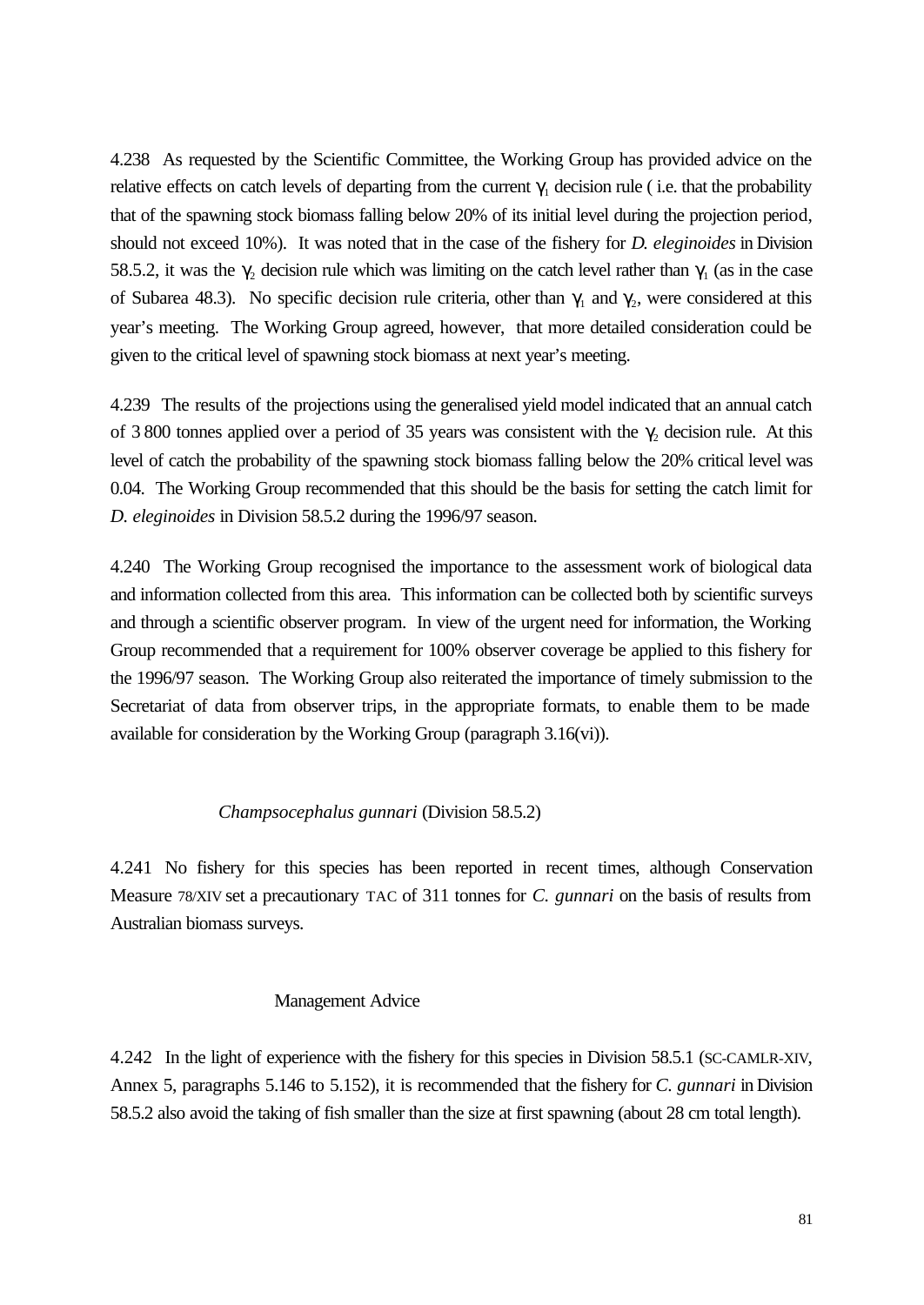Crozet and Prince Edward Islands (Subareas 58.6 and 58.7)

4.243 No information was available to make any assessment of these areas.

4.244 Notification of the intention to conduct a new fishery for *D. eleginoides* in Subareas 58.6 and 58.7 during the 1996/97 season has been lodged by South Africa. Management advice is given in paragraphs 4.20 to 4.30.

Pacific Ocean Sector (Area 88)

4.245 No information was available to make any assessment of this area.

4.246 Notification of the intention to conduct a new fishery for *D. eleginoides* in Subareas 88.1 and 88.2 during the 1996/97 season has been lodged by New Zealand (see paragraph 4.17). Management advice is given in paragraphs 4.20 to 4.30.

## Resumed/Reopened Fisheries

4.247 The Commission, at last year's meeting, recognised that no clear policies or measures exist to manage fisheries which have been closed but are under consideration for reopening (CCAMLR-XIV, paragraph 8.26). The Commission agreed that this topic should be discussed at the next Scientific Committee meeting. The Working Group considered a proposal outlining the need for procedures to govern the reopening of a closed fishery (SC-CAMLR-XV/BG/11).

4.248 There was considerable debate over the definition of a resumed fishery, under what conditions a fishery might be reopened, and whether the existing conservation measures for new (Conservation Measure 31/X) or exploratory (Conservation Measure 65/XII) fisheries could be used in such instances. It was recognised that fisheries may lapse for a variety of reasons (including both economic and sustainability factors), and may therefore need to be considered on a case-by-case basis.

4.249 The Working Group agreed that information and procedures similar to those required for the initiation of a new fishery (Conservation Measure 31/X) and/or for the execution of an exploratory fishery (Conservation Measure 65/XII) should be required during the resumption of a closed fishery. For example, a Data Collection Plan and a Research and Fishery Operation Plan, which are required for new and exploratory fisheries, should be considered.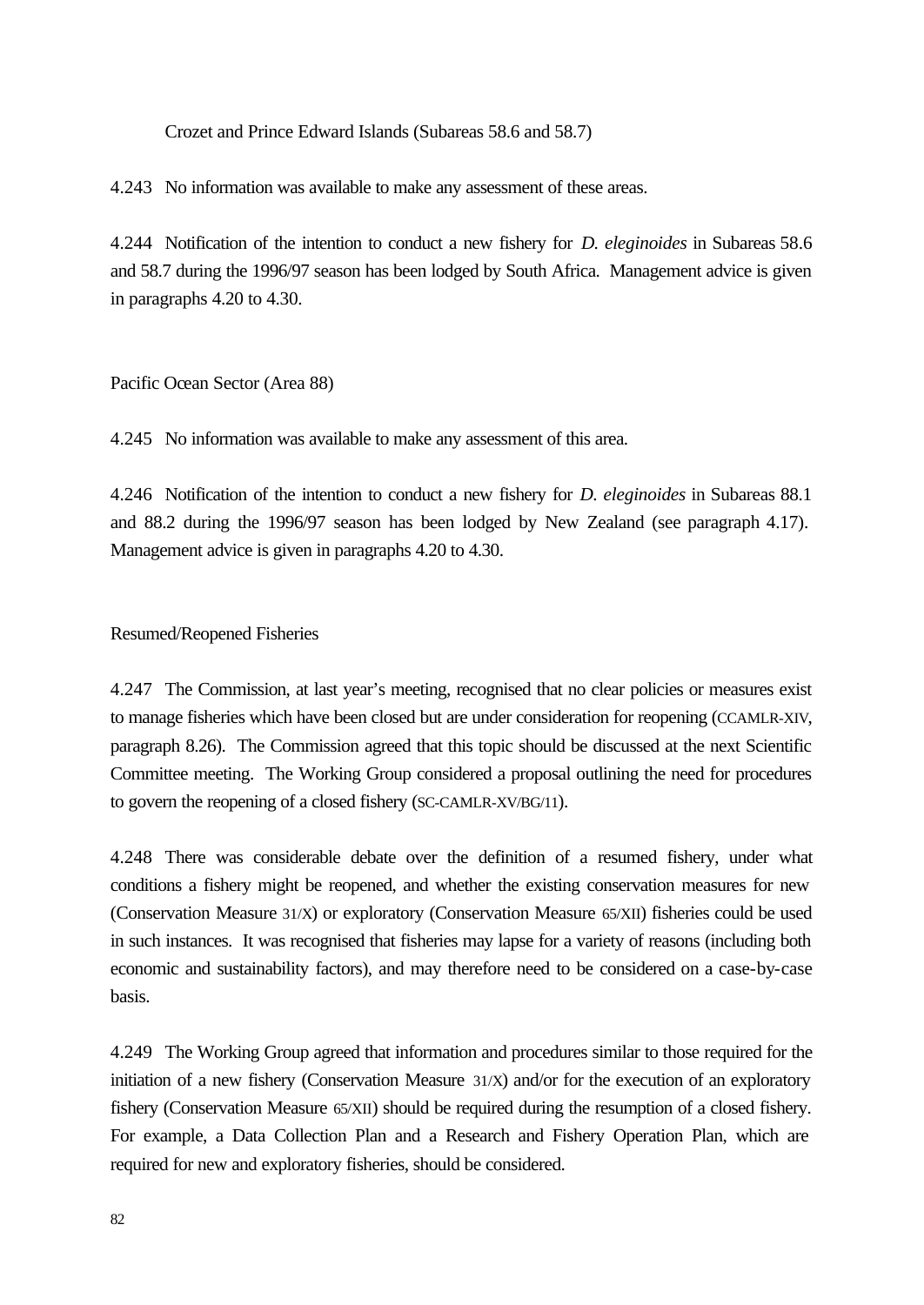4.250 However, the Working Group recognised that the requirement for a survey prior to the resumption of a fishery might best be considered on a case-by-case basis. For example, the Commission requires a survey be completed before closed areas (Subareas 48.1 – Conservation Measure 72/XII and 48.2 – Conservation Measure 73/XII) are reopened for fishing and has required a survey be conducted before directed fishing on a depleted species is resumed (Conservation Measure 97/XIV). However, it does not require a survey before the initiation of a new fishery and may not require a survey before reopening a fishery which had closed for reasons other than suspected stock depletion.

4.251 In all cases, it was considered highly desirable for prior notification of the intention to resume a fishery be provided so that an appropriate assessment of the status of the stock could be made and appropriate management advice given to the Scientific Committee. To this end, the Working Group recommended that the Commission maintain a register of lapsed fisheries.

#### CONSIDERATIONS OF ECOSYSTEM MANAGEMENT

#### Interactions with WG-EMM

5.1 Dr Everson (Convener, WG-EMM) outlined those aspects of the ecosystem assessment conducted by WG-EMM at its meeting this year (Annex 4, paragraphs 7.1 to 7.59) that related directly to the work of WG-FSA.

5.2 Throughout Subareas 48.1, 48.2 and 48.3, the abundance of krill was higher in 1995/96 than in previous years. In Division 58.4.1, a survey carried out in 1996 has shown that the abundance of krill was higher in the western part of the division than in the eastern part, but no historical survey data were available for comparison with the results of this survey.

5.3 Ecosystem implications of proposed new fisheries were discussed by WG-EMM. These were considered under Agenda Item 4.2 (see paragraph 4.32).

5.4 Comprehensive sea-surface temperature (SST) data have been acquired by the Secretariat, and WG-EMM recommended that comprehensive bathymetric data should also be acquired. The usefulness of bathymetric data for estimating relative areas of fishable seabed was emphasised during WG-FSA's discussions of proposals for new fisheries for *D. eleginoides* (see paragraph 4.20). It was noted that sea-ice indices may also prove useful for the work of WG-FSA.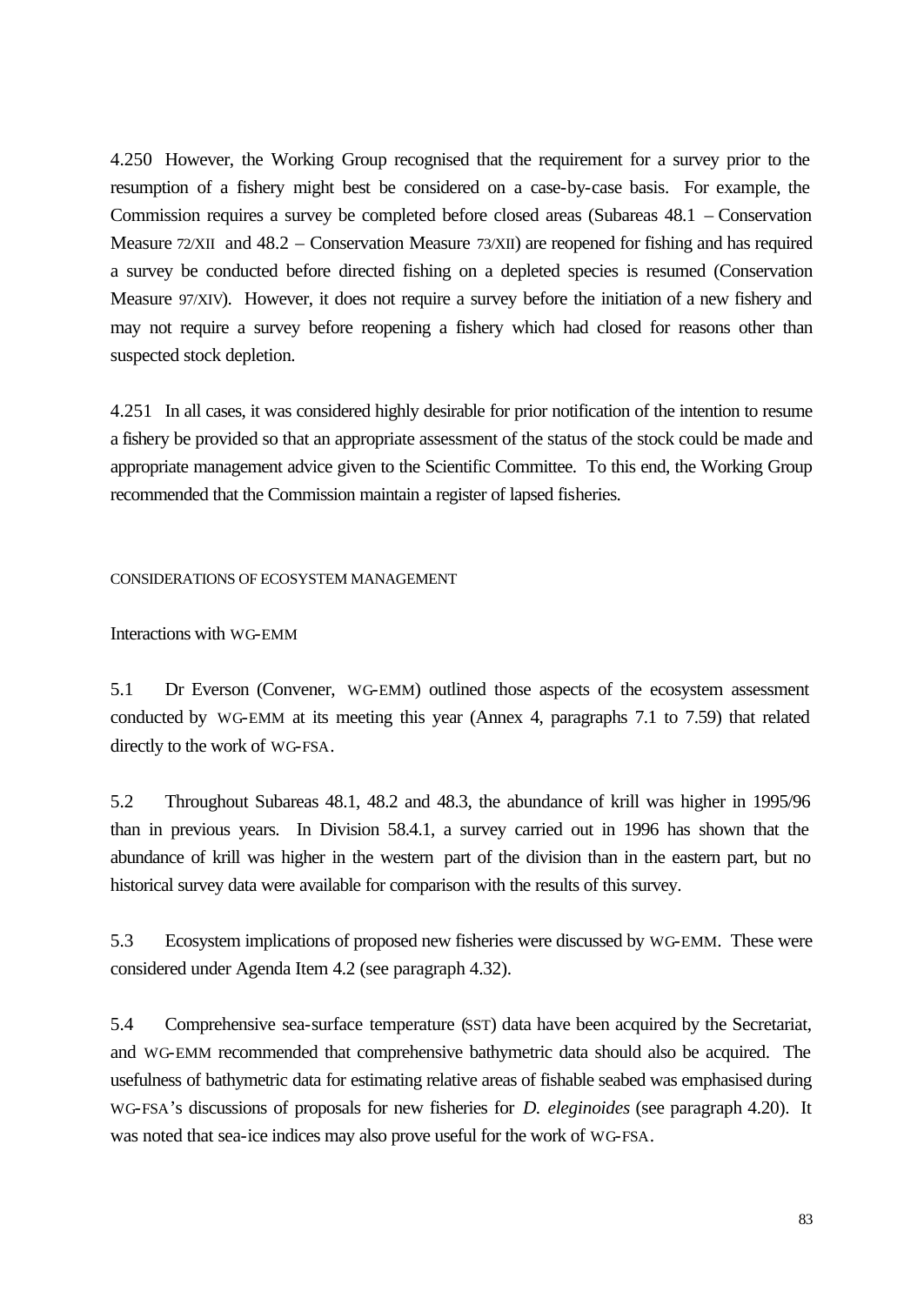5.5 As the primary current focus of WG-EMM is on krill and its dependent species, interactions between WG-EMM and WG-FSA are relatively minor for most of the fish stocks of concern to WG-FSA. However, ecosystem assessments will clearly form a valuable adjunct to studies on the longterm management of *C. gunnari* (see paragraphs 4.149 to 4.151).

5.6 WG-EMM has devoted considerable time to discussions of multifrequency acoustic techniques in surveys, and related topics. WG-FSA agreed that it would be appropriate for WG-EMM to take the lead on acoustic survey methodology and it agreed that it would refer technical questions to WG-EMM as appropriate.

5.7 WG-EMM recommended that more extensive studies of the occurrence of fish in krill catches should be carried out (Annex 4, paragraphs 6.1 to 6.3). In particular, additional studies covering the entire fishing season were needed. The by-catch of fish in krill trawls has also been considered by an intersessional WG-FSA correspondence group. The interim report from this group is in WG-FSA-96/41.

5.8 The WG-FSA correspondence group identified a number of available datasets and several other datasets for which little or no information was available. Of these latter datasets, a complete record of Russian krill survey data for 1967 to 1990 has now been prepared and made available to the Secretariat (WG-FSA-96/17). The remaining data are expected to be acquired by the Secretariat by early 1997.

5.9 It was noted that before the newly-acquired data could be used by the correspondence group, it was necessary that these data be entered into the CCAMLR database. If this were to be done by the Secretariat, then a suitable budget provision would have to be made.

5.10 In addition to the data identified in WG-FSA-96/17 and 96/41, the Working Group noted with appreciation that additional information on fish by-catches in krill trawls was presented in WG-FSA-96/18 and 96/19.

5.11 The Working Group thanked the correspondence group for its work. Provided the data entry can be accomplished, it was agreed that the correspondence group should analyse all the available fish by-catch data and report progress to the next meeting of WG-FSA.

5.12 An alternative and useful way of addressing the problem of fish by-catches in the krill fishery is to look at the distribution of juvenile fish directly. New information on juvenile fish distribution was presented in WG-FSA-96/58 and 96/60.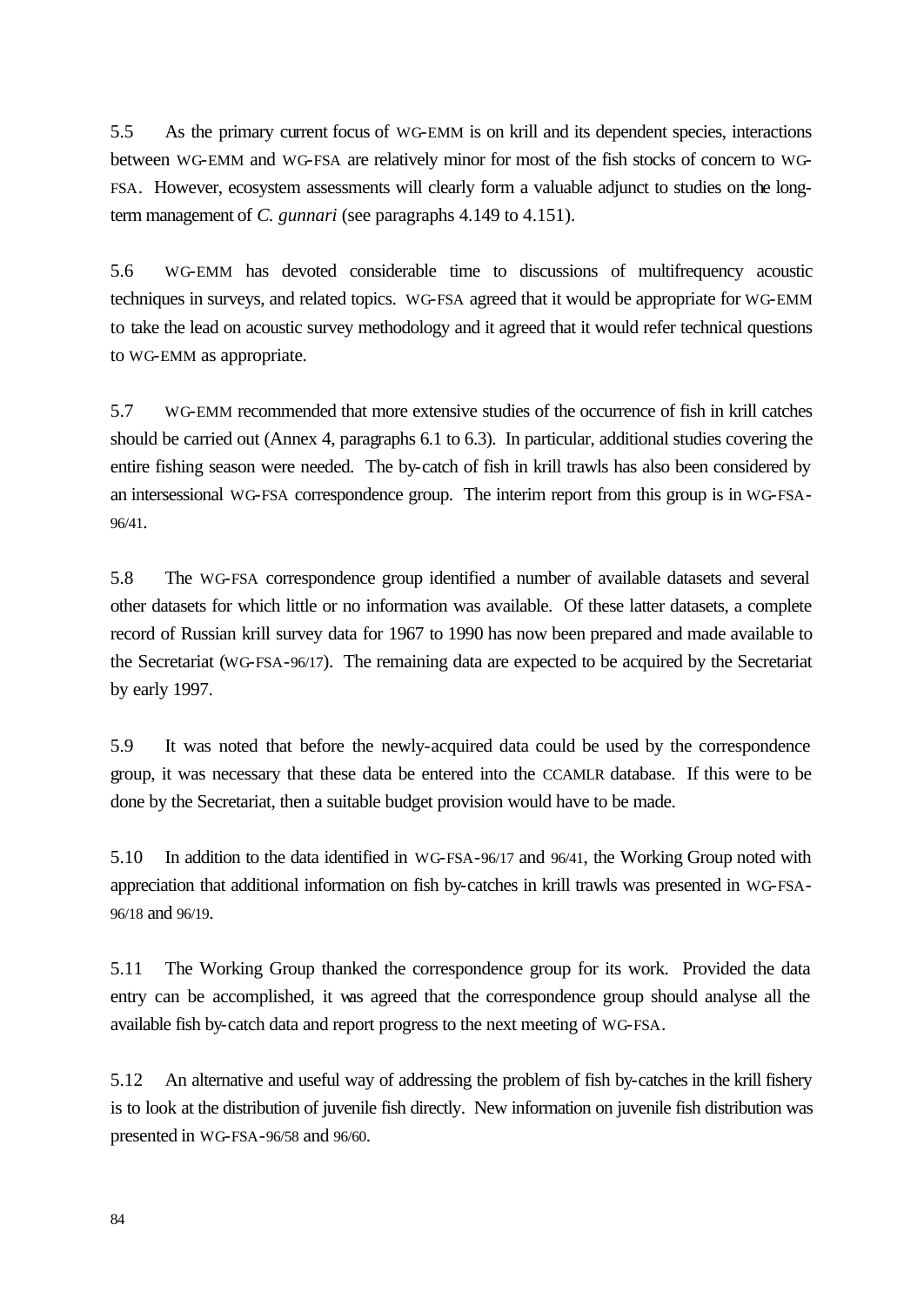# Ecological Interactions

5.13 A number of papers tabled at this meeting addressed ecological interactions between the fisheries and various by-catch species.

5.14 WG-FSA-96/8 described the distribution of South Georgia albatrosses and their interactions with fisheries. While much of the material in this paper is more directly related to incidental mortality, which is discussed under Agenda Item 7 (see paragraph 7.70), there was new information on foraging grounds and migration routes from band recoveries and satellite tracking. Interactions of seabirds, seals and whales with the squid *M. hyadesi*, for which there is a proposal to initiate a new fishery (see paragraphs 4.8 to 4.14), are discussed in WG-FSA-96/20.

5.15 WG-FSA-96/11 and 96/36 reported information on by-catches from longline fishing around Kerguelen (Division 58.5.1). In WG-FSA-96/11, it was found that the by-catch was low during longline fishing directed at toothfish in 1994/95 and 1995/96 at around 500 m depth. This indicated that longlining is a highly target-specific method of fishing in the toothfish fishery, at least at these depths. However, experimental longline fishing carried out around Kerguelen over a wider range of depths  $(300 - 1700 \text{ m})$  in 1996 (WG-FSA-96/36) produced a by-catch of 10 species of fish, of which the numerically dominant species were grenadier and two species of skates. Two species of large sharks were also taken (sleeper shark (*Somniosus microcephalus*) and porbeagle shark (*Lamna nasus*)).

5.16 The Working Group agreed that both rays and large sharks are likely to be more vulnerable to overfishing than the target species for the longline fishery (*D. eleginoides*). Close attention should be paid to by-catches of potentially vulnerable species. Dr de la Mare noted that sleeper sharks had also been taken and released alive in the trawl fishery for *D. eleginoides* around Macquarie Island.

5.17 The Working Group noted that observers already record the biomass of by-catches by species in *D. eleginoides* fisheries. However, it is not always clear whether these by-catches are actually discarded or whether some are retained. As some potential by-catch species are commercially valuable, it was important that records be kept of whether or not by-catches are retained. The observation forms need to be amended to allow this information to be recorded.

5.18 The other primary ecological interactions with the longline fishery involve marine mammals. Two types of interactions occur: fish on longlines can be damaged or removed by marine mammals, and marine mammals can be injured or killed through entanglement in the fishing gear.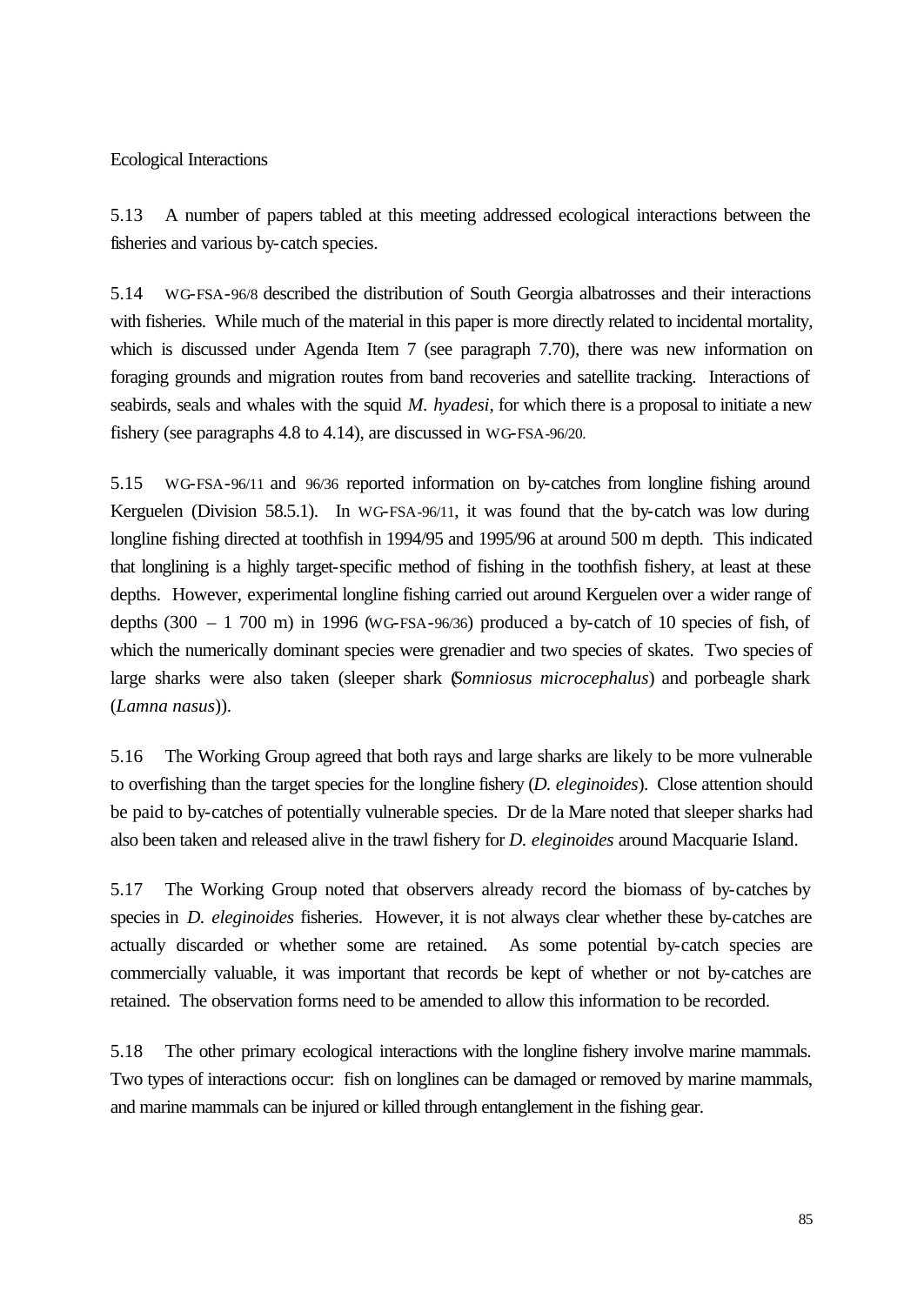5.19 WG-FSA-96/12 discussed the impact of marine mammals on the longline fishery for *D. eleginoides* around Kerguelen in 1995/96. The main impact is due to fur seals, which damage or remove fish directly from the longlines. There were no observations of fur seals being tangled in the longline gear. Sperm whales have been observed in the vicinity of longlines and may be taking fish from the lines.

5.20 The presence of sperm whales, killer whales and fur seals in the vicinity of a Chilean longliner has also been reported in Subarea 48.3 in 1996 (WG-FSA-96/22). Fish loss due to sperm whales was estimated to be low, but fish loss due to killer whales was considerable, with commonly only a few fish being left on the line. Sperm whales became entangled in the line, which subsequently broke.

5.21 WG-FSA-96/52 also reported observations of sperm whales, killer whales, Antarctic fur seals and southern sea elephants in the vicinity of a Russian longliner operating in Subarea 48.3 in 1996. Killer whales, a sperm whale and southern sea elephants were observed to take fish from the longline, with killer whales being the most active. In nine longlines, all or part of the catch was reportedly eaten by killer whales (at least 380 fish). One sperm whale was observed to have been entangled in the main line. The longline was lost when attempts were made to release the whale. Dr Everson advised that there have also been reports of interactions between cetaceans (sperm whales and killer whales) and longline fishing operations around South Georgia.

5.22 The Working Group agreed that interactions between marine mammals and longline fishing operations were a continuing problem for which there is no obvious solution. It is apparent that in some cases, the number of fish taken by marine mammals can be substantial. If so, it may become necessary to take these into account during assessments, as they are not currently counted amongst landings. It was noted that observers are required to make quantitative estimates of the number of fish taken by marine mammals, but it was recognised that this is often very difficult. The other most frequent type of interaction occurred when sperm whales became entangled in longlines.

5.23 WG-EMM-96/31 reported that, on the basis of studies over six years, mainly coastal fish species are found in the diet of blue-eyed shags. *Notothenia coriiceps* and *Harpagifer antarcticus*, the most abundant inshore fish species, formed the bulk of the diet, while *N. rossii* and *G. gibberifrons* comprised a low proportion with no apparent trend over the years. These studies will continue into the future and it may be possible to monitor the abundance of these species using such dietary data. The Working Group looked forward to seeing future analyses of these data.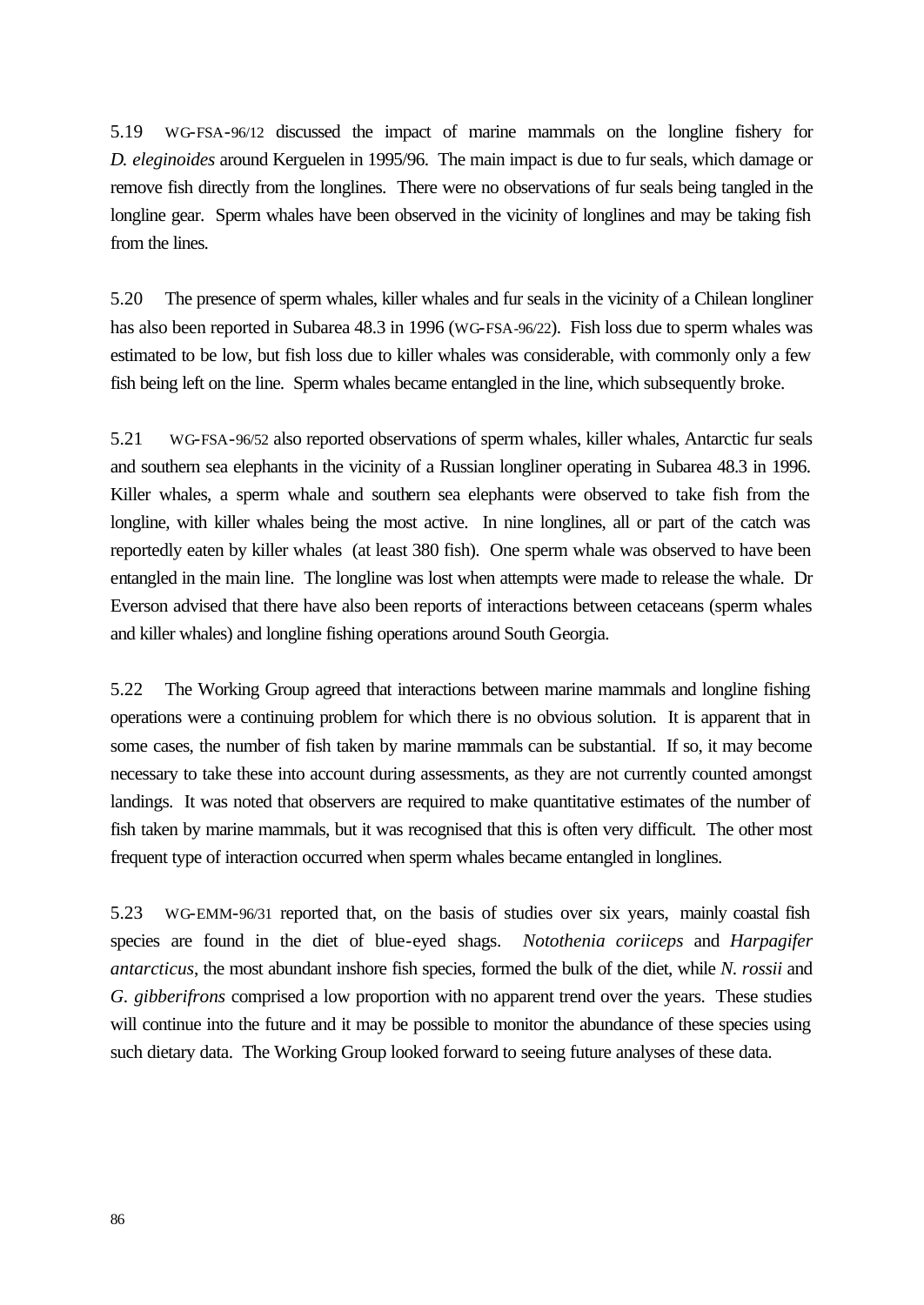# RESEARCH SURVEYS

## Simulation Studies

6.1 At its 1995 meeting, WG-FSA endorsed the use of simulation studies to tackle specific survey design questions and identified a number of other fields in which simulation studies may be applied (SC-CAMLR-XIV, Annex 5, paragraphs 7.1 and 7.2).

6.2 The Working Group noted that little progress has been made, although the Working Group did note that simulations of the properties of sampling methods, such as those described in WG-FSA-96/56, are likely to be useful in evaluating the efficacy of such methods.

6.3 In the light of the above, WG-FSA concluded that in future it will consider developments in various simulation approaches under its deliberations on developments in assessment methods (e.g. under Agenda Item 3).

6.4 WG-FSA-96/56 outlines an approach to obtain representative samples of fish from commercial longline catches (see also paragraph 6.2). The Working Group welcomed this approach and encouraged the authors to develop the scheme so as to provide a working protocol for incorporation into the *Scientific Observers Manual.*

# Recent and Proposed Surveys

6.5 Details of recent fish surveys have been addressed where appropriate during other WG-FSA deliberations (see paragraphs 3.20 to 3.22 especially). However, the Working Group noted various matters associated with specific surveys.

6.6 Such matters included:

- (i) the termination of the UK survey in Subarea 48.3 during September 1996 for operational reasons;
- (ii) the successful completion of a joint Japanese/French deepwater survey in Division 58.5.1 (including the lodging of haul-by-haul data in the CCAMLR database); and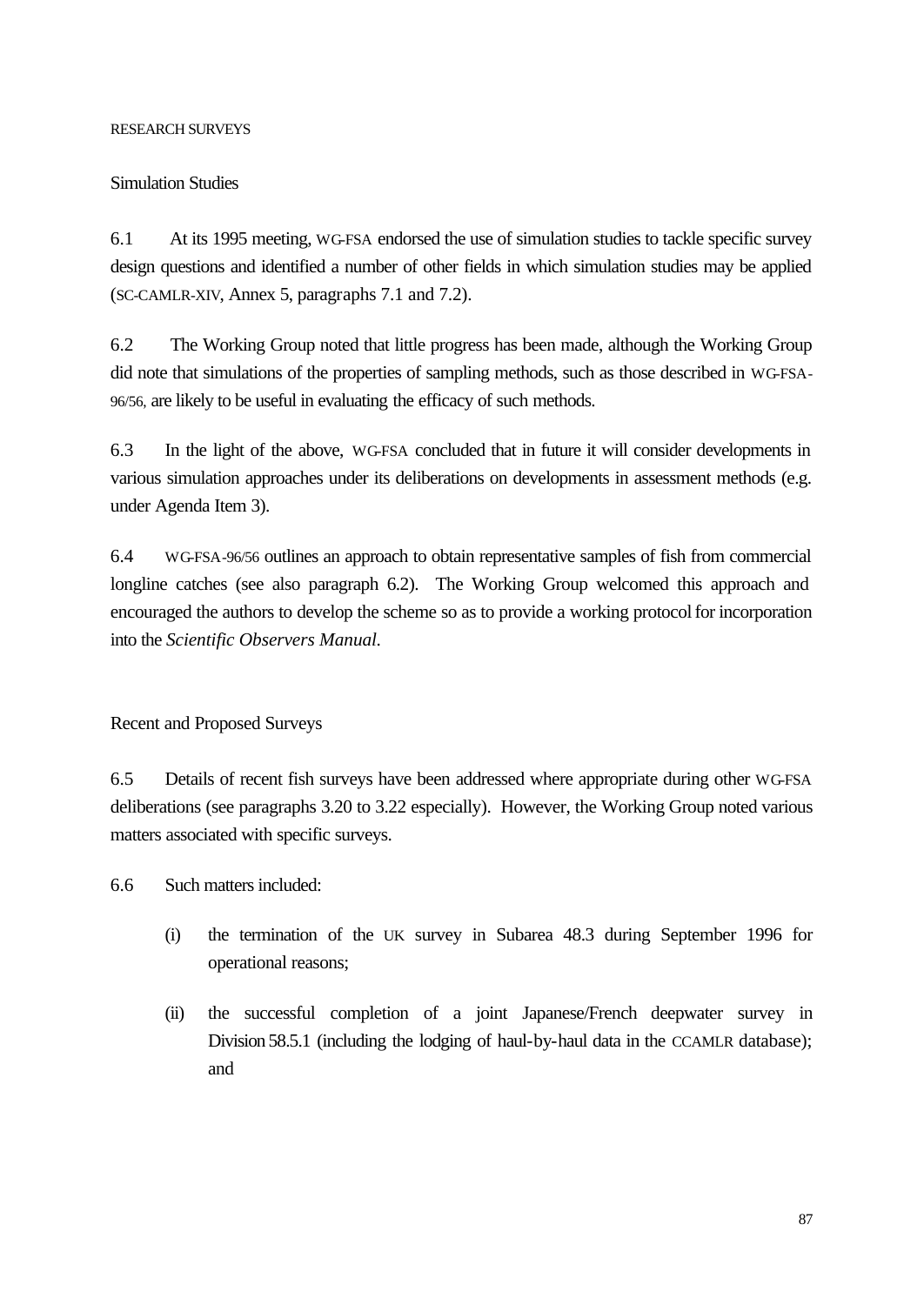(iii) a survey by Spanish scientists participating in a German cruise on board *Polarstern* (January to March 1996) in Subarea 48.5 (Weddell Sea – Cape Norvegica to Halley Bay areas).

6.7 Dr Gasiukov drew WG-FSA's attention to the results of a recent Russian survey to estimate fish biomass in Subarea 48.3 using both acoustics and trawling during January and February 1996 (WG-FSA-96/59). Further discussions of these results are given in paragraphs 4.129 to 4.135.

6.8 In respect of future surveys, the following developments were noted.

6.9 As part of its AMLR program, Dr Holt indicated that the US is intending to commence fish surveys in Subarea 48.1 (in the vicinity of Elephant Island) from 1997. Such surveys will be undertaken regularly thereafter and the US indicated that it welcomed input from other Members with expertise in fish survey work as well as advice from WG-FSA on aspects of survey design. The Working Group welcomed this development, particularly since the current status of fish stocks in Subarea 48.1 is uncertain and fishing in the area has been closed under Conservation Measure 72/XII.

6.10 Dr Gubanov indicated that Ukraine, while still interested, has not yet been able to undertake a survey of *L. squamifrons* at Lena and Ob Banks (Division 58.4.4) subject to the provisions of Conservation Measure 87/XIII. Further advice on the proposal is given in paragraph 4.196.

6.11 WG-FSA noted with appreciation France's impending survey of *C. gunnari* in Division 58.5.1 during February 1997. Prof. Duhamel's offer to submit the data from this survey to the Working Group's next meeting was welcomed.

6.12 Dr K.-H. Kock (Chairman, Scientific Committee) informed the Working Group that Germany will be undertaking a demersal fish survey of the Elephant Island area (Subarea 48.1) during November/December 1996 on board the *Polarstern*. Results from this survey will be submitted to the 1997 meeting of WG-FSA.

6.13 Lic. Marschoff informed the Working Group that a fish survey will be undertaken on board *Dr Eduardo L. Holmberg* in Subarea 48.3 in the first quarter of 1997. Results of the survey will be submitted to the next meeting of WG-FSA.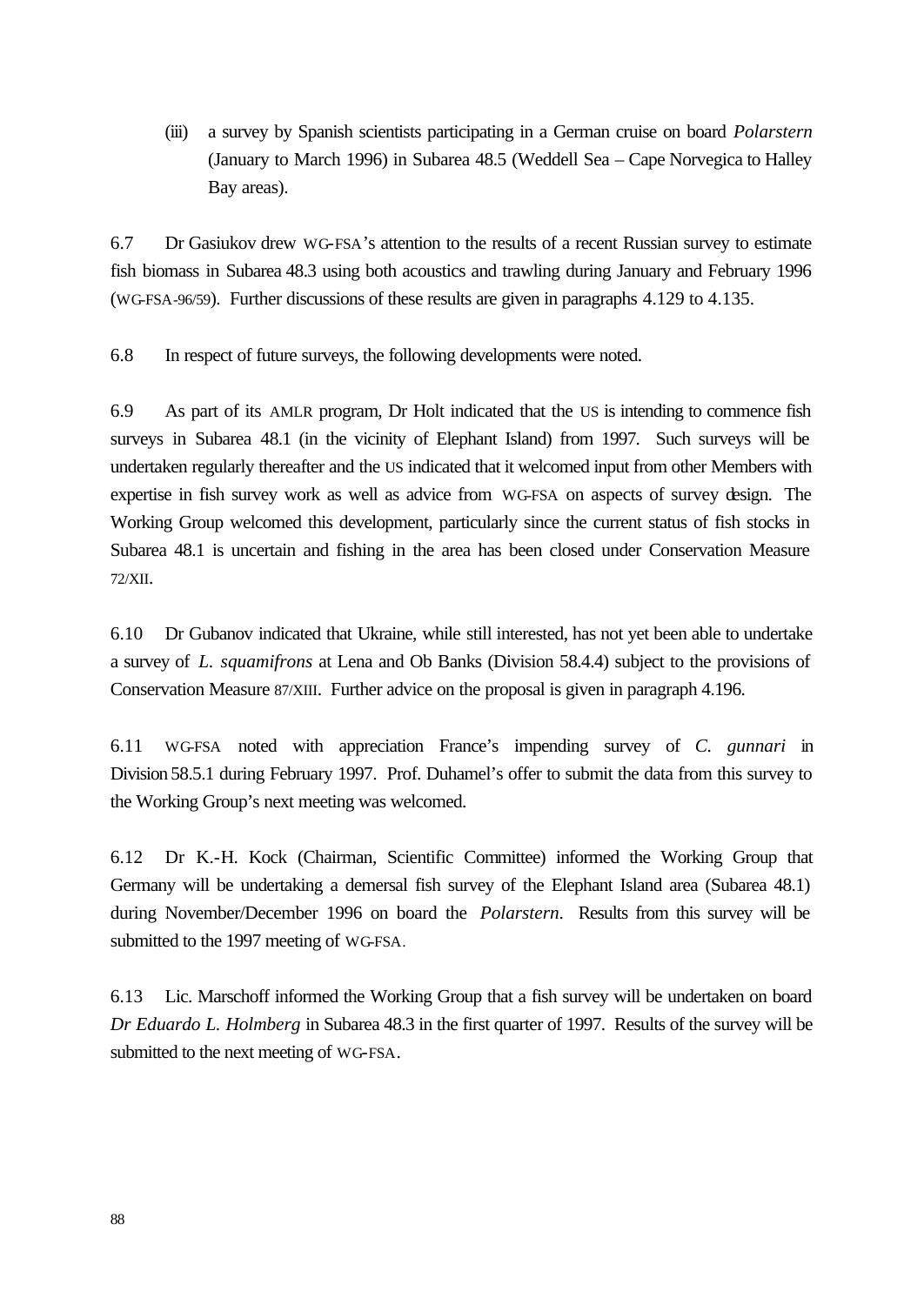#### INCIDENTAL MORTALITY ARISING FROM LONGLINE FISHING

# Intersessional Work

7.1 The program of intersessional work, developed at the end of last year's meeting (WG-FSA-96/32 appendix), was conducted by the Secretariat as described in WG-FSA-96/32.

7.2 Dr Sabourenkov reported that all reports and relevant information from last year's meeting had been circulated to the members of the ad hoc Working Group on Incidental Mortality Arising from Longline Fishing (WG-IMALF) and to other organisations as instructed. He requested that members of WG-IMALF suggest changes to the membership as appropriate. It was recollected that two additional members, J. Molloy and J. Dalziell (New Zealand) had been suggested informally last year. Mr N. Klaer and Dr G. Tuck (Australia) and Dr Kock were recommended as additional members of WG-IMALF.

7.3 The Working Group noted that despite the efforts of the Secretariat to exchange information with a range of international organisations (see SC-CAMLR-XIV, Annex 5, paragraph 8.5), CCAMLR had still received very few positive or informative responses from these organisations (see also SC-CAMLR-XIV, paragraph 3.27).

7.4 Australia, France, New Zealand and the UK had responsed to the request of the Scientific Committee (SC-CAMLR-XIV, paragraph 3.28(i)) for information on steps taken or planned by Members in addressing the topic of incidental mortality of seabirds associated with fisheries, especially longline fishing, in waters under their jurisdiction adjacent to the Convention Area and in other regions where seabirds from the Convention Area might be affected. These responses are discussed in paragraphs 7.56 to 7.65 below.

7.5 The book *Fish the Sea Not the Sky*, aimed at reducing incidental mortality of seabirds and improving efficiency of demersal bngline fisheries, was produced during the year (WG-FSA-96/32, paragraphs 9 to 12). The Working Group congratulated the Secretariat and especially the Science Officer on this achievement. It also thanked Mr N. Brothers (Tasmanian Parks and Wildlife, Australia) for his initial work on the project and all those who helped in the final production, especially Mr G. Robertson and other staff at the Australian Antarctic Division. The generosity of Australia in providing additional funds to ensure production in all Commission languages was particularly appreciated.

7.6 It was agreed that well-targeted distribution of this book was very important; the following were seen as priority recipients: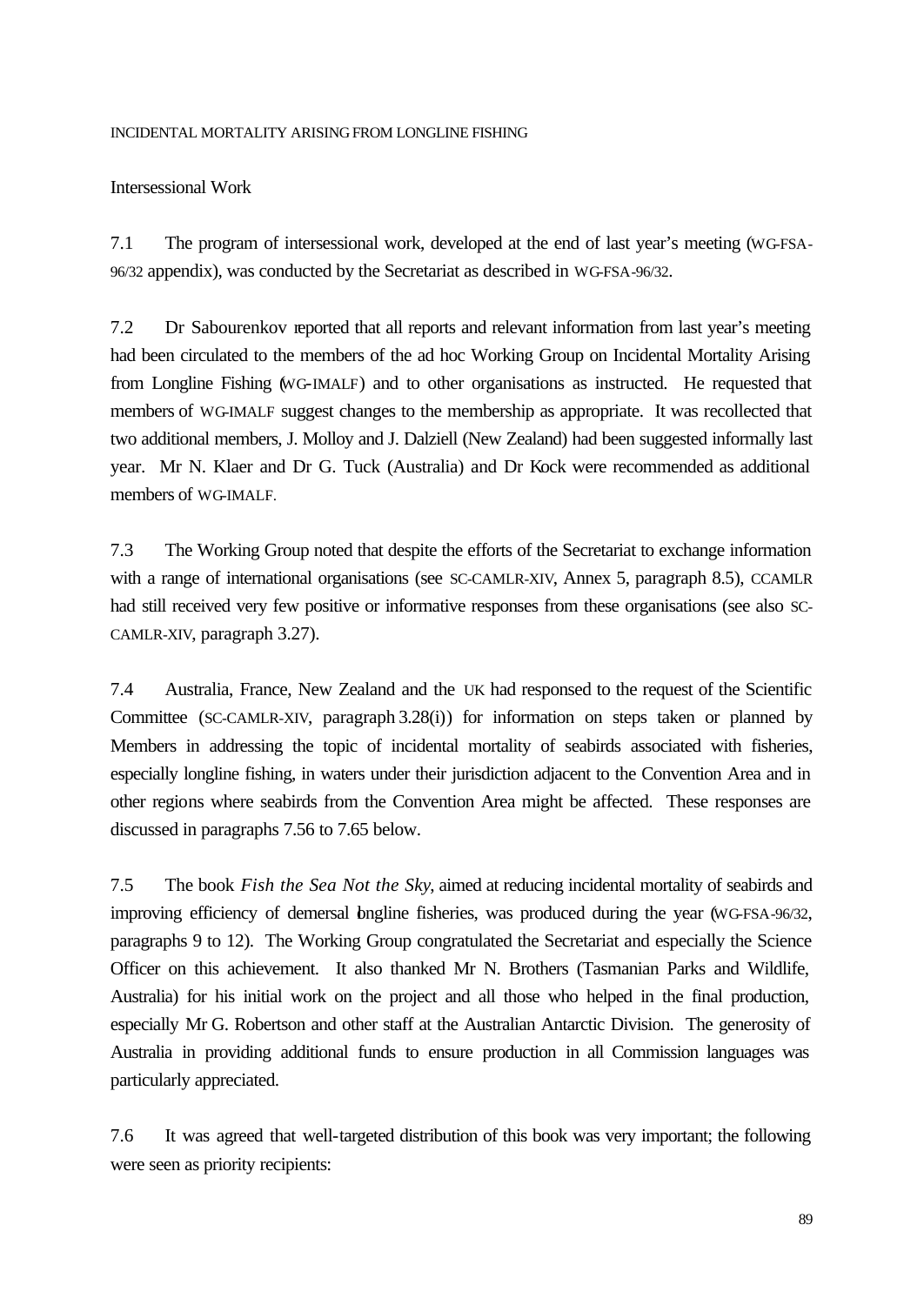- (i) all vessels conducting demersal longlining in the Convention Area;
- (ii) all vessels conducting demersal longlining in areas adjacent to the Convention Area;
- (iii) the managers of fishing companies operating vessels conducting demersal longlining in either the Convention Area or areas adjacent to it; and
- (iv) all CCAMLR scientific observers on board demersal longlining vessels.

7.7 It was envisaged that, as these recipients would need to be identified in the first instance by CCAMLR Members, distribution of these copies would be undertaken by the Members. undertaking this distribution, Members were asked to take all appropriate steps to encourage a positive attitude amongst fishermen towards modifying their fishing practices in the manner detailed in the book. It was also recommended that the Secretariat provide copies of the book to other international fisheries forums with priority being given to those regulating longlining.

7.8 The Working Group agreed that the message contained in the book *Fish the Sea Not the Sky* was clear and succinct. It advised the Scientific Committee to investigate producing a flyer, poster and/or sticker which could be used to reach a wider audience than the book alone.

7.9 WG-FSA also agreed that the evaluation of the effectiveness of the book should be an integral part of efforts to educate fishermen. Accordingly, it was requested that Members advise the Secretariat of the addresses of recipients.

7.10 Additionally, it was agreed that observers should be asked to comment on whether the book was present on the vessels on which they are deployed, how effective it was in influencing fishing activities and any suggestions for improvements.

7.11 The proposed seabird identification manual (SC-CAMLR-XIV, paragraph 3.28(iii)) had been described in a formal submission by New Zealand to CCAMLR (CCAMLR-XV/13).

7.12 The Working Group endorsed the scope and projected content of the manual and noted that New Zealand was well placed to undertake the task in terms of expert authors and artist. However, the Working Group expressed concern that: (i) the support being sought from CCAMLR (A\$24 000) was at a level where it would compete directly with the very highest of CCAMLR's own priorities; and (ii) the proposal did not include provision for editions in languages other than English.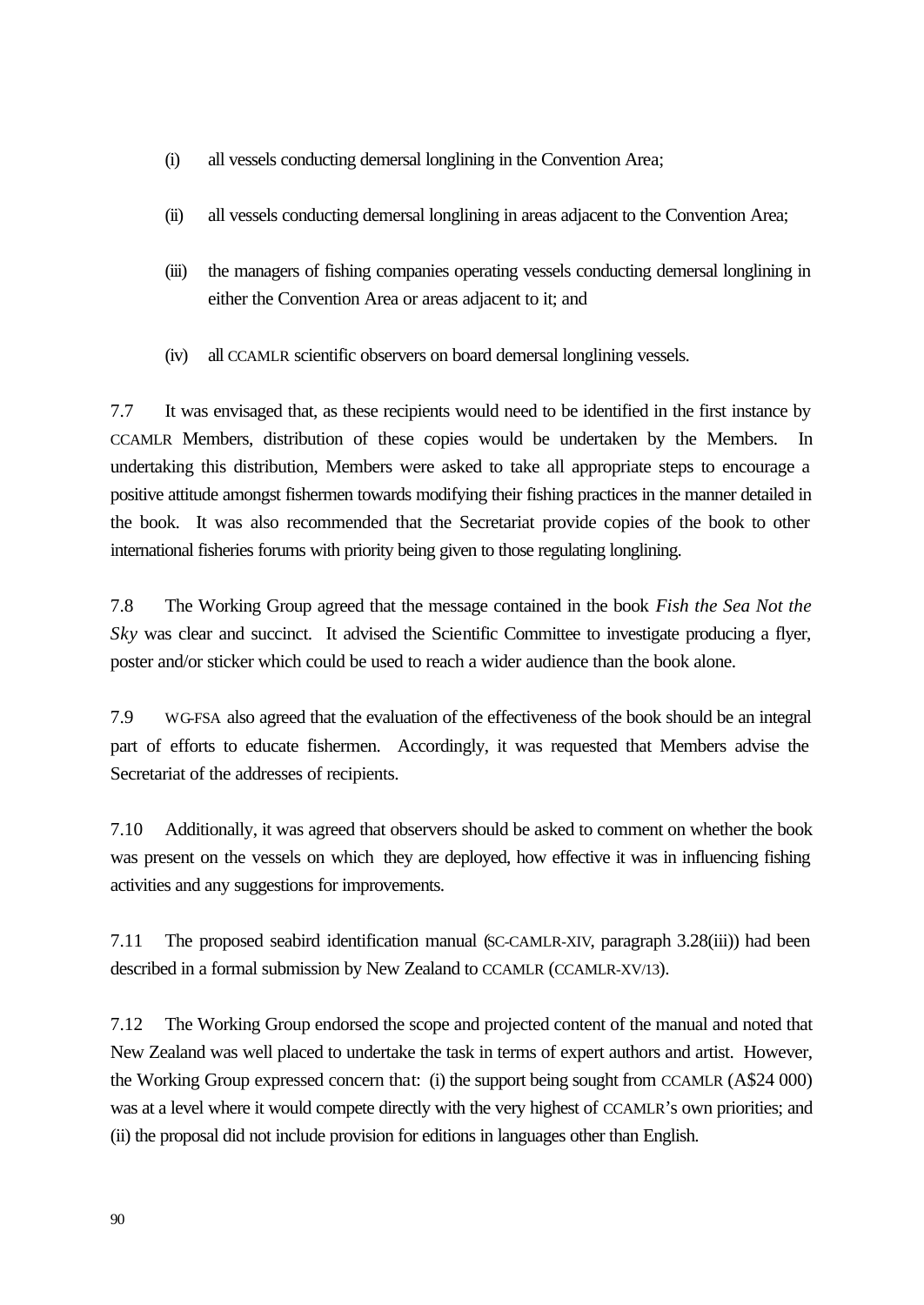7.13 The Working Group suggested that the Scientific Committee might advise that while the proposal could not at present be amongst the high priorities of the Scientific Committee itself, it could be a very important initiative for the Commission, particularly if, for instance, support for production in French, Spanish and Russian could be achieved without displacing any higher-priority CCAMLR objectives. The Working Group suggested that funding for the basic production might readily be raised via international conservation agencies and/or commercial sponsorship.

7.14 Proposals for banding and genetic studies to help determine the origin of birds caught in longlines (SC-CAMLR-XIV, paragraph 3.28(v) and Annex 5, paragraph 8.34) had been referred to SCAR for advice. The report of the CCAMLR Observer to SCAR (SC-CAMLR-XV/BG/12) indicated that SCAR advised that:

- (i) its previous experience in trying to develop and coordinate multinational banding programs (for giant petrels) suggested that it was preferable for those Members currently banding albatrosses to undertake an appropriately intensive banding project by mutual agreement; and
- (ii) appropriate genetic studies offered great promise but would require expert advice and facilities and fairly substantial funding. SCAR had referred this request to its newly formed Subcommittee on Evolutionary Biology of Antarctic Organisms (meeting in Brazil in 1997) for specialist advice.

7.15 Following the renewed request (SC-CAMLR-XIV, paragraph 3.28(vi)) for information on existing and proposed monitoring of albatrosses, giant petrels and white-chinned petrels, responses (additional to those from the UK in SC-CAMLR-XIV, Annex 5, paragraph 8.31 and New Zealand in SC-CAMLR-XIV, paragraph 3.44) had been received from South Africa (indicating extension of existing programs on albatrosses at Marion Island for a further five years) and New Zealand.

7.16 Dr M.J. Imber (New Zealand) had indicated in correspondence that relevant work was in various stages of progress in New Zealand on 11 albatross taxa, northern giant petrel and two *Procellaria* petrel species. Work on white-chinned petrels, however, was a low priority in New Zealand because of the apparent rarity of these species in fishery by-catch in the region.

7.17 The Working Group welcomed the reports on these studies. It noted that information had yet to be received on relevant monitoring programs being undertaken by French scientists at Kerguelen and Crozet Islands and by Australian scientists at Macquarie.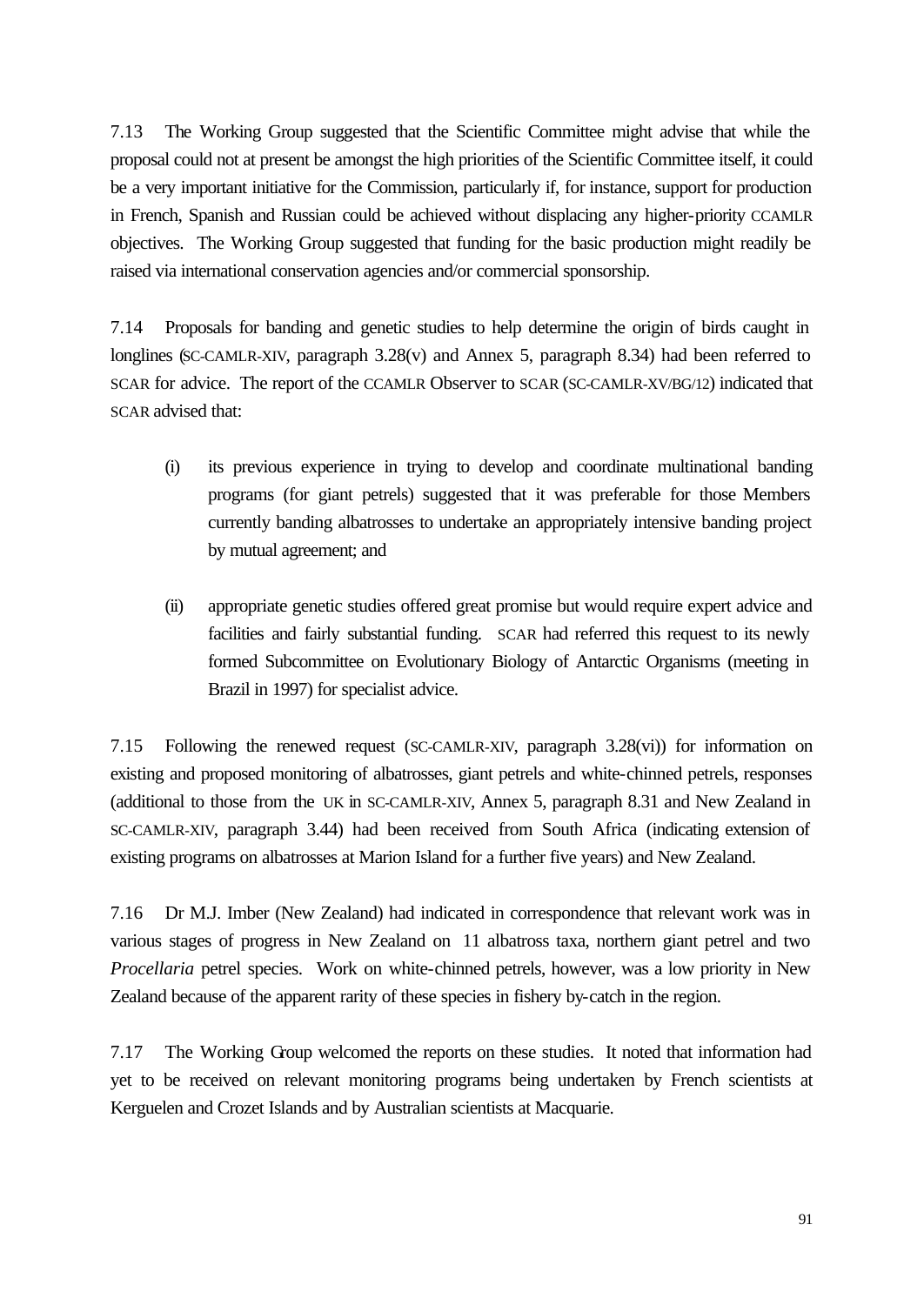- 7.18 In this context Mr I. Hay (Australia) noted that:
	- (i) Dr Robertson is about to undertake observations in the toothfish longline fishery conducted around the Falklands/Malvinas Islands, including monitoring the relative effectiveness of different types of bird lines and other incidental mortality mitigation measures;
	- (ii) censusing and monitoring studies, coordinated by Dr R. Gales (Australia) of wandering albatross, black-browed albatross, grey-headed albatross, light-mantled sooty albatross and southern and northern giant petrels is continuing at Macquarie Island. The studies, which also examine the breeding success of the populations, are expected to continue until 2001; and
	- (iii) opportunistic monitoring of albatross and petrel populations at Heard Island is expected to be conducted this austral summer during a three-day visit.

7.19 The Scientific Observer Logbook for longline fisheries was developed, published and circulated by the Secretariat during the year (WG-FSA-96/32, paragraphs 15 to 16). Further discussion of logbooks and their use by observers appears in paragraphs 3.10 to 3.19.

7.20 In response to the Scientific Committee's recommendation concerning the collection of specimens from seabirds killed on longlines (SC-CAMLR-XIV, paragraph 3.32(i)), the logbook forms now contain an entry indicating the place of deposition and the scientists responsible for this material. The request to Members to notify CCAMLR of the identity of birds killed and the number of specimens taken was reiterated.

7.21 No responses had been received to the request for research into ways of reducing the bycatch of white-chinned petrels at night (SC-CAMLR-XIV, paragraph 3.32(ii)).

7.22 Responses to the request for information on the use and effectiveness of longline systems for releasing baited lines underwater (SC-CAMLR-XIV, paragraph 3.46) had been received from New Zealand, Norway and the USA.

7.23 In correspondence, Dr Imber reported that two contracts funded by Conservation Services Levies (CSL) were concluded during the 1995/96 fishing year to develop underwater setting devices suitable for use on domestic pelagic longline vessels. The contractors are required to produce a working prototype and a report describing the device. The two contractors have used different approaches in developing the underwater setting devices. One has constructed a slotted chute to 3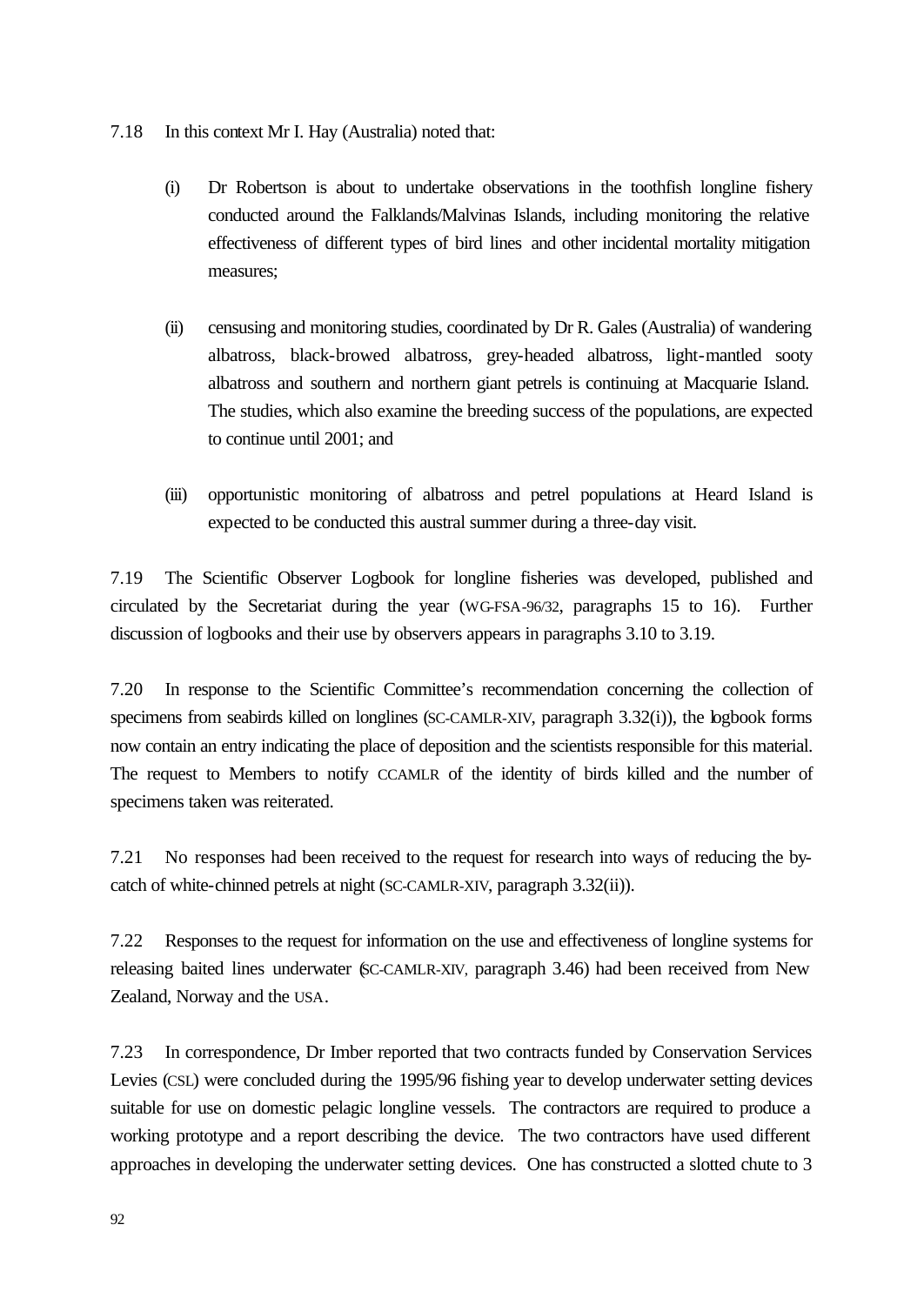m under the surface, down which the baited hook and snood is fed, while the other has built a mechanism which shoots a capsule containing the baited hook up to 10 m underwater – the capsule (which is attached to a cable) springs open upon reaching maximum depth, ejecting the bait; the capsule is then recovered and reloaded. Preliminary sea trials have been undertaken on both devices, and they are now in the final stages of refinement. If either or both of the devices are considered to be worth further investment, an experimental program to test their effectiveness in reducing seabird by-catch will be undertaken during the 1996/97 fishing year. The Working Group commended this work and looked forward to receiving reports on the use of the devices.

7.24 In WG-FSA-96/6, Dr S. Løkkeborg (Norway) described tests in the North Atlantic of a system (produced by Mustad) of setting lines through a funnel that guided the baited line beneath the sea surface. Seabird by-catch was significantly reduced using this method although it was slightly less effective than using conventional line setting with streamer lines to scare birds away. The lower efficiency of the underwater setting system in this comparison was probably due to the length of the funnel being insufficient to counteract propeller wake and turbulence which tended to bring the bait to the surface. Mustad has indicated to the Secretariat that it hopes to introduce modifications to improve performance. The Working Group commended the study and encouraged further trials using improved funnels. It was noted, however, that this system is only feasible for deployment of autoline systems and is not suitable for the Spanish method.

7.25 Dr Watters reported that the *American Champion* attempted use of a device for setting underwater, but this was discontinued after approximately one week due to line tangling problems.

Reports on Incidental Mortality of Seabirds during Longline Fishing

Data from the Convention Area

Observations for 1995

7.26 The plan of intersessional work had provided for further validation and analysis of the 1995 data (see WG-FSA-96/32, appendix and 96/26). However, because the Scientific Observer Data Analyst was not appointed until mid-May and the priority was to develop the scientific observer database (as described briefly in WG-FSA-96/25) and to enter and analyse 1996 data, there had been insufficient time to undertake any re-analysis of 1995 data. Given the amount of 1996 data that would need intersessional analysis, it was unlikely that further work on the 1995 data would be performed in the coming year. However, it was noted that some re-analysis of 1995 data had taken place in revising WG-FSA-95/42 for publication in *CCAMLR Science.*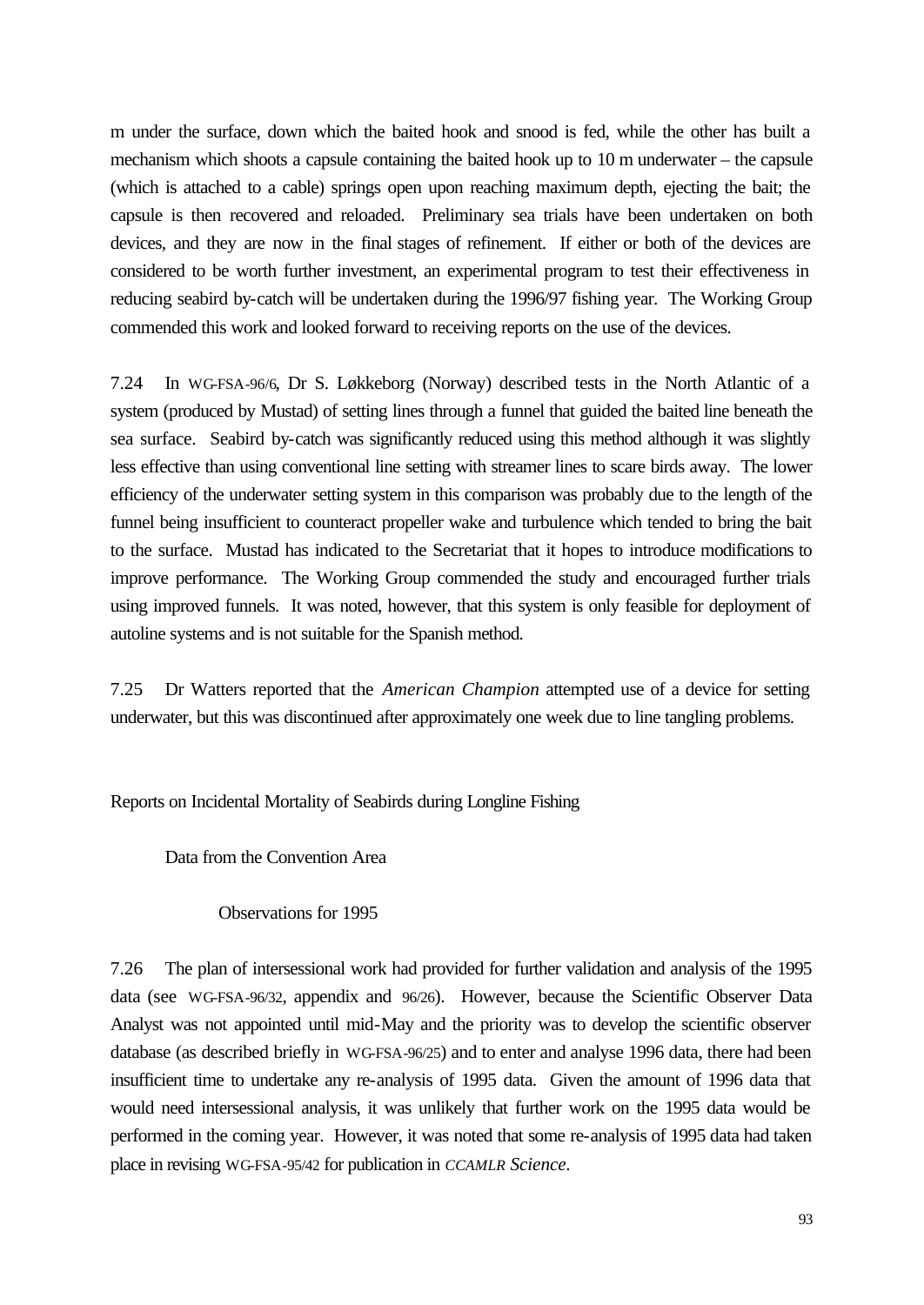#### Observations for 1996

#### Data Submission

7.27 The Scientific Observer Logbook for longline fisheries was published and distributed by the Secretariat in January 1996. Three completed logbooks from the *D. eleginoides* fishery in Subarea 48.3 were received in time to complete data entry before this meeting. A total of 16 cruises were carried out during 1995/96 in this area, and all were observed. Additional observer cruise data were received by the Secretariat for the remaining cruises just prior to this meeting, but due to the time required for data entry, these data are not currently available in computerised form (see Table 25 for a summary of data submitted to date).

Table 25: Summary of observer data received by the Secretariat for the longline *D. eleginoides* fishery in Subarea 48.3 for the 1995/96 period.

| Vessel                                                                                                              | Designatin<br>g<br>State                                       | End of fishing<br>in CCAMLR<br>Area                          | Received                                                       | Entered            | Data Type                                                                                                                                                                        |
|---------------------------------------------------------------------------------------------------------------------|----------------------------------------------------------------|--------------------------------------------------------------|----------------------------------------------------------------|--------------------|----------------------------------------------------------------------------------------------------------------------------------------------------------------------------------|
| Antarctic III<br>Vieirasa Doce<br><b>Aquatic Pioneer</b><br>Ercilla<br>de<br>Faro<br><b>Hercules</b><br>Friosur III | Chile<br>Chile<br>Chile<br>Argentina<br>Argentina<br>Argentina | 8/3/96<br>25/3/96<br>9/3/96<br>22/6/96<br>12/5/96<br>30/6/96 | 27/9/96<br>27/9/96<br>27/9/96<br>7/10/96<br>7/10/96<br>7/10/96 | Logbook<br>Logbook | logbook, cruise report<br>logbook, cruise report, C2<br>cruise report, C2<br>cruise reports, C2, biological<br>cruise reports, C2, biological<br>cruise report, set information, |
| Isla Camilla                                                                                                        | Argentina                                                      | 24/6/96                                                      | 7/10/96                                                        |                    | biological information<br>cruise reports, C2, set information,<br>biological information                                                                                         |
| Isla Sofia                                                                                                          | Argentina                                                      | 22/7/96                                                      | 7/10/96                                                        |                    | cruise report, C2                                                                                                                                                                |
| Maria Tamara                                                                                                        | Argentina                                                      | 13/3/96                                                      | 7/10/96                                                        |                    | cruise report                                                                                                                                                                    |
| Antonio Lorenzo                                                                                                     | Argentina                                                      | 18/3/96                                                      | 7/10/96                                                        |                    | cruise report                                                                                                                                                                    |
| Magallanes III                                                                                                      | Argentina                                                      | 24/5/96                                                      | 7/10/96                                                        |                    | cruise reports, C2, set information,<br>biological information                                                                                                                   |
| Mar del Sur I                                                                                                       | Argentina                                                      | 19/6/96                                                      | 7/10/96                                                        |                    | cruise reports, C2, set information,<br>biological information                                                                                                                   |
| Puerto Ballena                                                                                                      | Germany                                                        | 11/5/96                                                      | 19/8/96                                                        | Logbook            | logbook, cruise report                                                                                                                                                           |
| Ihn Sung 66                                                                                                         | Russia                                                         | 1/7/96                                                       | 10/9/96                                                        |                    | cruise report                                                                                                                                                                    |
| Itkul                                                                                                               | Ukraine                                                        | 17/7/96                                                      | 7/10/96                                                        |                    | cruise report                                                                                                                                                                    |
| American<br>Champion                                                                                                | Chile                                                          | 11/4/96                                                      | 27/9/96                                                        |                    | cruise report, C2                                                                                                                                                                |

7.28 The data submitted by the Argentinian observers were in several different formats, most of which are not used by CCAMLR. This makes data entry difficult, as the data need to be reorganised in such a way that they are compatible with the current database. It is estimated that it will take at least a further three months to have all of the 1995/96 observer data entered into the database and verified. This time could have been reduced if the data had been submitted using the Scientific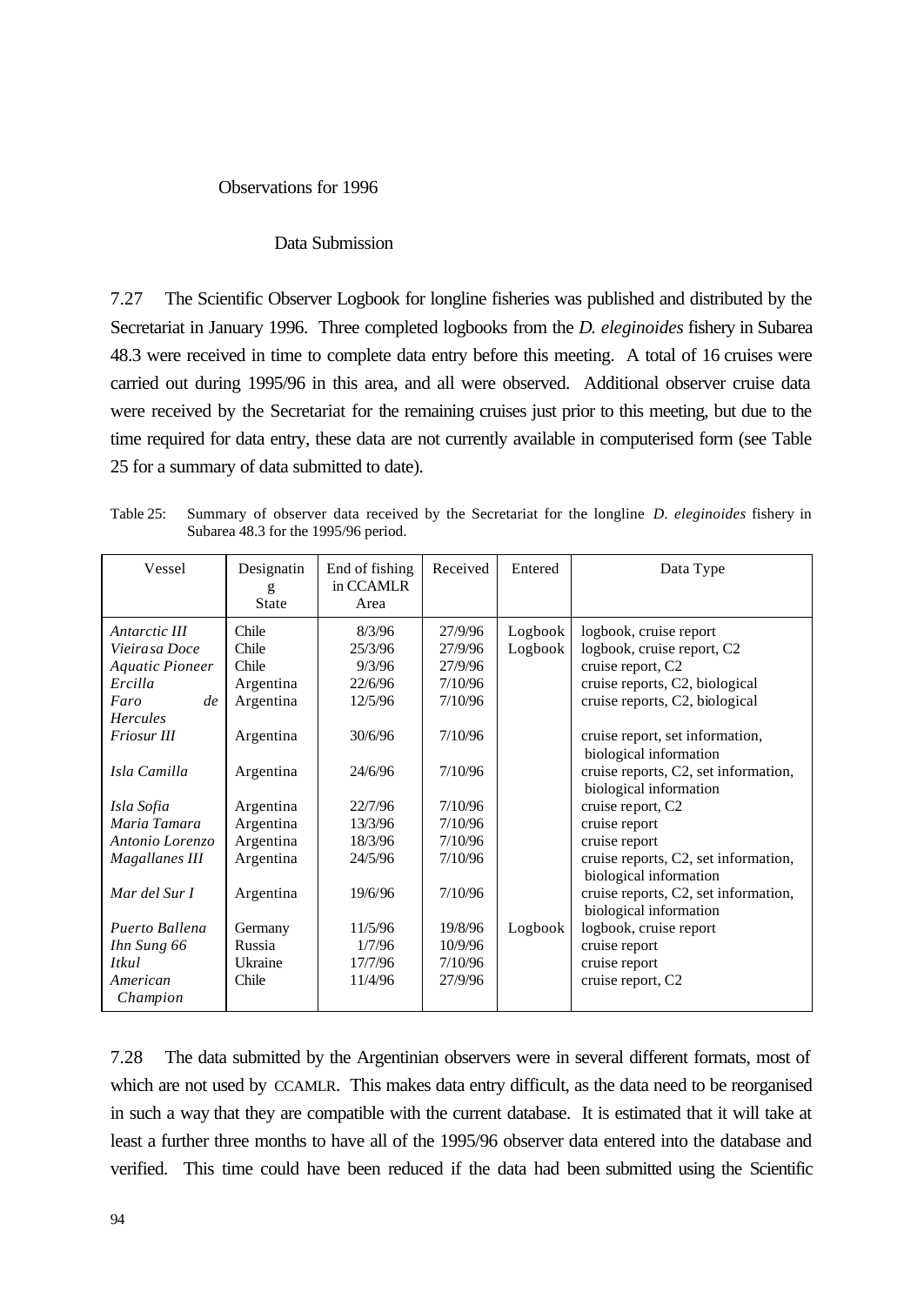Observer Logbook format. Lic. Marschoff advised that he would investigate this and report back to the Working Group.

7.29 The Working Group commended the three observers who had submitted logbooks in timely fashion and particularly J. Selling (Germany) who provided much additional information enabling valuable supplementary observer reports (WG-FSA-96/22 and 96/31) to be submitted.

7.30 The Working Group expressed concern in respect of the other observer material, noting that:

- (i) most reports had arrived much too late for analysis;
- (ii) many reports were not in the specified formats; and
- (iii) there were considerable potential uncertainties concerning the validity/accuracy of some of the data.

7.31 The Working Group noted that because of this it had been largely unable to evaluate much of the data required for the proper management of the *D. eleginoides* fishery in Subarea 48.3, in respect of its interactions with seabirds.

> Demersal Longline Seabird By-catch and By-catch Rates in Subarea 48.3 during 1995/96 – Preliminary Results

7.32 Further details relating to the four sets of observer data used in the main analysis are summarised in Table 26.

7.33 WG-FSA-96/26 provides an analysis of mean seabird catch rates from 4 of 16 vessels known to have fished for *D. eleginoides* in Subarea 48.3 in the 1995/96 fishing period. Both vessel logbooks and observer cruise reports are required to carry out analyses of seabird by-catch rates. Further relevant data have been submitted to the Secretariat, but will not become available until data entry has been completed. The results presented here are to be treated with caution due to the small sample sizes, and should also be regarded as preliminary until all relevant data have been analysed. No estimates of the variance of mean values have been calculated, although methods of doing so are available (e.g. WG-FSA-96/66). To allow comparison of estimates among years or other strata, estimates of variance are required. The implementation of suitable methods for such calculations will be pursued intersessionally.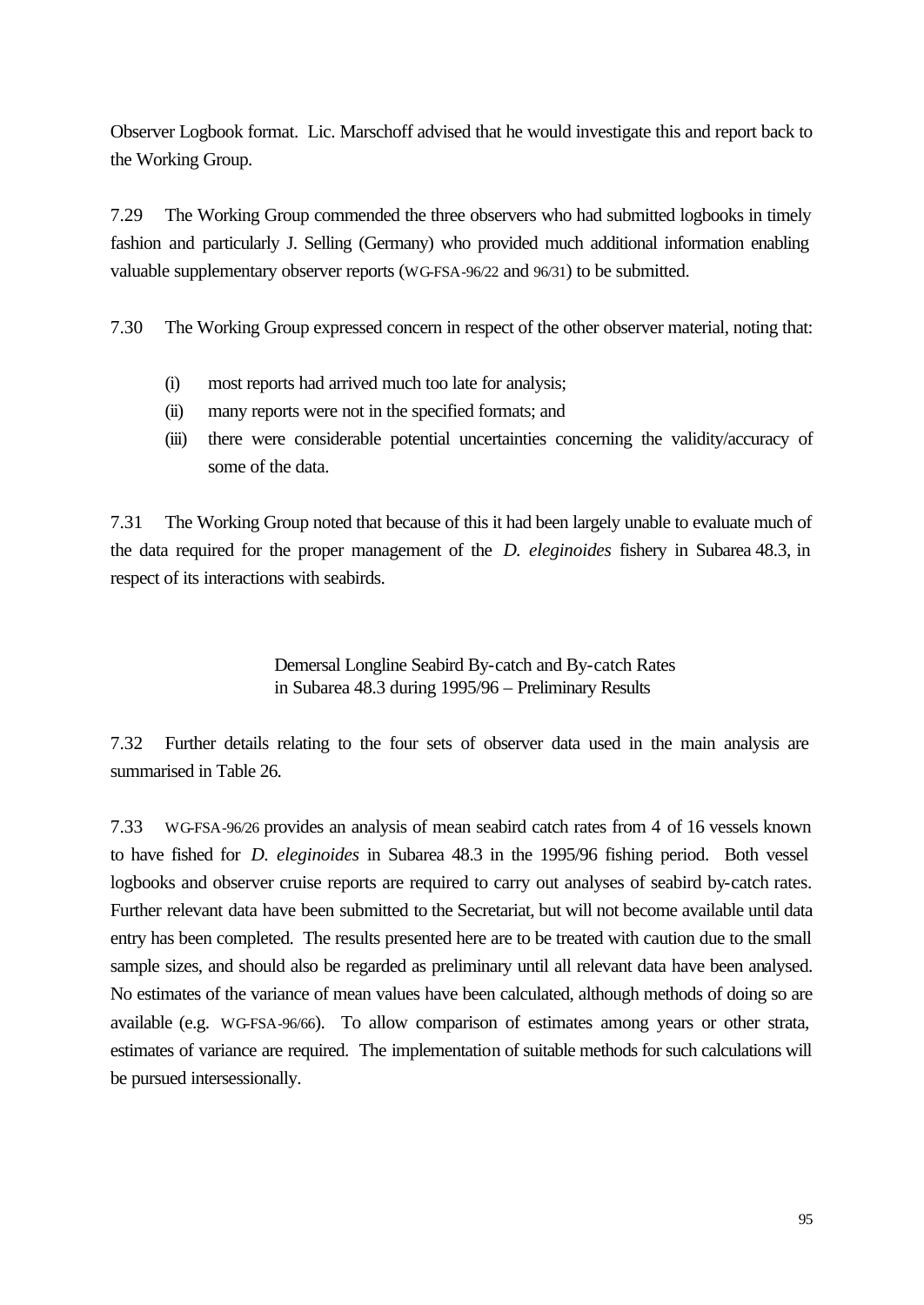Table 26: Summary of observation programs on longline fisheries conducted in the 1995/96 season, in accordance with Conservation Measure 80/XIII, by observers designated under the CCAMLR Scheme of International Scientific Observation.

| <b>Flag State</b>    | Vessel         | Fishing<br>Method     | Observer               | Subarea/<br>Fishery    | Streamer Line                   | Period of<br>Observation | Report                        | Data Reported                              |
|----------------------|----------------|-----------------------|------------------------|------------------------|---------------------------------|--------------------------|-------------------------------|--------------------------------------------|
| Chile                | Puerto Ballena | <b>LLS</b><br>Spanish | Germany:<br>J. Selling | 48.3<br>D. eleginoides | Own design                      | $22/2 - 17/5/96$         | Observer Cruise Log           | Cruise, vessel, catch<br>and IMALF details |
| Republic<br>of Korea | Ihn Sung 66    | <b>LLS</b><br>Spanish | Russia:<br>A. Kozlov   | 48.3<br>D. eleginoides | <b>CCAMLR</b> and<br>own design | $26/2 - 27/7/96$         | <b>Observer Cruise Report</b> | Cruise, catch and<br><b>IMALF</b> details  |
| Argentina            | Antarctic III  | <b>LLS</b><br>Auto    | Chile:<br>J. Soto      | 48.3<br>D. eleginoides | Own design                      | $2/3 - 8/3/96$           | Observer Cruise Log           | Cruise, vessel, catch<br>and IMALF details |
| Argentina            | Vieirasa Doce  | <b>LLS</b><br>Spanish | Chile:<br>V. Briones   | 48.3<br>D. eleginoides | <b>CCAMLR</b><br>design         | $5/3 - 25/3/96$          | Observer Cruise Log           | Cruise, and vessel<br>details              |

Table 27: Observed seabird catches.

| Vessel                 | Obs C <sub>2</sub> | Obs Log        | Obs Hooks | <b>Total Hooks</b> | % N sets | <b>Observed Birds Caught</b> |                |                |          |          |          |                |          |       |
|------------------------|--------------------|----------------|-----------|--------------------|----------|------------------------------|----------------|----------------|----------|----------|----------|----------------|----------|-------|
|                        |                    |                |           |                    |          |                              | Dead           |                |          | Alive    |          |                | Total    |       |
|                        |                    |                |           |                    |          | Night                        | Day            | Total          | Night    | Day      | Total    | Night          | Day      | Total |
| Antarctic III          | Yes                | Yes            | 52.9      | 73.9               | 89       | 2                            | $\mathbf{0}$   | $\overline{c}$ | $\Omega$ | $\Omega$ | $\theta$ | $\overline{c}$ | $\theta$ | 2     |
| Vieirasa Doce          | Yes                | Yes            | 204.2     | 204.2              | 81       |                              |                | $[42]$         |          |          |          |                |          |       |
| <b>Aquatic Pioneer</b> | No                 | N <sub>o</sub> |           | 23.8               |          |                              |                |                |          |          |          |                |          |       |
| Ercilla                | Yes                | N <sub>o</sub> |           | 544.8              |          |                              |                |                |          |          |          |                |          |       |
| Faro de Hercules       | Yes                | N <sub>o</sub> |           | 706.5              |          |                              |                |                |          |          |          |                |          |       |
| Friosur III            | Yes                | N <sub>o</sub> |           | 1115.5             |          |                              |                |                |          |          |          |                |          |       |
| Isla Camilla           | Yes                | N <sub>o</sub> |           | 1114.6             |          |                              |                |                |          |          |          |                |          |       |
| Isla Sofia             | Yes                | N <sub>o</sub> |           | 369.0              |          |                              |                |                |          |          |          |                |          |       |
| Maria Tamara           | N <sub>0</sub>     | N <sub>o</sub> |           | 11.3               |          |                              |                |                |          |          |          |                |          |       |
| Antonio Lorenzo        | No                 | N <sub>o</sub> |           | 40.0               |          |                              |                |                |          |          |          |                |          |       |
| <b>Magallanes III</b>  | Yes                | N <sub>o</sub> |           | 537.8              |          |                              |                |                |          |          |          |                |          |       |
| Mar del Sur I          | Yes                | N <sub>o</sub> |           | 1014.0             |          |                              |                |                |          |          |          |                |          |       |
| Puerto Ballena         | Yes                | Yes            | 233.3     | 906.4              | 53       | 29                           | 111            | 140            | 17       | 10       | 27       | 46             | 121      | 167   |
| Ihn Sung 66            | Yes                | N <sub>o</sub> | 512.6     | 1459.1             | 53       |                              | $\overline{7}$ | 8              | 24       | 15       | 39       | 25             | 22       | 47    |
| <b>Itkul</b>           | N <sub>o</sub>     | N <sub>o</sub> |           | 646.3              |          |                              |                |                |          |          |          |                |          |       |
| American Champion      | Yes                | N <sub>o</sub> |           | 754.8              |          |                              |                |                |          |          |          |                |          |       |
| Total                  |                    |                | 1003.0    | 9521.9             | 61       | 32                           | 118            | 150            | 41       | 25       | 66       | 73             | 143      | 216   |

Note: % N sets indicates the proportion of observed sets made at night (between nautical twilights)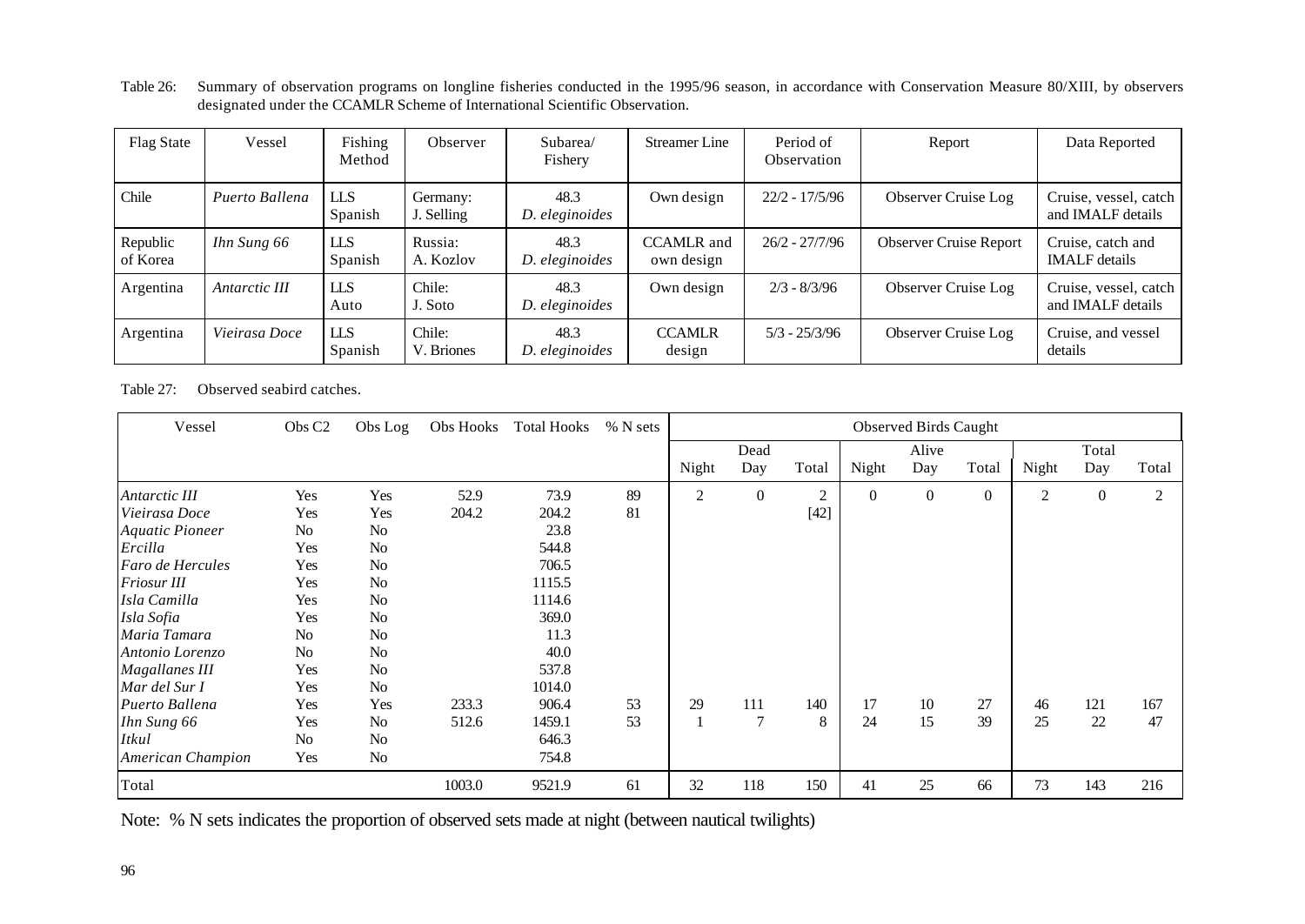7.34 A summary of the data for observed seabird by-catch is given in Table 27. Only 3 cruises of the 16 provide sufficient information for the calculation of mean catches and catch rates. One cruise (*Vieirasa Doce*) provides information on total seabird catches without an indication of whether the catches were made at night or during the day, so those data have been excluded from further examination. For the purposes of this examination, vessels without observer data at this stage will be referred to as 'unobserved'.

7.35 Catch and release of live seabirds appears to be common in this fishery, with 66 of 216 observed seabird captures (31%) resulting in a live release. There is no information presently available on the fate of seabirds released alive, but an unknown proportion of them would probably die. This, in combination with an unknown number of birds which were hooked and killed but lost from the line prior to hauling (an estimate of 27% for tuna longline fisheries is given in WG-IMALF-94/6) suggests that reported numbers of dead birds significantly underestimates the total kill due to fishing activities.

7.36 Conversion of catches of birds given in Table 27 to observed by-catch rates is given in Table 28. For the three cruises examined, catch rates show considerable variability among vessels. This suggests that any measure of variance which may be calculated for the mean values would be high. As also shown in WG-FSA-96/26, mean catch rates of birds not released alive during the day were approximately six times higher than night catch rates. For birds released alive there is little difference between night and day catch rates. Given the small sample size, however, no conclusion should be made on this observation at this time.

7.37 The mean percentage of observed sets carried out at night was 61%. This contravenes Conservation Measure 29/XIV, paragraph 2, which states that longlines shall be set at night. As the catch rate for killed birds has been observed to be much higher during the day, a considerable proportion of the seabird mortality would have been avoided if this conservation measure was followed.

7.38 Estimates of total by-catch of seabirds by all vessels are given in Table 29. Estimates were derived by assuming that the proportion of night sets for vessels without data at this stage was the same as the observed mean. Mean catch rates for all observed vessels given in Table 26 were then used to construct an estimate of the total seabird catch for unobserved vessels.

7.39 Also given in Table 29 are total seabird catches recorded on C2 data forms. There appears to be large discrepancies between these records for observed vessels, indicating misrecording of either observer or vessel records. For the *Ihn Sung 66*, 53% of sets were observed, and 47 seabirds were observed caught for these sets. The C2 vessel statistics for all sets record a total of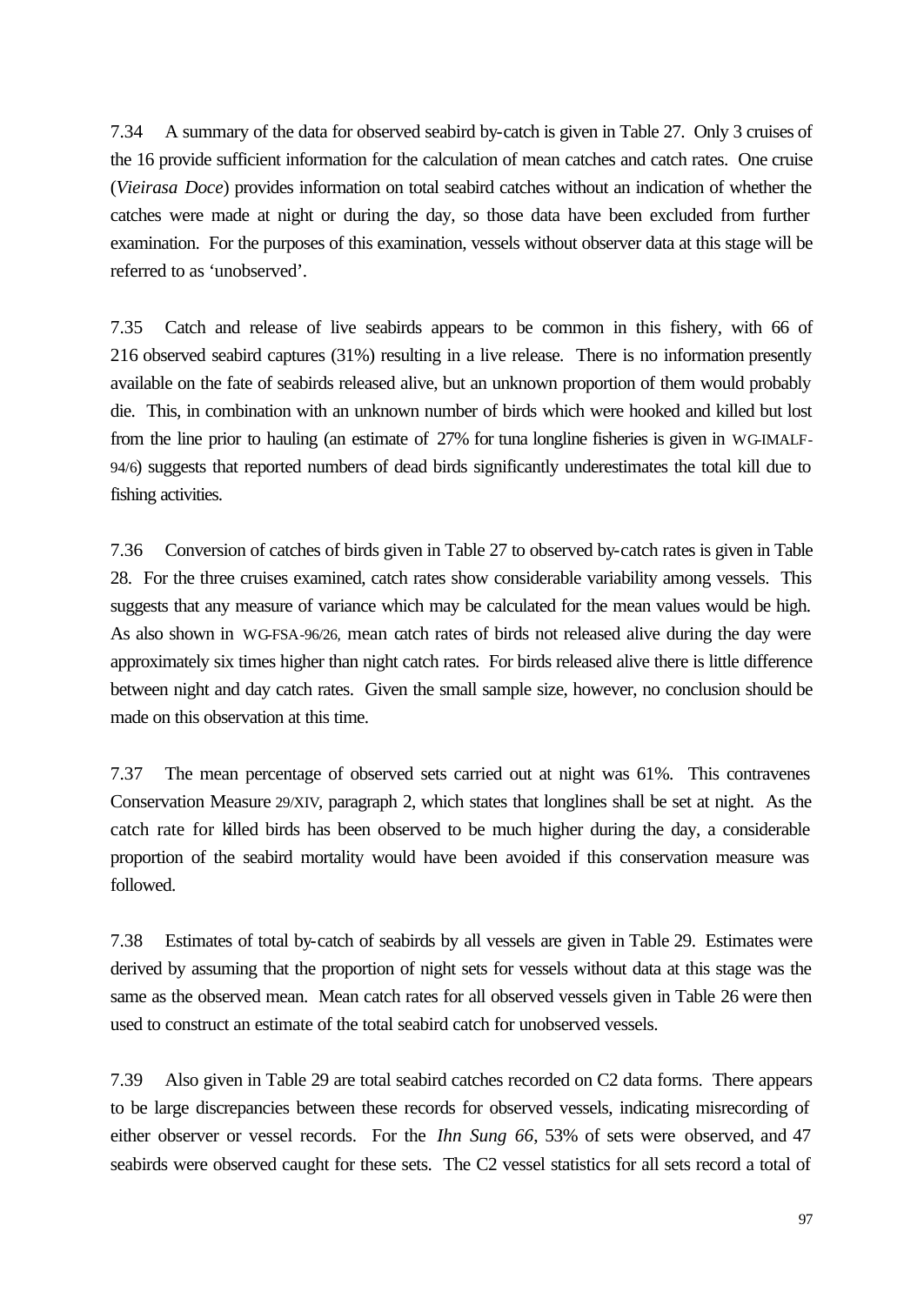41 seabirds caught. For the *Puerto Ballena*, 69% of sets were observed, and 167 seabirds were observed caught for these sets with 140 of these killed. The C2 vessel statistics for all sets record a total of 131 seabirds killed, and no statistics were given for those released alive. Such discrepancies clearly require further investigation.

7.40 Table 29 indicates that all 16 vessels in the *D. eleginoides* fishery in Subarea 48.3 during 1995/96 caught in the order of 2 300 seabirds, of which 1 618 were dead and 682 were released alive. It was expressly noted, however, that these estimates are extrapolated from just 3 (of 16) datasets which may not be fully representative of the overall picture; revised estimates will be provided as soon as intersessional analysis of the remaining data is complete. Nevertheless, the present estimates are the best that can be made with the available data.

7.41 To estimate numbers caught by species, an estimate of the species composition of the catch for the fishery is required. Two sources of this information were investigated: observed catch composition, and vessel-reported C2 catch composition. Composition of observed catch is given in Table 30, and vessel C2 catch composition is given in Table 31. Only five species were reported by observers, compared with nine in the vessel C2 reports. Observed captures gave a total sample size of 169, while the vessel C2 sample size was 787. While there may be reason to give greater weight to observed records due to discrepancies already outlined, the larger sample of the vessel C2 records has been selected for use in this case. As an estimate of percentage catch composition is required, under- or over-reporting is not an issue. Of importance is that the sample is random in relation to the total catch, and that the sampled birds are correctly identified. The accuracy of identification by observers and persons completing vessel details should be investigated.

7.42 Estimates of percentage catch composition by identified species were constructed in Table 31 by proportional distribution of catch identified as 'birds' to albatrosses, petrels and shearwaters, and Antarctic terns. Then, catches given as just 'albatrosses' or 'petrels and shearwaters' were proportionately distributed over individual species within those groups. This resulted in estimates of total catch by identified species, and the percentage species composition given in the table. Estimates of total catch by species for the fishery were then made by multiplying the species composition proportions by the estimated total fishery seabird catch given in Table 29. Results in Table 31 indicate that of the birds captured, 1 498 were albatrosses and 747 were petrels. Of these, it was estimated that 1 055 albatrosses and 527 petrels were killed. Note that these are also extrapolated estimates (see paragraph 7.40).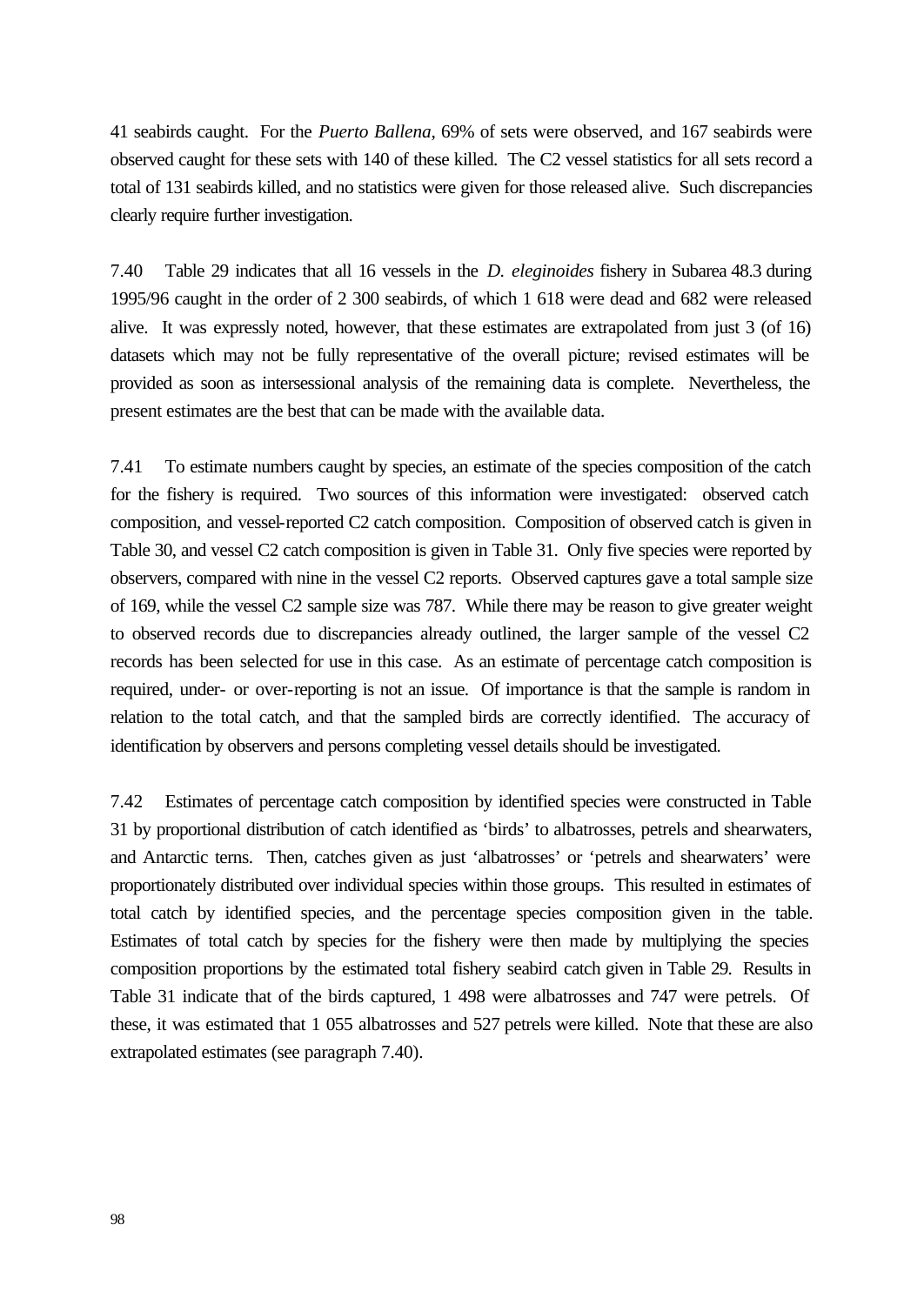| Vessel                 | Obs C <sub>2</sub> | Obs Log        | Obs Hooks | Total Hooks | % N sets | <b>Observed Catch Rates</b> |       |       |       |       |       |       |       |       |
|------------------------|--------------------|----------------|-----------|-------------|----------|-----------------------------|-------|-------|-------|-------|-------|-------|-------|-------|
|                        |                    |                |           |             |          |                             | Dead  |       |       | Alive |       |       | Total |       |
|                        |                    |                |           |             |          | Night                       | Day   | Total | Night | Day   | Total | Night | Day   | Total |
| Antarctic III          | Yes                | Yes            | 52.9      | 73.9        | 89       | 0.042                       | 0.000 | 0.038 | 0.000 | 0.000 | 0.000 | 0.042 | 0.000 | 0.038 |
| Vieirasa Doce          | Yes                | Yes            | 204.2     | 204.2       | 81       |                             |       |       |       |       |       |       |       |       |
| <b>Aquatic Pioneer</b> | No                 | No             |           | 23.8        |          |                             |       |       |       |       |       |       |       |       |
| Ercilla                | Yes                | No             |           | 544.8       |          |                             |       |       |       |       |       |       |       |       |
| Faro de Hercules       | Yes                | No             |           | 706.5       |          |                             |       |       |       |       |       |       |       |       |
| <b>Friosur III</b>     | Yes                | No             |           | 1115.5      |          |                             |       |       |       |       |       |       |       |       |
| Isla Camilla           | Yes                | N <sub>o</sub> |           | 1114.6      |          |                             |       |       |       |       |       |       |       |       |
| Isla Sofia             | Yes                | No             |           | 369.0       |          |                             |       |       |       |       |       |       |       |       |
| Maria Tamara           | No                 | No             |           | 11.3        |          |                             |       |       |       |       |       |       |       |       |
| Antonio Lorenzo        | N <sub>0</sub>     | No             |           | 40.0        |          |                             |       |       |       |       |       |       |       |       |
| <b>Magallanes III</b>  | Yes                | No             |           | 537.8       |          |                             |       |       |       |       |       |       |       |       |
| Mar del Sur I          | Yes                | No             |           | 1014.0      |          |                             |       |       |       |       |       |       |       |       |
| Puerto Ballena         | Yes                | Yes            | 233.3     | 906.4       | 53       | 0.235                       | 1.012 | 0.600 | 0.137 | 0.091 | 0.116 | 0.372 | 1.104 | 0.716 |
| Ihn Sung 66            | Yes                | No             | 512.6     | 1459.1      | 53       | 0.004                       | 0.029 | 0.016 | 0.088 | 0.062 | 0.076 | 0.092 | 0.091 | 0.092 |
| <i>Itkul</i>           | N <sub>o</sub>     | No             |           | 646.3       |          |                             |       |       |       |       |       |       |       |       |
| American Champion      | Yes                | No             |           | 754.8       |          |                             |       |       |       |       |       |       |       |       |
| Total                  |                    |                |           |             |          | 0.053                       | 0.299 | 0.150 | 0.067 | 0.063 | 0.066 | 0.120 | 0.362 | 0.215 |

Table 28: Observed seabird catch rates.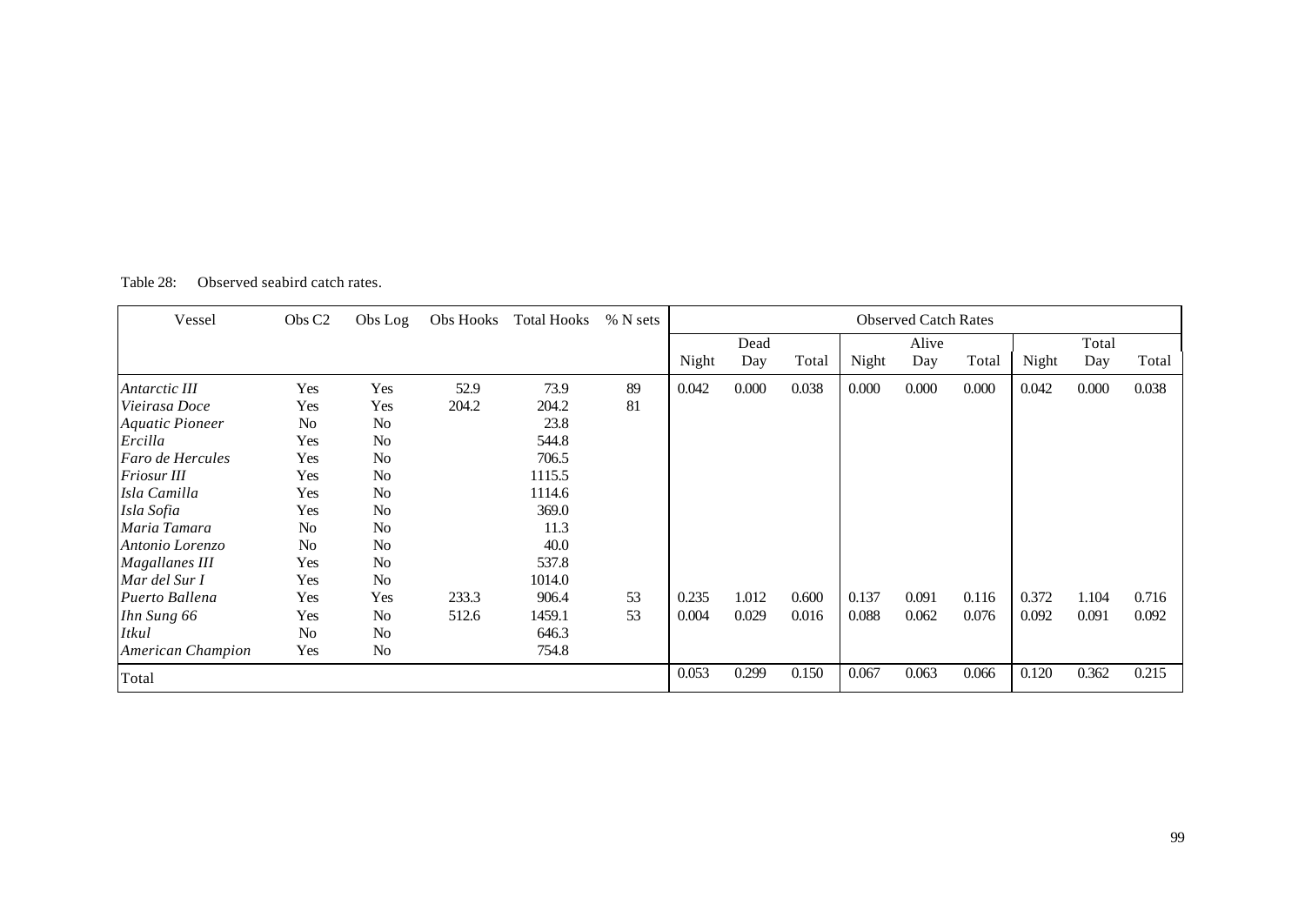| Estimated total seabird catch.<br>Table 29: |  |
|---------------------------------------------|--|
|---------------------------------------------|--|

| Vessel                 | Obs Hooks | Total Hooks % N sets |    |        | <b>Estimated Total Birds Caught</b> |         |        |        |        |        |         |         | Totals from C2 Forms |                  |       |
|------------------------|-----------|----------------------|----|--------|-------------------------------------|---------|--------|--------|--------|--------|---------|---------|----------------------|------------------|-------|
|                        |           |                      |    |        | Dead                                |         |        | Alive  |        |        | Total   |         | Dead                 | Alive            | Total |
|                        |           |                      |    | Night  | Day                                 | Total   | Night  | Day    | Total  | Night  | Day     | Total   |                      |                  |       |
| Antarctic III          | 52.9      | 73.9                 | 89 | 2.79   | 0.00                                | 2.79    | 0.00   | 0.00   | 0.00   | 2.79   | 0.00    | 2.79    | 4                    | $\theta$         |       |
| Vieirasa Doce          | 204.2     | 204.2                | 81 | 8.71   | 11.58                               | 20.29   | 11.16  | 2.45   | 13.61  | 19.87  | 14.04   | 33.90   | 41                   | $\theta$         | 41    |
| <b>Aquatic Pioneer</b> |           | 23.8                 | 61 | 0.76   | 2.79                                | 3.55    | 0.97   | 0.59   | 1.56   | 1.73   | 3.39    | 5.11    |                      |                  |       |
| Ercilla                |           | 544.8                | 61 | 17.38  | 64.09                               | 81.48   | 22.27  | 13.58  | 35.85  | 39.65  | 77.67   | 117.32  |                      |                  |       |
| Faro de Hercules       |           | 706.5                | 61 | 22.54  | 83.12                               | 105.66  | 28.88  | 17.61  | 46.49  | 51.42  | 100.73  | 152.15  | 132                  | 33               | 165   |
| Friosur III            |           | 1115.5               | 61 | 35.59  | 131.23                              | 166.82  | 45.60  | 27.80  | 73.40  | 81.19  | 159.04  | 240.23  | 48                   | 6                | 54    |
| Isla Camilla           |           | 1114.6               | 61 | 35.56  | 131.12                              | 166.68  | 45.56  | 27.78  | 73.34  | 81.12  | 158.91  | 240.02  | 35                   | 3                | 38    |
| Isla Sofia             |           | 369.0                | 61 | 1.77   | 43.41                               | 55.18   | 15.08  | 9.20   | 24.28  | 26.86  | 52.61   | 79.47   |                      |                  |       |
| Maria Tamara           |           | 11.3                 | 61 | 0.36   | 1.32                                | 1.68    | 0.46   | 0.28   | 0.74   | 0.82   | 1.60    | 2.42    |                      |                  |       |
| Antonio Lorenzo        |           | 40.0                 | 61 | 1.28   | 4.71                                | 5.98    | 1.64   | 1.00   | 2.63   | 2.91   | 5.70    | 8.61    |                      |                  |       |
| <b>Magallanes III</b>  |           | 537.8                | 61 | 17.16  | 63.28                               | 80.43   | 21.99  | 13.41  | 35.39  | 39.14  | 76.68   | 115.83  |                      |                  |       |
| Mar del Sur I          |           | 1014.0               | 61 | 32.35  | 119.30                              | 151.65  | 41.45  | 25.27  | 66.73  | 73.80  | 144.57  | 218.37  | 197                  | 3                | 200   |
| Puerto Ballena         | 233.3     | 906.4                | 53 | 112.67 | 431.25                              | 543.92  | 66.05  | 38.85  | 104.90 | 178.72 | 470.10  | 648.82  | 131                  | $\theta$         | 131   |
| Ihn Sung 66            | 512.6     | 1459.1               | 53 | 2.85   | 19.93                               | 22.77   | 68.32  | 42.70  | 111.01 | 71.16  | 62.62   | 133.78  | 8                    | 33               | 41    |
| <i>Itkul</i>           |           | 646.3                | 61 | 20.62  | 76.04                               | 96.66   | 26.42  | 16.11  | 42.53  | 47.04  | 92.14   | 139.18  |                      |                  |       |
| American Champion      |           | 754.8                | 61 | 24.08  | 88.80                               | 12.88   | 30.85  | 18.81  | 49.67  | 54.94  | 107.61  | 162.55  | 113                  | $\boldsymbol{0}$ | 113   |
| Total                  | 1003.0    | 9521.9               | 61 | 346.47 | 1271.97                             | 1618.44 | 426.69 | 255.45 | 682.13 | 773.15 | 1527.42 | 2300.57 | 709                  | 78               | 787   |

Note: shaded regions indicate extrapolated estimates (derived as indicated in paragraph 7.40).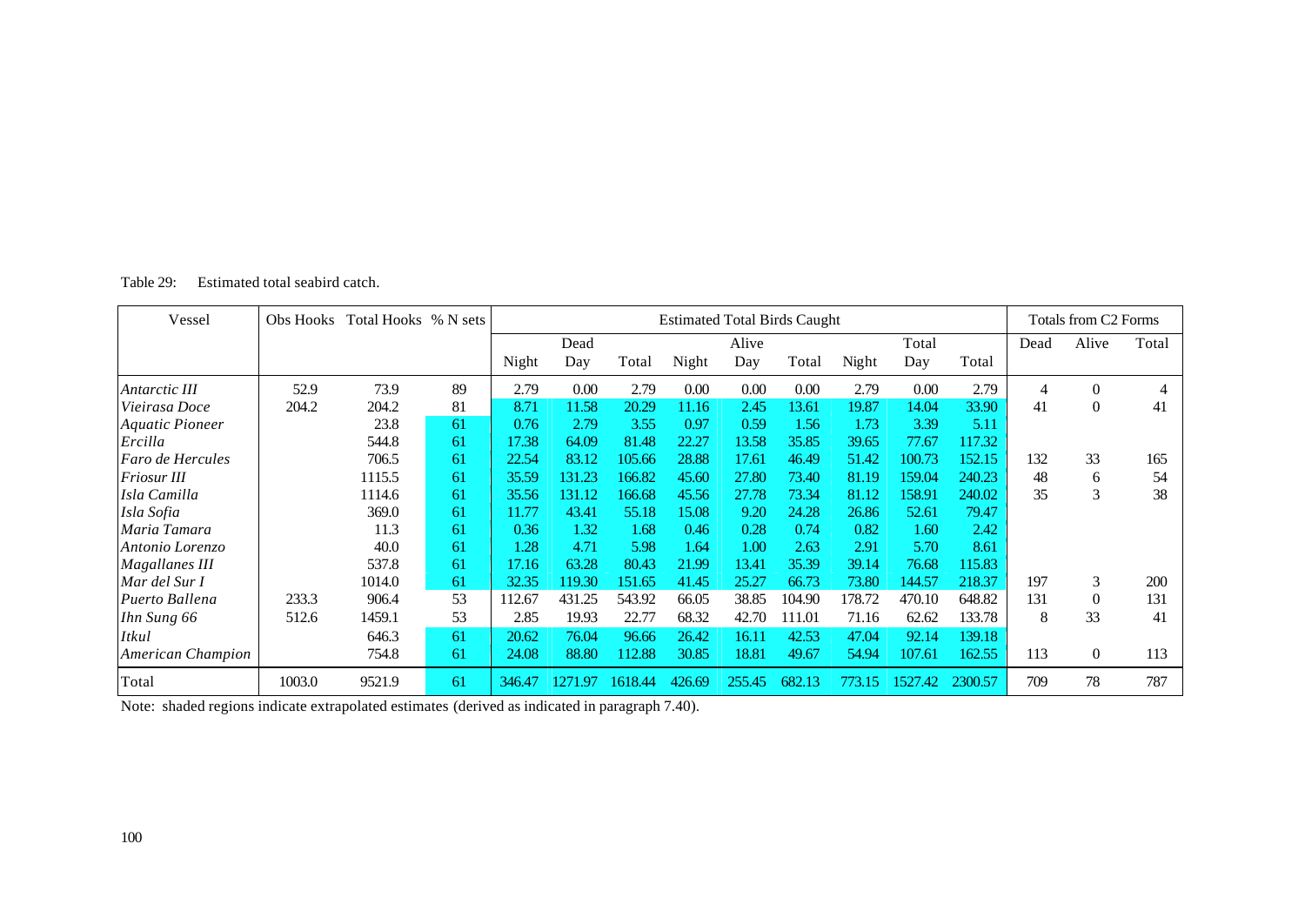| Species                                                                                                                 | Code                                                 |       | Dead          |                                   |       | Alive |       | Total |           |           |  |
|-------------------------------------------------------------------------------------------------------------------------|------------------------------------------------------|-------|---------------|-----------------------------------|-------|-------|-------|-------|-----------|-----------|--|
|                                                                                                                         |                                                      | Night | Day           | Total                             | Night | Day   | Total | Night | Day       | Total     |  |
| Grey-headed albatross<br>Black-browed albatross<br>Wandering albatross<br>Southern giant petrel<br>White-chinned petrel | <b>DIC</b><br>DIM<br>DIX<br><b>MAG</b><br><b>PRO</b> |       | 93<br>0<br>36 | 100<br>$\theta$<br>$\Omega$<br>39 |       | 0     | 20    | 16    | 104<br>37 | 120<br>40 |  |
| Total                                                                                                                   |                                                      | 10    | 132           | 142                               | Q     | 18    | 27    | 19    | 150       | 169       |  |

Table 30: Species catch summaries from observer logbooks and cruise reports.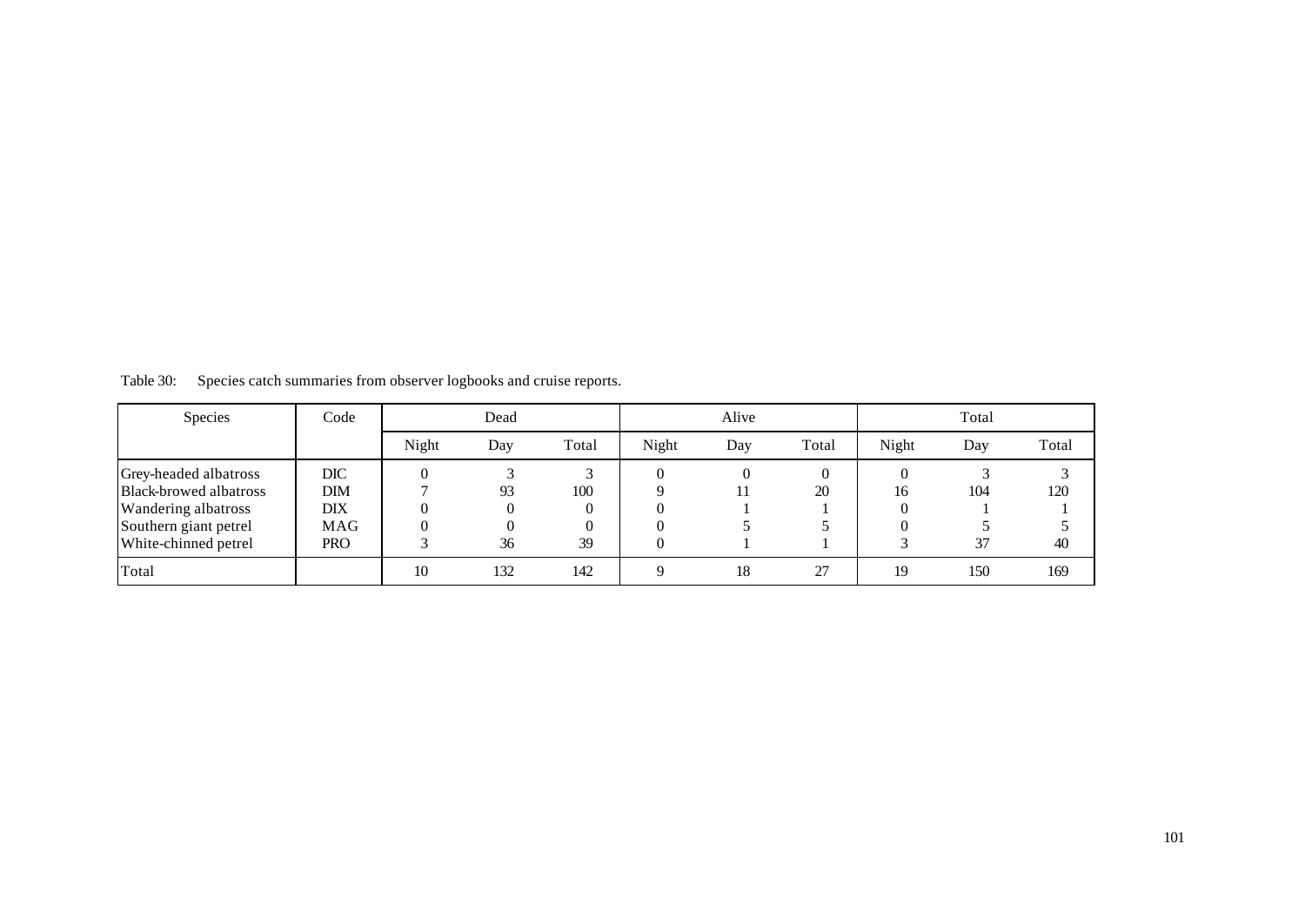| Species                       | Code       | Dead           |        |        |         | Alive          |       |        |        | Total          |        |        |         |
|-------------------------------|------------|----------------|--------|--------|---------|----------------|-------|--------|--------|----------------|--------|--------|---------|
|                               |            | Recorded       | Est    | $\%$   | Total   | Recorded       | Est   | $\%$   | Total  | Recorded       | Est    | %      | Total   |
| <b>Birds</b>                  | <b>BIZ</b> | $\mathfrak{2}$ |        |        |         | $\theta$       |       |        |        | $\overline{2}$ |        |        |         |
| Albatrosses                   | ALZ        | 89             |        |        |         |                |       |        |        | 90             |        |        |         |
| Grey-headed albatross         | DIC        | 19             | 23.61  | 3.33   | 53.90   | $\Omega$       | 0.00  | 0.00   | 0.00   | 19             | 23.12  | 2.94   | 67.59   |
| <b>Black-browed albatross</b> | <b>DIM</b> | 310            | 385.25 | 54.34  | 879.42  | 45             | 45.92 | 58.87  | 401.57 | 355            | 431.99 | 54.89  | 1262.80 |
| Royal albatross               | <b>DIP</b> |                | 1.24   | 0.18   | 2.84    | $\theta$       | 0.00  | 0.00   | 0.00   |                | 1.22   | 0.15   | 3.56    |
| Wandering albatross           | <b>DIX</b> | 35             | 43.50  | 6.13   | 99.29   | 4              | 4.08  | 5.23   | 35.70  | 39             | 47.46  | 6.03   | 138.73  |
| Sooty albatross               | PHU        | $\overline{7}$ | 8.70   | 1.23   | 19.86   | $\Omega$       | 0.00  | 0.00   | 0.00   |                | 8.52   | 1.08   | 24.90   |
| <b>Identified albatrosses</b> |            | 372            |        |        |         | 49             |       |        |        | 421            |        |        |         |
| All albatrosses               |            | 461            | 462.30 | 65.21  | 1055.30 | 50             | 50.00 | 64.10  | 437.27 | 511            | 512.30 | 65.10  | 1497.57 |
| Petrels and shearwaters       | <b>PTZ</b> | 119            |        |        |         | 3              |       |        |        | 122            |        |        |         |
| Southern giant petrel         | <b>MAG</b> | 5              | 10.39  | 1.47   | 23.72   | 22             | 25.00 | 32.05  | 218.63 | 27             | 51.90  | 6.59   | 151.71  |
| Northern giant petrel         | <b>MAH</b> | $\overline{2}$ | 4.16   | 0.59   | 9.49    | $\theta$       | 0.00  | 0.00   | 0.00   | $\overline{2}$ | 3.84   | 0.49   | 11.24   |
| White-chinned petrel          | <b>PRO</b> | 104            | 216.10 | 30.48  | 493.30  | $\overline{0}$ | 0.00  | 0.00   | 0.00   | 104            | 199.91 | 25.40  | 584.37  |
| Identified petrels,           |            |                |        |        |         |                |       |        |        |                |        |        |         |
| shearwaters                   |            | 111            |        |        |         | 22             |       |        |        | 133            |        |        |         |
| All petrels, shearwaters      |            | 230            | 230.65 | 32.53  | 526.51  | 25             | 25.00 | 32.05  | 218.63 | 255            | 255.65 | 32.48  | 747.32  |
| Antarctic tern                | <b>STV</b> | 16             | 16.05  | 2.26   | 36.63   | 3              | 3.00  | 3.85   | 26.24  | 19             | 19.05  | 2.42   | 55.68   |
| Total                         |            | 709            | 708.99 | 100.00 | 1618.44 | 78             | 78.00 | 100.00 | 682.13 | 787            | 787.00 | 100.00 | 2300.57 |

Table 31: Species catch summary from C2 forms and estimated total catch proportions.

Notes: Shaded regions indicate extrapolated estimates (derived as indicated in paragraph 7.42); Est indicates total recorded catch after redistribution to identified species; % is the estimated proportion of the recorded catch which applies to each species; Total is the estimated total catch of each species after multiplying percentage proportions by the total estimated seabird catches given in Table 27.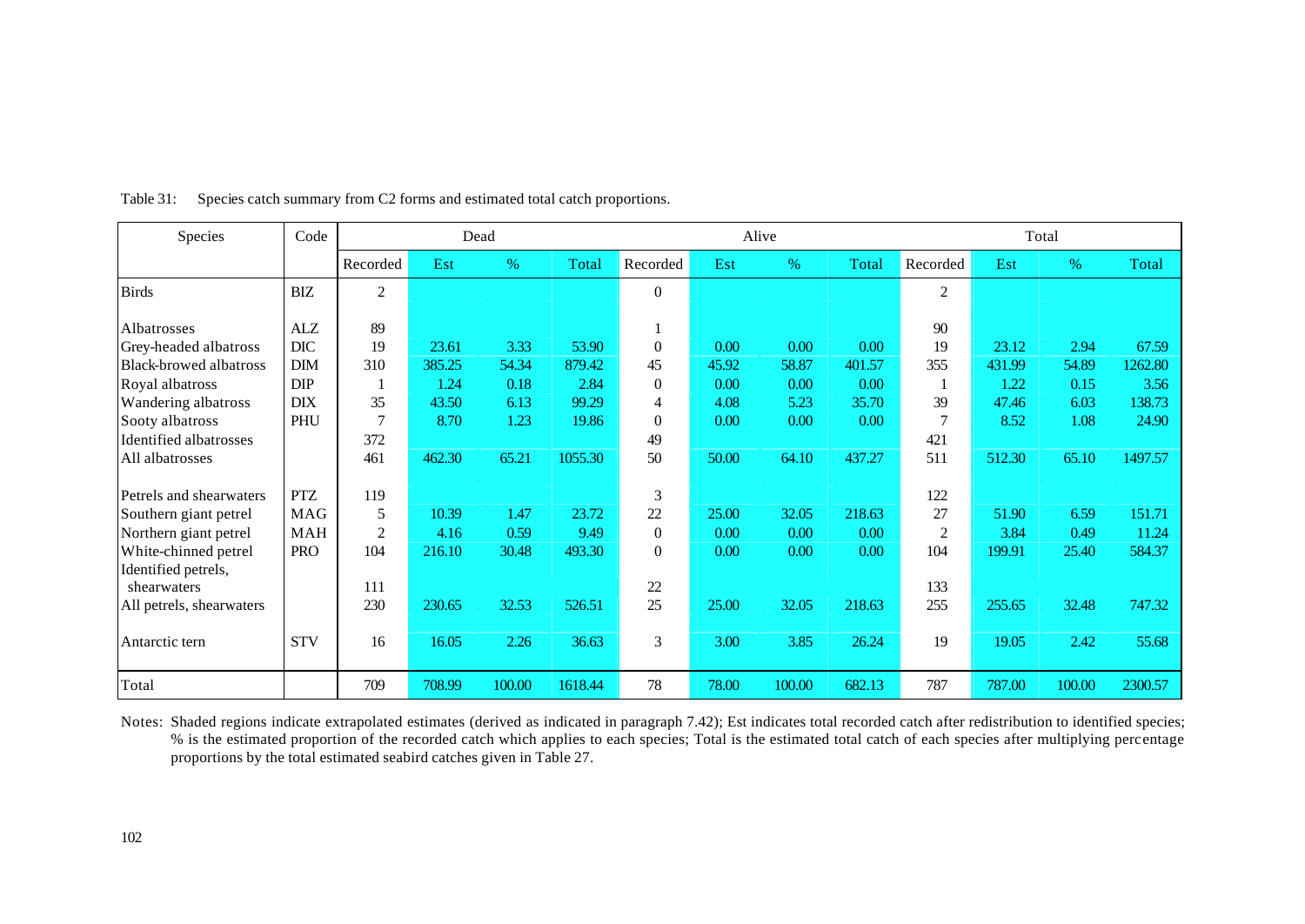7.43 No estimates of the effectiveness of mitigation measures such as streamer lines, avoidance of offal discharge or underwater setting were made due to the very small sample sizes in the limited datasets available for analysis at the meeting. As more data become available, such analyses should certainly be carried out.

7.44 Some suggestions for future improvement of analyses of seabird catch and catch rates are as follows:

- (i) areas of discrepancy in data supplied should be investigated and rectified;
- (ii) an evaluation of the accuracy of species identifications carried out by observers and vessels should be made;
- (iii) estimates of the variance of mean catch and catch rate estimates are required to allow cross-year and cross-strata statistical comparisons;
- (iv) statistical analysis of the effectiveness of mitigation measures should be carried out as more data becomes available; and
- (v) methods for stratification of the data for the calculation of seabird by-catch and by-catch rates should be given more thought in relation to time (seasonal effects, night setting), area (are there areas within the fishery where species abundance varies?), and vessel effects (bird lines, offal discharge, underwater setting, bait thawing, etc.).

7.45 Additional supplementary information from some of the observers' reports is extracted and summarised below.

7.46 The report (WG-FSA-96/31) of the observer on the *Puerto Ballena* includes data showing that:

- (i) black-browed albatrosses are particularly susceptible to capture during the day with white-chinned petrels equally susceptible to capture during the day and night;
- (ii) the behaviour and abundance of black-browed albatrosses is such as to dominate other seabirds for access to baits. Only white-chinned petrels, which can dive for baits, can readily operate outside the influence of black-browed albatrosses and therefore be commonly caught;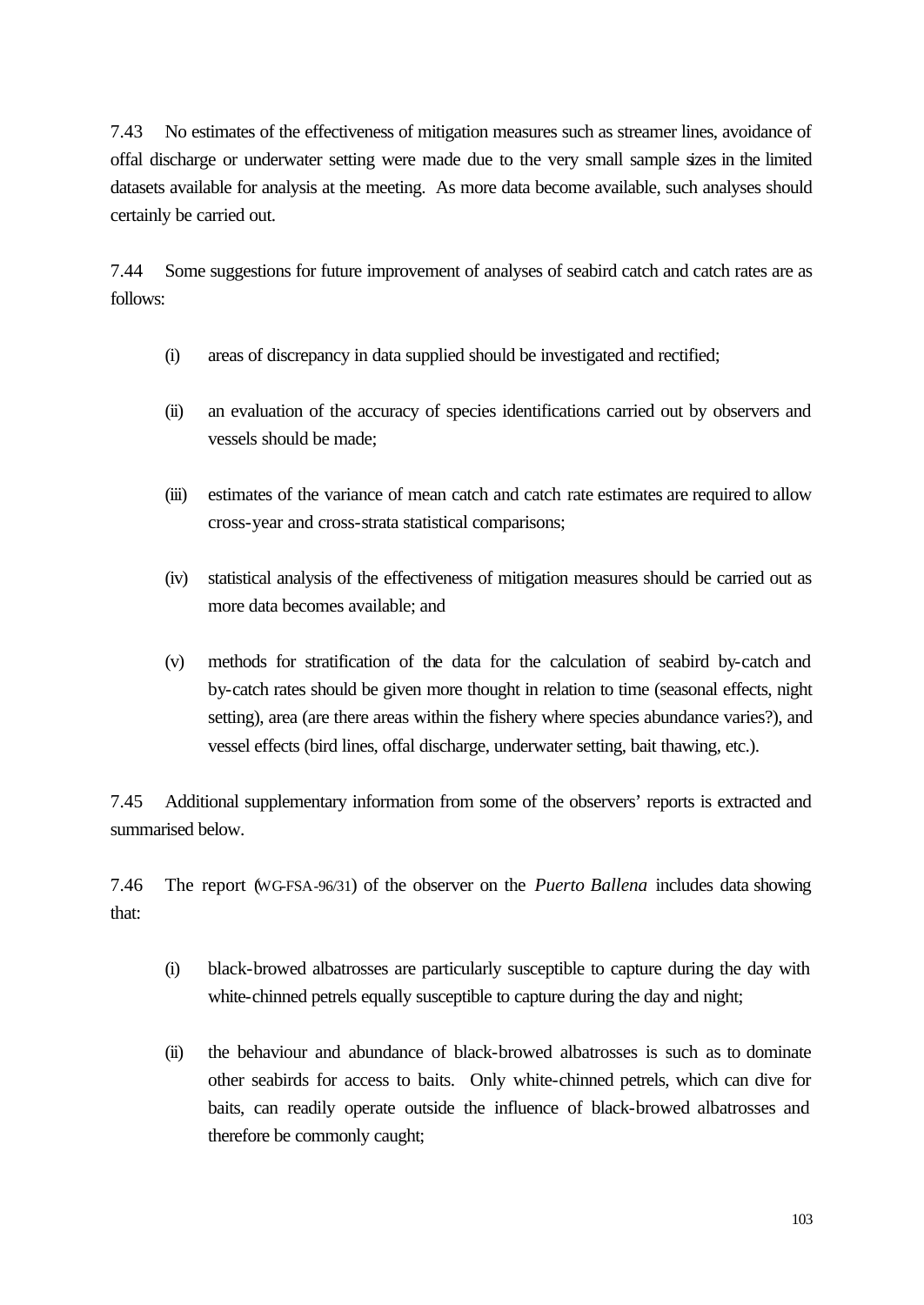- (iii) catch rates of both black-browed albatrosses and white-chinned petrels were substantially reduced after early May (presumably reflecting post-breeding migration/dispersal);
- (iv) three-quarters of the birds observed as being caught were taken on 11 (10%) hauls. In at least three of these cases the longline was at an angle or perpendicular to wind/wave direction, which prevented the streamer line covering the area where the baited hooks entered the water;
- (v) with three exceptions, all lines with considerable by-catch of birds were set during daylight; and
- (vi) of 139 black-browed albatrosses handled, all of which were adults, 5 (4%) were banded at Bird Island. This proportion is much higher than the percentage of banded birds in the overall South Georgia black-browed albatross population  $(<0.1\%)$ . The status of the birds caught is consistent with the observed reduction in survival rates of adult black-browed albatrosses at Bird Island study colonies (SC-CAMLR-XV/BG/7).
- 7.47 The report (WG-FSA-96/40) of the observer on the *Ihn Sung 66* indicates that:
	- (i) 47% of sets were made in daylight hours (i.e. outside the times defined in Conservation Measure 29/XIV);
	- (ii) most of the birds caught were taken during the early part of the March–July fishing season; and
	- (iii) seven of the eight dead birds were subsequently identified in the Falkland/Malvinas Islands as six adult black-browed albatrosses and one adult wandering albatross (ringed at Bird Island).
- 7.48 The report (WG-FSA-96/52) of the observer on *Itkul* indicated that:
	- (i) relatively few birds were caught: 24 in total, comprising 20 white-chinned petrels, 3 black-browed albatrosses and 1 wandering albatross (ringed at Bird Island);
	- (ii) from late May onwards (to mid-June) no birds were caught, probably due to a reduction in the number of birds in the fishing area;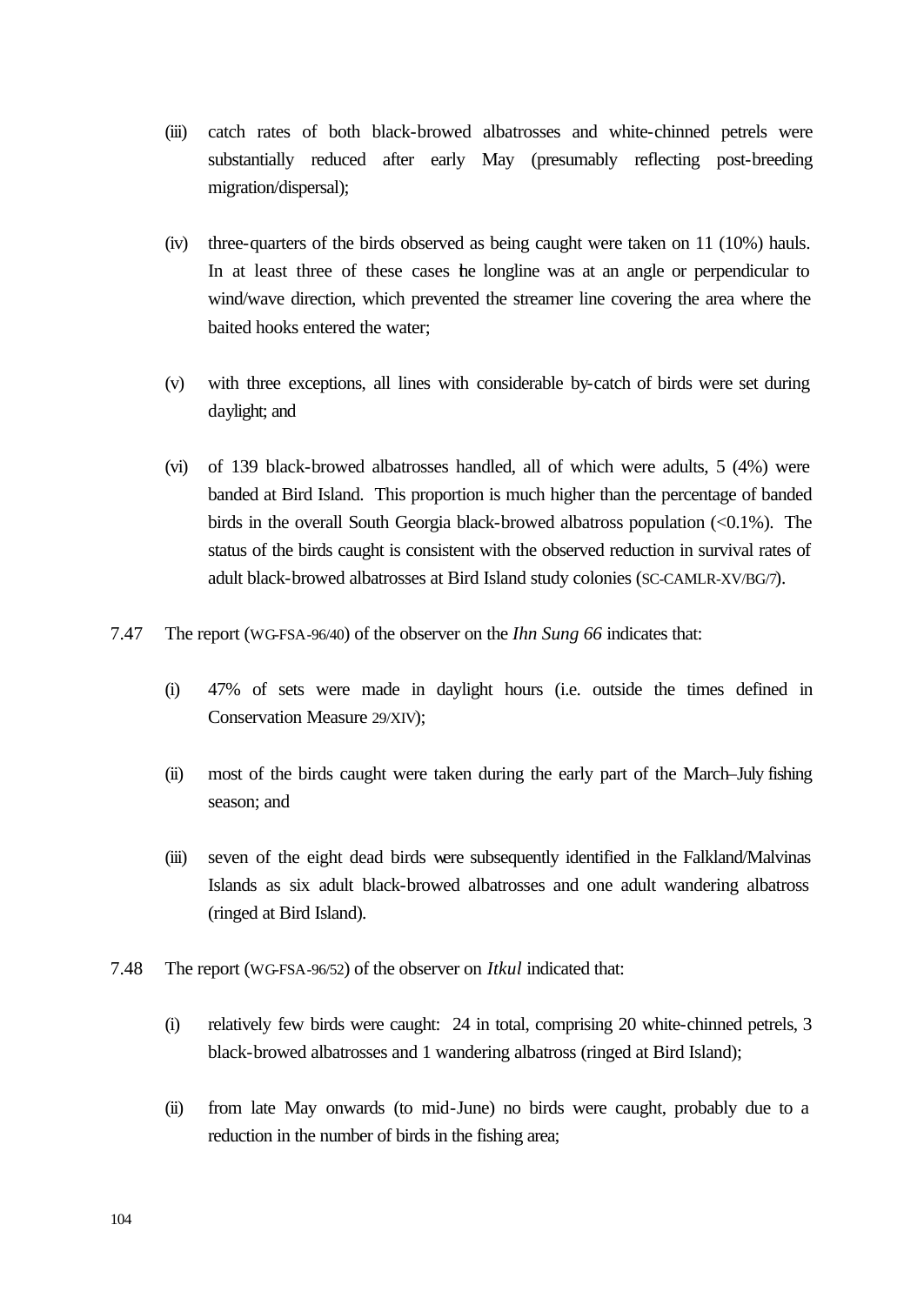- (iii) a number of difficulties (listed in detail) were experienced with the recording forms (these have largely been rectified in the revision of the logbook); and
- (iv) agreements for payment of observers have not been honoured; the observer suggests that CCAMLR might be able to act as the fund holder for payment of observers.

7.49 A report by Ukrainian observers (WG-FSA-96/50) provides summary information on mitigation methods in use in Division 58.5.1 in 1995/96 which, except for the discharge of offal during the set (designed to distract birds), were consistent with Conservation Measure 29/XIV.

7.50 WG-FSA-96/47 is a preliminary report which indicates that only one bird was caught by the *American Champion* in 35 days of fishing near the Prince Edward Islands in August/September 1996. A more comprehensive report from this cruise will be submitted by South Africa in due course; although obtained from outside the Convention Area, the results will be of interest to CCAMLR because fishing was carried out close to the boundary of the Convention Area.

7.51 The Working Group made the following comments on the analyses undertaken and the reports received.

- (i) It expressed concern that all logbook data so far analysed and all detailed observer reports received to date indicated failure to comply with the provisions of Conservation Measure 29/XIV, especially in respect of daytime setting, but also with respect to discharge of offal on the same side as the haul. There is a need to reemphasise that both these practices lead to increased bird-bait or bird-fish interactions and inevitably reduce fishing efficiency. It is essential that vessels conform strictly to the provisions of Conservation Measure 29/XIV.
- (ii) Daytime setting undoubtedly is the major contributor to the relatively high overall catch rates of birds reported in 1995/96.
- (iii) The number of black-browed albatrosses being caught and to a lesser extent that of wandering and grey-headed albatrosses and white-chinned petrels – is a matter of serious concern.
- (iv) There is increasing evidence that after early May interactions with albatrosses, especially black-browed albatrosses, and white-chinned petrels decrease greatly.

7.52 The Working Group commended the Scientific Observer Data Analyst for his work in developing the database and undertaking initial data analysis. The Working Group noted that this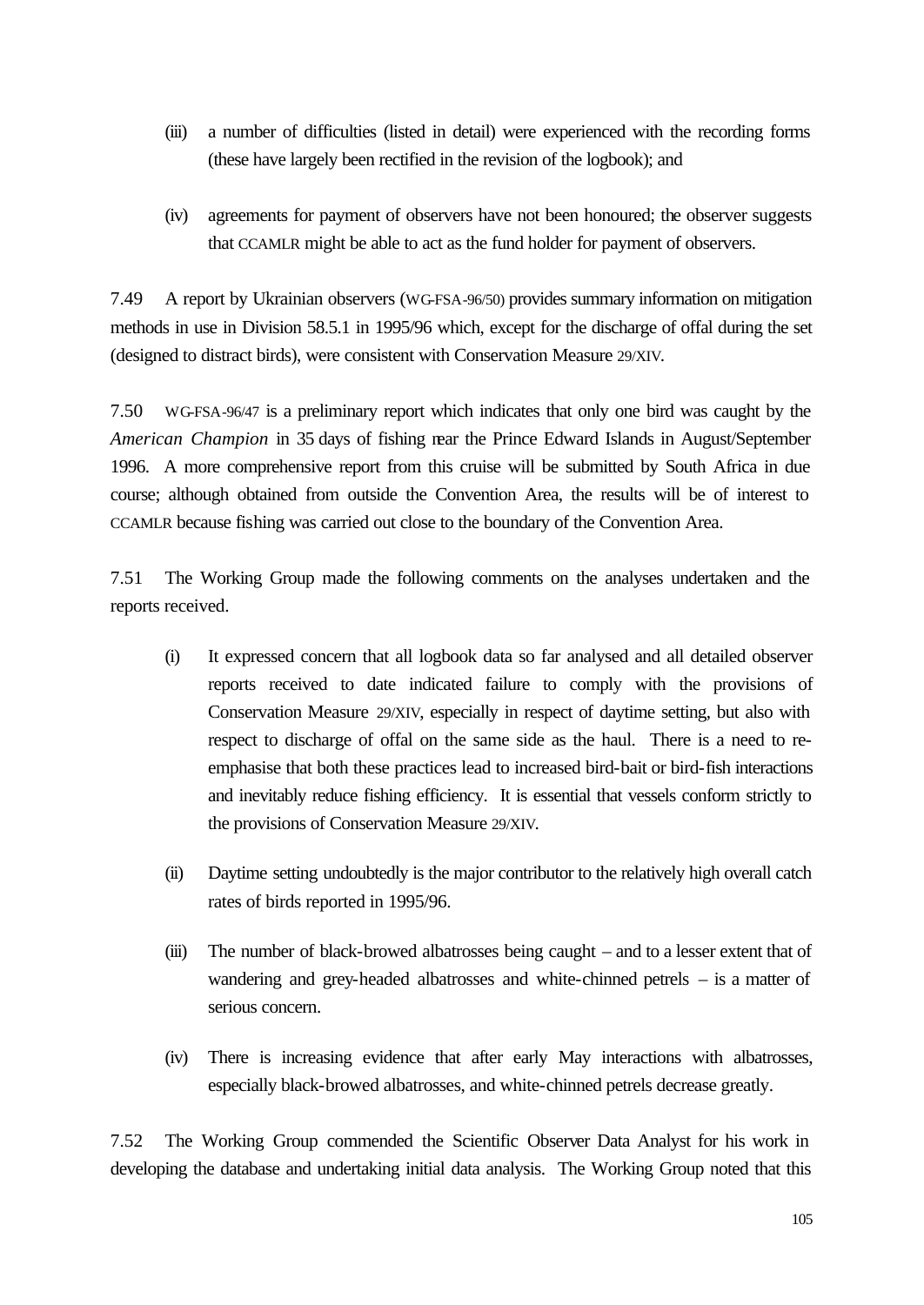work had greatly enhanced its ability to analyse data in an effective and comprehensive way. The small amount of analysis undertaken this year had been due simply to the absence or lateness of submitted data and its submission in inappropriate formats. Arising from this, there was a requirement for very substantial intersessional data analysis of information provided by scientific observers. The Working Group recommended that the Scientific Observer Data Analyst post should be funded throughout the intersessional period to enable this work to be undertaken as a matter of high priority.

# Demersal Longline Seabird By-catch in Division 58.5.1

7.53 WG-FSA-96/10 reports on catch rates of seabirds around Kerguelen from 1993/94 to 1995/96 and the efficacy of mitigating measures in use. The longline system was a Mustad autoliner used both during the day and at night. Offal was discharged on the opposite side to the haul to attract birds away from setting/hauling operations; to scare birds away from the baited line during setting, a line as specified in Conservation Measure 29/XIV was used (this was used only during the day and in part of the 1995/96 season). A total of 529 birds (86% white-chinned petrels, 6% black-browed albatrosses, 5% grey-headed albatrosses, 2% wandering albatrosses) were caught during 291 sets (655 000 hooks) at a mean rate of 0.81 birds/1 000 hooks (with the maximum value for a single set of 10.4 birds/1 000 hooks when the streamer line became entangled with the fishing line). The number of birds caught varied significantly between years (very high in 1995/96) and month (high in October/November, low in December/January increasing to high levels from February to March). The number of birds caught at night was lower, but not significantly so, than during the day, although differences may be masked because white-chinned petrels (active both during the day and at night) formed the bulk of the seabird catch. The presence of offal produced significantly lower by-catch rates in two of the three years. However, in WG-FSA-96/10 the continuing use of offal to distract birds is not recommended because although it may confer a short-term advantage, in the longer term it probably attracts more birds to boats, thereby increasing both catch rates and bait loss. The streamer line design was not as effective as expected because of the relevant rapid adaptation to its presence by birds and the heavy sea conditions in the Kerguelen area which reduce its positive effects.

7.54 The Working Group thanked Mr D. Capdeville (France) for his thorough study which reinforced a number of important points which had been incorporated into the existing conservation measure. The Working Group endorsed the comments relating to offal discharge. It reiterated the need to continue to assess the effectiveness of the CCAMLR streamer line in further seasons.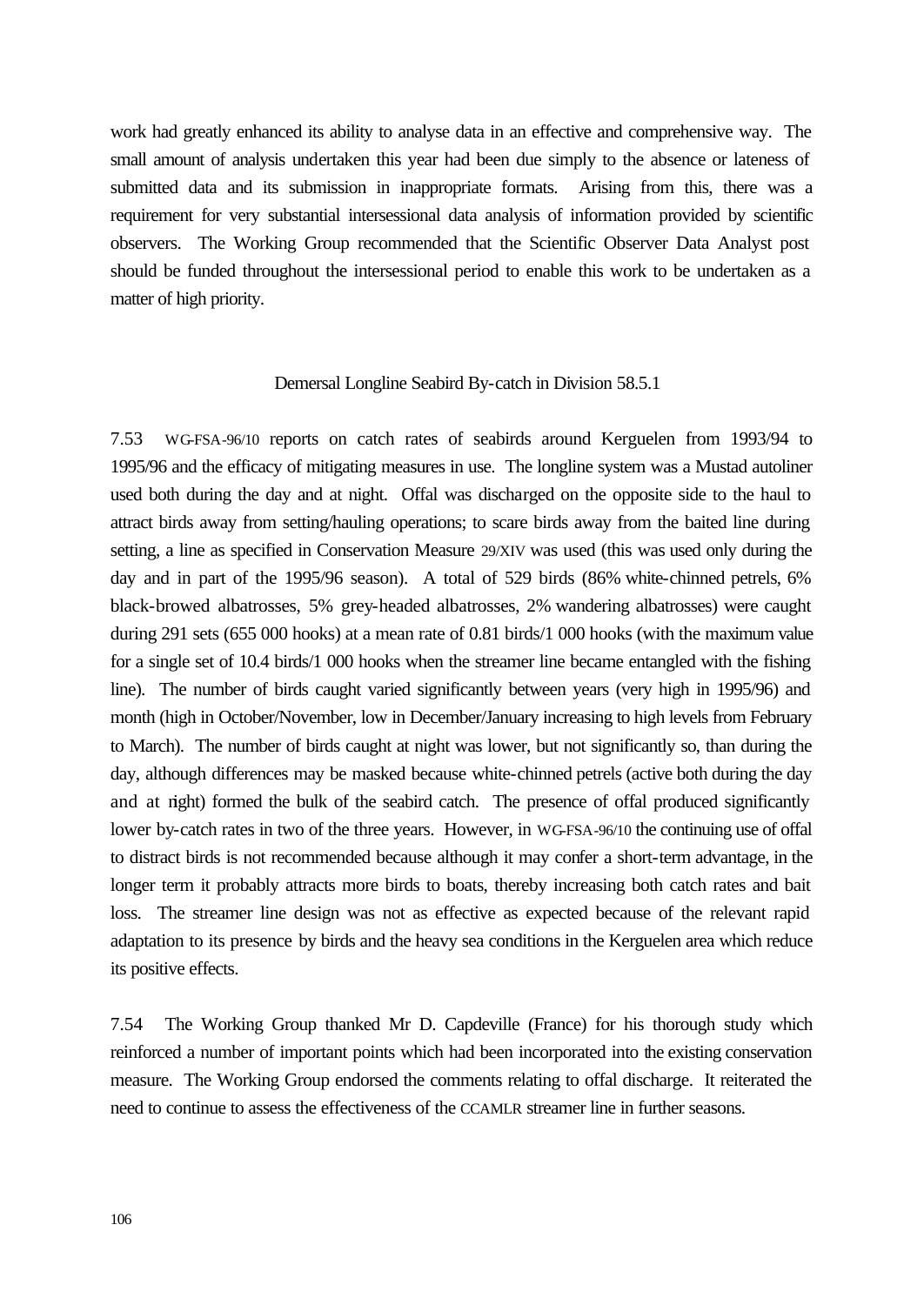Data from Outside the Convention Area

7.55 New Zealand, UK, Australia and France responded to requests for information relating to measures used to mitigate by-catch outside the Convention Area (see paragraph 7.4). Some of these responses also contained information on levels of seabird by-catch.

7.56 Dr Imber reported by correspondence that, regarding measures to mitigate by-catch in the New Zealand region in September 1993 the Fisheries (Commercial Fishing) Regulations 1986 Amendment 6 came into effect to standardise requirements for Japanese and domestic longliners. This requires all tuna longliners to deploy bird-scaring devices at all times, as a minimum standard. The CCAMLR streamer-line design was adopted. New Zealand fisheries legislation has been amended to provide funding for a range of projects designed to assess and mitigate impacts of domestic commercial fishing on protected species of marine wildlife. This allows the Crown to recover its costs from the Fishing Industry in respect of the provision of these conservation services (CSL). A project funded through CSL for the fishing year 1995/96 provided for the supply of an approved design for streamer lines to domestic fishermen (the intention was to supply all boats but a few were unavoidably missed) and advice on various methods for avoiding seabird by-catch. CSL also provided for the collection by fisheries observers of good statistical data on by-catch, processing and analysis of that data, recovery of seabird carcasses, some population monitoring, and the development of a population management plan for wandering albatrosses. In the 1995/96 fishing year only domestic fishermen operated in the tuna fishery in the New Zealand EEZ.

7.57 Dr Croxall summarised information received from the Fisheries Department of the Falkland Islands Government. Commercial longlining for *D. eleginoides*, commenced in 1994, is still regarded as being exploratory with no more than two vessels being licensed to fish at any given period. Although no legislation to mitigate seabird mortality has yet been introduced, license conditions are imposed to mitigate seabird mortality which require the use of CCAMLR-type measures, such as setting lines at night, the use of streamer lines, avoidance of dumping offal during hauling and setting operations and the use of heavily weighted lines. In addition, the company currently licensed to fish (Consolidated Fisheries Limited) and Australia funded the observation in 1995 by Mr Brothers resulting in WG-FSA-95/58, which reviewed the Spanish system of longlining from the perspective of mitigating seabird mortality. Incidental mortality of seabirds is recorded in the catch logbooks. In 1994 and 1995 the overall seabird catch rates were 3.07 birds per 4.58 million hooks (0.067 birds/1 000 hooks) and 1.39 birds per 2.75 million hooks (0.051 birds/1 000 hooks) respectively. Maximum rates reached 4.79 and 5.00 birds/1 000 hooks, but the problems that caused these (chiefly insufficient weighting of the line and too much tension during setting) have since been corrected. The species caught were predominantly black-browed albatrosses (87%), grey-headed albatrosses (7%) and white-chinned petrels (4%).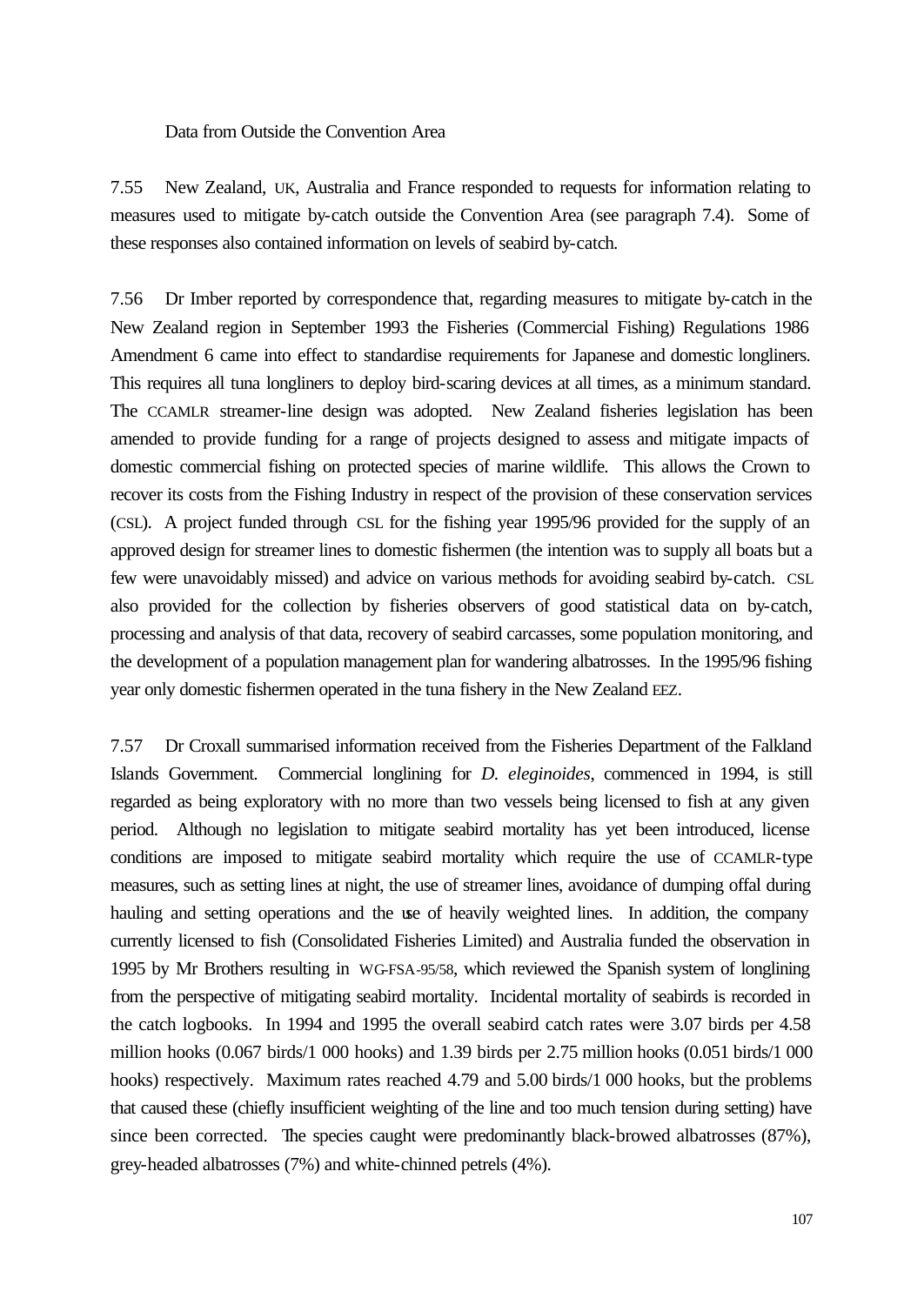7.58 Australia tabled a suite of papers (WG-FSA-96/62 to 96/66) summarising various aspects of its recent work on interactions between longline fisheries and seabirds. Mr Hay reported that from November 1995 the use of streamer lines has been mandatory within the Australian Fishing Zone (AFZ) for all tuna longlines during setting operations when fishing south of 30°S.

7.59 WG-FSA-96/65 describes effort trends in the tuna longline fisheries of the Southern Ocean, and also factors that may affect catch rates. The paper focuses on the Japanese southern bluefin tuna fishery, historically the dominant and best-documented fishery south of 30°S. However, this fishery is not the only longline fleet operating in the Southern Ocean, and in 1992 it constituted only about 44% of the estimated tuna longline effort below 30°S. It is clear that seabird by-catch is a significant problem for the Japanese longline fishery and more data need to be collected and analysed to gain further insights into the problem. The paper's main conclusions are:

- (i) there has been a recent reduction in Japanese effort (effort 1994 ~48% of 1986);
- (ii) fishing occurs predominantly in quarters 2 and 3 (April–September);
- (iii) the fishery has contracted and shifted areas of operation;
- (iv) the use of mitigation devices by Japanese vessels has increased within the Australian and the New Zealand EEZs;
- (v) the use of monofilament mainlines has increased with possible increases in seabird by-catch; and
- (vi) there have been recent and large increases in effort by other fleets (especially Taiwan).

7.60 WG-FSA-96/64 presents summary tables of seabird by-catch observations on Australian tuna longline vessels. Its main findings are:

- (i) no birds were caught in the Cairns area from 20 598 observed hooks (50 sets);
- (ii) two birds were caught (1.09 birds/1 000 hooks) from 1 830 observed hooks (4 sets) off New South Wales; and
- (iii) eight birds were caught (0.29 birds/1 000 hooks) from 27 682 observed hooks (27 sets) off Tasmania.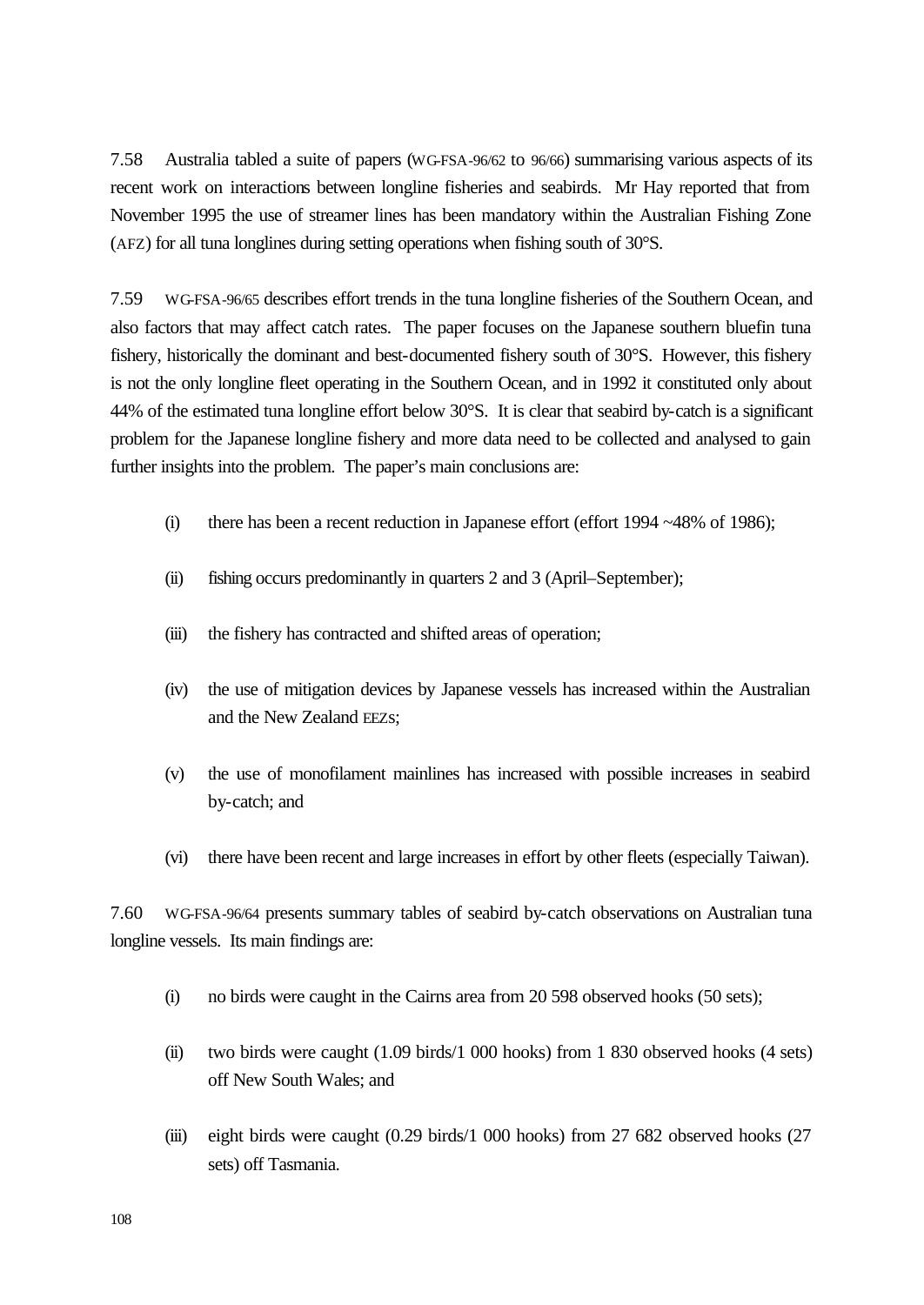WG-FSA-96/63 provides more detailed information on the data from 12 observer cruises summarised in WG-FSA-96/64.

7.61 WG-FSA-96/62 summarises data available from five Real Time Monitoring Program (RTMP) observer cruises by Australian observers in 1995. There is little information on seabird by-catch on the high seas. Information from the high seas is important, due to differences in abundance, species composition by region and distance from land. The RTMP was set up in 1991 to provide timely and reliable information on catch and effort, verification and collection of additional data (e.g. biological samples). In 1995 it was agreed that information on ecologically-related species (including seabirds) should also be collected (e.g. data on by-catch, mitigation measures). The main findings and conclusions of the paper are:

- (i) 182 sets were observed, 72% in the southeastern Indian Ocean, 28% off South Africa;
- (ii) all observed vessels had streamer lines and these were used except for one set (3.9 birds/1 000 hooks for that set);
- (iii) catch rates varied from 0 to 0.37 birds/1 000 hooks by cruise;
- (iv) the catch rate on one vessel decreased dramatically after reconfiguration of the streamer line;
- (v) there is a need for adequate observer coverage in order to obtain reliable estimates of by-catch rates (e.g. here only three vessels covered, variation within/among vessels); and
- (vi) the presence of observers contributes to reducing by-catch.

7.62 WG-FSA-96/66 presents the methodological approach to, and results of, estimating total seabird catch and catch rates (with associated variances) by season and area. The methods are applied to observer data from the AFZ. Estimates of by-catch by species are also produced. Results suggest that the total seabird by-catch by Japanese longliners operating in Australian waters was 2 981 (CV 17%) in 1992, 3 590 (CV 15%) in 1993 and 2 817 (CV 19%) in 1994.

7.63 The Working Group welcomed these detailed and useful reports. It noted that the reports: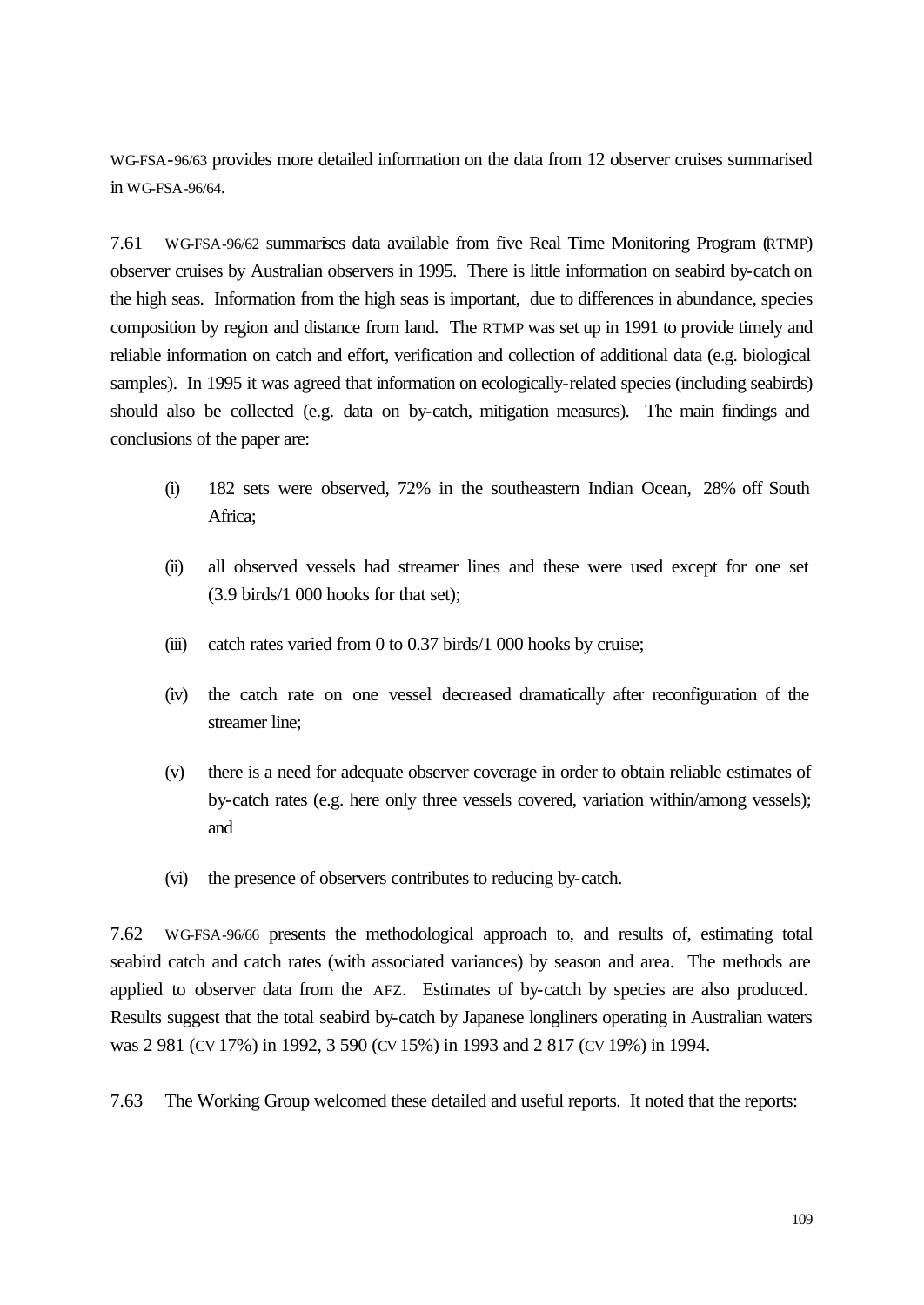- (i) confirmed that by-catch of albatross species breeding within the Convention Area (especially wandering albatross, black-browed albatross, grey-headed albatross) is prevalent in waters outside the Convention Area;
- (ii) supported (and often provided greater detail based on the use of more data) the conclusions of CCAMLR with respect to mitigating methods (e.g. the efficacy of streamer lines in reducing by-catch); and
- (iii) include details of methods (especially WG-FSA-96/66) that would be very applicable to the analysis of full sets of CCAMLR data (see also paragraph 7.51).

7.64 The Working Group also understood that Australian conservation agencies were conducting complementary research into aspects of seabird/longline fishery interactions and encouraged Australia to submit reports of this work to CCAMLR.

7.65 WG-FSA-96/9 reports the results of a joint investigation by French and Australian scientists relating population change in wandering and Amsterdam albatrosses at Crozet, Kerguelen and Amsterdam Islands to changes in the location and intensity of longline fishing (principally for southern bluefin tuna outside the Convention Area but also for *D. eleginoides* inside the Convention Area) in the Indian Ocean. The main conclusions of the paper are:

- (i) that wandering albatross populations at Crozet and Kerguelen Islands have declined markedly, but have shown slow recovery since 1986;
- (ii) the population of the endangered Amsterdam albatross appears to have similarly recovered since 1985, but remains close to extinction;
- (iii) demographic study of the Crozet population indicates that the earlier decline was mainly the result of increased adult mortality, and secondarily of low recruitment;
- (iv) satellite tracking studies of breeding birds and band recoveries of non-breeding birds indicate that during and outside the breeding season these populations are in contact with longline fisheries, mainly the pelagic Japanese southern bluefin tuna fishery and, to a lesser extent, the very limited *D. eleginoides* fishery operating on the Kerguelen shelf;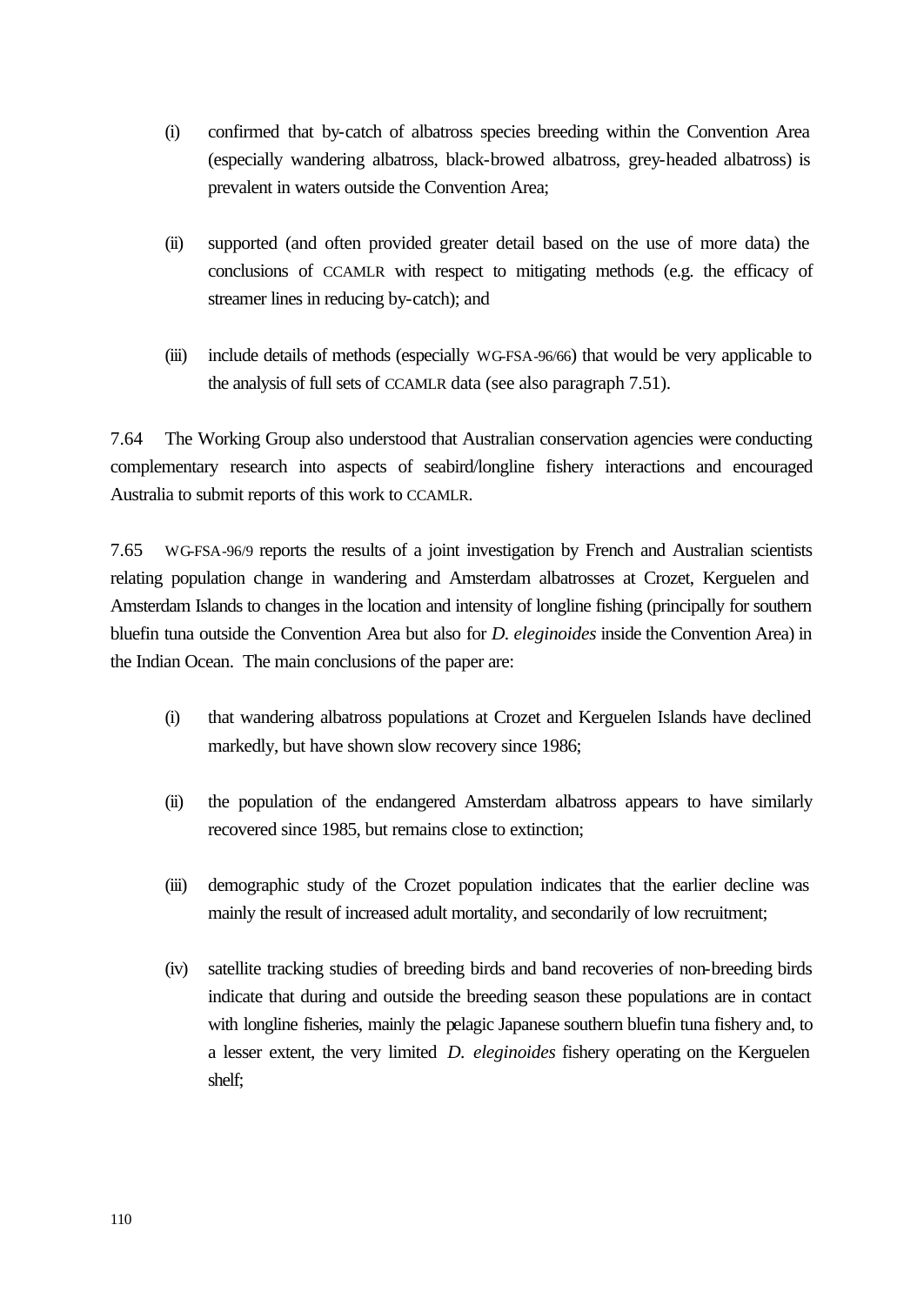- (v) decreased fishing effort and concentration outside the central Indian Ocean by the Japanese fishery during recent years has probably resulted in the slow recovery of these albatross populations as a result of improved adult survival and recruitment; and
- (vi) longline fisheries still represent a major threat to great albatross populations, most of which are still declining in the Southern Ocean.

7.66 Information on tuna-seabird interactions of interest to CCAMLR is also presented in the report of the Ecologically Related Species (ERS) Working Group of the Commission for the Conservation of Southern Bluefin Tuna (CCSBT). This report sets out the terms of reference of ERS and its response to a set of questions posed to it.

- 7.67 The Working Group was pleased to note the establishment of the ERS by CCSBT and:
	- (i) noted that the responses to many of the seabird-related questions were very consistent with the conclusions CCAMLR had reached at previous meetings in relation to the nature, magnitude and significance of interactions between seabirds and longline fisheries. That is, that significant declines have been observed for a number of albatross and other seabird populations; that significant levels of seabird by-catches are associated with longline fisheries; that the magnitude of the by-catch is sufficient to be the primary cause of the observed declines and that the population biology and demography of many albatross species suggests that the current by-catch levels are not sustainable;
	- (ii) noted that the references cited included many derived from research within the CCAMLR Convention Area;
	- (iii) recommended that CCAMLR should encourage the ERS Working Group, in the interests of promoting efficient fishing practice and reducing by-catch of seabirds (especially albatrosses), to consider moving rapidly to implement provisions, similar to those of CCAMLR, designed to reduce seabird mortality, especially in those regions adjacent to the Convention Area;
	- (iv) recommended that CCAMLR should seek to promote closer liaison between relevant work of its WG-FSA and CCSBT-ERS by requesting that it provide for the attendance of a CCAMLR observer at ERS meetings;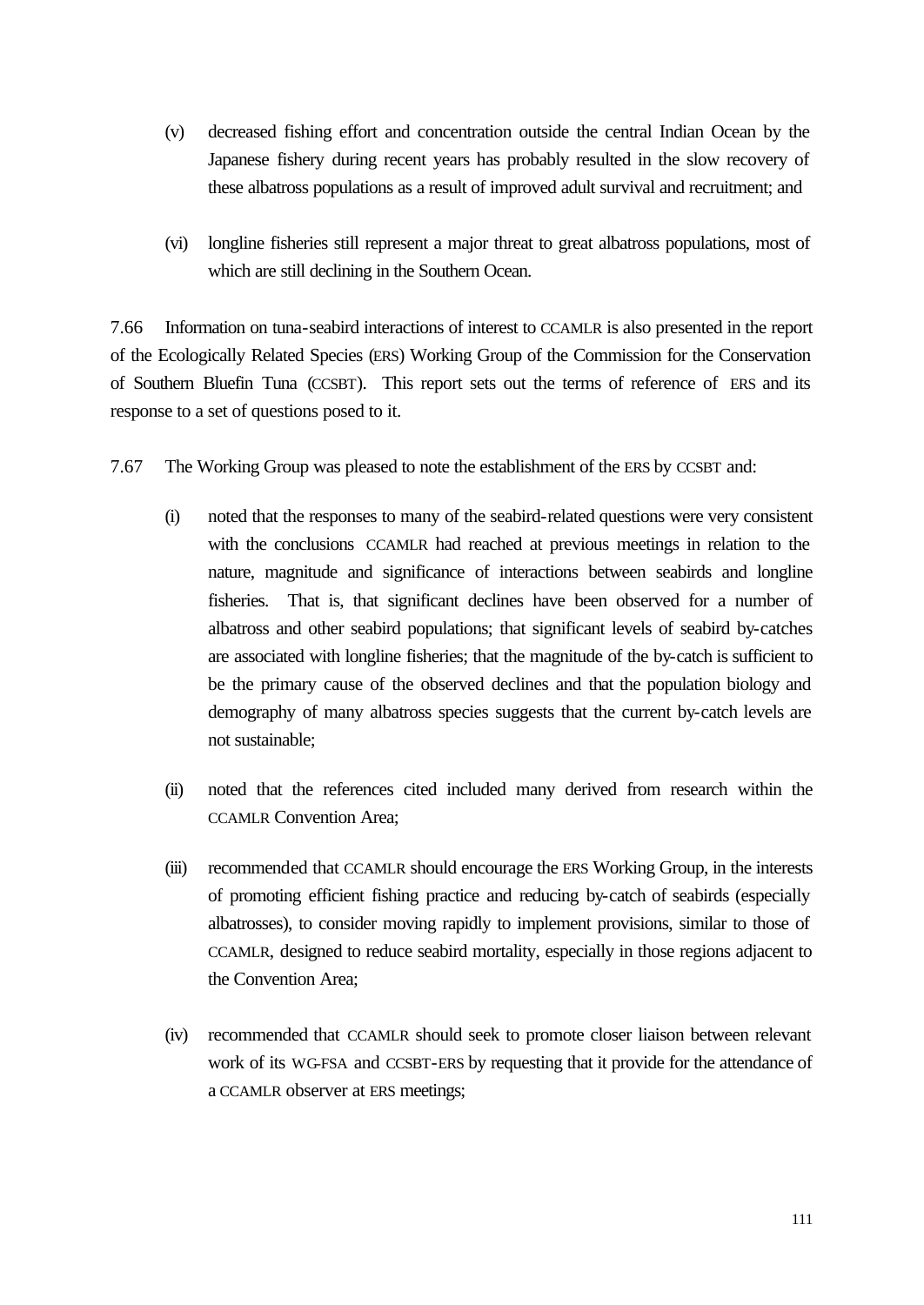- (v) recommended that CCAMLR should request that the reports of the ERS meetings and the supporting papers should be submitted to CCAMLR; and
- (vi) suggested that CCAMLR and CCSBT should plan to hold a joint meeting of CCSBT-ERS and CCAMLR ad hoc WG-IMALF.

7.68 The Working Group expressed the hope that other conventions regulating longline fishing would follow the lead of CCSBT in establishing groups to tackle the problem of seabird-longline fishery interactions; from the CCAMLR perspective there were particular priorities in doing this for the Indian Ocean (via the incipient IOTC) and the Atlantic Ocean (ICCAT).

Information Relevant to Fisheries Management

7.69 Dr Croxall recollected that last year WG-FSA-95/43 (Croxall and Prince, 1996) identified the period March to mid-May (the brooding period) as the time when there was greatest overlap (and thereby higher potential for interaction) between at-sea distribution of wandering albatrosses foraging from breeding colonies at South Georgia and the longline fishery for *D. eleginoides*.

7.70 WG-FSA-96/8 briefly recapitulates this, and by summarising the at-sea distribution of blackbrowed and grey-headed albatrosses breeding at South Georgia, provides a preliminary assessment of overlap between these species and the longline fishery. In particular, grey-headed albatrosses feed in waters of the Antarctic Polar Frontal Zone (see also WG-FSA-96/20) and have limited potential for (and there have been few direct observations of) interactions with longline fishing vessels, except in transit to and from their breeding colonies. In contrast, black-browed albatrosses are most commonly associated with shelf slope areas around South Georgia, where their feeding areas are coextensive with the longline fishery. WG-FSA-96/8 also contains data on the post-breeding migrations of black-browed albatrosses – confirming their rapid movement in April/May to South African waters (and their consequent vulnerability to longline fisheries in this region). Post-breeding dispersal of grey-headed albatrosses is poorly known but now includes Pacific Ocean as well as Indian Ocean/ Australasian areas.

7.71 The Working Group agreed that because of the:

- (i) extensive overlap between black-browed albatross feeding and longline fishing areas;
- (ii) ready association of black-browed albatrosses with fishing vessels and their dominant behaviour in attempting to feed on bait;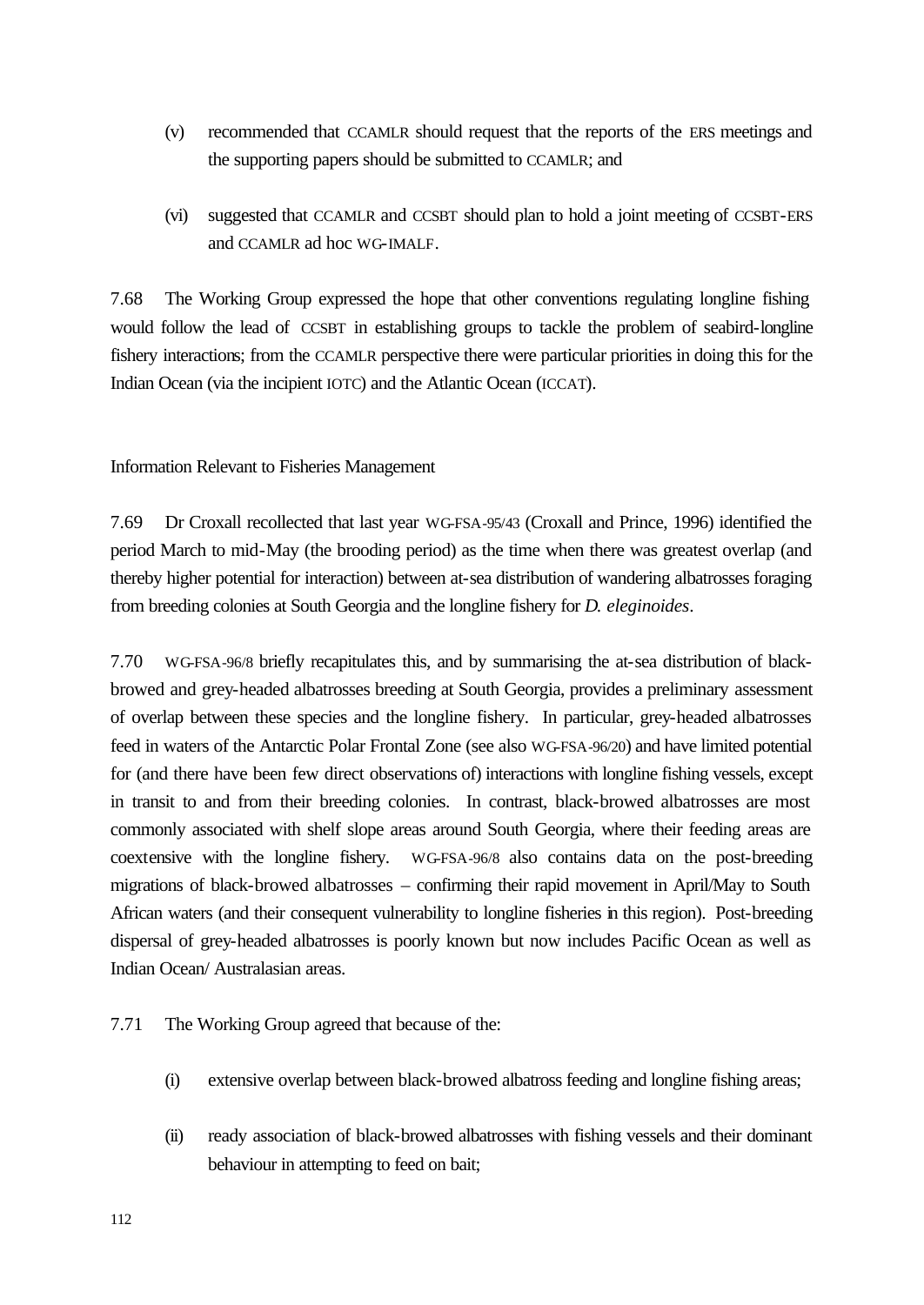- (iii) large numbers of birds (especially adults and individuals known to breed at South Georgia) currently being caught around South Georgia;
- (iv) continuing failure to implement the full range of mitigating measures (as specified in Conservation Measure 29/XIV) to give maximum potential reduction in incidental mortality of seabirds;
- (v) observed significant declines in monitored black-browed albatross populations at South Georgia (SC-CAMLR-XV/BG/7);
- (vi) observed decreases in adult survival rates of black-browed albatrosses at South Georgia since longline fishing started in the area (SC-CAMLR-XV/BG/7); and
- (vii) reduction in catch rates of black-browed albatrosses after late April to early May (see e.g. paragraphs 7.46 and 7.48);

it would be highly desirable, in order to minimise the incidental mortality of seabirds, especially albatrosses, to delay the start of longline fishing in Subarea 48.3 until at least the beginning of May. This would also afford protection to wandering albatrosses at the time of year when they are most vulnerable and provide similar protection for grey-headed albatrosses throughout most of their chick-rearing period.

7.72 The Convener reminded participants that last year the Scientific Committee recommended to the Commission (SC-CAMLR-XIV, paragraphs 4.57 and 4.58) that, given that there would be full compliance with Conservation Measure 29/XIV, the fishing season of 1March to 31 August be retained for 1995/96. It also requested Members to collect and/or provide data for assessing the consequences of delaying the start of the fishing season for *D. eleginoides* until 1 May.

7.73 It was clear from the observer reports that there had been less than full compliance with Conservation Measure 29/XIV in the *Dissostichus* fishery in Subarea 48.3.

7.74 Last year the concern was raised that delaying the start of fishing for *D. eleginoides* in Subarea 48.3 might cause increased fishing during the *D. eleginoides* spawning season (SC-CAMLR-XIV, Annex 5, paragraph 8.71). Data presented this year (WG-FSA-96/44) indicate that the spawning season starts in May and extends into August.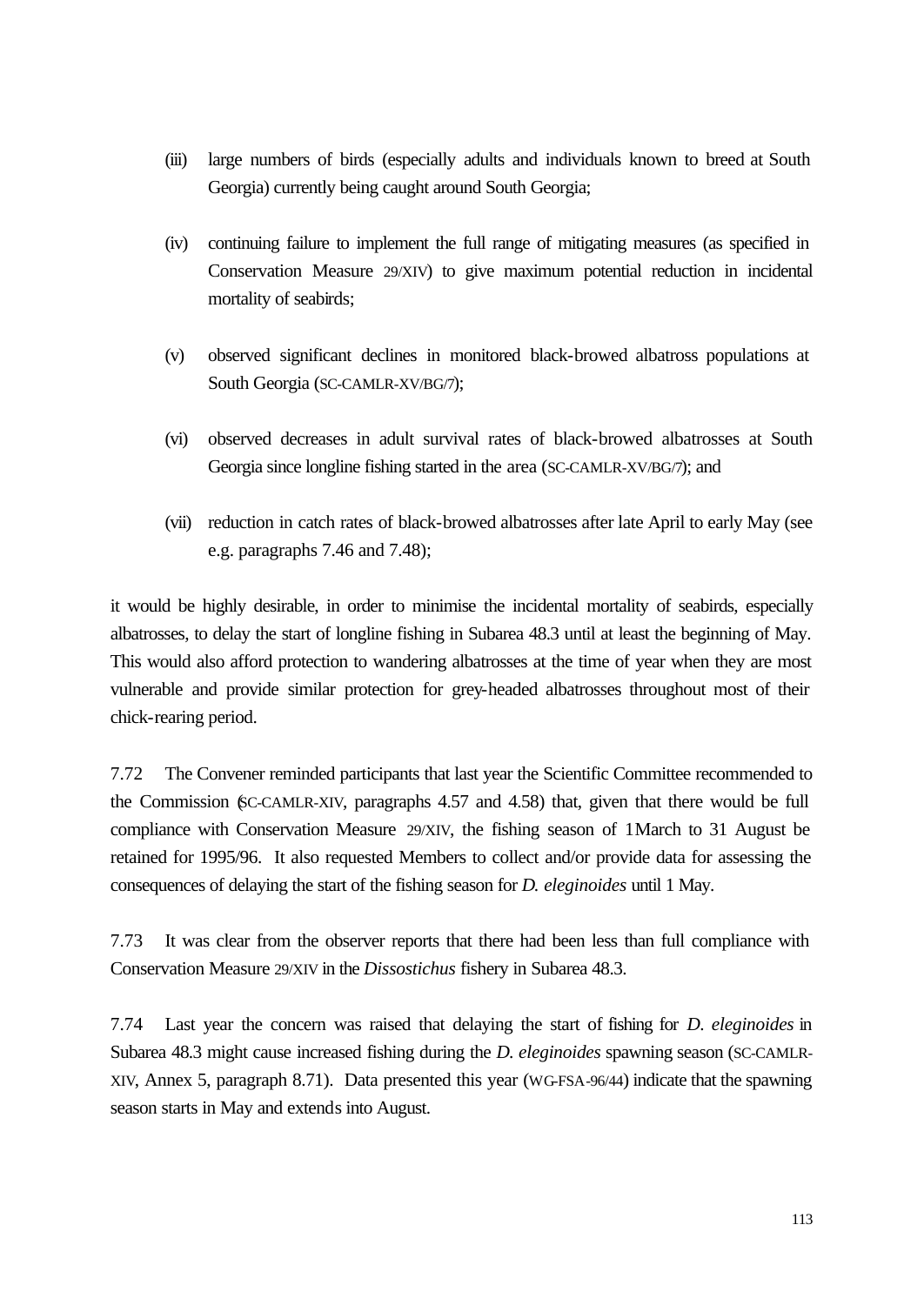7.75 However, it was noted that unless fishing was delayed until after the end of the spawning season there would be little difference, in terms of consequence for fish stocks, between starting fishing in May and earlier in the year. Analysis of catch rates for fishing undertaken during the spawning season would be a useful element of future work.

7.76 No information had been provided by Members to WG-FSA on the consequences of delaying the start of the *D. eleginoides* fishing season in Subarea 48.3 until 1 May. It was recognised, however, that delaying opening this fishery until May might require a closure of the fishery later than the current date of 31 August (a date chosen to allow adequate time to meet the data reporting requirements in advance of a meeting of WG-FSA in mid-October). This would result in fishing during the period of worst weather conditions at sea in Subarea 48.3 and would make it much more difficult for vessels to restrict cost-effective fishing to night-time setting operations.

7.77 The Working Group agreed on the importance of drawing these issues to the attention of the Scientific Committee and Commission for consideration in the formulation of the appropriate conservation measures for this fishery.

Conservation Measure 29/XIV

7.78 No specific recommendations for modification of this conservation measure had been received or suggested.

#### Advice to the Scientific Committee

7.79 The Working Group commended the efforts of the many people who contributed to the production of *Fish the Sea Not the Sky*. The Scientific Committee should ask the Commission to request Members to undertake well-targeted distribution of this book to the priority recipients listed in paragraph 7.6 and to undertake further distribution and evaluation as indicated in paragraphs 7.7 to 7.10.

7.80 The Scheme of International Scientific Observation has continued to develop in a useful manner. Despite some problems associated with meeting appropriate reporting standards and submitting data in a timely manner (hopefully to be resolved with revised procedures), the reports provide much useful data. Unfortunately, because only 3 out of 16 observer logbooks were received at the time of the meeting, it was not possible to conduct the same level of analyses as last year. With further analyses and validation of some data, to be tackled intersessionally, a more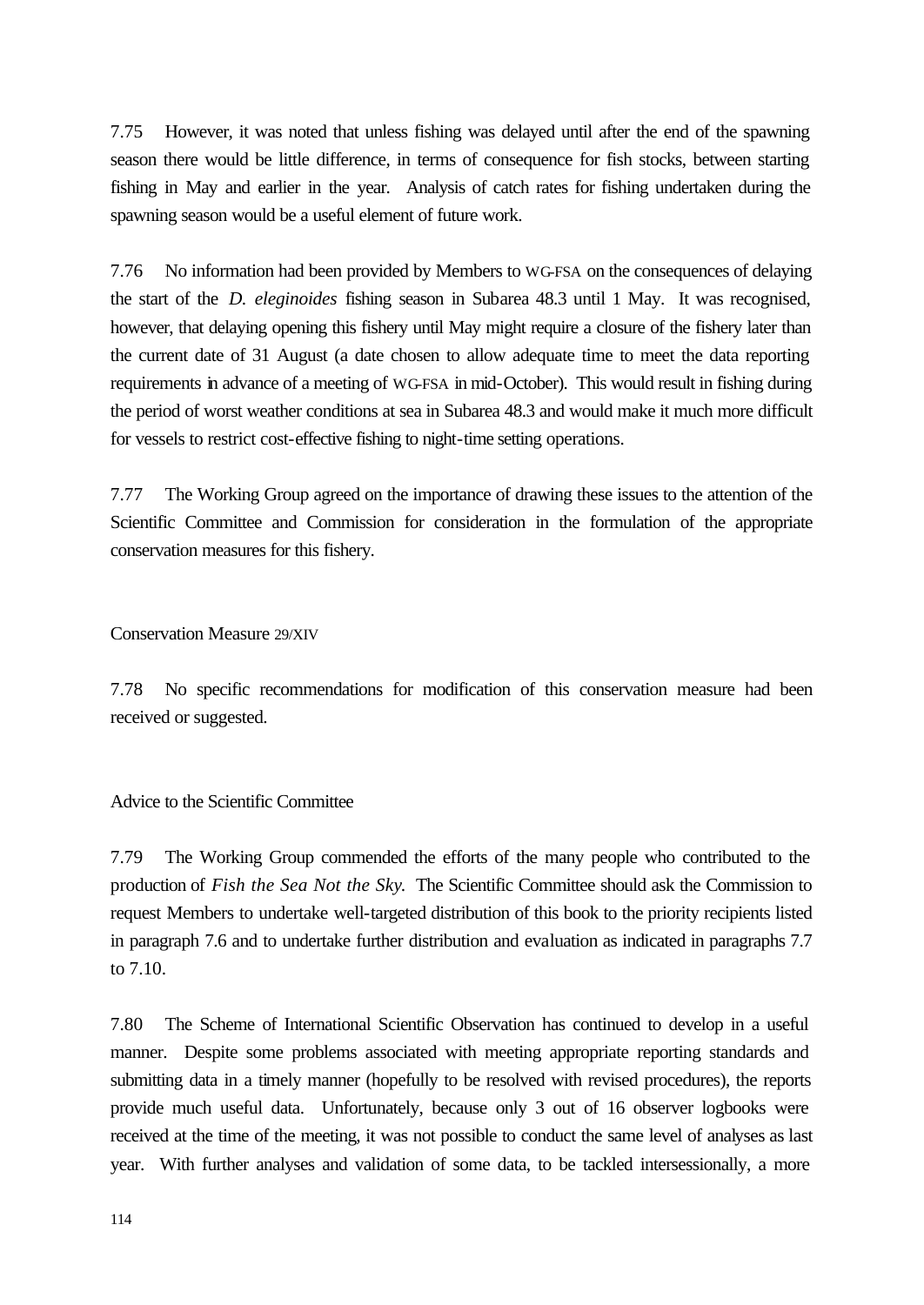comprehensive analysis of incidental mortality of seabirds in the Convention Area in 1996 should be possible.

7.81 The CCAMLR Scheme of International Scientific Observation is a crucial element in tackling the problem of seabird mortality arising from longline fishing. There is a particular need to:

- (i) improve the flow of information to and from observers. It was considered that the appointment of a technical coordinator, by each Member which provides CCAMLR observers, would be the most effective means of resolving difficulties in this area (e.g. receipt and distribution of observer instructions, dispatch of observer reports, resolution of queries from the Secretariat concerning observer reports, training of observers, etc.);
- (ii) facilitate more timely processing and provision of data by the Secretariat. Scientific Observer Logbooks and cruise reports should be submitted no later than one month after the end of the observed cruise and in the correct format;
- (iii) revise the content and format of the *Scientific Observers Manual* (to include instructions and procedures contained in the current manual and logbooks, adoption of a loose-leaf format and inclusion of completed examples of data recording forms);
- (iv) publish the *Scientific Observers Manual* in all four CCAMLR languages to reduce erroneous data due to misinterpretation of instructions; and
- (v) prioritise the list of major data collection tasks for observers working on longline vessels (see Table 2, paragraph 3.18). A single observer must complete all high and medium priority tasks and should complete those tasks given low priority as far as possible.

7.82 Comprehensive observer coverage is essential to the aquisition of the appropriate data with which to manage longline fisheries. 100% observer coverage should be maintained as a matter of priority; Members able to make provision for two observers are strongly encouraged to do so.

7.83 The results of the analyses performed at the Working Group meeting, although preliminary in nature due to the small size of the datasets, indicate that:

(i) seabird mortality, especially of albatrosses, from longlining in the Convention Area is a serious problem with relatively high overall catch rates reported in 1995/96;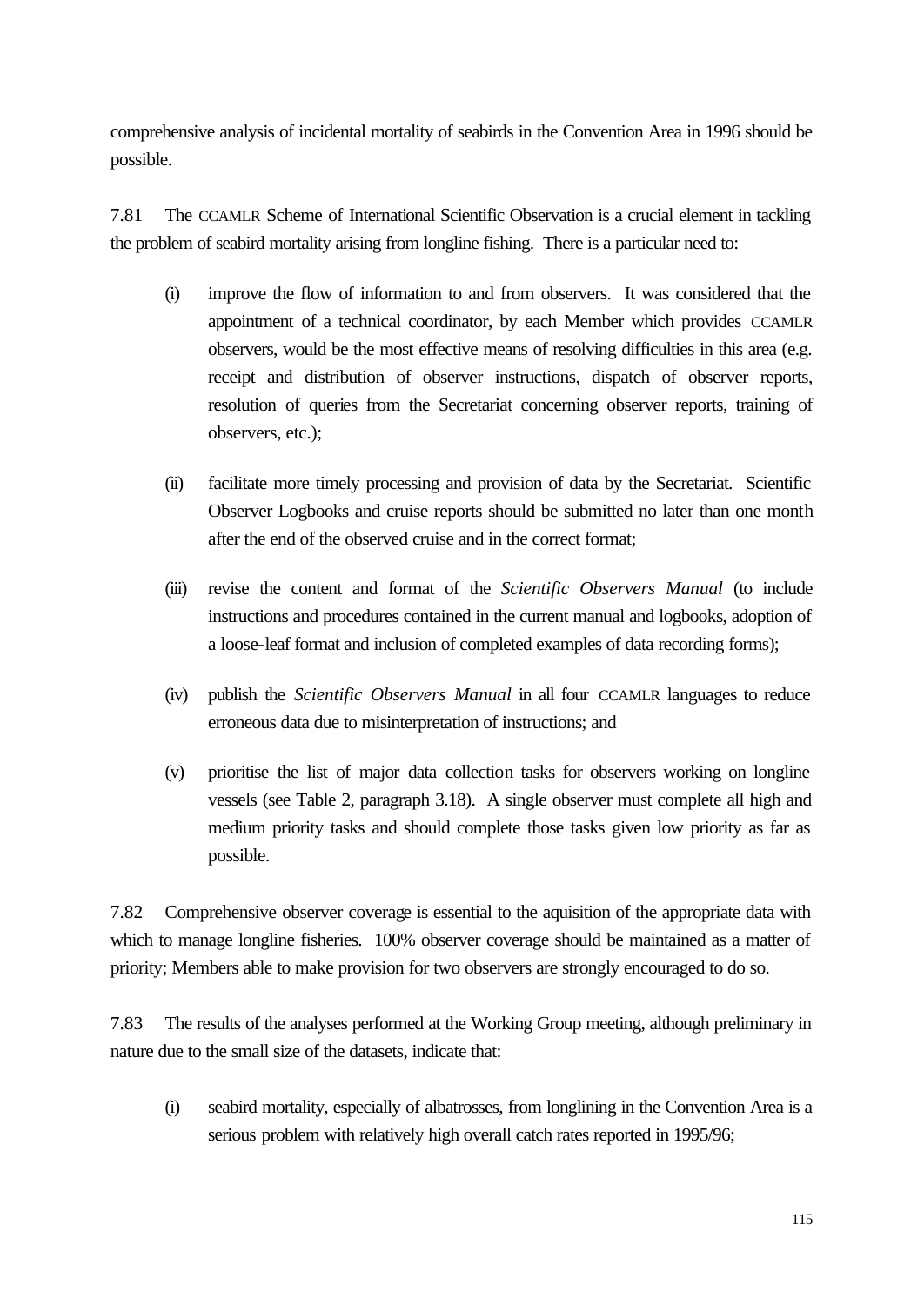- (ii) black-browed albatrosses are especially susceptible to capture during the day. Catch rates of black-browed albatrosses and white-chinned petrels were substantially reduced after early May (probably reflecting post-breeding migration/dispersal) indicating that appropriate restrictions on the timing of the fishery have the potential to reduce seabird mortality substantially; and
- (iii) daylight setting and the incorrect or ineffective use of streamer lines were major causes of high levels of seabird mortality.

7.84 The available reports clearly indicate that daytime setting, in contravention of Conservation Measure 29/XIV, is occurring frequently (in approximately one-third of all sets for which data were available in the database). This is of serious concern as daytime setting is clearly linked to high levels of seabird mortality. The Scientific Committee should ask the Commission to request Members to take all appropriate steps to ensure compliance with all aspects of the conservation measure, thereby achieving substantial reduction in seabird by-catch and more cost-effective fishing.

7.85 Conservation Measure 29/XIV should be retained in its present form.

7.86 Members were encouraged to continue work to assess and improve the effectiveness of the streamer line as currently specified in Conservation Measure 29/XIV.

7.87 Useful progress has now been made in developing techniques to allow underwater setting of longlines. The Scientific Committee should give the strongest encouragement to further work to improve existing devices and to test new methods, especially those that could be used with the Spanish method of longline fishing.

7.88 Furthermore, the Scientific Committee should re-emphasise that research on the effectiveness of such measures should not only be undertaken in a manner consistent with the spirit of Conservation Measure 64/XII, but also that when underwater setting devices are being tested it is still a requirement to adhere to the provisions of Conservation Measure 29/XIV.

7.89 The Working Group commended the work of the Scientific Observer Data Analyst in developing the database and undertaking initial analysis; this has substantially enhanced the Working Group's ability to analyse data effectively. In view of the substantial amount of intersessional work planned, arising in part from the small number of data reports submitted on time, the Working Group asked the Scientific Committee to continue to fund, as a matter of high priority, the position of Scientific Observer Data Analyst throughout the intersessional period.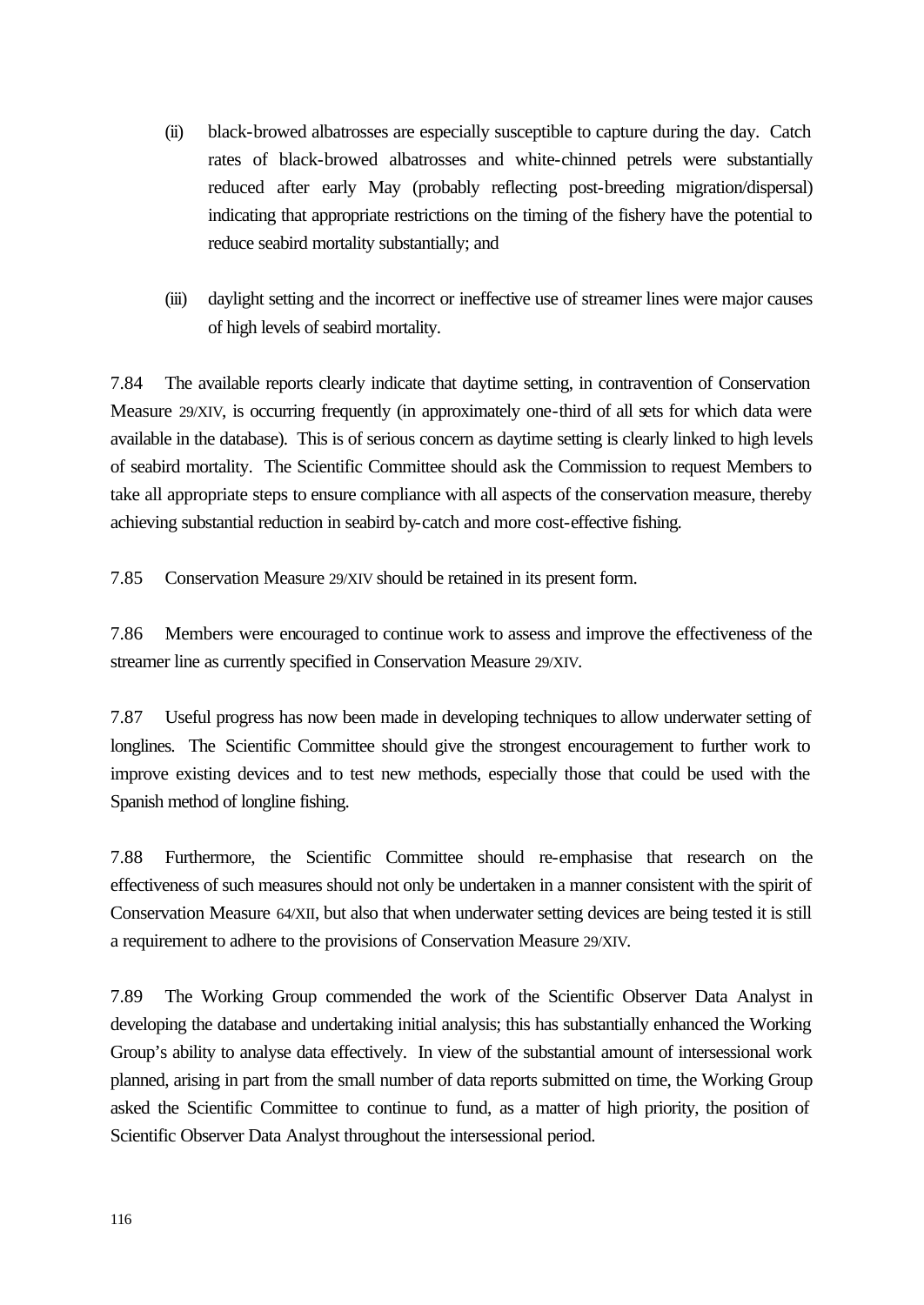7.90 The volume of work involved within this agenda item makes it essential to commence work at the start of the WG-FSA meeting. Effective progress this year was largely due to the preliminary input of the Scientific Observer Data Analyst and to the presence of and input by staff from the Commonwealth Scientific and Industrial Research Organisation (CSIRO) (Division of Fisheries, Hobart).

7.91 The Working Group received much useful data from outside the Convention Area. The establishment of a Working Group to consider seabird-tuna fishing interactions by CCSBT was also a welcome development. However, CCAMLR should encourage CCSBT to implement seabird mortality mitigation measures, based at least in part on CCAMLR Conservation Measure 29/XIV, and seek to improve liaison as suggested in paragraph 7.67.

7.92 The Scientific Committee should encourage the Commission to continue to develop links with other international fisheries forums, especially those dealing with longline fisheries in the Indian and Atlantic Oceans, with a view to encouraging greater efforts to tackle the problem of seabirdlongline fishery interactions (paragraph 7.68).

# OTHER INCIDENTAL MORTALITY

8.1 The Working Group reviewed the information available on incidental mortality of marine mammals and seabirds arising from fishing gear other than longlines, and incidental mortality of species other than birds caused by longlines.

8.2 Prof. Duhamel informed the Working Group that the use of net monitor cables in the trawl fishery around Kerguelen Islands has been prohibited. Since the inception of the prohibition, no incidental mortality caused by the trawl fishery has been observed.

8.3 Mr G. Benavides (Chile) reported that Chilean observers have recorded entanglement of marine mammals with longlines, resulting in the death of one Weddell seal and one fur seal in the fishery for *D. eleginoides* in Subarea 48.3.

8.4 Further information on interactions of marine mammals with fishing gear is given in paragraphs 5.14 to 5.22.

8.5 Instances of birds in breeding colonies impaled on or regurgitating hooks have been reported to CCAMLR in recent years (e.g. SC-CAMLR-XIV/BG/9, SC-CAMLR-XV/BG/4). WG-FSA-96/57 attempts to quantify hook loss in longline fisheries in Subarea 48.3 in recent years. In the last three years 320 000 hooks (6.4% of those set) have been lost; there is, however, considerable variation between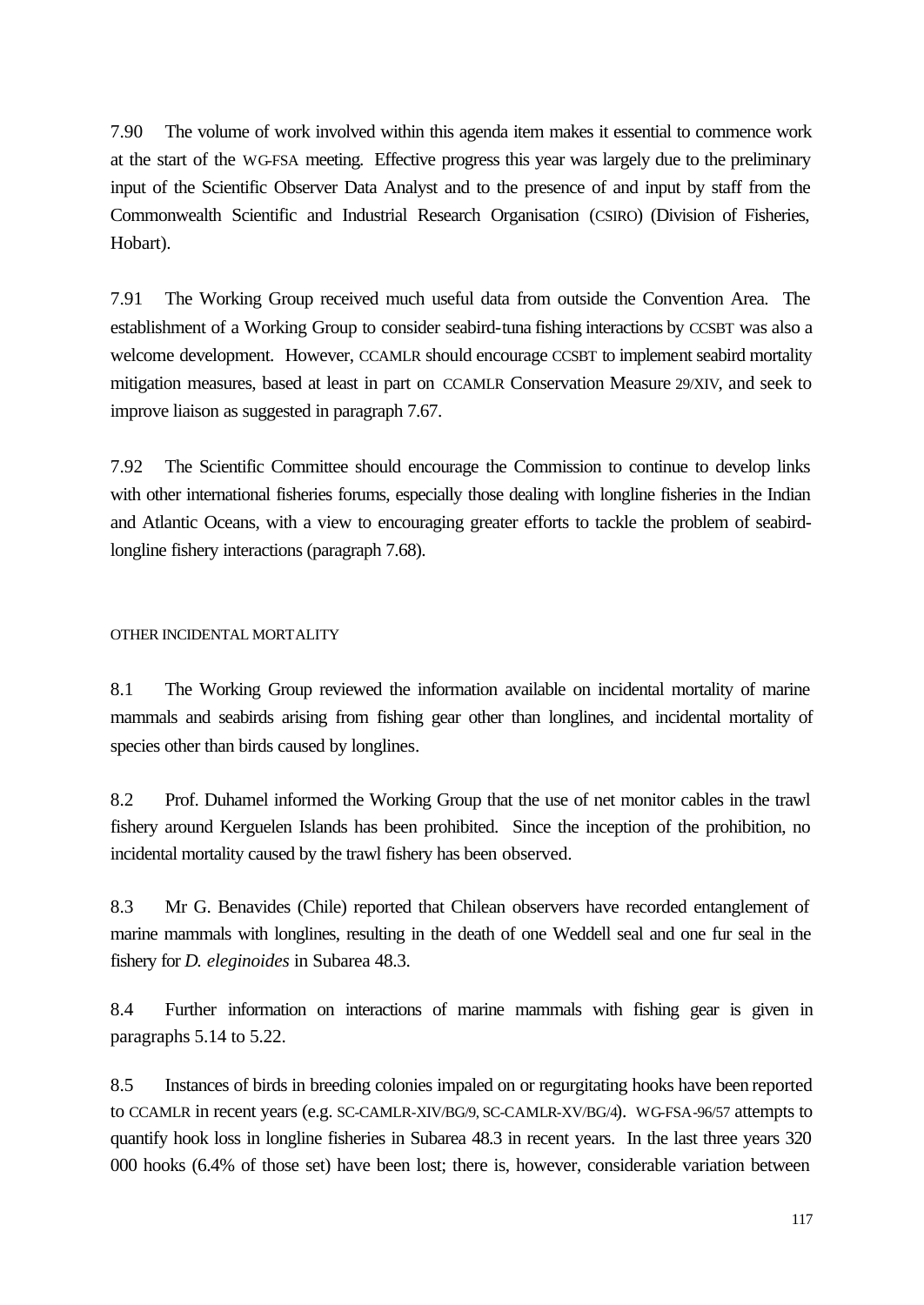years (even for the same vessel) and between vessels. As WG-FSA-96/57 notes, loose hooks lost overboard pose few environmental problems but loss of sections of line and hooks remaining in fish heads subsequently thrown overboard do pose threats to marine life (especially seabirds, but also *D. eleginoides*).

8.6 Hooks and hooks with snoods are also lost overboard, attached to the discarded heads of *D. eleginoides*. Hooks have been found in the stomachs of *D. eleginoides*, suggesting that discarded heads have been scavenged. Such discards also represent a danger for birds feeding on discharged offal. Another potential problem is the loss of sections of longline with hooks attached. Although the frequency of such loss is unclear, it is more likely in autoliners of the 'Mustad' type than in gear rigged using the Spanish system.

#### Hook Loss

8.7 The Working Group endorsed the conclusion of WG-FSA-96/57 that observers should be requested to record hook loss and the loss of sections of line. Provision for this has now been made in the current revision to the logbook.

#### FUTURE WORK

9.1 The Working Group noted that the high priority tasks set out below and the requirement to process data from the rapidly expanding fisheries for *Dissostichus* spp. will add substantially to the already considerable workload of the CCAMLR Secretariat. This may have additional financial implications.

#### Data Requirements

9.2 The Working Group requested the Secretariat to correspond with appropriate scientists and authorities in Member countries in order to acquire the following:

*D. eleginoides* Subarea 48.3 Haul-by-haul data which are required to complete datasets, particularly with respect to positional information and other items specified in Table 16.

> Haul-by-haul length frequency data from earlier bottom trawl surveys to be used for analyses of recruitment abundance (paragraphs 4.72 and 4.113).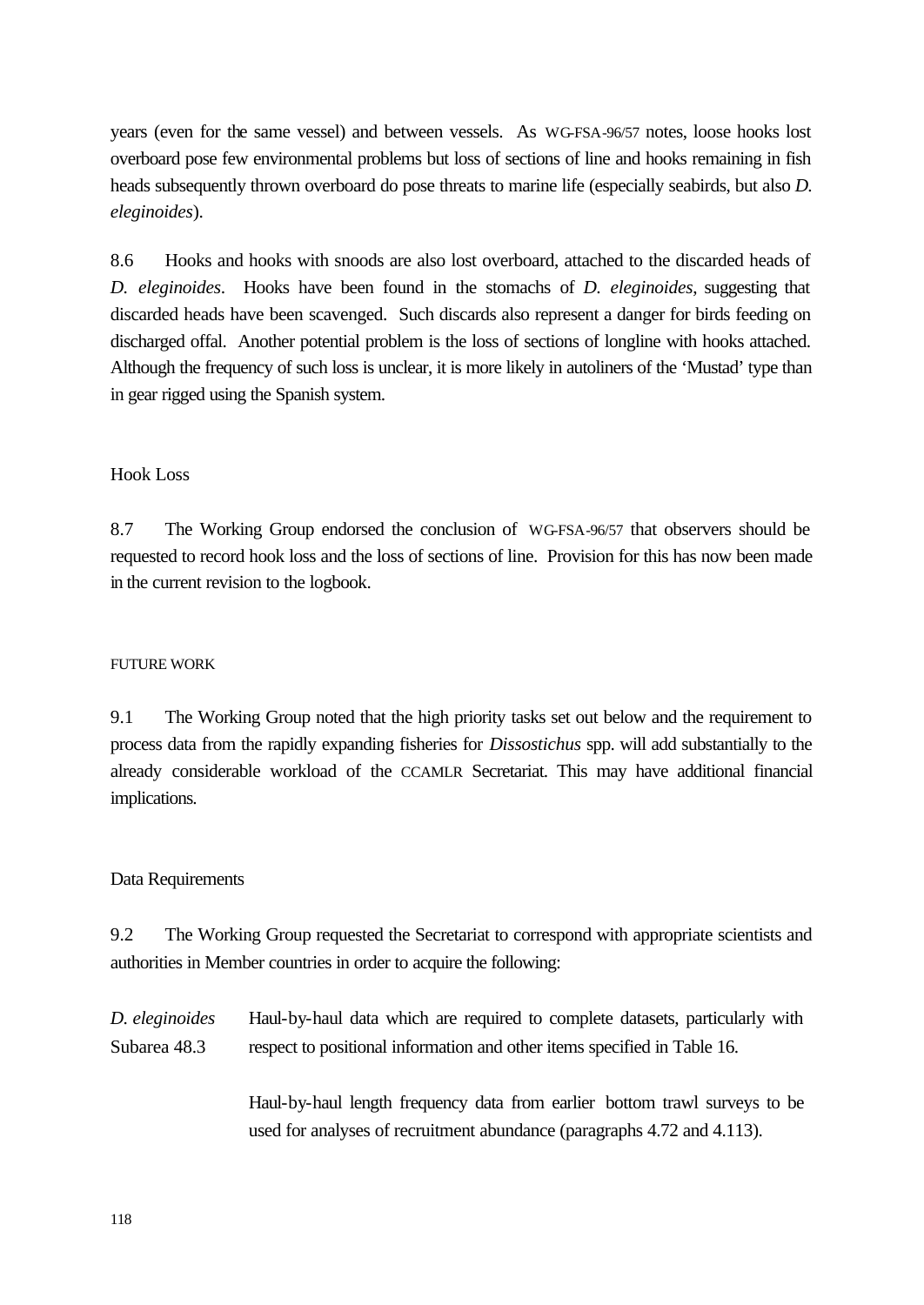|                                   | Catch data from areas adjacent to the Convention Area (paragraph 4.44).                      |
|-----------------------------------|----------------------------------------------------------------------------------------------|
| C. gunnari<br>Subarea 48.3        | Haul-by-haul, catch and age data from earlier commercial fisheries (paragraph)<br>$4.138$ ). |
|                                   | Information on surveys as set out in paragraph 4.142.                                        |
| D. eleginoides<br>Division 58.5.1 | Haul-by-haul data from the Ukrainian fishery (paragraph 4.216).                              |

9.3 The Working Group noted that the CCAMLR database should be reviewed in order to determine which datasets are still incomplete and which data are missing. This information would also be used to identify which particular data from the datasets mentioned in paragraph 9.2 above need to be requested from Members.

Other Intersessional Activities

9.4 The Working Group identified the following tasks as high priority in the Data Management work of the Secretariat:

- (i) Preparation of an inventory of, and users' guides for, the CCAMLR database.
- (ii) Development and application of methods for validation of data entries into the database.
- (iii) Preparation of data files for length-density analyses of *D. eleginoides* from trawl surveys (paragraph 4.113).
- (iv) Completion and validation of the entry of data from the 1995/96 observer programs (paragraph 4.84).
- (v) Request information on fisheries activities by non-Members (paragraph 3.26);
- (vi) Production of tables of areas of seabed within depth strata (similar to those produced by Everson and Campbell (1990)).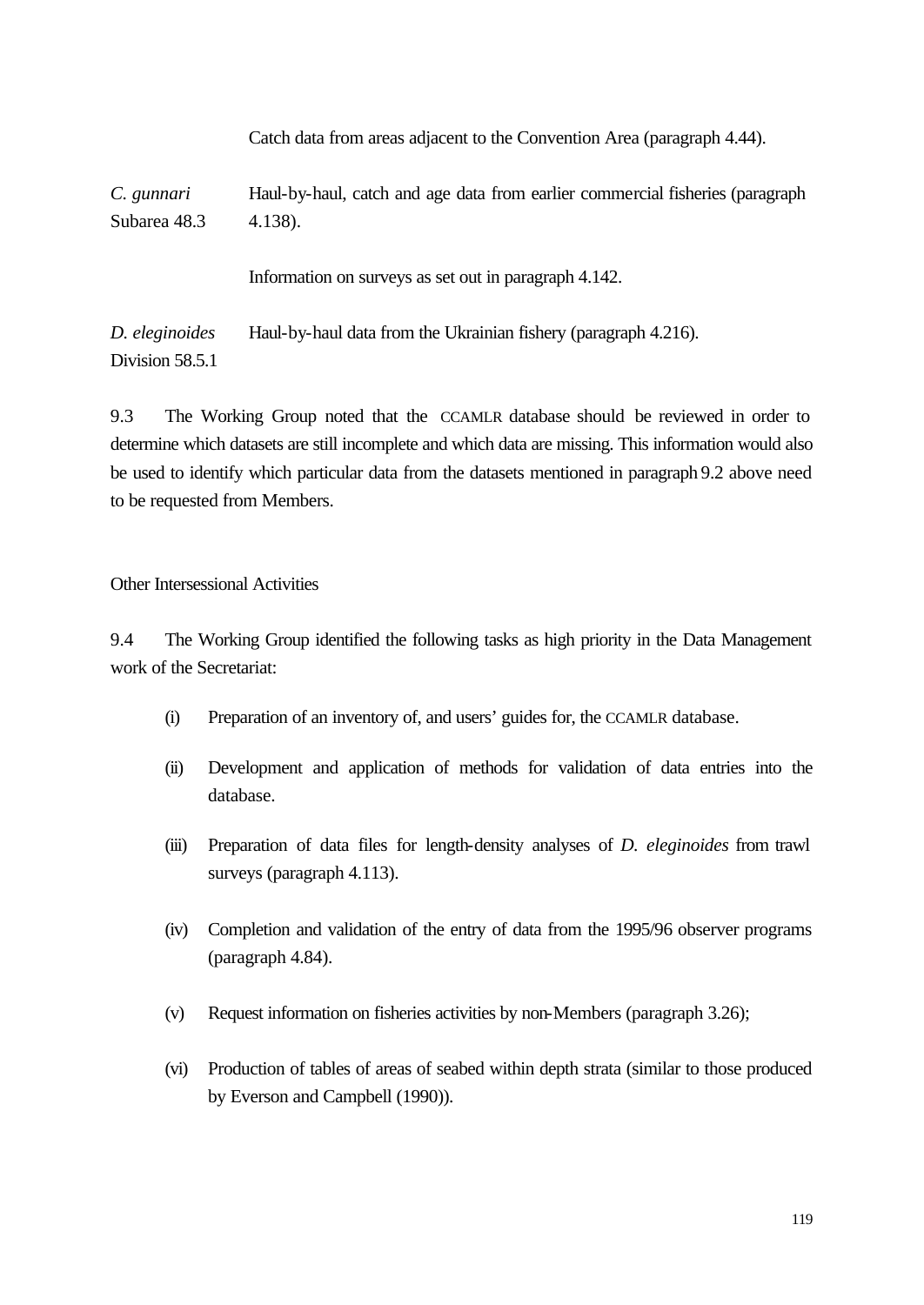(vii) Revision (in consultation with Dr Rodhouse) of catch and effort and biological data forms for the 1995/96 squid jigging fishery in Subarea 48.3 (paragraph 4.14).

9.5 The Working Group also identified the following intersessional activities which should be carried out by WG-FSA participants, the Convener or the Secretariat:

| (i)   | Development of multispecies models for C. gunnari                                                                                               |                      |
|-------|-------------------------------------------------------------------------------------------------------------------------------------------------|----------------------|
|       | as described in paragraph 4.153:                                                                                                                | WG-FSA participants. |
| (ii)  | A correspondence group should address aspects of                                                                                                | Convener,            |
|       | acoustic survey conducted by Russia in Subarea                                                                                                  | Dr Everson,          |
|       | 48.3 in 1995/96 (paragraphs 4.131 to 4.133):                                                                                                    | Dr Gasiukov.         |
| (iii) | Analyses of surveys using standard methods                                                                                                      |                      |
|       | (paragraph $4.142$ ):                                                                                                                           | WG-FSA participants. |
| (iv)  | Review of biological reference points for decision<br>criteria (paragraphs 4.75 and 4.95):<br>(a) include the subject in the agenda of the next |                      |
|       | meeting:                                                                                                                                        | Convener;            |
|       | (b) prepare a review of available literature:                                                                                                   | Science Officer.     |
| (v)   | Enhance generalised yield model to include sexes                                                                                                | Convener,            |
|       | separately (paragraph 4.86):                                                                                                                    | Dr Constable.        |
| (vi)  | Submission of information on mesh/hook selectivity                                                                                              |                      |
|       |                                                                                                                                                 | WG-FSA participants. |
| (vii) | Consider methods of validating predictions of<br>generalised yield model (paragraphs 3.69 and<br>$4.109$ :                                      | WG-FSA participants. |

9.6 Other tasks for the Secretariat identified by the Working Group for the 1996/97 intersessional period include:

(i) Distribution of *Fish the Sea Not the Sky* as set out in paragraph 7.6.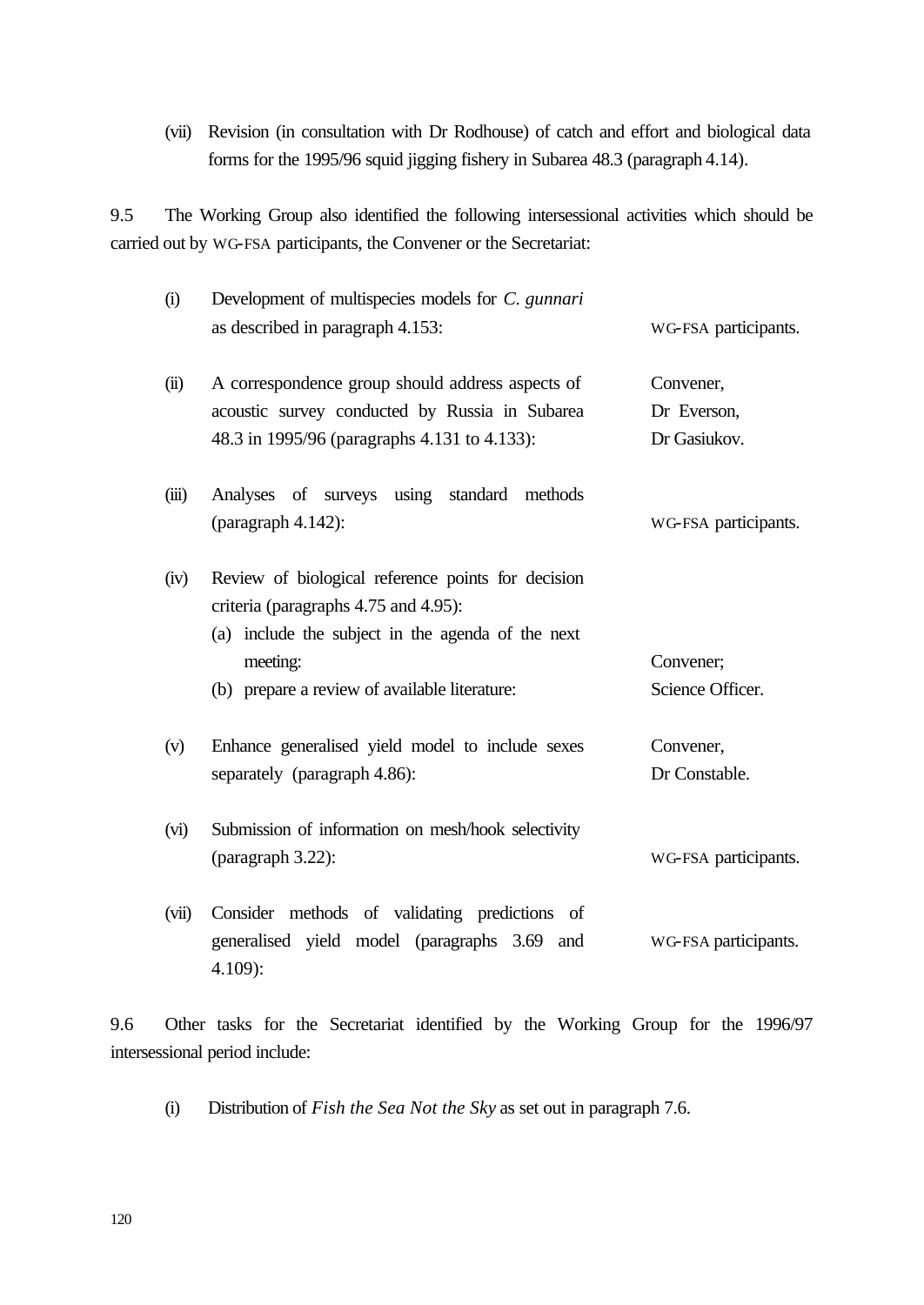(ii) Revision of the *Scientific Observers Manual* to include forms and instructions from the Scientific Observers Logbook for longline and trawl fisheries as set out in paragraph 3.16.

9.7 As was the practice in the past, a plan of work on the incidental mortality of marine animals in fisheries (discussed under Agenda Item 7) will be considered during CCAMLR-XV by members of the IMALF Coordinating Group. The Secretiariat will report on the work of the Coordinating Group to the next meeting of WG-FSA.

# OTHER BUSINESS

License for Fishing Operations

10.1 Lic. Marshcoff noted that a CCAMLR observer (WG-FSA-96/52) mentioned the existence on board the vessel of a license for fishing operations in the area which was not required under CCAMLR regulations. He noted that this issue will be further considered at the coming meeting of the Commission.

10.2 The Working Group noted that this topic was not appropriate for consideration at its meeting.

Experts for the Editorial Board

10.3 WG-FSA noted that the Editorial Board of *CCAMLR Science* requires input from a small number of experts in each of the Working Groups to provide advice on which papers should be sent out for peer review.

10.4 It was agreed that in future, the identification of experts should be formalised as an early item on the Working Group's agenda.

10.5 Further, the Scientific Committee's attention was drawn to the fact that the editorial policy of *CCAMLR Science* has been subject to a variety of interpretations during the paper selection process. Clarification of the application of the editorial policy was therefore sought.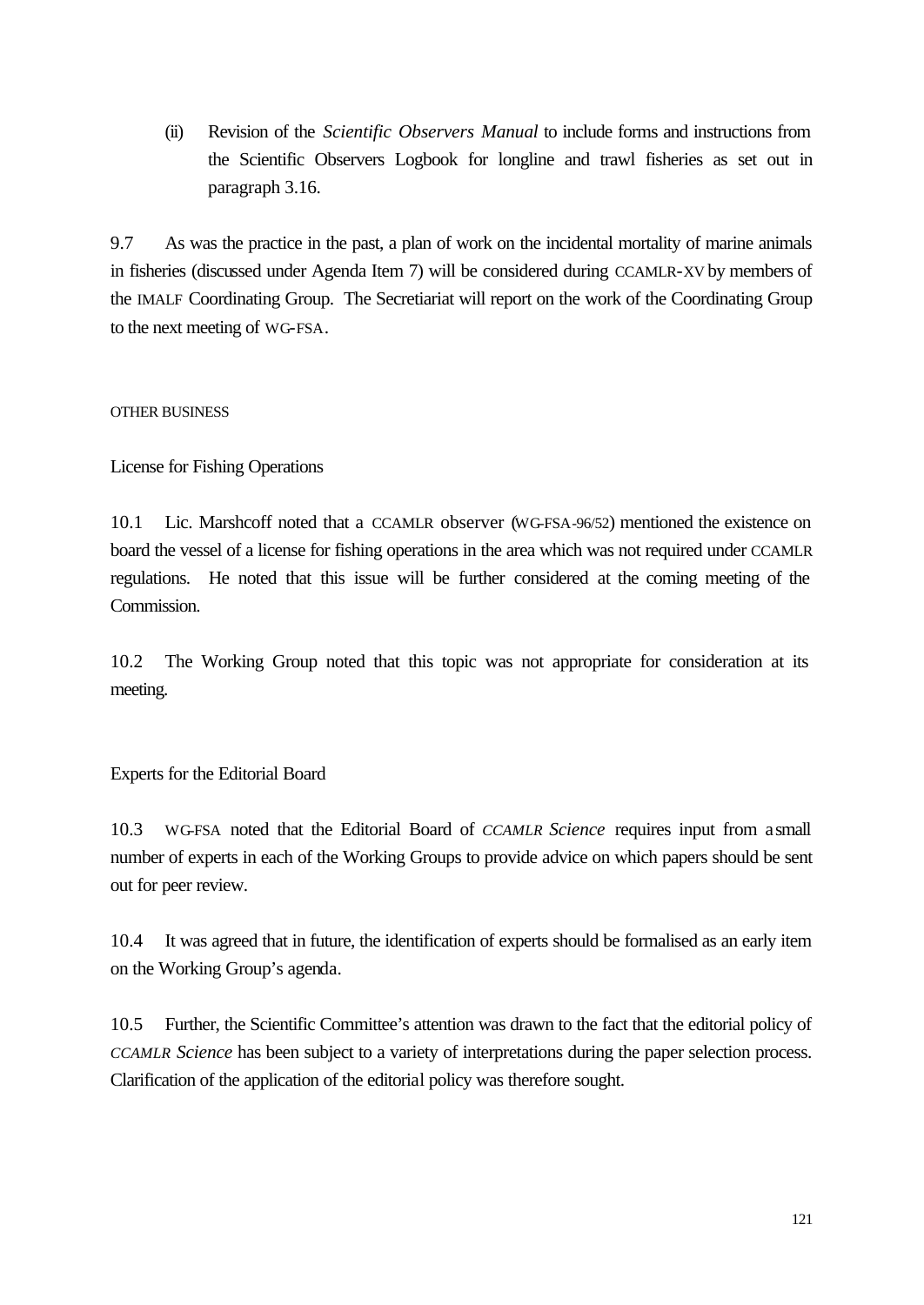ADOPTION OF THE REPORT

11.1 The report of the meeting was adopted.

#### CLOSE OF THE MEETING

12.1 The Convener thanked all participants for their hard work during a busy meeting and expressed his appreciation to the conveners of the subgroups and to the rappoteurs for their considerable efforts. He also thanked the Secretariat for its sterling support, particularly as they were short-staffed due to the absence of a Data Manager.

12.2 On behalf of the Working Group, Dr Miller thanked the Convener for his guidance and calming influence.

12.3 The Convener then closed the meeting.

#### **REFERENCES**

- Ashford, J.R., P.S. Rubilar and A.R. Martin. 1996. Interactions between cetaceans and longline fishing operations around South Georgia. *Marine Mammal Science*, 12 (3): 452–457.
- Balguerías, E. 1989. Informe de resultados 'ANTARTIDA 8611' Biología Pesquer. *Publicaciones Especiales del Instituto Español de Oceangrafia*, 2: 267–483.
- Constable, A. and W. de la Mare. 1996. A generalised model for evaluating yield and the longterm status of fish stocks under conditions of uncertainty. *CCAMLR Science*, 3: 31–54.
- Croxall, J.P. and P.A. Prince. 1996. Potential interactions between wandering albatrosses and longline fisheries for Patagonian toothfish at South Georgia. *CCAMLR Science*, 3: 101–110.
- de la Mare, W.K. 1994. Estimating krill recruitment and its variability. *CCAMLR Science*, 1: 55– 61.
- Deriso, R.B., T.J. Quinn II and P.R. Neal. 1985. Catch-age analysis with auxiliary information. *Can. J. Fish. Aquat. Sci*., 42: 815–824.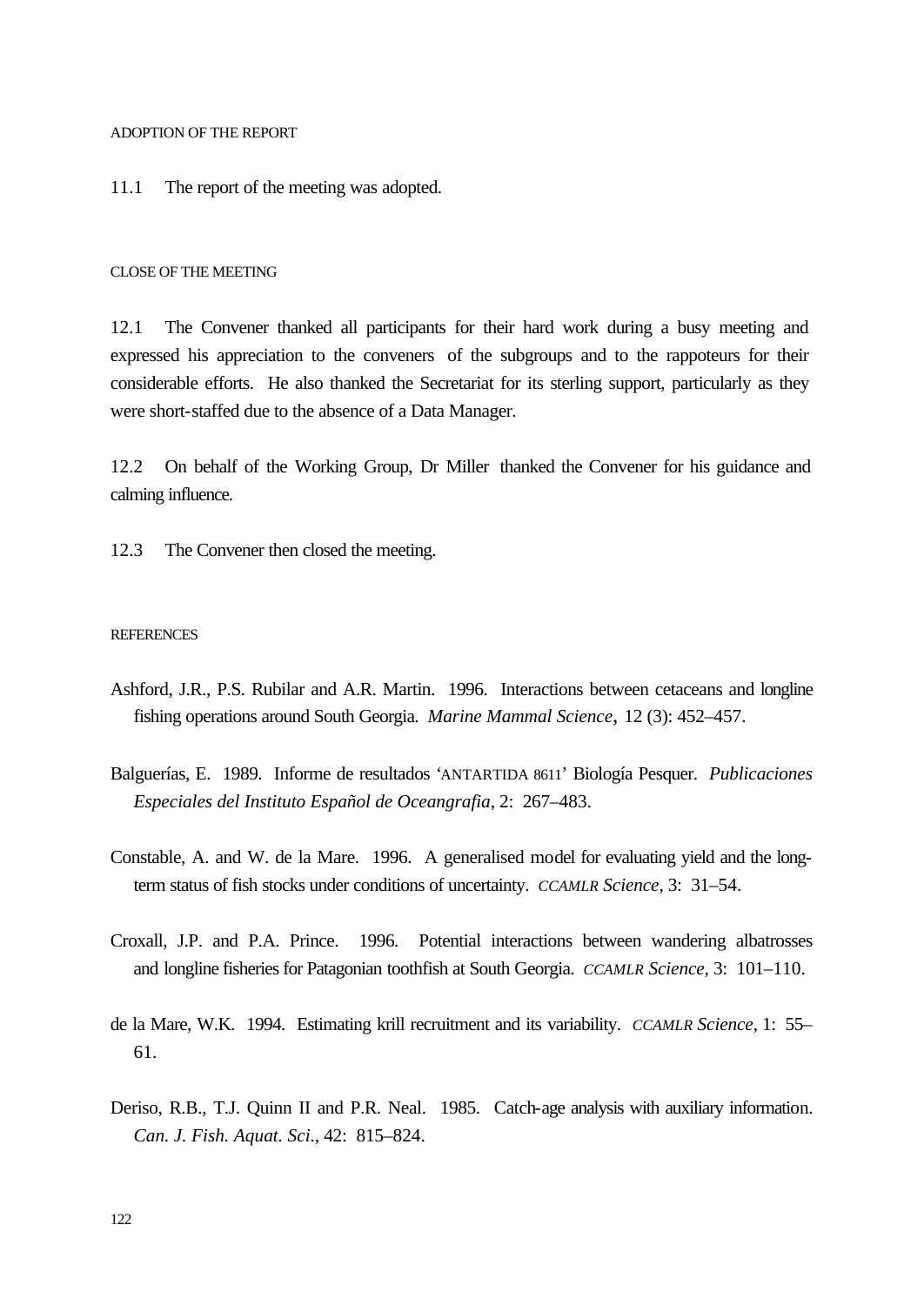- Everson, I. and S. Campbell. 1990. Toothfish, *Dissostichus eleginoides*, at South Georgia. In: *Selected Scientific Papers, 1990 (SC-CAMLR-SSP/7*). CCAMLR, Hobart, Australia: 255–262.
- Moreno, C.A. 1991. Hook selectivity in the longline fishery of *Dissostichus eleginoides* (Nototheniidae) off the Chilean coast. In: *Selected Scientific Papers, 1991 (SC-CAMLR-SSP/8)*. CCAMLR, Hobart Australia: 107–119.
- Sosinski, J. and K. Skora. 1987. Biomass estimate of commercial fish on the shelf of South Georgia by the swept area method. *Bulletin of the Sea Fisheries Institute, Gdynia*, 5– 6: 8–14.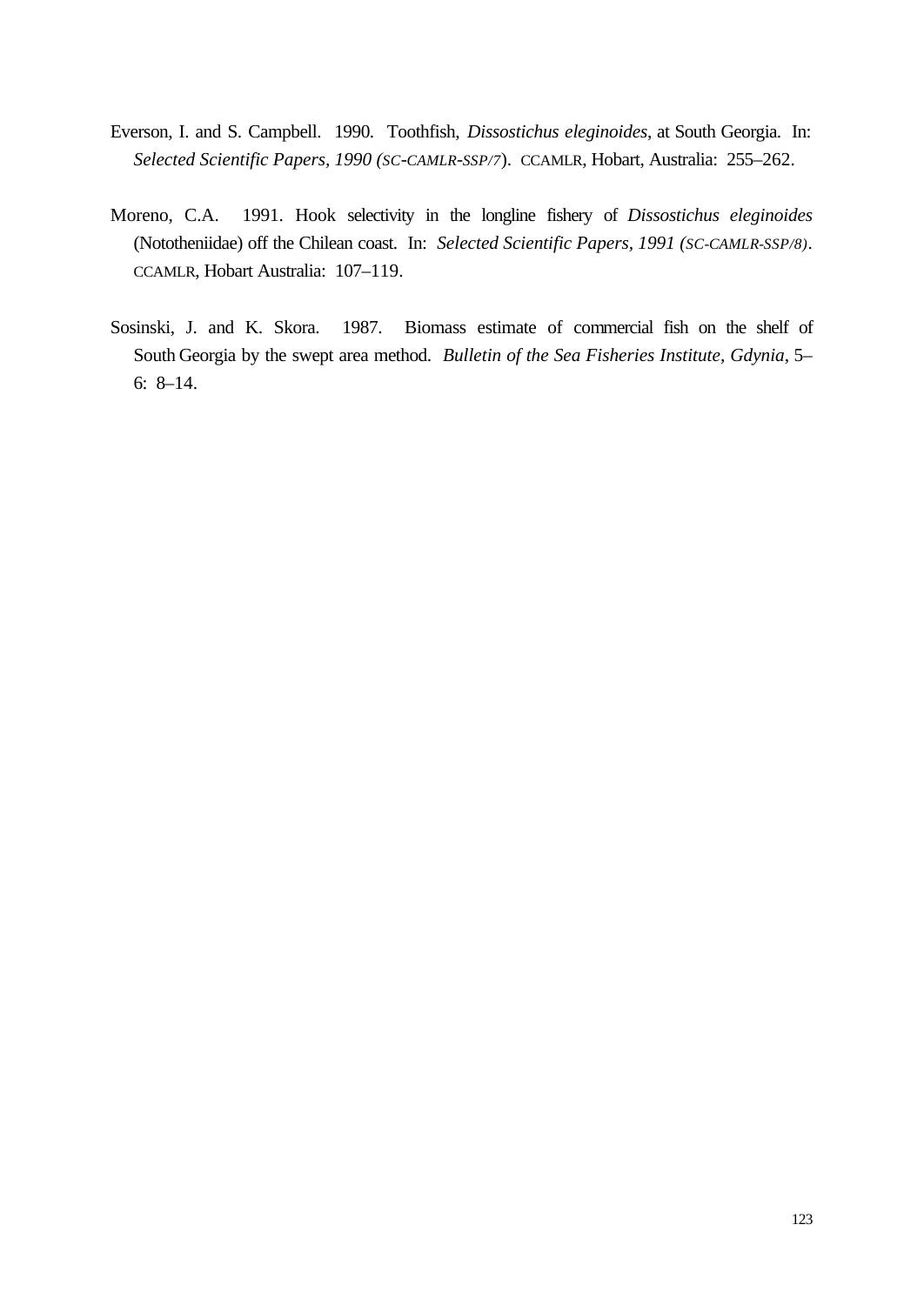# APPENDIX A

#### **AGENDA**

Working Group on Fish Stock Assessment (Hobart, Australia, 7 to 16 October 1996)

- 1. Opening of the Meeting
- 2. Organisation of the Meeting and Adoption of the Agenda
- 3. Review of Available Information
	- 3.1 Data Requirements Endorsed by the Commission in 1995
	- 3.2 Fisheries Information
		- (a) Catch, Effort, Length and Age Data
		- (b) Scientific Observer Information
		- (c) Research Surveys
		- (d) Mesh/Hook Selectivity and Related Experiments Affecting Catchability
		- (e) Unreported Catches
	- 3.3 Fish and Crab Biology/Demography/Ecology
	- 3.4 Developments in Assessment Methods
- 4. Assessments and Management Advice
	- 4.1 Definition of Fishing Grounds
	- 4.2 New Fisheries
	- 4.3 Antarctic Peninsula (Subarea 48.1)
	- 4.4 South Orkney Islands (Subarea 48.2)
	- 4.5 South Georgia (Subarea 48.3) Finfish
	- 4.6 South Georgia (Subarea 48.3) Crabs
	- 4.7 South Sandwich Islands (Subarea 48.4)
	- 4.8 Antarctic Coastal Areas (Divisions 58.4.1 and 58.4.2)
	- 4.9 Ob and Lena Banks (Division 58.4.4)
	- 4.10 Kerguelen Islands (Division 58.5.1)
	- 4.11 Heard Island (Division 58.5.2)
	- 4.12 Pacific Ocean Sector (Area 88)
	- 4.13 Reopening Fisheries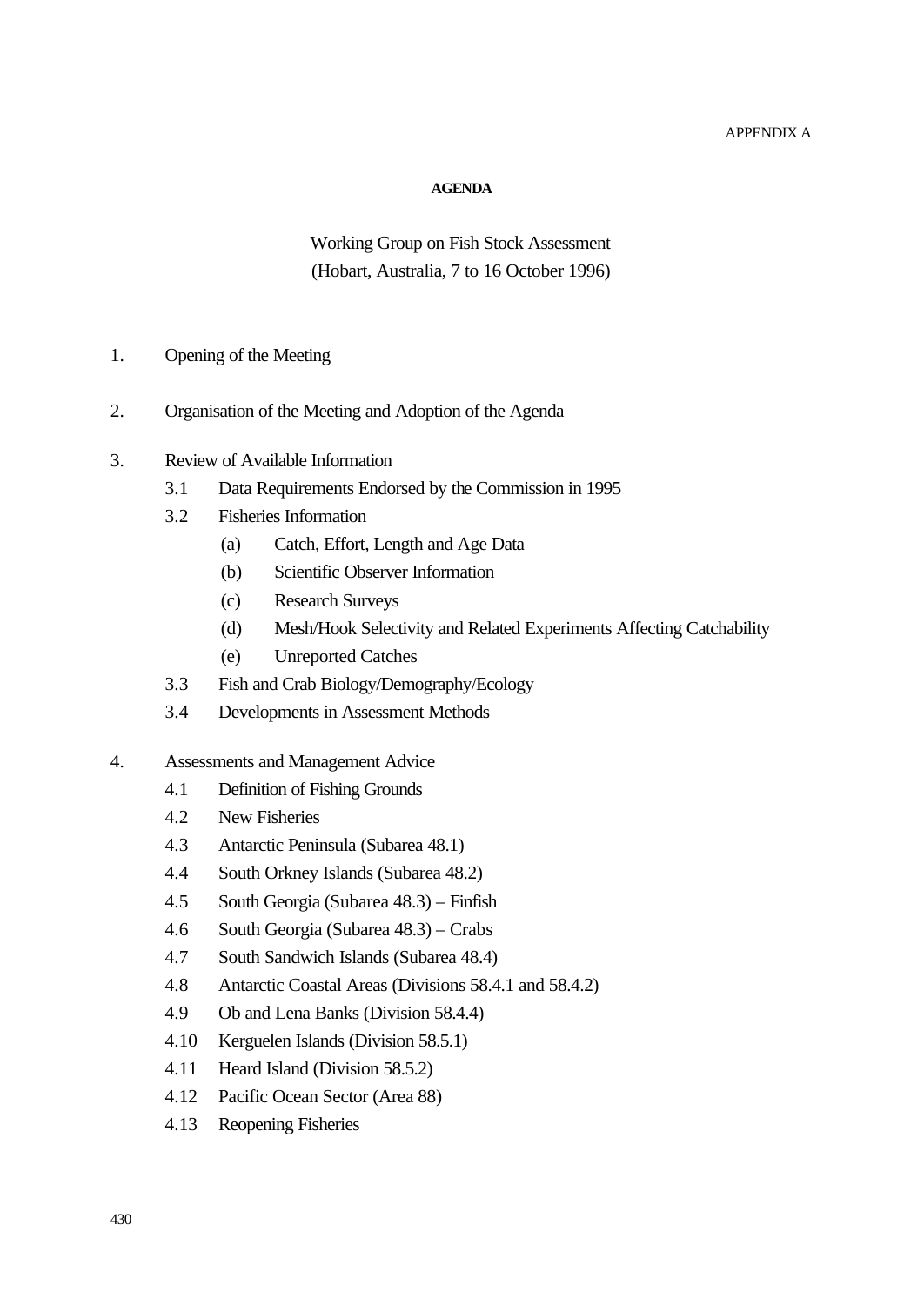- 5. Considerations of Ecosystem Management
	- 5.1 Interactions with WG-EMM
	- 5.2 Ecological Interactions (e.g. multi-species, benthos, etc.)
- 6. Research Surveys
	- 6.1 Simulation Studies
	- 6.2 Recent and Proposed Surveys
- 7. Incidental Mortality Arising from Longline Fishing
- 8. Other Incidental Mortality
- 9. Future Work
	- 9.1 Data Requirements
	- 9.2 Software and Analyses to be Prepared or Developed Prior to the Next Meeting
- 10. Other Business
- 11. Adoption of the Report
- 12. Close of the Meeting.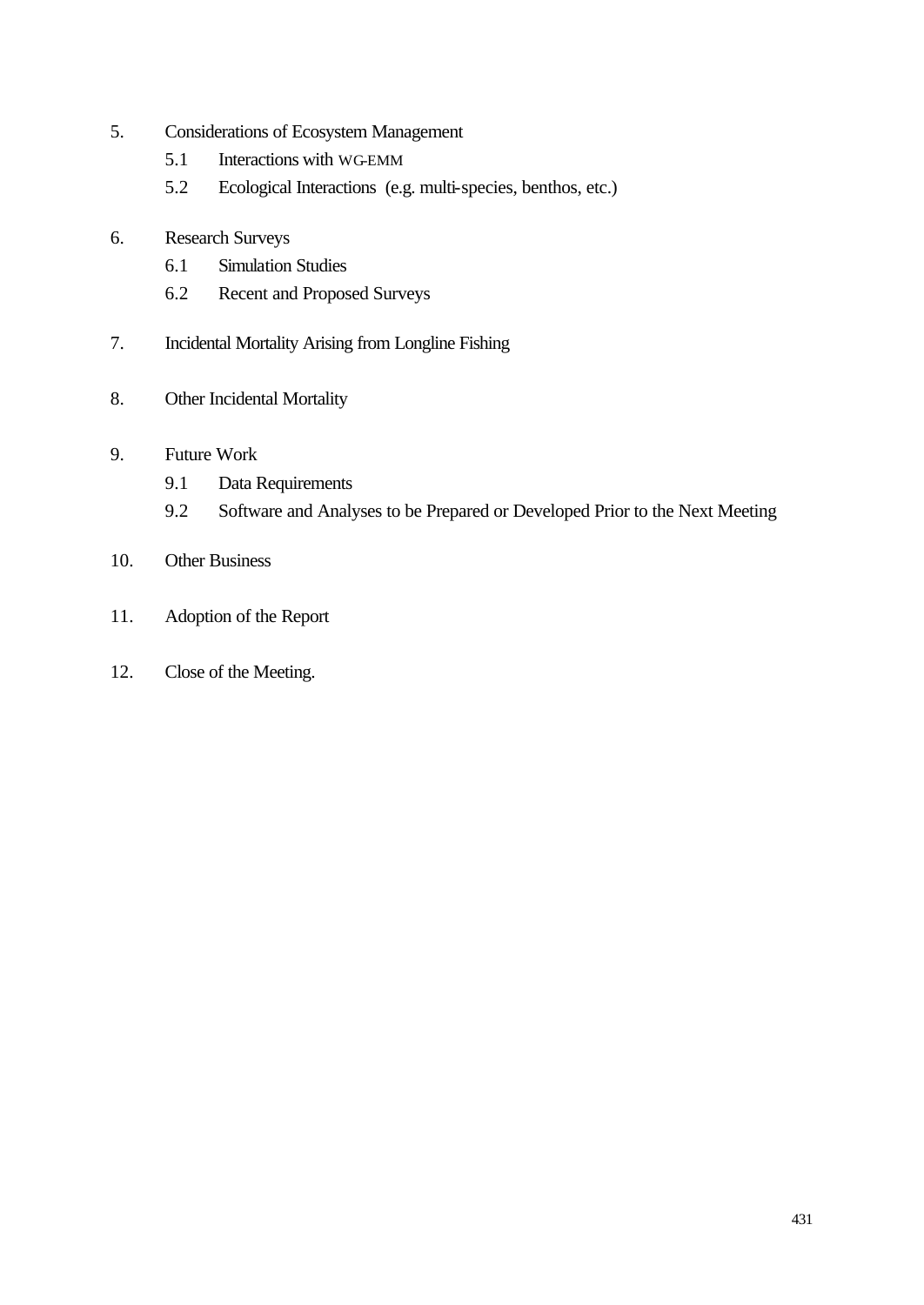# APPENDIX B

# **LIST OF PARTICIPANTS**

# Working Group on Fish Stock Assessment (Hobart, Australia, 7 to 16 October 1996)

| BALGUERIAS, Eduardo (Dr)  | Instituto Español de Oceanografía<br>Centro Oceanográfico de Canarias<br>Apartado de Correos 1373<br>Santa Cruz de Tenerife<br>España<br>ebg@ieo.rcanaria.es |
|---------------------------|--------------------------------------------------------------------------------------------------------------------------------------------------------------|
| BARRERA-ORO, Esteban (Dr) | Instituto Antártico Argentino<br>Cerrito 1248<br>1010 Buenos Aires<br>Argentina                                                                              |
| BENAVIDES, Gonzalo (Mr)   | Instituto Antártico Chileno<br>Luis Thayer Ojeda 814, Correo 9<br>Santiago<br>Chile<br>imach@reuna.cl                                                        |
| CONSTABLE, Andrew (Dr)    | Deakin University<br>School of Aquatic Science<br>and Natural Resources Management<br>Warrnambool Vic. 3280<br>Australia                                     |
| CROXALL, John (Dr)        | <b>British Antarctic Survey</b><br>High Cross, Madingley Road<br>Cambridge CB3 OET<br><b>United Kingdom</b>                                                  |
| DE LA MARE, William (Dr)  | Convener, WG-FSA<br><b>Australian Antarctic Division</b><br>Channel Highway<br>Kingston Tas. 7050<br>Australia<br>bill_de@antdiv.gov.au                      |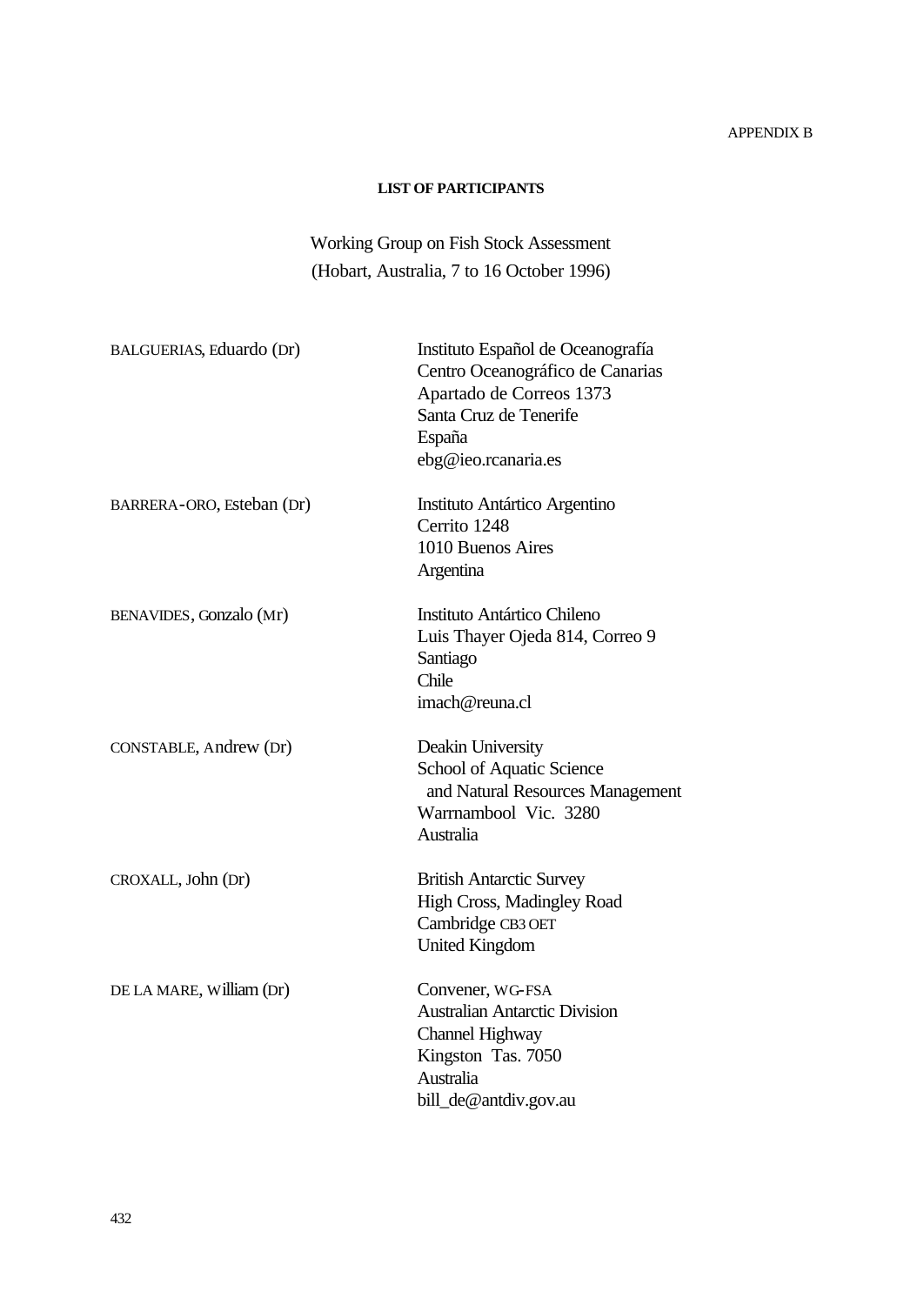| DUHAMEL, Guy (Prof.)              | Ichtyologie générale et appliquée<br>Muséum national d'histoire naturelle<br>43, rue Cuvier<br>75231 Paris Cedex 05<br>France<br>duhamel@mnhn.fr |
|-----------------------------------|--------------------------------------------------------------------------------------------------------------------------------------------------|
| EVERSON, Inigo (Dr)               | <b>British Antarctic Survey</b><br>High Cross, Madingley Road<br>Cambridge CB3 OET<br><b>United Kingdom</b><br>i.everson@bas.ac.uk               |
| GASIUKOV, Pavel (Dr)              | AtlantNIRO<br>5 Dmitry Donskoy<br>Kaliningrad 236000<br>Russia                                                                                   |
| <b>GERASIMCHUK, Vladimir (Dr)</b> | Directorate for Foreign Economic Relations<br>Ministry of Fisheries<br>5, Tryokhsvyatylelska str<br>Kiev-1, 252001<br><b>Ukraine</b>             |
| GUBANOV, Evgeniy (Dr)             | YugNIRO<br>2, Sverdlov Street<br>Kerch<br>334500, Crimea<br>Ukraine                                                                              |
| HANCHET, Stuart (Dr)              | National Institute of Water<br>and Atmospheric Research (NIWA)<br>PO Box 14-901<br>Wellington<br>New Zealand<br>s.hanchet@niwa.cri.nz            |
| $HAY$ , Ian $(Mr)$                | <b>Australian Antarctic Division</b><br>Channel Highway<br>Kingston Tasmania 7050<br>Australia                                                   |
| HOLT, Rennie (Dr)                 | <b>US AMLR Program</b><br><b>Southwest Fisheries Science Center</b><br>PO Box 271<br>La Jolla, Ca. 92038<br><b>USA</b><br>rholt@ucsd.edu         |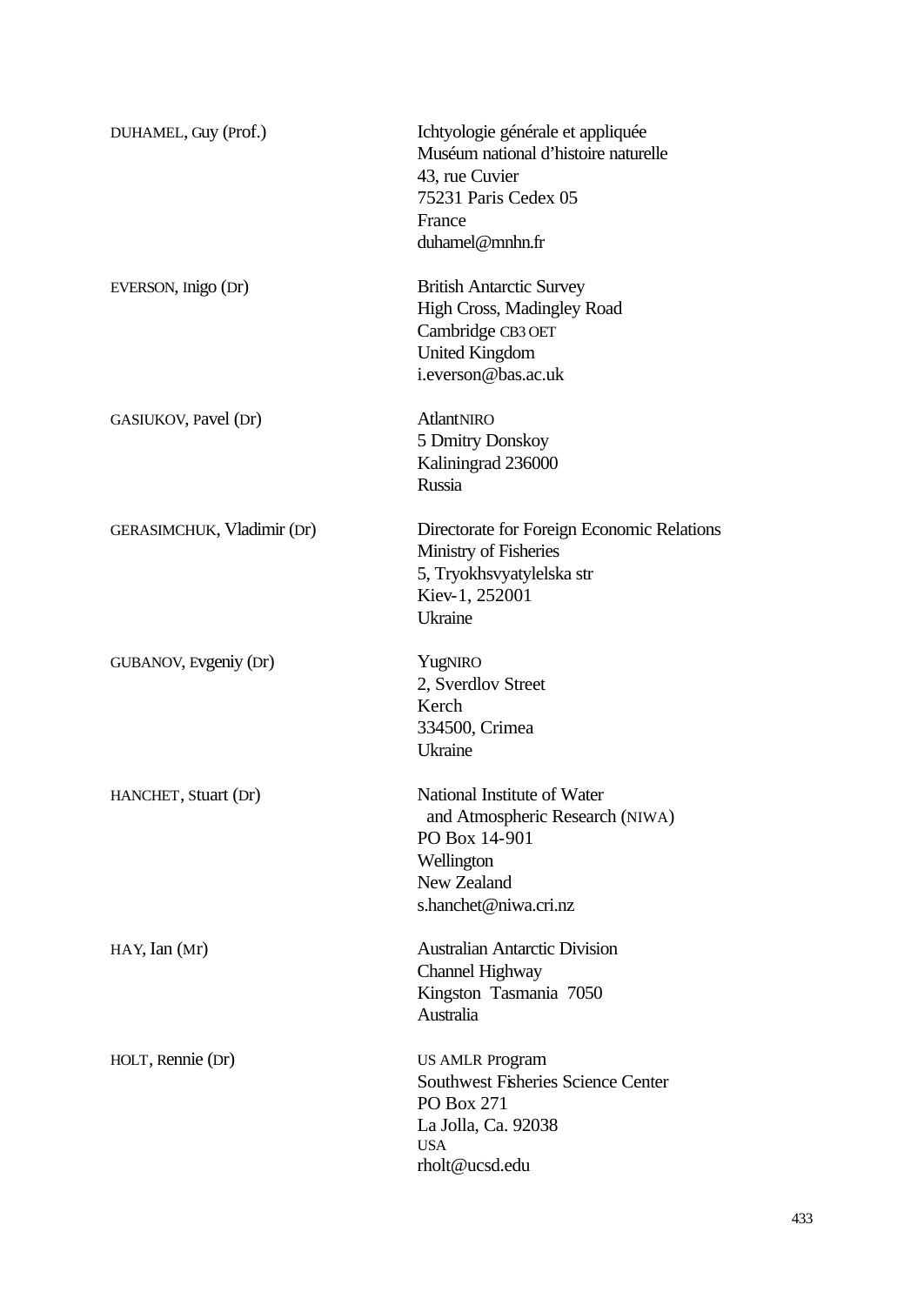| KIRKWOOD, Geoff (Dr)      | Renewable Resources Assessment Group<br><b>Imperial College</b><br>8, Prince's Gardens<br>London SW7 1NA<br><b>United Kingdom</b><br>g.kirkwood@ic.ac.uk                                        |
|---------------------------|-------------------------------------------------------------------------------------------------------------------------------------------------------------------------------------------------|
| KLAER, Neil (Mr)          | <b>CSIRO Division of Fisheries</b><br><b>GPO BOX 1538</b><br>Hobart Tasmania 7001<br>Australia                                                                                                  |
| KOCK, Karl-Hermann (Dr)   | Chairman, Scientific Committee<br><b>Federal Research Centre for Fisheries</b><br><b>Institute for Sea Fisheries</b><br>Palmaille 9<br>D-22767 Hamburg<br>Germany<br>100565.1223@compuserve.com |
| MARSCHOFF, Enrique (Lic.) | Instituto Antártico Argentino<br>Cerrito 1248<br>1010 Buenos Aires<br>Argentina<br>iaa@biolo.bg.fcen.uba.ar                                                                                     |
| MILLER, Denzil (Dr)       | Sea Fisheries Research Institute<br>Private Bag X2<br>Roggebaai 8012<br>South Africa<br>dmiller@sfri.sfri.ac.za                                                                                 |
| MORENO, Carlos (Prof.)    | Instituto de Ecología y Evolución<br>Universidad Austral de Chile<br>Casilla 567<br>Valdivia<br>Chile                                                                                           |
| PARKES, Graeme (Dr)       | Marine Resources Assessment Group Ltd<br>47, Prince's Gate<br>London SW7<br><b>United Kingdom</b><br>g.parkes@ic.ac.uk                                                                          |
| POLACHEK, Tom (Dr)        | <b>CSIRO Division of Fisheries</b><br><b>GPO BOX 1538</b><br>Hobart Tasmania 7001<br>Australia                                                                                                  |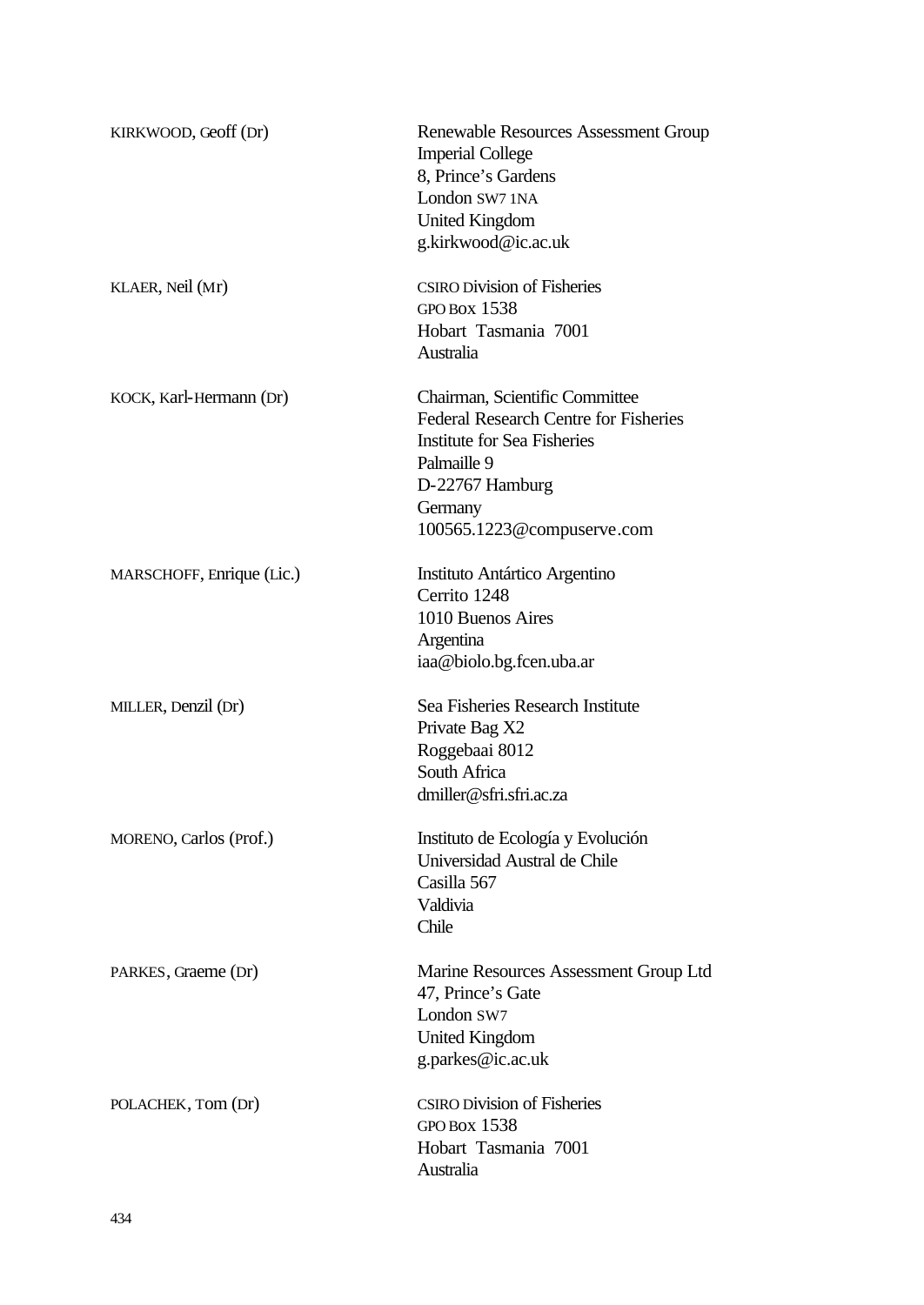| SHIN, Hyoung-Chul (Mr) | <b>IASOS</b><br>University of Tasmania<br>Sandy Bay Tasmania 7005<br>Australia                                                                  |
|------------------------|-------------------------------------------------------------------------------------------------------------------------------------------------|
| TUCK, Geoff (Dr)       | <b>CSIRO Division of Fisheries</b><br>GPO Box $1538$<br>Hobart Tasmania 7001<br>Australia<br>tuck@ml.csiro.au                                   |
| VACCHI, Marino (Dr)    | <b>ICRAM</b><br>Via L. Respighi, 5<br>00197 Roma<br>Italy<br>mc6460@mclink.it                                                                   |
| WATTERS, George (Dr)   | <b>US AMLR Program</b><br><b>Southwest Fisheries Science Center</b><br>PO Box 271<br>La Jolla, Ca. 92038<br><b>USA</b><br>watters@amlr.ucsd.edu |
| WILLIAMS, Dick (Mr)    | <b>Australian Antarctic Division</b><br><b>Channel Highway</b><br>Kingston Tasmania 7050<br>Australia<br>dick_wil@antdiv.gov.au                 |

# SECRETARIAT:

**CCAMLR** Esteban DE SALAS (Executive Secretary) 23 Old Wharf Eugene SABOURENKOV (Science Officer) Hobart Tasmania 7000 Nigel WILLIAMS (Computer Systems Administrator) Australia Eric APPLEYARD (Scientific Observer Data Analyst) ccamlr@ccamlr.org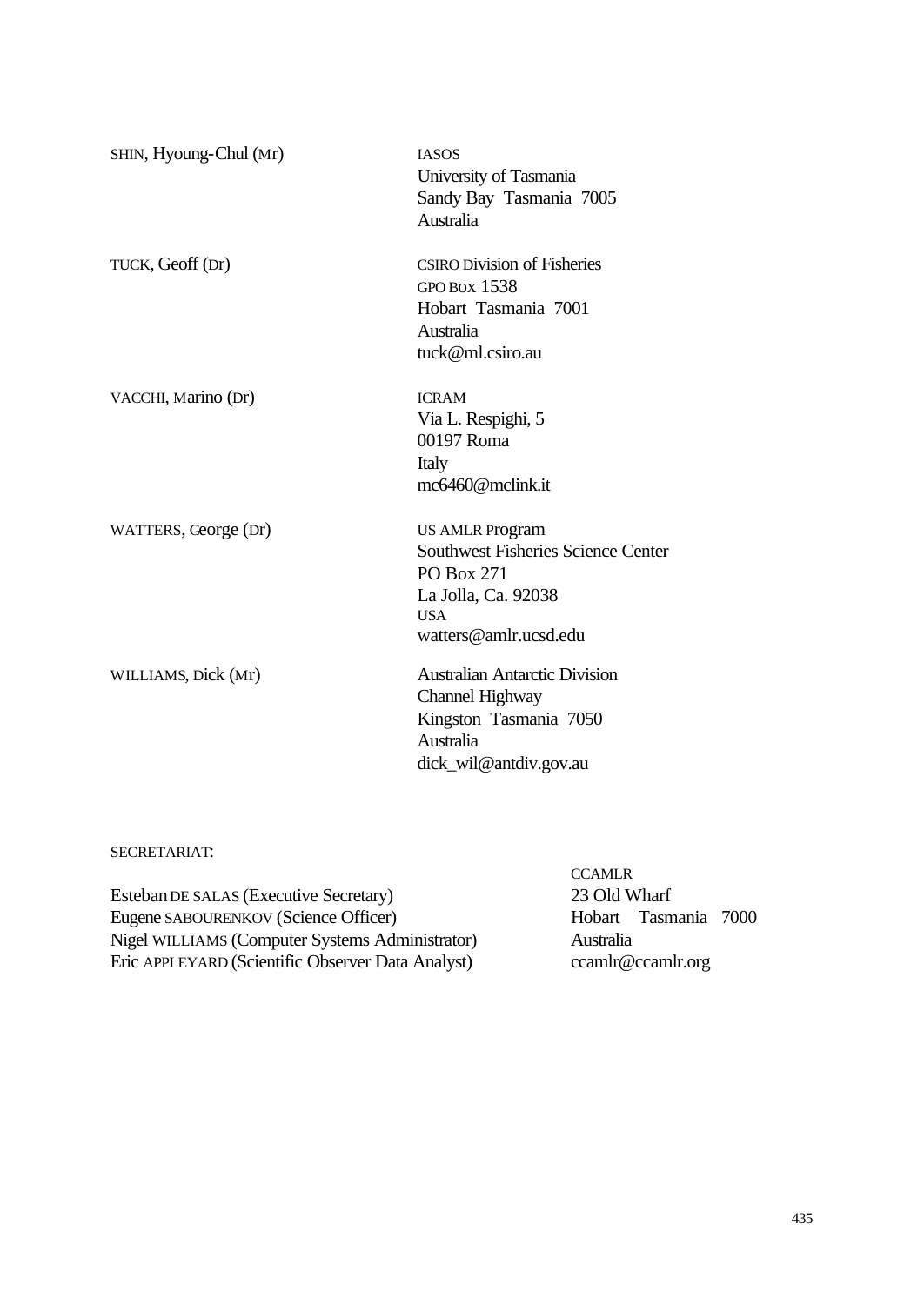APPENDIX C

#### **LIST OF DOCUMENTS**

# Working Group on Fish Stock Assessment (Hobart, Australia, 7 to 16 October 1996)

- WG-FSA-96/1 PROVISIONAL AGENDA AND ANNOTATION TO THE PROVISIONAL AGENDA FOR THE 1996 MEETING OF THE WORKING GROUP ON FISH STOCK ASSESSMENT (WG-FSA)
- WG-FSA-96/2 LIST OF PARTICIPANTS
- WG-FSA-96/3 LIST OF DOCUMENTS
- WG-FSA-96/4 BRIEF INFORMATION ON FISHING OPERATIONS CONDUCTED BY SRTM *PRIMORETS* INSIDE ECONOMIC ZONE OF KERGUELEN ISLANDS DURING THE PERIOD OF 1994/95 A. Vertunov, V. Frimer and V. Chikov (Ukraine)
- WG-FSA-96/5 SUMMARISED DATA ON OPERATION OF RTMS *VOZROZHDENYE* INSIDE ECONOMIC ZONE OF KERGUELEN ISLANDS DURING THE SEASON OF 1994/95 E. Goubanov and Yu. Domashenko (Ukraine)
- WG-FSA-96/6 SEABIRD BY-CATCH AND BAIT LOSS IN LONGLINING USING DIFFERENT SETTING METHODS S. Løkkeborg (Norway)
- WG-FSA-96/7 UKRAINIAN DATA UPDATE **Secretariat**
- WG-FSA-96/8 THE PELAGIC DISTRIBUTION OF SOUTH GEORGIA ALBATROSSES AND THEIR RELATIONSHIP WITH FISHERIES P.A. Prince, J.P. Croxall, P.N. Trathan and A.G. Wood (United Kingdom)
- WG-FSA-96/9 POPULATION DYNAMICS OF WANDERING ALBATROSS *DIOMEDEA EXULANS* AND AMSTERDAM ALBATROSS *D. AMSTERDAMENSIS* IN THE INDIAN OCEAN AND THEIR RELATIONSHIPS WITH LONGLINE FISHERIES: CONSERVATION IMPLICATIONS H. Weimerskirch (France), N. Brothers (Australia) and P. Jouventin (France)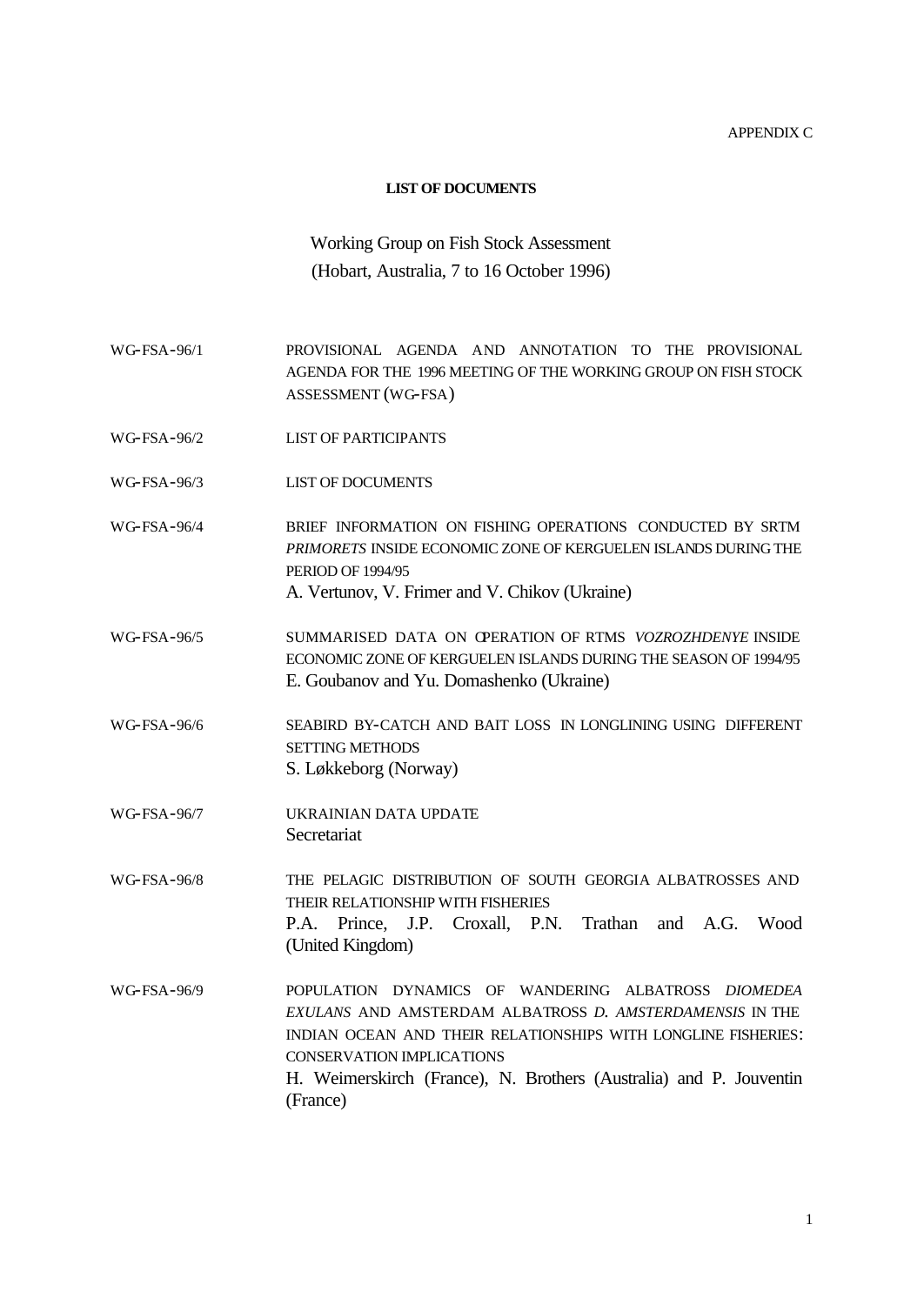WG-FSA-96/10 INCIDENTAL MORTALITY OF SEABIRDS AROUND KERGUELEN ISLANDS (DIVISION 58.5.1) AND EFFECTIVENESS OF MITIGATION MEASURES: 1993/94 TO 1995/96 CRUISES D. Capdeville (France) WG-FSA-96/11 BY-CATCH IN THE LONGLINE FISHERY ALONG THE SHELF SLOPE OF KERGUELEN (DIVISION 58.5.1) DURING THE 1994/95 AND 1995/96 CRUISES D. Capdeville and G. Duhamel (France) WG-FSA-96/12 IMPACT OF MARINE MAMMALS ON LONGLINE FISHERY AROUND KERGUELEN ISLANDS (DIVISION 58.5.1) DURING 1995/96 CRUISE D. Capdeville (France) WG-FSA-96/13 COMPOSITION AND VERTICAL DISTRIBUTION OF THE BENTHOPELAGIC ICHTHYOFAUNA OF THE SOUTHERN PART OF THE KERGUELEN RIDGE A.S. Piotrovsky (Ukraine) WG-FSA-96/14 *SQUALUS ACANTHIAS* – A NEW SPECIES IN THE ANTARCTIC ICHTHYOFAUNA (DIVISION 58.5.1) L.K. Pshenichnov (Ukraine) WG-FSA-96/15 POTENTIALLY COMMERCIAL INVERTEBRATES ON OB BANK: *MOROTEUTHIS INGENS* (OEGOPSIDA) AND *PARALOMIS ACULEATA* (ANOMURA) (DIVISION 58.4.4) L.K. Pshenichnov (Ukraine) WG-FSA-96/16 SOME SPECIFIC CHARACTERISTICS OF *DISSOSTICHUS ELEGINOIDES* BIOLOGY IN THE VICINITY OF THE KERGUELEN ISLANDS (DIVISION 58.5.1) L.K. Pshenichnov (Ukraine) WG-FSA-96/17 THE BY-CATCH OF JUVENILE FISH IN MIDWATER KRILL TRAWLS IN THE SOUTH GEORGIA AREA FROM 1967 TO 1990 M. Nevinsky and K. Shust (VNIRO, Russia) WG-FSA-96/18 BY-CATCH OF JUVENILE FISHES – THE ANTARCTIC KRILL FISHERY Carlos A. Moreno (Chile) WG-FSA-96/19 RESULTS ON BY-CATCH OF FISH DURING UKRAINIAN, POLISH AND JAPANESE KRILL FISHERY IN THE SOUTH ORKNEY ISLANDS, SOUTH GEORGIA AND SHETLAND ISLANDS AREAS T. Iwami (Japan), Z. Cielniaszek (Poland) and E.A. Pakhomov (Ukraine) WG-FSA-96/20 PRECAUTIONARY MEASURES FOR A NEW FISHERY ON *MARTIALIA HYADESI*  (CEPHALOPODA, OMMASTREPHIDAE) IN THE SCOTIA SEA: AN ECOLOGICAL APPROACH P.G. Rodhouse (United Kingdom)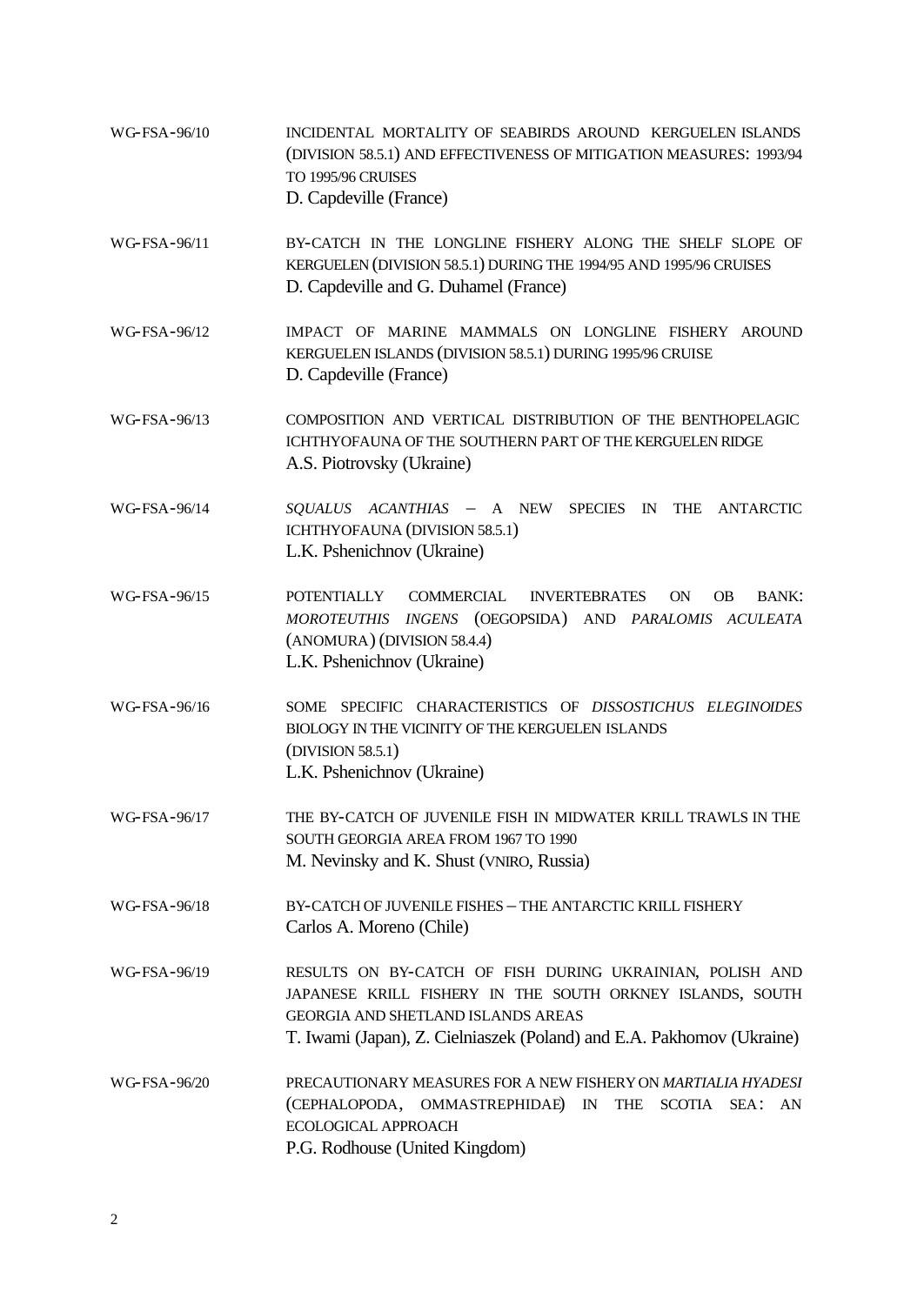| WG-FSA-96/21          | RESEARCH FISHERY FOR THE SQUID MARTIALIA HYADESI AT SOUTH<br>GEORGIA CONDUCTED BY THE KOREAN REGISTERED VESSEL IHN SUNG 101<br>(JUNE 1996): SCIENTIFIC OBSERVER'S REPORT<br>A.F. González and P.G. Rodhouse (UK)                                                  |
|-----------------------|-------------------------------------------------------------------------------------------------------------------------------------------------------------------------------------------------------------------------------------------------------------------|
| WG-FSA-96/22          | REPORT ON SCIENTIFIC OBSERVATIONS ONBOARD THE CHILEAN<br>LONGLINER, 'PUERTO BALLENA', IN STATISTICAL SUBAREA 48.3 FROM<br><b>MARCH TO MAY 1996</b><br>Karl-Hermann Kock and Jörn Selling (Germany)                                                                |
| WG-FSA-96/23          | SUGGESTIONS TO MODIFY THE CCAMLR SCIENTIFIC OBSERVER CRUISE<br><b>LOG</b><br>Karl-Herman Kock and Jörn Selling (Germany)                                                                                                                                          |
| WG-FSA-96/24          | THE BIOLOGY AND ECOLOGY OF MACKEREL ICEFISH, CHAMPSOCEPHALUS<br>GUNNARI - AN ANTARCTIC FISH SPECIES THAT LACK HAEMOGLOBIN<br>K.-H. Kock (Germany) and I. Everson (UK)                                                                                             |
| WG-FSA-96/25          | SCIENTIFIC OBSERVER DATABASE<br>Secretariat                                                                                                                                                                                                                       |
| WG-FSA-96/26          | <b>OBSERVER IMALF DATA ANALYSIS</b><br>Secretariat                                                                                                                                                                                                                |
| WG-FSA-96/27          | RESULTS OF E.L. HOLMBERG 1996 FISH SURVEY IN SUBAREA 48.3<br>E. Marschoff, B. Gonzalez, J. Calcagno, G. Shandikov, F. López, A.<br>Madirolas and R. Reta (Argentina)                                                                                              |
| WG-FSA-96/28<br>Rev.1 | DIET COMPOSITION AND OBSERVATIONS ON REPRODUCTION OF<br>CHAMPSOCEPHALUS GUNNARI IN SUBAREA 48.3 IN MARCH/APRIL 1996, DR<br>EDUARDO HOLMBERG SURVEY<br>E. Barrera-Oro, R. Casaux and E. Marschoff (Argentina)                                                      |
| WG-FSA-96/29          | DIET COMPOSITION OF DISSOSTICHUS ELEGINOIDES IN SUBAREA 48.3, DR<br>EDUARDO HOLMBERG SURVEY MARCH/APRIL 1996<br>E. Barrera-Oro, R. Casaux and E. Marschoff (Argentina)                                                                                            |
| WG-FSA-96/30          | SPATIAL DISTRIBUTION OF CHAMPSOCEPHALUS GUNNARI IN SUBAREA<br>48.3. SOME IMPLICATIONS FOR PARAMETER ESTIMATION.<br>E. Marschoff, B. Gonzalez and J. Calcagno (Argentina)                                                                                          |
| WG-FSA-96/31          | INCIDENTAL MORTALITY OF SEABIRDS ASSOCIATED WITH LONGLINE<br>FISHING IN SUBAREA 48.3 - PRELIMINARY RESULTS OF SCIENTIFIC<br>OBSERVATIONS ONBOARD THE CHILEAN LONGLINER, PUERTO BALLENA,<br>FROM MARCH TO MAY 1996<br>Karl-Hermann Kock and Jörn Selling (Germany) |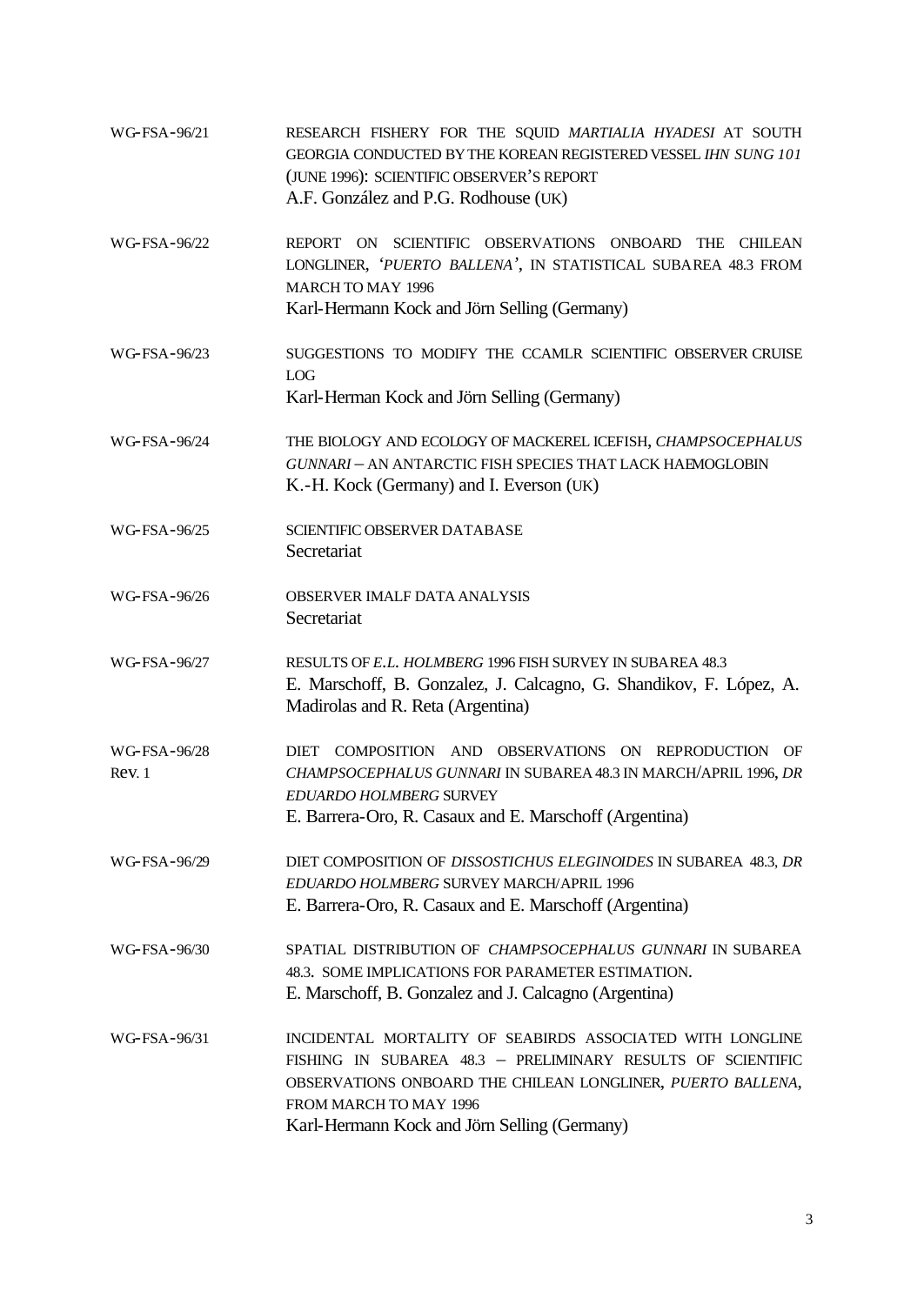WG-FSA-96/32 INTERSESSIONAL WORK ON THE INCIDENTAL MORTALITY OF SEABIRDS IN LONGLINE FISHERIES Secretariat WG-FSA-96/33 PREVALENCES OF PARASITIZED AND HYPERPARASITIZED CRABS NEAR SOUTH GEORGIA: SUMMARY OF A MANUSCRIPT SUBMITTED TO THE '*JOURNAL OF ANIMAL ECOLOGY*' George Watters (USA) WG-FSA-96/34 PRELIMINARY ANALYSES OF DATA COLLECTED DURING EXPERIMENTAL PHASES OF THE 1994/95 AND 1995/96 ANTARCTIC CRAB FISHING SEASONS George Watters (USA) WG-FSA-96/35 ESTIMATION OF SIZE AT MATURITY AND CALCULATION OF AN APPROPRIATE SIZE LIMIT FOR MALE *PARALOMIS FORMOSA* George Watters (USA) WG-FSA-96/36 CAPTURES ACCESSOIRES DE POISSONS LORS D'UNE CAMPAGNE EXPERIMENTALE PROFONDE A LA PALANGRE AU LARGE DES ILES KERGUELEN (DIVISION 58.5.1) EN 1995/96 G. Duhamel and P. Pruvost (France) WG-FSA-96/37 DATA AVAILABILITY FOR WG-FSA/96 **Secretariat** WG-FSA-96/38 ESTIMATES OF ABSOLUTE RECRUITMENT FOR PATAGONIAN TOOTHFISH (*D. ELEGINOIDES*) AROUND HEARD ISLAND W. de la Mare (Australia) WG-FSA-96/39 ABUNDANCE OF PATAGONIAN TOOTHFISH (*D. ELEGINOIDES*) AT MACQUARIE ISLAND ESTIMATED FROM TAGGING STUDIES DURING 1995/96 FISHING SEASON W. de la Mare and R. Williams (Australia) WG-FSA-96/40 EXTRACT FROM RUSSIAN OBSERVER'S REPORT ON KOREAN VESSEL, *IHN SUNG 66* A.N. Kozlov (Russia) WG-FSA-96/41 **INTERIM REPORT OF ACTIVITIES OF THE WG-FSA CORRESPONDENCE** GROUP ON FISH BY-CATCH IN KRILL FISHERIES **Secretariat** WG-FSA-96/42 COMPARISON BETWEEN AGE READINGS FROM SCALES AND OTOLITHS OF THE TOOTHFISH (*D. ELEGINOIDES*) FROM SOUTH GEORGIA M.C. Cassia (Argentina)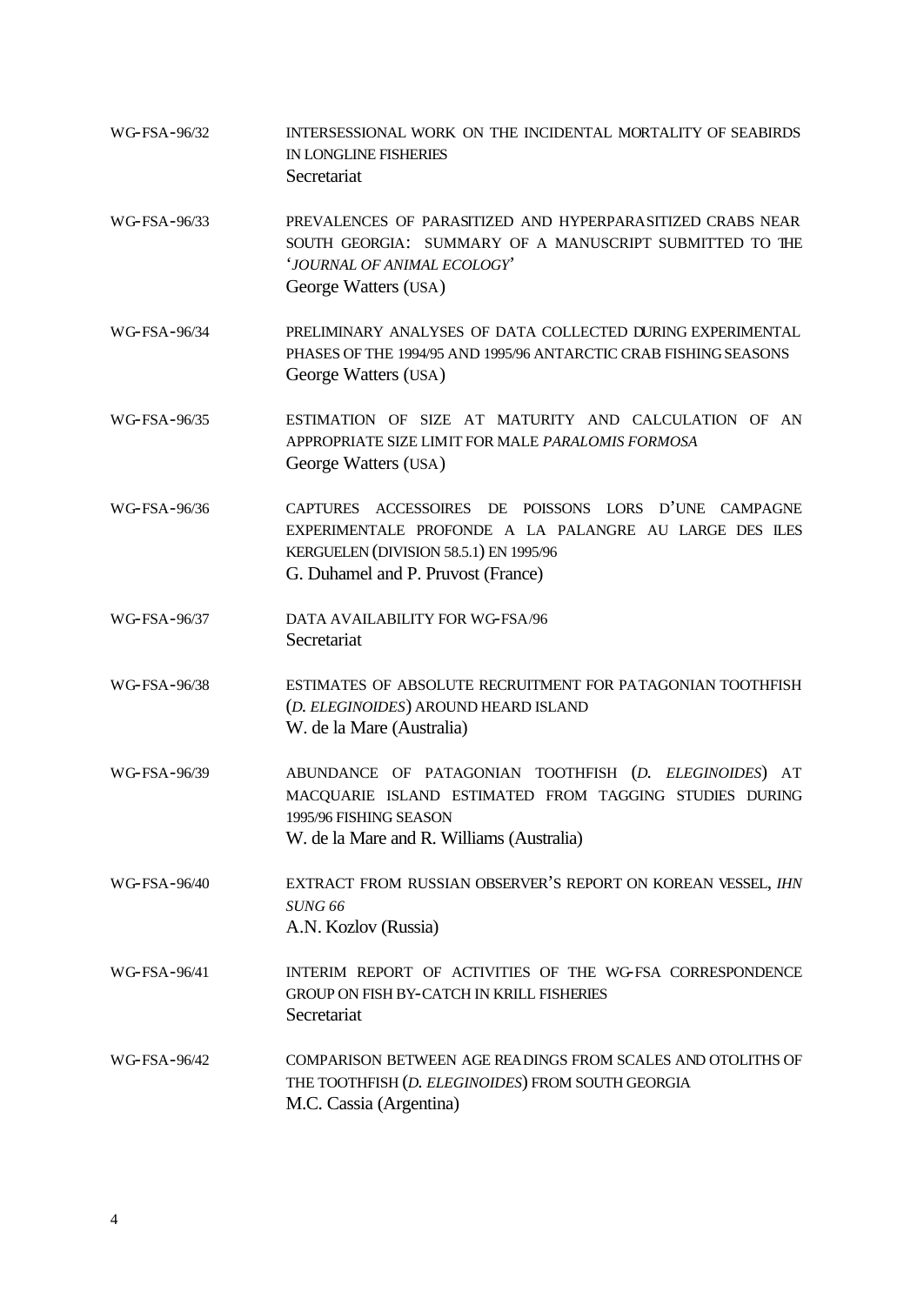WG-FSA-96/43 COMPARATIVE FEEDING ECOLOGY OF *DISSOSTICHUS ELEGINOIDES* IN ARGENTINE CONTINENTAL SHELF AND SOUTH GEORGIA (STATISTICAL SUBAREA 48.3) S.B. García de la Rosa, F. Sánchez and D. Figueroa (Argentina) WG-FSA-96/44 SEXUAL RATIO OF *DISSOSTICHUS ELEGINOIDES* FROM LONGLINES SAMPLES: A PARTIAL INDICATOR OF REPRODUCTIVE MIGRATION IN SUBAREA 48.3 C.A. Moreno, J. Guerra and A. Zuleta (Chile) WG-FSA-96/45 VACANT WG-FSA-96/46 REFINEMENTS TO THE GENERAL YIELD MODEL FOR USE AT WG-FSA-96 A.J. Constable (Australia) WG-FSA-96/47 SHORT REPORT ON TRIP 9604, *AMERICAN CHAMPION*, AUG/SEP 1996 Delegation of South Africa WG-FSA-96/48 DEPENDENCE OF CATCHES OF *D. ELEGINOIDES* ON ENVIRONMENT FACTORS INSIDE STATISTICAL AREA 58.5.1 (KERGUELEN ISLAND) – (CONSERVATION MEASURE 29/XIV) A.S. Petrenko (Ukraine) WG-FSA-96/49 REPORT ON OPERATION OF THE UKRAINIAN FLEET INSIDE THE DIVISION 58.5.1 (KERGUELEN ISLAND) DURING THE PERIOD 1991–1996 E.P. Goubanov, A.S. Petrenko and V.V. Krakatitsa (Ukraine) WG-FSA-96/50 REPORT ON ESTIMATES AND AVOIDING SIDE MORTALITY OF MARINE RESOURCES OF ANTARCTIC REGION INSIDE THE DIVISION 58.5.1 (KERGUELEN ISLAND) – (CONSERVATION MEASURE 29/XIV) E.P. Goubanov and A.S. Petrenko (Ukraine) WG-FSA-96/51 OBSERVER LOGBOOKS (TRAWL FISHERIES) **Secretariat** WG-FSA-96/52 EXTRACT FROM REPORT ON SCIENTIFIC OBSERVATION DURING PATAGONIAN TOOTHFISH, *DISSOSTICHUS ELEGINOIDES*, FISHERY ON BOARD SRTM *'ITKUL'* IN SUBAREA 48.3 IN THE PERIOD OF 17 MARCH TO 17 JULY 1996 A.K. Zaitsev (Ukraine) WG-FSA-96/53 A METHOD TO ESTIMATE FISH GROWTH PARAMETERS USING HARD STRUCTURE WITHOUT BACK CALCULATION A. Aubone and D.R. Hernández (Argentina)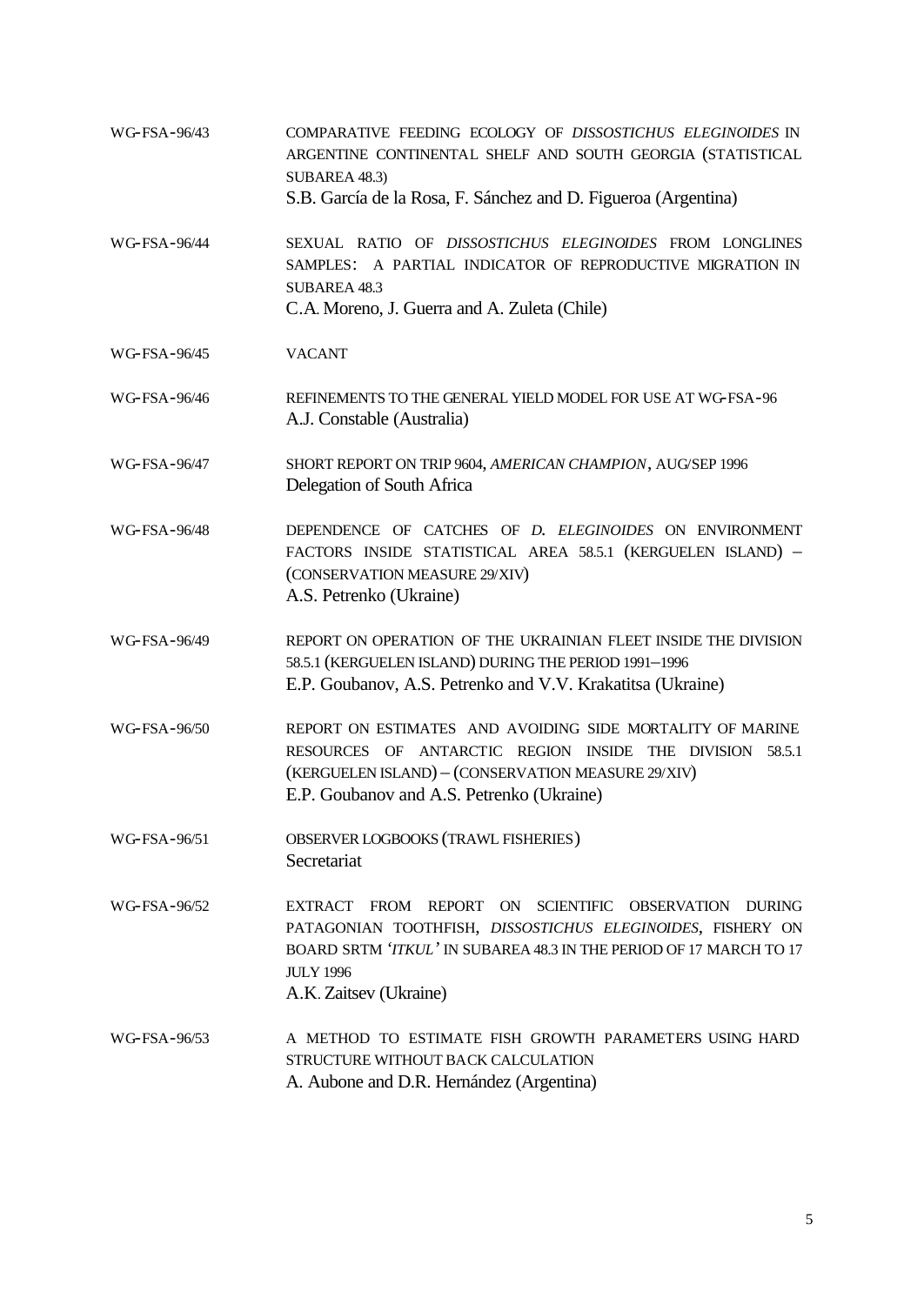| WG-FSA-96/54          | A SHORE-BASED RANDOMISED SAMPLING DESIGN USED IN<br><b>THE</b><br>ARTISANAL LONGLINE FISHERY FOR DISSOSTICHUS ELEGINOIDES OFF<br><b>CENTRAL CHILE</b><br>J. Ashford (UK), P. Rubilar (Chile) and C. Jones (USA)                                                                                                      |  |  |  |  |  |  |
|-----------------------|----------------------------------------------------------------------------------------------------------------------------------------------------------------------------------------------------------------------------------------------------------------------------------------------------------------------|--|--|--|--|--|--|
| WG-FSA-96/55          | DETERMINATION OF STOCK STRUCTURE AND MOVEMENT-AT-AGE IN<br>PATAGONIAN TOOTHFISH (DISSOSTICHUS ELEGINOIDES) THROUGH<br>LASER-BASED ANALYSIS OF OTOLITHS - A REPORT ON PROGRESS<br>J. Ashford and I. Everson (UK) and C. Jones (USA)                                                                                   |  |  |  |  |  |  |
| WG-FSA-96/56          | A RANDOMISED SAMPLING DESIGN USED IN THE LONGLINE FISHERY FOR<br>DISSOSTICHUS ELEGINOIDES IN THE SOUTHERN INDIAN OCEAN<br>J. Ashford (UK) and G. Duhamel (France)                                                                                                                                                    |  |  |  |  |  |  |
| WG-FSA-96/57          | LOSS OF HOOKS DURING LONGLINE FISHING IN SUBAREA 48.3<br>G. Parkes and J. Jones (UK)                                                                                                                                                                                                                                 |  |  |  |  |  |  |
| WG-FSA-96/58          | DATA ON JUVENILE FISH SURVEYS WITHIN SOUTH GEORGIA<br>Z.A. Frolkina (Russia)                                                                                                                                                                                                                                         |  |  |  |  |  |  |
| WG-FSA-96/59          | EXPERIMENTAL ACOUSTIC ESTIMATION OF BATHYPELAGIC FISHES<br>BIOMASSES FROM THE SOUTH GEORGIA AND SHAG ROCK SHELF AREAS<br>WITH TRAWL SAMPLING (RV ATLANTIDA, FEBRUARY 1996)<br>V.M. Yorobyov, P.A. Bukatin, V.A. Severin, G.A. Frolkina,<br>V. Yu. Sunkovich, M.I. Polischuk, V.N. Shnar and A.M. Abramov<br>(Russia) |  |  |  |  |  |  |
| WG-FSA-96/60          | DISTRIBUTION OF YOUNG ICEFISHES IN THE SOUTH GEORGIA SHELF AREA<br>ON THE BASIS OF JUVENILE SURVEYS DATA<br>Zh. A. Frolkina and I.A. Trunov (Russia)                                                                                                                                                                 |  |  |  |  |  |  |
| WG-FSA-96/61<br>Rev.1 | REPORT OF THE FIRST MEETING OF THE CCSBT'S ECOLOGICALLY RELATED<br><b>SPECIES WORKING GROUP</b><br>Wellington, New Zealand, 18 to 20 December 1995                                                                                                                                                                   |  |  |  |  |  |  |
| WG-FSA-96/62          | RECENT INFORMATION RELATED TO SEABIRD BY-CATCH ON THE HIGH<br><b>SEAS</b><br>T. Polacheck and A. Betlehem (Australia)                                                                                                                                                                                                |  |  |  |  |  |  |
| WG-FSA-96/63          | SOME OBSERVATIONS ON SEABIRD BY-CATCH FROM AUSTRALIAN<br><b>LONGLINE FISHING VESSELS</b><br>W. Whitelaw (Australia)                                                                                                                                                                                                  |  |  |  |  |  |  |
| WG-FSA-96/64          | <b>SUMMARY</b><br><b>TABLES</b><br><b>AVAILABLE</b><br><b>INFORMATION</b><br><b>SEABIRD</b><br>OF<br><b>ON</b><br>BY-CATCH BY AUSTRALIAN TUNA LONGLINE VESSELS<br>T. Polacheck (Australia)                                                                                                                           |  |  |  |  |  |  |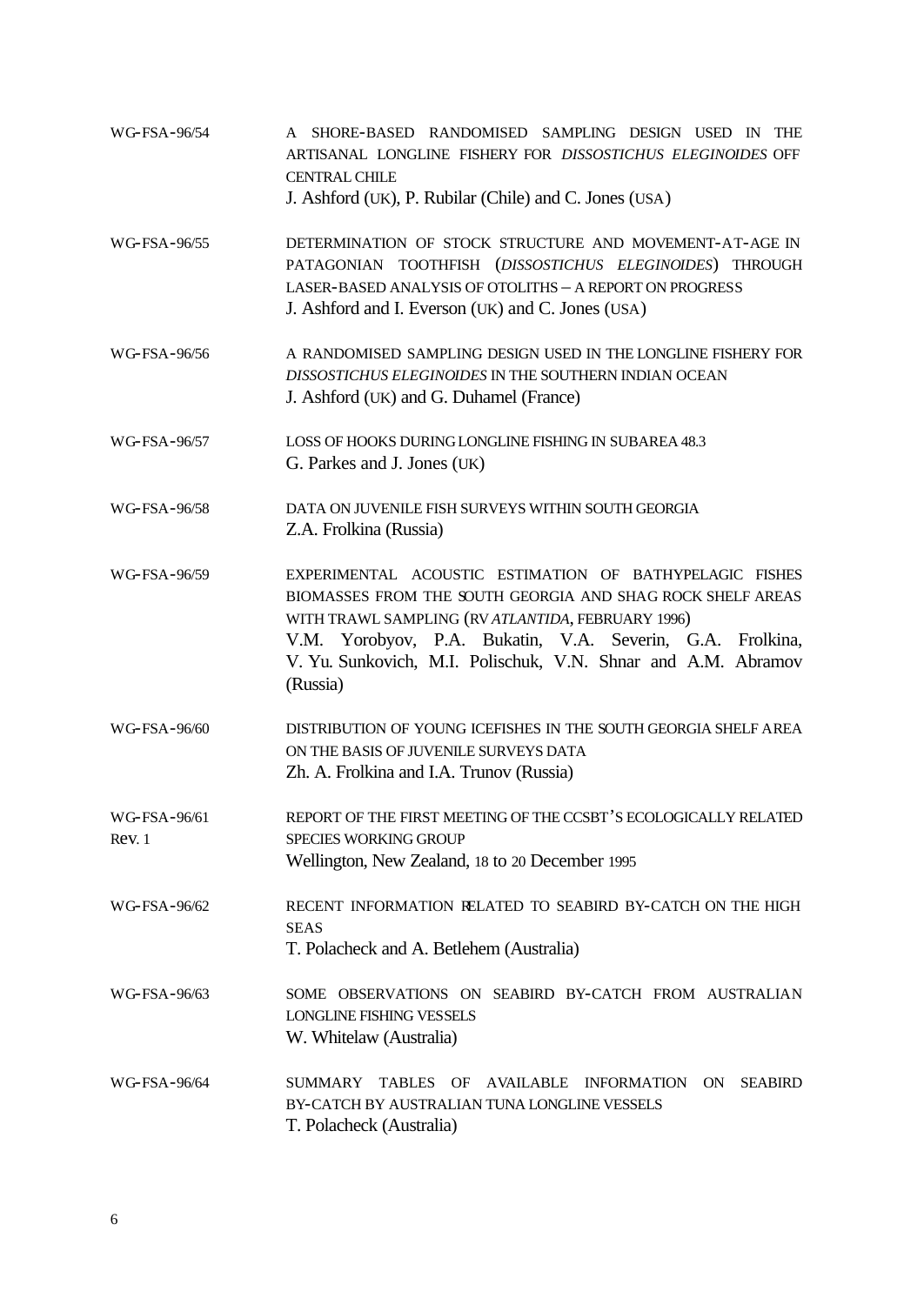|              | T. Polacheck and G. Tuck (Australia)                         |
|--------------|--------------------------------------------------------------|
|              | IMPLICATIONS FOR SEA BIRD BY-CATCH                           |
| WG-FSA-96/65 | TRENDS IN TUNA LONGLINE FISHERIES IN THE SOUTHERN OCEANS AND |

WG-FSA-96/66 BY-CATCH OF ALBATROSSES AND OTHER SEABIRDS BY JAPANESE LONGLINE FISHING VESSELS IN THE AUSTRALIAN FISHING ZONE FROM APRIL 1992 TO MARCH 1995 N. Klaer and T. Polacheck (Australia)

# OTHER DOCUMENTS

| CCAMLR-XV/7                 | NOTIFICATION OF THE INTENTION OF THE REPUBLIC OF KOREA AND THE<br>UNITED KINGDOM TO INITIATE A NEW FISHERY<br>Delegations of the Republic of Korea and the United Kingdom |  |  |  |  |  |  |
|-----------------------------|---------------------------------------------------------------------------------------------------------------------------------------------------------------------------|--|--|--|--|--|--|
| <b>CCAMLR-XV/8</b><br>Rev.1 | NOTIFICATION OF NEW ZEALAND'S INTENTION TO INITIATE A NEW<br><b>FISHERY</b><br>Delegation of New Zealand                                                                  |  |  |  |  |  |  |
| CCAMLR-XV/9                 | NOTIFICATION OF AUSTRALIA'S INTENTION TO INITIATE A NEW<br><b>FISHERY</b><br>Delegation of Australia                                                                      |  |  |  |  |  |  |
| CCAMLR-XV/10<br>Rev. 1      | NOTIFICATION OF NORWAY'S INTENTION TO INITIATE A NEW FISHERY<br>Delegation of Norway                                                                                      |  |  |  |  |  |  |
| CCAMLR-XV/11                | NOTIFICATION OF SOUTH AFRICA'S INTENTION TO INITIATE NEW<br><b>FISHERIES</b><br>Delegation of South Africa                                                                |  |  |  |  |  |  |
| CCAMLR-XV/13                | A PROPOSAL FOR PUBLICATION OF A SEABIRD IDENTIFICATION<br><b>MANUAL</b><br>Delegation of New Zealand                                                                      |  |  |  |  |  |  |
| CCAMLR-XV/BG/10             | DRAFT IUCN RESOLUTION ON SEABIRD BY-CATCH IN LONGLINE<br><b>FISHERIES</b><br>Secretariat                                                                                  |  |  |  |  |  |  |
| SC-CAMLR-XV/BG/1<br>Rev. 1  | CATCHES IN THE CONVENTION AREA 1995/96<br>Secretariat                                                                                                                     |  |  |  |  |  |  |
| SC-CAMLR-XV/BG/7            | POPULATION CHANGES IN ALBATROSSES AT SOUTH GEORGIA<br>Delegation of United Kingdom                                                                                        |  |  |  |  |  |  |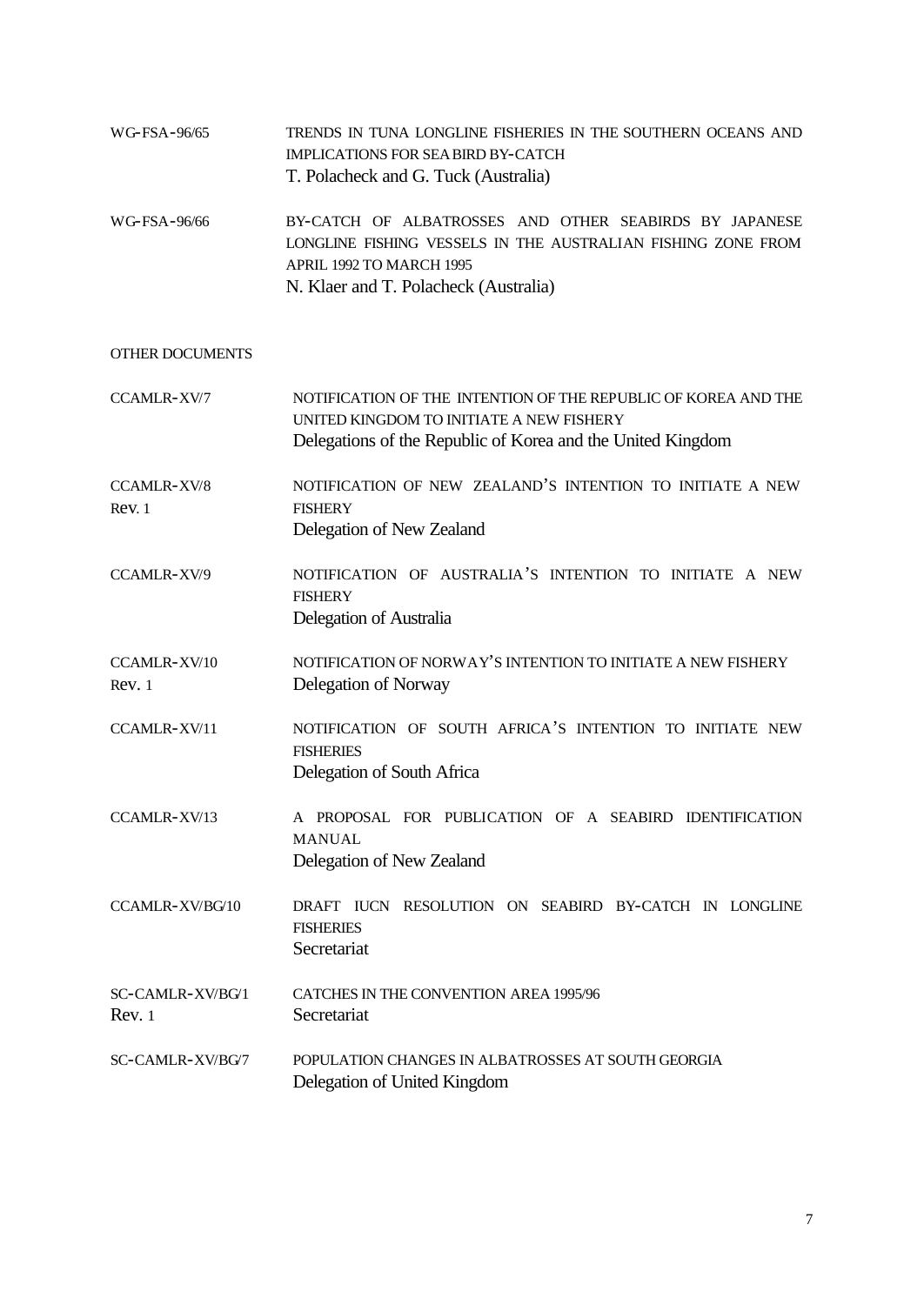- SC-CAMLR-XV/BG/11 NEED FOR PROCEDURES TO GOVERN THE RESUMPTION OF FISHERIES TARGETING SPECIES NOT PRESENTLY HARVESTED BUT FOR WHICH A FISHERY PREVIOUSLY EXISTED Delegation of USA
- SC-CAMLR-XV/BG/14 TRENDS OF THE *DISSOSTICHUS ELEGINOIDES* STOCK USING THE SEQUENTIAL POPULATION ANALYSIS (SPA) MODEL IN SUBAREA 48.3: 1992 TO 1996 Delegation of Chile (Submitted in English and Spanish)
- WG-EMM-96/31 FISH IN THE DIET OF THE BLUE-EYED SHAG *PHALACROCORAX ATRICEPS* AT THE SOUTH SHETLAND ISLANDS: SIX YEARS OF MONITORING **STUDIES** R. Casaux and E. Barrera-Oro (Argentina)
- WG-EMM-96/43 INTER-ANNUAL VARIATION IN CONDITION INDEX OF THE MACKEREL ICEFISH *CHAMPSOCEPHALUS GUNNARI* I. Everson (United Kingdom), K.-H. Kock (Germany) and G. Parkes (United Kingdom)
- WG-EMM-96/52 PRELIMINARY RESULTS ON BY-CATCH OF FISHES CAUGHT BY THE FISHERY VESSEL *CHIYO MARU NO. 3* TO THE NORTH OF THE SOUTH SHETLAND ISLANDS (FEBRUARY TO MARCH, 1996) S. Kawaguchi, T. Ichii and M. Naganobu (Japan) (abstract only)

ADDENDUM TO DATA SUBMISSIONS

WG-FSA-96/37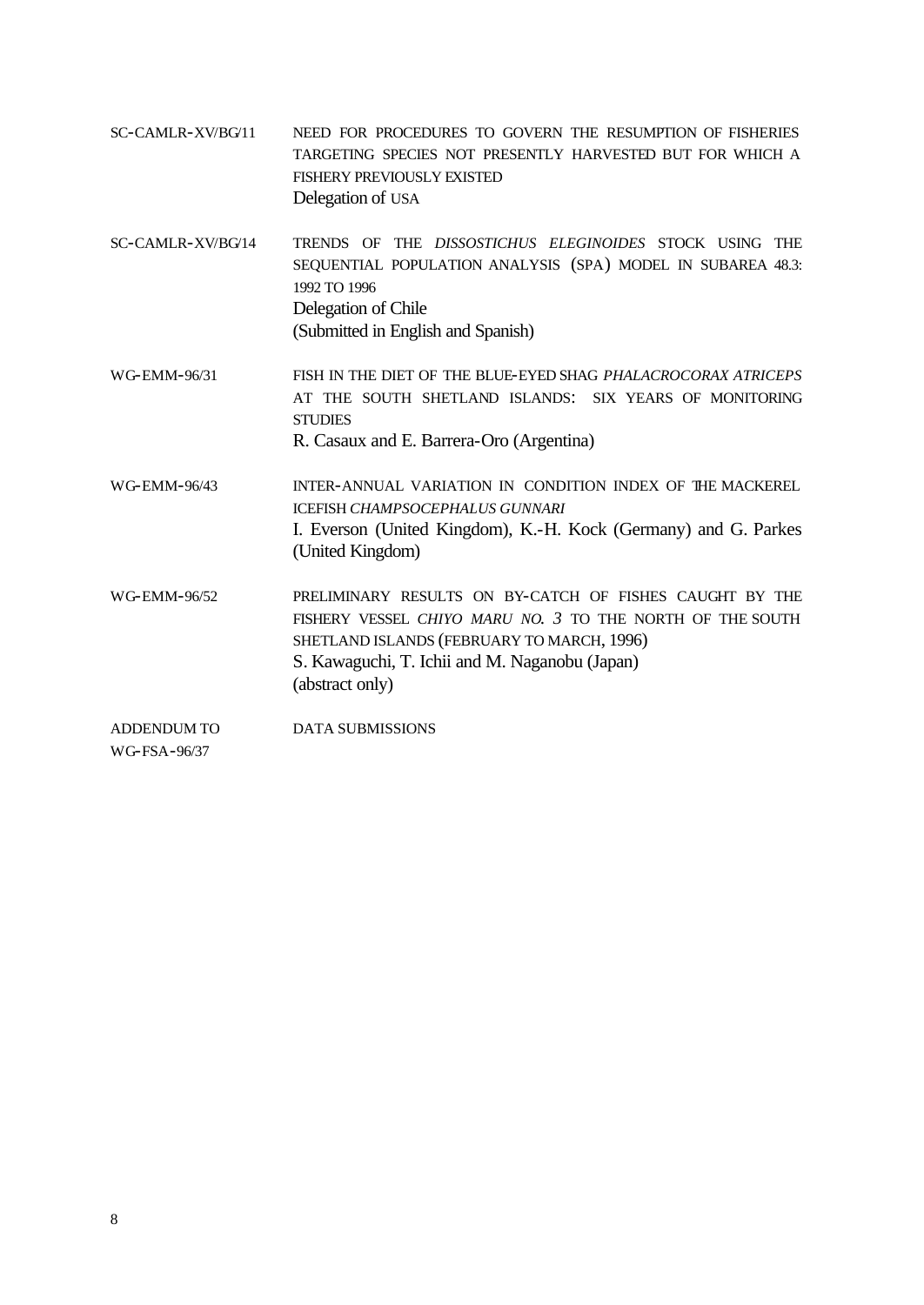APPENDIX D

1996 ASSESSMENT SUMMARIES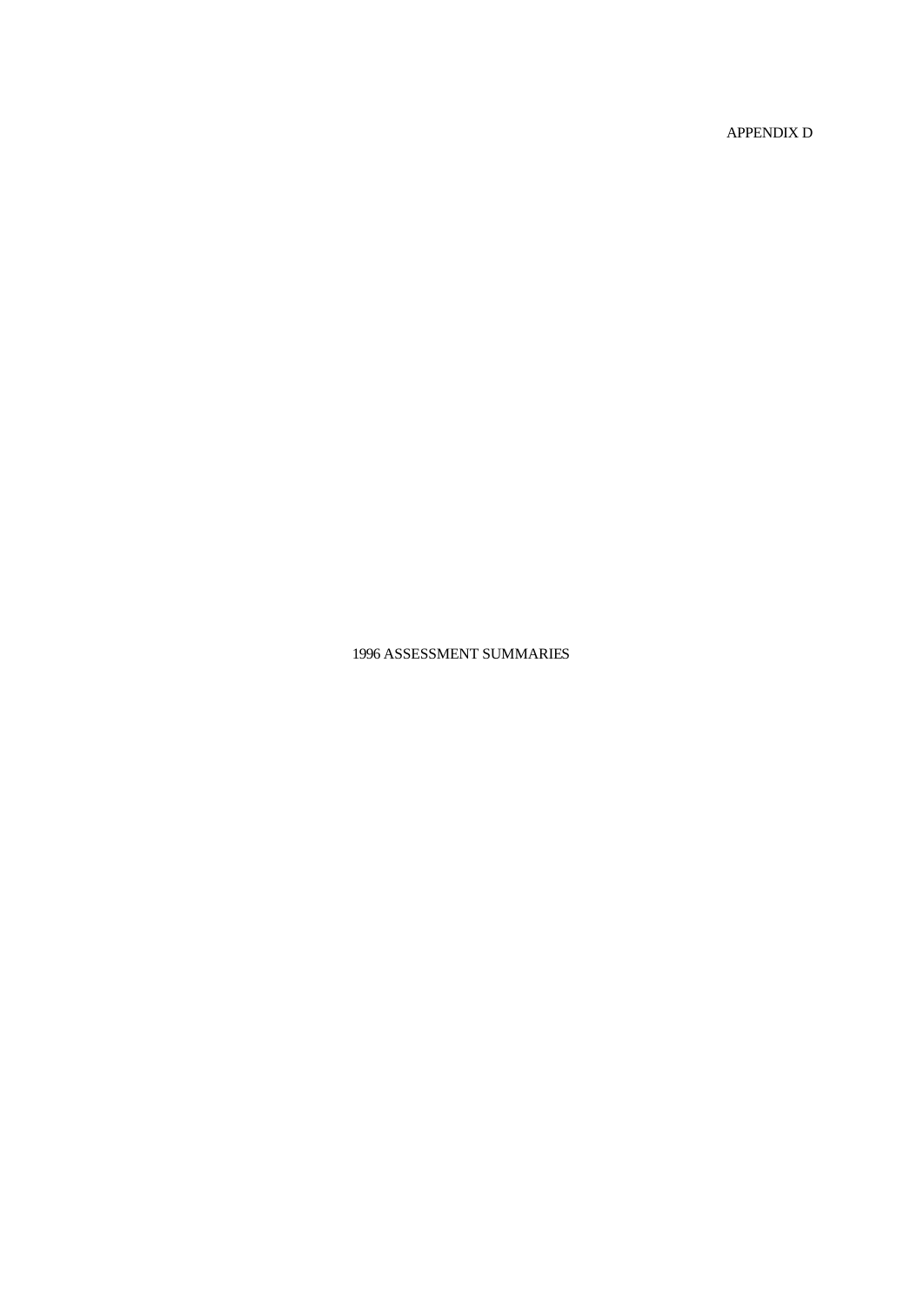| Year:                      | 1991              | 1992   | 1993    | 1994            | 1995          | 1996  | Max <sup>2</sup> | Min <sup>2</sup> |
|----------------------------|-------------------|--------|---------|-----------------|---------------|-------|------------------|------------------|
| Recommended TAC            |                   |        |         |                 |               | 4000  |                  |                  |
| Agreed TAC                 | 2500 <sup>4</sup> | 3500   | 3350    | 1300            | 2800          | 4000  |                  |                  |
| Landings                   | 3843              | 3703   | 2990    | 604             | 61715         | 38716 |                  |                  |
| <b>Survey Biomass</b>      | $335^{+a}$        | 19315* | 3353*   |                 | $14923^{*}$ a |       | $2012^{*b}$      |                  |
|                            | $3020^{+b}$       | $885+$ | $2460+$ |                 | $4831^{+a}$   |       | $67259^{+b}$     |                  |
| Surveyed by                | UK                | UK     |         | UK <sup>a</sup> |               |       |                  |                  |
|                            |                   |        |         | $Arg^b$         |               |       |                  |                  |
| Stock Biomass <sup>3</sup> |                   |        | 11000-  |                 |               |       |                  |                  |
|                            |                   |        | 17000   |                 |               |       |                  |                  |
| Recruitment (age)          |                   |        |         |                 |               |       |                  |                  |
| Mean $F$ () <sup>1</sup>   |                   |        |         |                 |               |       |                  |                  |

# **Source of Information**: This report

Weights in tonnes

- <sup>1</sup> ... weighted mean over ages (...) <sup>\*</sup> Shag Rocks
- <sup>2</sup> Over period 1982 to 1992 <sup>+</sup> South Georgia
- <sup>3</sup> Estimated from cohort projections
- <sup>4</sup> TAC from 1 November 1990 to 2 November 1991
- <sup>5</sup> Estimated by WS-MAD from various sources
- <sup>6</sup> For the period 1 March 1996 to 24 July 1996

**Conservation Measures in Force**: 92/XIV, 93/XIV and 94/XIV

- **Catches**: Reported catches 1995/96 split-year  $= 4$  362 tonnes, 1995/96 season (1 March to 24 July 1996) =  $3,871$  tonnes.
- **Data and Assessment**: Revision of stock projections made at the 1995 meeting using the refined generalised yield model with revised input parameters. Standardisation of CPUE using generalised linear model did not show any trends in the status of the stock.

# **Fishing Mortality:**

- **Recruitment**: Estimated from trawl survey data using the same method as last year with four additional surveys (length-density analysis). Mean recruits at age  $4 = 2.8$  million.
- **State of Stock**: Total removals of 5 000 tonnes per annum for 35 years consistent with  $\gamma_1$  decision rule in generalised yield model. Ratio of spawning stock biomass at the end of the projection period to the pre-exploitation level was 53%.
- **Forecast for 1996/97**: Recommended TAC of 5 000 tonnes and other conservation measures to remain in force.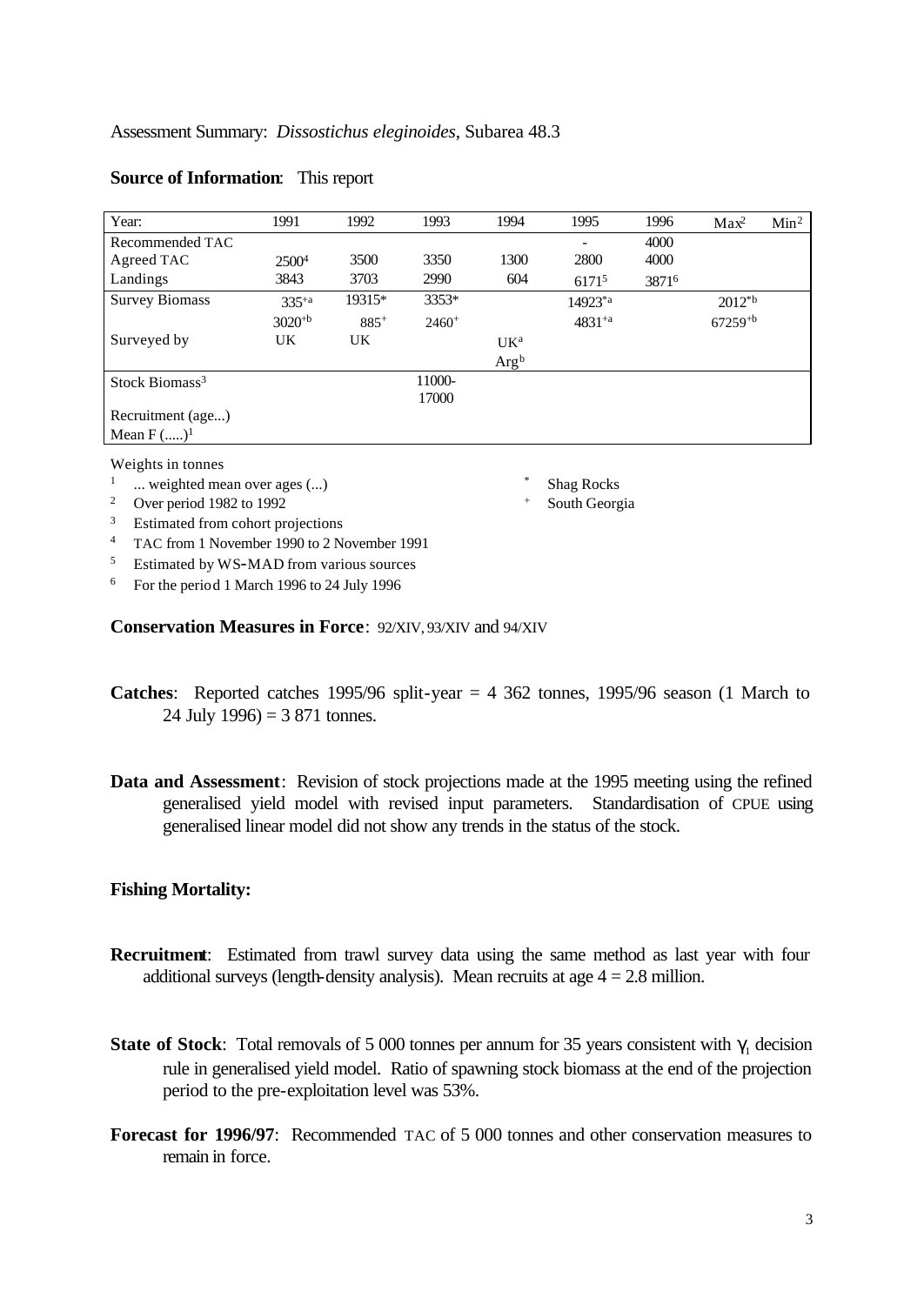## **Source of Information**: This report

| Year:                          | 1991 | 1992 | 1993 | 1994 | 1995 | 1996 | Max <sup>2</sup> | Min <sup>2</sup> | Mean <sup>2</sup> |
|--------------------------------|------|------|------|------|------|------|------------------|------------------|-------------------|
| Recommended TAC                |      |      |      |      |      |      |                  |                  |                   |
| Agreed TAC                     |      |      |      |      |      |      |                  |                  |                   |
| Landings                       | 1848 | 7492 | 2722 | 5083 | 5534 | 4869 | 7492             | 121              |                   |
| <b>Survey Biomass</b>          |      |      |      |      |      |      |                  |                  |                   |
| Surveyed by                    |      |      |      |      |      |      |                  |                  |                   |
| Sp. Stock Biomass <sup>3</sup> |      |      |      |      |      |      |                  |                  |                   |
| Recruitment (age)              |      |      |      |      |      |      |                  |                  |                   |
| Mean $F$ () <sup>1</sup>       |      |      |      |      |      |      |                  |                  |                   |

Weights in tonnes, recruits in ..........

 $1 \quad ...$  weighted mean over ages  $(...)$ 

<sup>2</sup> Over period 1982 to 1994

 $3$  From VPA using  $($ ..........

- **Conservation Measures in Force**: None. Recommendation not to exceed 1 400 tonnes in western fishing grounds (CCAMLR-XII, paragraph 4.21).
- **Catches:** Northern sector, French trawlers  $= 2574$  tonnes. Eastern sector, French trawlers  $= 1$ 029 tonnes. Western sector, Ukrainian longliners  $= 1,003$  tonnes. Scientific exploratory deep-sea longline fishing cruise (Japan/France) = 263 tonnes.
- **Data and Assessment**: New data for recent and historical fishing submitted for the trawl fishery. Standardisation of CPUE using a generalised linear model did not show any decline in catch rates.

**Fishing Mortality**:

**Recruitment**:

**State of Stock**: No declining trends apparent in CPUE.

**Forecast for 1996/97:** TACs set by the French authorities: northern sector trawl fishery  $= 2500$ tonnes, eastern sector trawl fishery  $= 1,000$  tonnes, western sector longline fishery  $= 1,400$ tonnes.